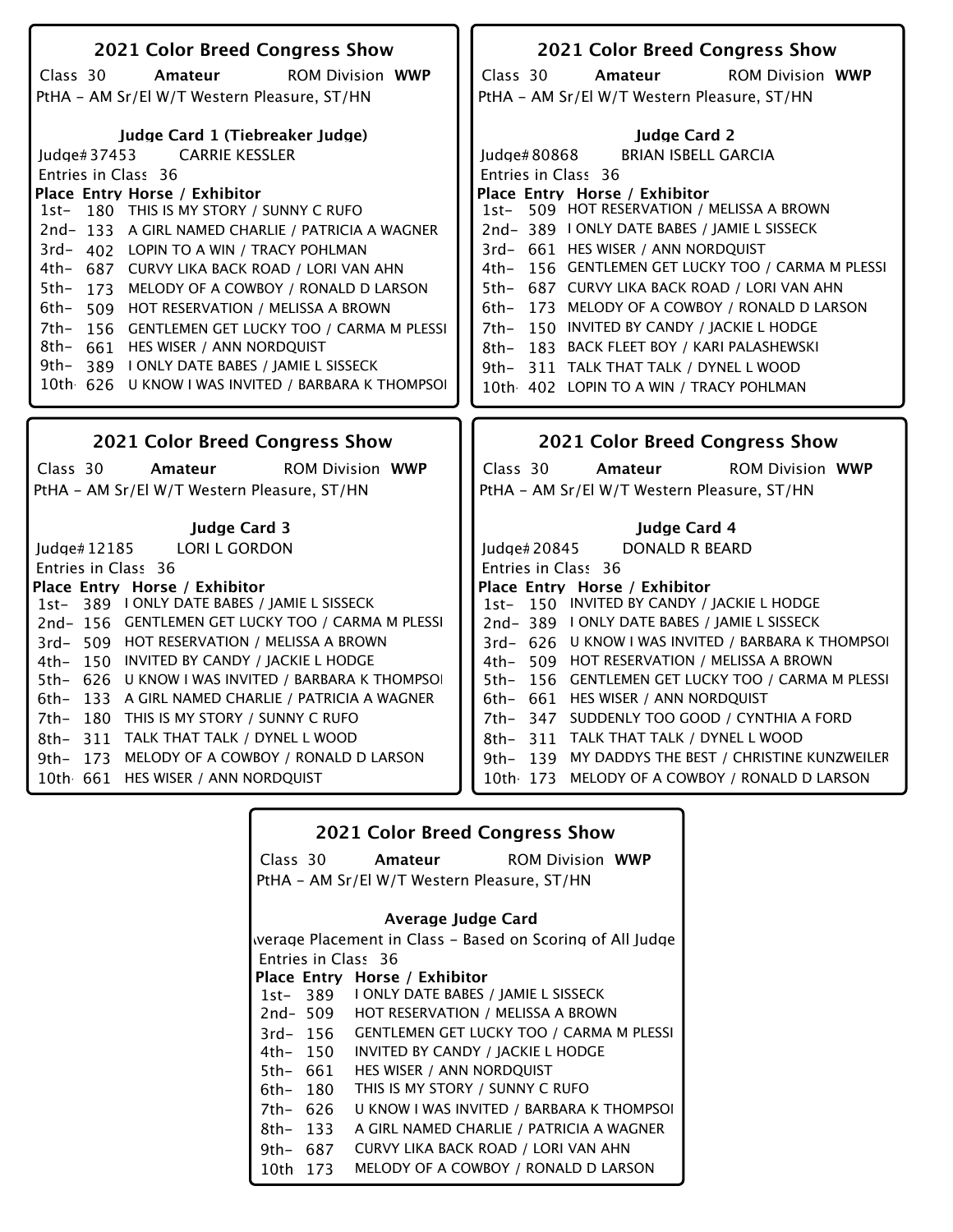| 2021 Color Breed Congress Show                     | 2021 Color Breed Congress Show                     |
|----------------------------------------------------|----------------------------------------------------|
| Class 31<br><b>ROM Division WWP</b><br>Amateur     | Class 31<br><b>ROM Division WWP</b><br>Amateur     |
| PtHA - AM Jr W/T Western Pleasure, ST/HN           | PtHA - AM Jr W/T Western Pleasure, ST/HN           |
|                                                    |                                                    |
| Judge Card 1 (Tiebreaker Judge)                    | <b>Judge Card 2</b>                                |
| <b>BRIAN ISBELL GARCIA</b><br>Judge#80868          | <b>LORI L GORDON</b><br>Judge#12185                |
| Entries in Class 18                                | Entries in Class 18                                |
| Place Entry Horse / Exhibitor                      | Place Entry Horse / Exhibitor                      |
| 1st- 217 RED VENOM / HILLARY M DODSON              | 1st- 385 A SPECIAL HOT CHIP / MARAH SMITH          |
| 2nd-187 BACK TO THE FUTURE / STACEY M BIGGE        | 2nd-186 JOHNS SOUTHERN COMFORT / KATIE L BIGGE     |
| 3rd- 515 FANCY ME A HOTROD / JESSICA BAUER         | 3rd- 649 SITTIN SIDEWAYS / JORDIN EDWARDS          |
| 4th- 649 SITTIN SIDEWAYS / JORDIN EDWARDS          | 4th- 201 DIRT IN THE MOONLITE / ERIN N JACOBSON    |
| 5th-<br>385 A SPECIAL HOT CHIP / MARAH SMITH       | 217 RED VENOM / HILLARY M DODSON<br>5th-           |
| 6th–<br>186 JOHNS SOUTHERN COMFORT / KATIE L BIGGE | 187 BACK TO THE FUTURE / STACEY M BIGGE<br>$6th-$  |
| 7th-<br>201 DIRT IN THE MOONLITE / ERIN N JACOBSON | 515 FANCY ME A HOTROD / JESSICA BAUER<br>7th–      |
| 8th-<br>372 GOOD TO SHINE / BROOKE A LEWIS         | 313 GO FANCY OR GO HOME / REGINA R HODGE<br>8th–   |
| 9th- 274 IM GOOD N NTOXICATED / ELIZIBETH N KOENIG | 9th- 372 GOOD TO SHINE / BROOKE A LEWIS            |
| 10th 197 A ROCKIN ZIPPER / REBECCA L STONE         | 10th 440 I CANT GET ENOUGH / JASON C ARCHULETA     |
|                                                    |                                                    |
| 2021 Color Breed Congress Show                     | <b>2021 Color Breed Congress Show</b>              |
|                                                    |                                                    |
| <b>ROM Division WWP</b><br>Class 31<br>Amateur     | Class 31<br><b>ROM Division WWP</b><br>Amateur     |
| PtHA - AM Jr W/T Western Pleasure, ST/HN           | PtHA - AM Jr W/T Western Pleasure, ST/HN           |
| <b>Judge Card 3</b>                                | Judge Card 4                                       |
| Judge# 20845<br>DONALD R BEARD                     | <b>CARRIE KESSLER</b><br>Judge#37453               |
| Entries in Class 18                                | Entries in Class 18                                |
| Place Entry Horse / Exhibitor                      | Place Entry Horse / Exhibitor                      |
| 1st- 372 GOOD TO SHINE / BROOKE A LEWIS            | 1st- 201 DIRT IN THE MOONLITE / ERIN N JACOBSON    |
| 2nd-187 BACK TO THE FUTURE / STACEY M BIGGE        | 2nd-187 BACK TO THE FUTURE / STACEY M BIGGE        |
| 3rd- 201 DIRT IN THE MOONLITE / ERIN N JACOBSON    | 3rd- 649 SITTIN SIDEWAYS / JORDIN EDWARDS          |
| 4th- 515 FANCY ME A HOTROD / JESSICA BAUER         | 4th- 385 A SPECIAL HOT CHIP / MARAH SMITH          |
| 5th- 440 I CANT GET ENOUGH / JASON C ARCHULETA     | 5th- 186 JOHNS SOUTHERN COMFORT / KATIE L BIGGE    |
| 6th- 217 RED VENOM / HILLARY M DODSON              | 6th- 217 RED VENOM / HILLARY M DODSON              |
| 7th- 649 SITTIN SIDEWAYS / JORDIN EDWARDS          | 7th- 618 HF SPANISH ARTISTRY / DARCHELLE TWEADY    |
| 385 A SPECIAL HOT CHIP / MARAH SMITH<br>8th-       | 8th- 274 IM GOOD N NTOXICATED / ELIZIBETH N KOENIG |
| 9th- 313 GO FANCY OR GO HOME / REGINA R HODGE      | 9th- 213 SCOTCH ON THE MOON / KRISTY KUDLICK       |
| 10th 618 HF SPANISH ARTISTRY / DARCHELLE TWEADY    | 10th 197 A ROCKIN ZIPPER / REBECCA L STONE         |
|                                                    |                                                    |

|             |          | <b>2021 Color Breed Congress Show</b>                     |  |
|-------------|----------|-----------------------------------------------------------|--|
|             |          | Class 31 <b>Amateur</b> ROM Division WWP                  |  |
|             |          | PtHA - AM Jr W/T Western Pleasure, ST/HN                  |  |
|             |          | Average Judge Card                                        |  |
|             |          | werage Placement in Class – Based on Scoring of All Judge |  |
|             |          | Entries in Class 18                                       |  |
|             |          | Place Entry Horse / Exhibitor                             |  |
|             | 1st- 187 | BACK TO THE FUTURE / STACEY M BIGGE                       |  |
|             | 2nd- 201 | DIRT IN THE MOONLITE / ERIN N JACOBSON                    |  |
|             | 3rd-385  | A SPECIAL HOT CHIP / MARAH SMITH                          |  |
| 4th– 649    |          | SITTIN SIDEWAYS / IORDIN EDWARDS                          |  |
| 5th- 217    |          | RED VENOM / HILLARY M DODSON                              |  |
| 6th- 186    |          | JOHNS SOUTHERN COMFORT / KATIE L BIGGE                    |  |
| 7th- 515    |          | FANCY ME A HOTROD / JESSICA BAUER                         |  |
| $8th - 372$ |          | <b>GOOD TO SHINE / BROOKE A LEWIS</b>                     |  |
| 9th- 440    |          | I CANT GET ENOUGH / IASON C ARCHULETA                     |  |
| 10th 274    |          | IM GOOD N NTOXICATED / ELIZIBETH N KOENIG                 |  |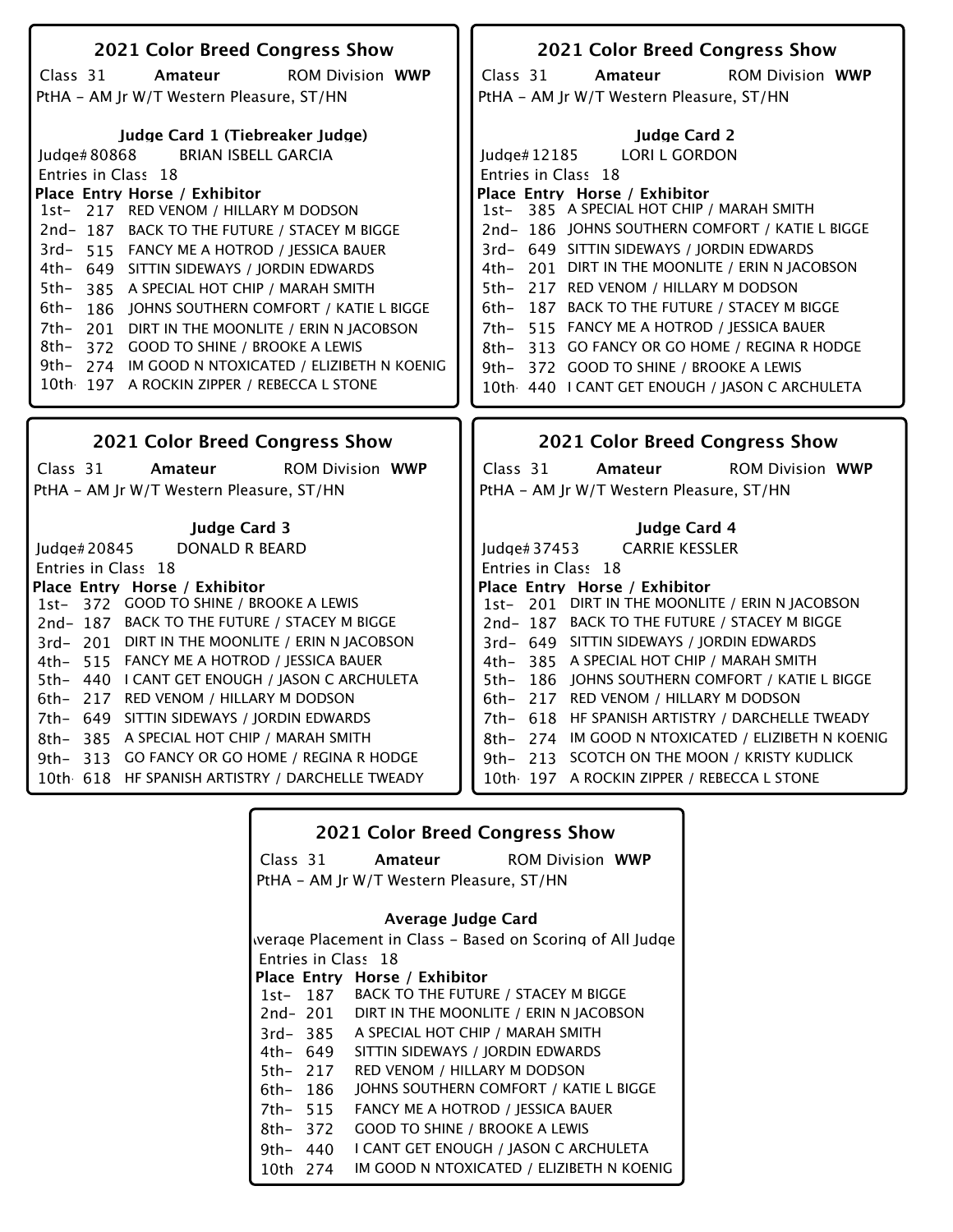| 2021 Color Breed Congress Show                       | 2021 Color Breed Congress Show                       |
|------------------------------------------------------|------------------------------------------------------|
| Class 32<br><b>ROM Division WWP</b><br>Amateur       | Class 32<br><b>ROM Division WWP</b><br>Amateur       |
| PtHA - AM W/T Western Pleasure, ST/HN, Solid         | PtHA - AM W/T Western Pleasure, ST/HN, Solid         |
|                                                      |                                                      |
| Judge Card 1 (Tiebreaker Judge)                      | <b>Judge Card 2</b>                                  |
| <b>LORI L GORDON</b><br>Judge#12185                  | <b>DONALD R BEARD</b><br>Judge# 20845                |
| Entries in Class 14                                  | Entries in Class 14                                  |
| Place Entry Horse / Exhibitor                        | Place Entry Horse / Exhibitor                        |
| 1st- 698 INVITE ME IM GOOD / GEORGIA A PILLIARD      | 1st- 698 INVITE ME IM GOOD / GEORGIA A PILLIARD      |
| 2nd-254 GOOD TO KNOW IM ROAN / SARAH L VAN AMBU      | 2nd-254 GOOD TO KNOW IM ROAN / SARAH L VAN AMBU      |
| 3rd-154 SHEZA COOL FLATLINER / ASHLEY CAMPBELL       | 3rd-154 SHEZA COOL FLATLINER / ASHLEY CAMPBELL       |
| 4th- 502 IMA BEAUTIFUL MACHINE / ANGELA L SCHULTZ    | 4th- 434 HOT N SAVVY MACHINE / LORI A SHANKLE        |
| 5th-587 ZIP MY DUN / DEEDE BORMANN                   | 502 IMA BEAUTIFUL MACHINE / ANGELA L SCHULTZ<br>5th- |
| 6th- 517 SHY KIND OF GUY / JULIE M PETESCH           | 225 ORIGINAL BARBIE / CHRISTINE L RUSSELL<br>6th-    |
| 7th- 269 DONT SKIP ME IM HOT / JODY L ARTYMOVICH     | 587 ZIP MY DUN / DEEDE BORMANN<br>7th-               |
| 8th- 434 HOT N SAVVY MACHINE / LORI A SHANKLE        | 473 HEZA HERSHEY BAR / GRACE BARNETT<br>8th-         |
| 9th- 526 TERMS ARE BLAZING / CINDY JORDAN            | 9th- 269 DONT SKIP ME IM HOT / JODY L ARTYMOVICH     |
| 10th 225 ORIGINAL BARBIE / CHRISTINE L RUSSELL       | 10th 369 IMA HOT IMPULSE / SUE TREECE                |
|                                                      |                                                      |
|                                                      |                                                      |
|                                                      |                                                      |
| 2021 Color Breed Congress Show                       | <b>2021 Color Breed Congress Show</b>                |
| <b>ROM Division WWP</b><br>Class 32<br>Amateur       | Class 32<br><b>ROM Division WWP</b><br>Amateur       |
|                                                      |                                                      |
| PtHA - AM W/T Western Pleasure, ST/HN, Solid         | PtHA - AM W/T Western Pleasure, ST/HN, Solid         |
| <b>Judge Card 3</b>                                  | Judge Card 4                                         |
| <b>CARRIE KESSLER</b><br>Iudge# $37453$              | <b>BRIAN ISBELL GARCIA</b><br>ludge $#80868$         |
|                                                      |                                                      |
| Entries in Class 14<br>Place Entry Horse / Exhibitor | Entries in Class 14<br>Place Entry Horse / Exhibitor |
| 1st- 254 GOOD TO KNOW IM ROAN / SARAH L VAN AMBU     | 1st- 254 GOOD TO KNOW IM ROAN / SARAH L VAN AMBU     |
| 2nd- 698 INVITE ME IM GOOD / GEORGIA A PILLIARD      | 2nd-698 INVITE ME IM GOOD / GEORGIA A PILLIARD       |
| 3rd- 154 SHEZA COOL FLATLINER / ASHLEY CAMPBELL      | 3rd- 587 ZIP MY DUN / DEEDE BORMANN                  |
| 4th- 587 ZIP MY DUN / DEEDE BORMANN                  | 4th- 154 SHEZA COOL FLATLINER / ASHLEY CAMPBELL      |
| 5th- 517 SHY KIND OF GUY / JULIE M PETESCH           | 5th- 269 DONT SKIP ME IM HOT / JODY L ARTYMOVICH     |
| 6th- 434 HOT N SAVVY MACHINE / LORI A SHANKLE        | 6th- 225 ORIGINAL BARBIE / CHRISTINE L RUSSELL       |
| 7th- 269 DONT SKIP ME IM HOT / JODY L ARTYMOVICH     | 7th- 434 HOT N SAVVY MACHINE / LORI A SHANKLE        |
| 8th- 225 ORIGINAL BARBIE / CHRISTINE L RUSSELL       | 8th- 526 TERMS ARE BLAZING / CINDY JORDAN            |
| 9th- 473 HEZA HERSHEY BAR / GRACE BARNETT            | 517 SHY KIND OF GUY / JULIE M PETESCH<br>9th–        |
| 10th 369 IMA HOT IMPULSE / SUE TREECE                | 10th 502 IMA BEAUTIFUL MACHINE / ANGELA L SCHULTZ    |

|           |          | <b>2021 Color Breed Congress Show</b>                     |
|-----------|----------|-----------------------------------------------------------|
|           | Class 32 | <b>Amateur</b> ROM Division WWP                           |
|           |          | PtHA - AM W/T Western Pleasure, ST/HN, Solid              |
|           |          | Average Judge Card                                        |
|           |          | werage Placement in Class - Based on Scoring of All Judge |
|           |          | Entries in Class 14                                       |
|           |          | Place Entry Horse / Exhibitor                             |
|           | 1st- 698 | INVITE ME IM GOOD / GEORGIA A PILLIARD                    |
|           | 2nd- 254 | GOOD TO KNOW IM ROAN / SARAH L VAN AMBU                   |
|           | 3rd- 154 | SHEZA COOL FLATLINER / ASHLEY CAMPBELL                    |
|           | 4th– 587 | ZIP MY DUN / DEEDE BORMANN                                |
| 5th- 434  |          | HOT N SAVVY MACHINE / LORI A SHANKLE                      |
| $6th-502$ |          | IMA BEAUTIFUL MACHINE / ANGELA L SCHULTZ                  |
| 7th- 269  |          | DONT SKIP ME IM HOT / JODY L ARTYMOVICH                   |
| 8th- 517  |          | SHY KIND OF GUY / JULIE M PETESCH                         |
| 9th- 225  |          | ORIGINAL BARBIE / CHRISTINE L RUSSELL                     |
| 10th 526  |          | TERMS ARE BLAZING / CINDY IORDAN                          |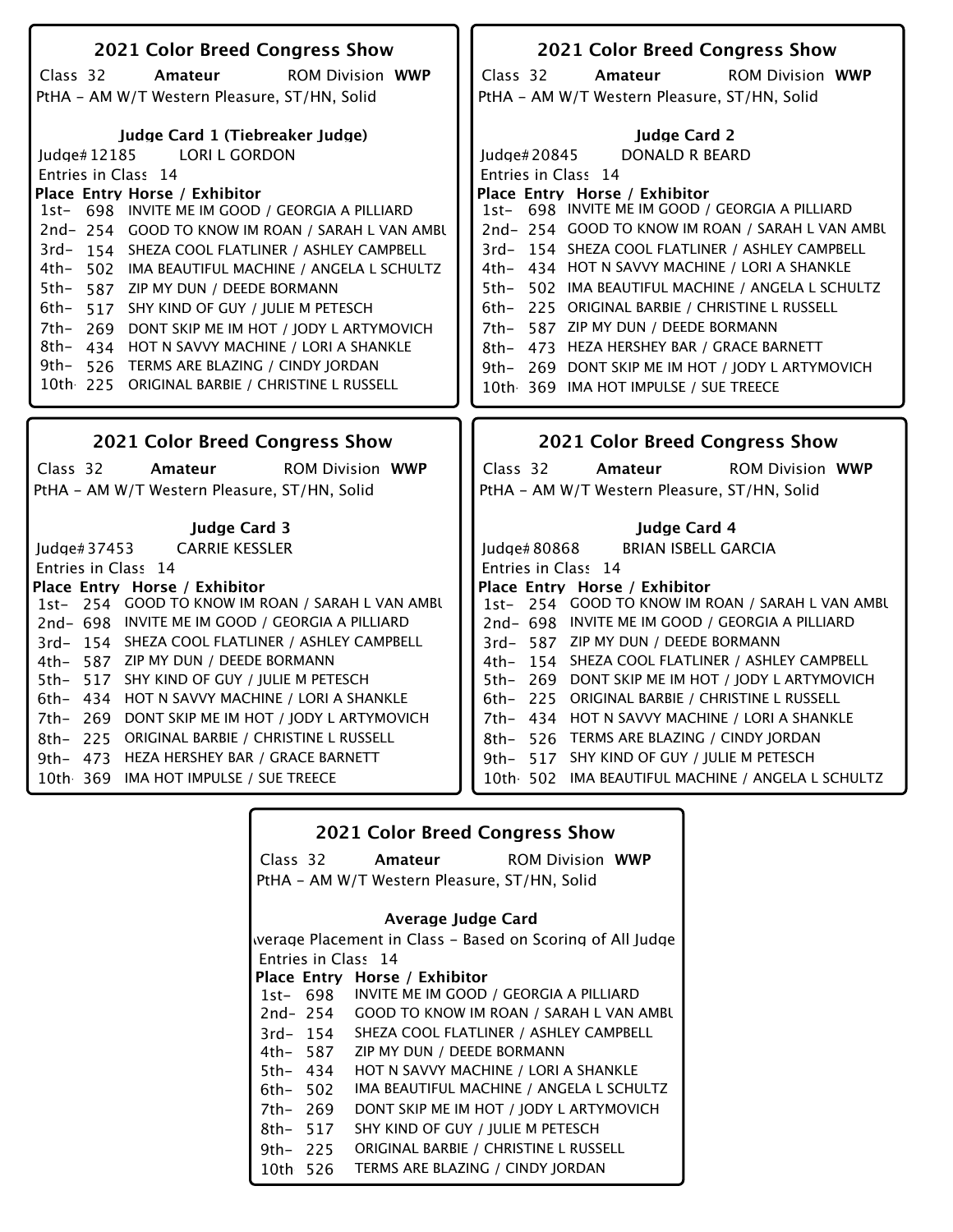| 2021 Color Breed Congress Show<br>Class 33<br>Open<br>ROM Division N/A<br>Cash for Color Non Pro Western Pleasure, 3 yr olds<br>Judge Card 1 (Tiebreaker Judge)<br><b>DONALD R BEARD</b><br>Judge#20845<br>Entries in Class 1<br>Place Entry Horse / Exhibitor<br>1st- 256 WATCH ME IM SPECIAL / HILLARY A MILLER<br>$2nd-$<br>$3rd-$<br>$4th-$<br>$5th-$<br>$6th-$<br>$7th-$<br>$8th-$<br>$9th-$<br>10th | <b>2021 Color Breed Congress Show</b><br>Class 33<br>Open<br><b>ROM Division N/A</b><br>Cash for Color Non Pro Western Pleasure, 3 yr olds<br><b>Judge Card 2</b><br><b>CARRIE KESSLER</b><br>Judge#37453<br>Entries in Class<br>$\mathbf{1}$<br>Place Entry Horse / Exhibitor<br>1st- 256 WATCH ME IM SPECIAL / HILLARY A MILLER<br>$2nd-$<br>$3rd-$<br>$4th-$<br>$5th-$<br>$6th-$<br>$7th-$<br>$8th-$<br>$9th-$<br>10th |
|-----------------------------------------------------------------------------------------------------------------------------------------------------------------------------------------------------------------------------------------------------------------------------------------------------------------------------------------------------------------------------------------------------------|---------------------------------------------------------------------------------------------------------------------------------------------------------------------------------------------------------------------------------------------------------------------------------------------------------------------------------------------------------------------------------------------------------------------------|
| 2021 Color Breed Congress Show                                                                                                                                                                                                                                                                                                                                                                            | 2021 Color Breed Congress Show                                                                                                                                                                                                                                                                                                                                                                                            |
| Class 33                                                                                                                                                                                                                                                                                                                                                                                                  | Class 33                                                                                                                                                                                                                                                                                                                                                                                                                  |
| Open                                                                                                                                                                                                                                                                                                                                                                                                      | Open                                                                                                                                                                                                                                                                                                                                                                                                                      |
| <b>ROM Division N/A</b>                                                                                                                                                                                                                                                                                                                                                                                   | <b>ROM Division N/A</b>                                                                                                                                                                                                                                                                                                                                                                                                   |
| Cash for Color Non Pro Western Pleasure, 3 yr olds                                                                                                                                                                                                                                                                                                                                                        | Cash for Color Non Pro Western Pleasure, 3 yr olds                                                                                                                                                                                                                                                                                                                                                                        |
| <b>Judge Card 3</b>                                                                                                                                                                                                                                                                                                                                                                                       | Judge Card 4                                                                                                                                                                                                                                                                                                                                                                                                              |
| <b>BRIAN ISBELL GARCIA</b>                                                                                                                                                                                                                                                                                                                                                                                | Judge# 12185                                                                                                                                                                                                                                                                                                                                                                                                              |
| ludge# $80868$                                                                                                                                                                                                                                                                                                                                                                                            | <b>LORI L GORDON</b>                                                                                                                                                                                                                                                                                                                                                                                                      |
| <b>Entries in Class</b>                                                                                                                                                                                                                                                                                                                                                                                   | <b>Entries in Class</b>                                                                                                                                                                                                                                                                                                                                                                                                   |
| 1                                                                                                                                                                                                                                                                                                                                                                                                         | $\mathbf{1}$                                                                                                                                                                                                                                                                                                                                                                                                              |
| Place Entry Horse / Exhibitor                                                                                                                                                                                                                                                                                                                                                                             | Place Entry Horse / Exhibitor                                                                                                                                                                                                                                                                                                                                                                                             |
| 1st- 256 WATCH ME IM SPECIAL / HILLARY A MILLER                                                                                                                                                                                                                                                                                                                                                           | 1st- 256 WATCH ME IM SPECIAL / HILLARY A MILLER                                                                                                                                                                                                                                                                                                                                                                           |
| $2nd-$                                                                                                                                                                                                                                                                                                                                                                                                    | $2nd-$                                                                                                                                                                                                                                                                                                                                                                                                                    |
| $3rd-$                                                                                                                                                                                                                                                                                                                                                                                                    | $3rd-$                                                                                                                                                                                                                                                                                                                                                                                                                    |
| $4th-$                                                                                                                                                                                                                                                                                                                                                                                                    | $4th-$                                                                                                                                                                                                                                                                                                                                                                                                                    |
| $5th-$                                                                                                                                                                                                                                                                                                                                                                                                    | $5th-$                                                                                                                                                                                                                                                                                                                                                                                                                    |
| $6th-$                                                                                                                                                                                                                                                                                                                                                                                                    | $6th-$                                                                                                                                                                                                                                                                                                                                                                                                                    |
| 7th-                                                                                                                                                                                                                                                                                                                                                                                                      | $7th-$                                                                                                                                                                                                                                                                                                                                                                                                                    |
| $8th-$                                                                                                                                                                                                                                                                                                                                                                                                    | $8th-$                                                                                                                                                                                                                                                                                                                                                                                                                    |
| $9th-$                                                                                                                                                                                                                                                                                                                                                                                                    | $9th-$                                                                                                                                                                                                                                                                                                                                                                                                                    |
| 10th                                                                                                                                                                                                                                                                                                                                                                                                      | 10th                                                                                                                                                                                                                                                                                                                                                                                                                      |

| <b>2021 Color Breed Congress Show</b>                     |
|-----------------------------------------------------------|
| Class 33 Open<br><b>ROM Division N/A</b>                  |
| Cash for Color Non Pro Western Pleasure, 3 yr olds        |
| Average Judge Card                                        |
| werage Placement in Class - Based on Scoring of All Judge |
| Entries in Class 1                                        |
| Place Entry Horse / Exhibitor                             |
| 1st- 256 WATCH ME IM SPECIAL / HILLARY A MILLER           |
| $2nd-$                                                    |
| $3rd-$                                                    |
| $4th-$                                                    |
| $5th -$                                                   |
| $6th-$                                                    |
| $7th-$                                                    |
| 8th-                                                      |
| $9th -$                                                   |
| 10th                                                      |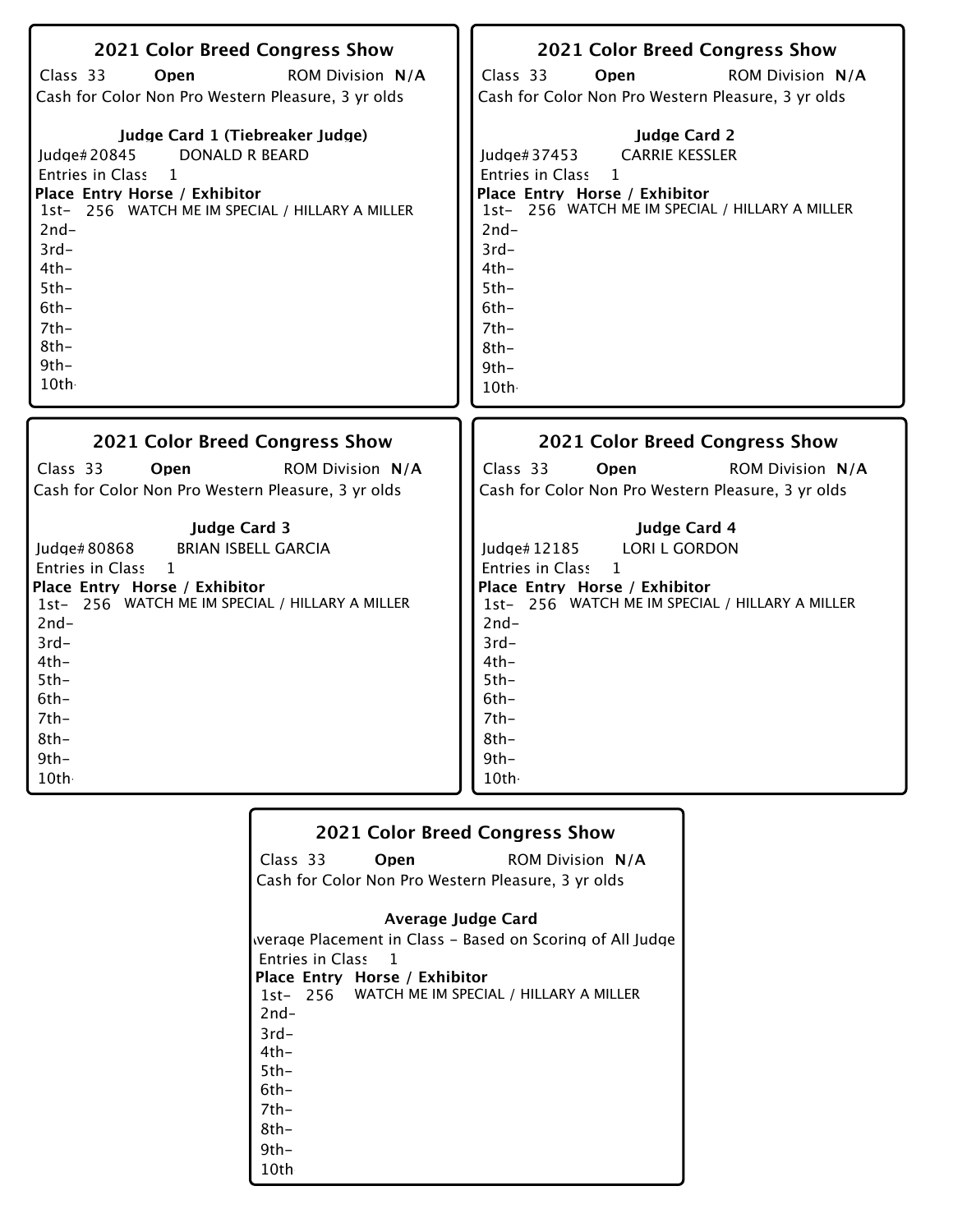| 2021 Color Breed Congress Show                                      | 2021 Color Breed Congress Show                                             |
|---------------------------------------------------------------------|----------------------------------------------------------------------------|
| Class 34<br>Amateur<br><b>ROM Division NWP</b>                      | Class 34<br>Amateur<br><b>ROM Division NWP</b>                             |
| PtHA - AM Novice Western Pleasure, ST/HN                            | PtHA - AM Novice Western Pleasure, ST/HN                                   |
|                                                                     |                                                                            |
| Judge Card 1 (Tiebreaker Judge)                                     | <b>Judge Card 2</b>                                                        |
| <b>CARRIE KESSLER</b><br>ludge# $37453$                             | <b>BRIAN ISBELL GARCIA</b><br>Judge#80868                                  |
| Entries in Class 14                                                 | Entries in Class 14                                                        |
| Place Entry Horse / Exhibitor                                       | Place Entry Horse / Exhibitor                                              |
| 1st- 500 THE BLOND BOMB / RUSSELL HUCKABY                           | 1st- 354 ONLY INVITE MAGGIE / CASSANDRA A THIELEN                          |
| 2nd-168 IMA COOL CHOCOLATE / ROBERT J HERMAN                        | 2nd-168 IMA COOL CHOCOLATE / ROBERT   HERMAN                               |
| 3rd-191 DYNAMIC AFTER DARK / KAREN BYERS                            | 500 THE BLOND BOMB / RUSSELL HUCKABY<br>$3rd-$                             |
| 4th-<br>525 GENTLEMEN HERE I AM / LORI TORGERSON                    | 4th- 191 DYNAMIC AFTER DARK / KAREN BYERS                                  |
| $5th-$<br>308 SHESA COOL INVITE / KELLI B WYSOCKI                   | 5th- 494 BIG DRILLER / SCOTT BERRY                                         |
| 6th-<br>628   WILL BE GOOD / KIMBERLY A BEGEMANN                    | 6th- 628 I WILL BE GOOD / KIMBERLY A BEGEMANN                              |
| 7th- 494 BIG DRILLER / SCOTT BERRY                                  | 308 SHESA COOL INVITE / KELLI B WYSOCKI<br>$7th-$                          |
| 8th- 354 ONLY INVITE MAGGIE / CASSANDRA A THIELEN                   | 525 GENTLEMEN HERE I AM / LORI TORGERSON<br>8th-                           |
| 9th–<br>588 DGS PUMPING IRON / ANTHONY J VITTONE                    | 588 DGS PUMPING IRON / ANTHONY J VITTONE<br>9th–                           |
| 10th 388 BODY LIKE A BACK ROAD / ERIN N DAVISON                     | 10th 388 BODY LIKE A BACK ROAD / ERIN N DAVISON                            |
|                                                                     |                                                                            |
|                                                                     |                                                                            |
|                                                                     |                                                                            |
| 2021 Color Breed Congress Show                                      | 2021 Color Breed Congress Show                                             |
| Amateur                                                             | Amateur                                                                    |
| Class 34<br><b>ROM Division NWP</b>                                 | Class 34<br><b>ROM Division NWP</b>                                        |
| PtHA - AM Novice Western Pleasure, ST/HN                            | PtHA - AM Novice Western Pleasure, ST/HN                                   |
|                                                                     |                                                                            |
| <b>Judge Card 3</b>                                                 | Judge Card 4                                                               |
| <b>LORI L GORDON</b><br>Judge# 12185                                | <b>DONALD R BEARD</b><br>Judge#20845                                       |
| Entries in Class 14                                                 | Entries in Class 14                                                        |
| Place Entry Horse / Exhibitor<br>1st- 494 BIG DRILLER / SCOTT BERRY | Place Entry Horse / Exhibitor<br>1st- 500 THE BLOND BOMB / RUSSELL HUCKABY |
| 2nd-500 THE BLOND BOMB / RUSSELL HUCKABY                            | 2nd- 494 BIG DRILLER / SCOTT BERRY                                         |
| 3rd-191 DYNAMIC AFTER DARK / KAREN BYERS                            | 3rd-354 ONLY INVITE MAGGIE / CASSANDRA A THIELEN                           |
| 4th- 354 ONLY INVITE MAGGIE / CASSANDRA A THIELEN                   | 4th- 168 IMA COOL CHOCOLATE / ROBERT J HERMAN                              |
| 5th- 168 IMA COOL CHOCOLATE / ROBERT J HERMAN                       | 5th- 308 SHESA COOL INVITE / KELLI B WYSOCKI                               |
| 6th- 525 GENTLEMEN HERE I AM / LORI TORGERSON                       | 6th- 628 I WILL BE GOOD / KIMBERLY A BEGEMANN                              |
| DECKORATIONS / MANDY L ZWIEFEL<br>7th- 294                          | 7th- 525 GENTLEMEN HERE I AM / LORI TORGERSON                              |
| 8th- 628 I WILL BE GOOD / KIMBERLY A BEGEMANN                       | 588 DGS PUMPING IRON / ANTHONY J VITTONE<br>8th–                           |
| DGS PUMPING IRON / ANTHONY J VITTONE<br>9th– 588                    | <b>BODY LIKE A BACK ROAD / ERIN N DAVISON</b><br>9th– 388                  |
| <b>BODY LIKE A BACK ROAD / ERIN N DAVISON</b><br>10th 388           | 10th 191 DYNAMIC AFTER DARK / KAREN BYERS                                  |
|                                                                     |                                                                            |

|             |          | <b>2021 Color Breed Congress Show</b>       |                                                           |
|-------------|----------|---------------------------------------------|-----------------------------------------------------------|
|             |          |                                             | Class 34 <b>Amateur</b> ROM Division NWP                  |
|             |          | PtHA - AM Novice Western Pleasure, ST/HN    |                                                           |
|             |          | Average Judge Card                          |                                                           |
|             |          |                                             | werage Placement in Class – Based on Scoring of All Judge |
|             |          | Entries in Class 14                         |                                                           |
|             |          | Place Entry Horse / Exhibitor               |                                                           |
|             |          | 1st- 500 THE BLOND BOMB / RUSSELL HUCKABY   |                                                           |
|             | 2nd- 494 | <b>BIG DRILLER / SCOTT BERRY</b>            |                                                           |
|             | 3rd- 354 |                                             | ONLY INVITE MAGGIE / CASSANDRA A THIELEN                  |
| 4th- 168    |          |                                             | IMA COOL CHOCOLATE / ROBERT   HERMAN                      |
|             | 5th- 191 | DYNAMIC AFTER DARK / KAREN BYERS            |                                                           |
| 6th– 525    |          | <b>GENTLEMEN HERE I AM / LORI TORGERSON</b> |                                                           |
| 7th- 308    |          | SHESA COOL INVITE / KELLI B WYSOCKI         |                                                           |
| $8th - 628$ |          | I WILL BE GOOD / KIMBERLY A BEGEMANN        |                                                           |
| 9th- 588    |          | DGS PUMPING IRON / ANTHONY J VITTONE        |                                                           |
| 10th 388    |          |                                             | BODY LIKE A BACK ROAD / ERIN N DAVISON                    |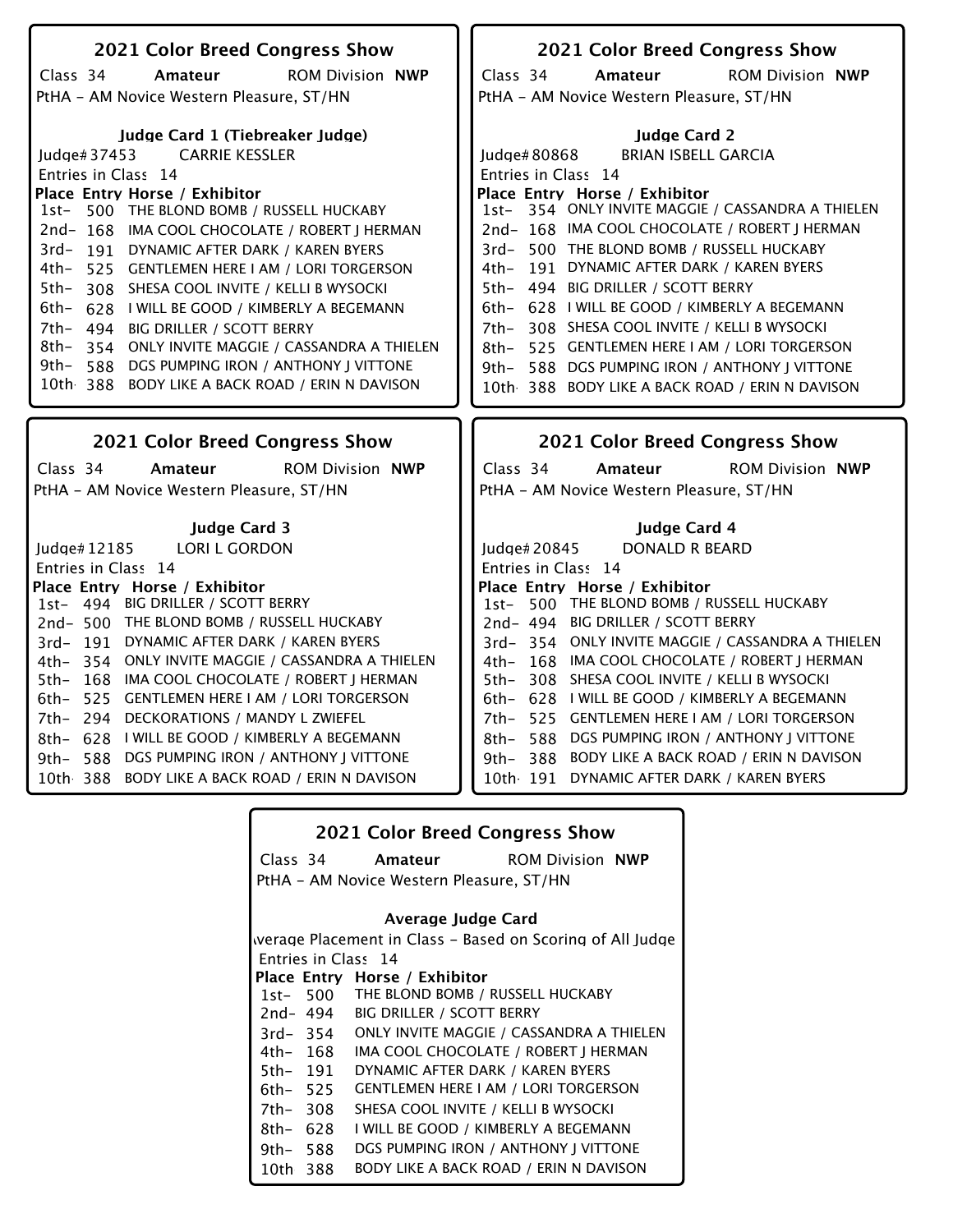| 2021 Color Breed Congress Show                                                                                                                                                                                                                                                           | 2021 Color Breed Congress Show                                                    |
|------------------------------------------------------------------------------------------------------------------------------------------------------------------------------------------------------------------------------------------------------------------------------------------|-----------------------------------------------------------------------------------|
| Class 35<br><b>ROM Division WP</b><br>Amateur                                                                                                                                                                                                                                            | Class 35<br><b>ROM Division WP</b><br>Amateur                                     |
| PtHA - AM Western Pleasure, ST/HN, Solid (NSBA)                                                                                                                                                                                                                                          | PtHA - AM Western Pleasure, ST/HN, Solid (NSBA)                                   |
|                                                                                                                                                                                                                                                                                          |                                                                                   |
| Judge Card 1 (Tiebreaker Judge)                                                                                                                                                                                                                                                          | <b>Judge Card 2</b>                                                               |
| Judge#80868<br><b>BRIAN ISBELL GARCIA</b>                                                                                                                                                                                                                                                | LORI L GORDON<br>Judge# 12185                                                     |
| Entries in Class 18                                                                                                                                                                                                                                                                      | Entries in Class 18                                                               |
| Place Entry Horse / Exhibitor                                                                                                                                                                                                                                                            | Place Entry Horse / Exhibitor                                                     |
| 117 YOUR LUCKY IM HOT / CHELSEA BERRY<br>$1st-$                                                                                                                                                                                                                                          | 1st- 547 SUDDENLY HOT N SILKY / SUMMER L MCCLURE                                  |
| 2nd-643 HUNTING FOR CANDY / CHRISTINE DIETZ                                                                                                                                                                                                                                              | 2nd-345 BABBY GOT BATT / JENNIFER L JACKSON (NSBA)                                |
| 3rd- 167 VITAL SIGNS R STABLE / ROBERT J HERMAN (NSB                                                                                                                                                                                                                                     | 3rd-167 VITAL SIGNS R STABLE / ROBERT   HERMAN (NSB                               |
| 4th-<br>271 SHES CERTAINLY LAZY / TINA L KING                                                                                                                                                                                                                                            | 4th- 271 SHES CERTAINLY LAZY / TINA L KING                                        |
| $5th-$<br>145 LAZY ONLY / D'LYNN JONES                                                                                                                                                                                                                                                   | 5th- 453 NOT IMPULSIVE / AMBER D THOMPSON                                         |
| 6th-<br>193 PLEASURYZED / MELANIE WINTERS                                                                                                                                                                                                                                                | 6th- 629 JUST GOOD GIRLZ RULE / KAYLYN R KUCERA (N.                               |
| 7th-<br>547 SUDDENLY HOT N SILKY / SUMMER L MCCLURE                                                                                                                                                                                                                                      | 7th- 643 HUNTING FOR CANDY / CHRISTINE DIETZ                                      |
| 8th-<br>227 SLAMMEGOOD / CAROL ANN BYRD                                                                                                                                                                                                                                                  | 117 YOUR LUCKY IM HOT / CHELSEA BERRY<br>8th-                                     |
| $9th-$<br>629 JUST GOOD GIRLZ RULE / KAYLYN R KUCERA (N.                                                                                                                                                                                                                                 | 9th- 193 PLEASURYZED / MELANIE WINTERS                                            |
| 10th 433 WHEN IM GOOD N SLEEPY / MICHAEL J. JANKOW                                                                                                                                                                                                                                       | 10th 238 SUDDENLY A COVERGIRL / SHERRIE L YOUNG (N)                               |
|                                                                                                                                                                                                                                                                                          |                                                                                   |
|                                                                                                                                                                                                                                                                                          |                                                                                   |
| 2021 Color Breed Congress Show                                                                                                                                                                                                                                                           | 2021 Color Breed Congress Show                                                    |
| <b>ROM Division WP</b><br>Amateur                                                                                                                                                                                                                                                        | Class 35<br><b>ROM Division WP</b><br>Amateur                                     |
|                                                                                                                                                                                                                                                                                          |                                                                                   |
|                                                                                                                                                                                                                                                                                          | PtHA - AM Western Pleasure, ST/HN, Solid (NSBA)                                   |
| <b>Judge Card 3</b>                                                                                                                                                                                                                                                                      | Judge Card 4                                                                      |
| DONALD R BEARD                                                                                                                                                                                                                                                                           | <b>CARRIE KESSLER</b><br>ludge $#37453$                                           |
|                                                                                                                                                                                                                                                                                          | Entries in Class 18                                                               |
|                                                                                                                                                                                                                                                                                          | Place Entry Horse / Exhibitor                                                     |
|                                                                                                                                                                                                                                                                                          | 1st- 145 LAZY ONLY / D'LYNN JONES                                                 |
|                                                                                                                                                                                                                                                                                          | 2nd-271 SHES CERTAINLY LAZY / TINA L KING                                         |
|                                                                                                                                                                                                                                                                                          | 3rd-167 VITAL SIGNS R STABLE / ROBERT J HERMAN (NSB                               |
| 2nd-345 BABBY GOT BATT / JENNIFER L JACKSON (NSBA)<br>3rd- 643 HUNTING FOR CANDY / CHRISTINE DIETZ<br>4th- 238 SUDDENLY A COVERGIRL / SHERRIE L YOUNG (N)                                                                                                                                | 4th- 643 HUNTING FOR CANDY / CHRISTINE DIETZ                                      |
| 5th- 271 SHES CERTAINLY LAZY / TINA L KING                                                                                                                                                                                                                                               | 5th- 547 SUDDENLY HOT N SILKY / SUMMER L MCCLURE (                                |
| 167 VITAL SIGNS R STABLE / ROBERT J HERMAN (NSB<br>6th–                                                                                                                                                                                                                                  | 6th- 345 BABBY GOT BATT / JENNIFER L JACKSON (NSBA)                               |
| 547 SUDDENLY HOT N SILKY / SUMMER L MCCLURE (<br>7th-                                                                                                                                                                                                                                    | 7th- 126 LOPINONBOURBONSTREET / CYDNEY MCCULLOL                                   |
| 629 JUST GOOD GIRLZ RULE / KAYLYN R KUCERA (N.<br>8th-                                                                                                                                                                                                                                   | 8th- 433 WHEN IM GOOD N SLEEPY / MICHAEL J. JANKOW                                |
| Class 35<br>PtHA - AM Western Pleasure, ST/HN, Solid (NSBA)<br>ludge $#20845$<br>Entries in Class 18<br>Place Entry Horse / Exhibitor<br>1st- 433 WHEN IM GOOD N SLEEPY / MICHAEL J. JANKOW<br>193 PLEASURYZED / MELANIE WINTERS<br>9th–<br>10th 473 HEZA HERSHEY BAR / SAM HOPE GLEASON | 9th- 227 SLAMMEGOOD / CAROL ANN BYRD<br>10th 453 NOT IMPULSIVE / AMBER D THOMPSON |

|          |          | <b>2021 Color Breed Congress Show</b>                     |  |
|----------|----------|-----------------------------------------------------------|--|
|          | Class 35 | <b>Amateur</b> ROM Division WP                            |  |
|          |          | PtHA – AM Western Pleasure, ST/HN, Solid (NSBA)           |  |
|          |          | Average Judge Card                                        |  |
|          |          | werage Placement in Class – Based on Scoring of All Judge |  |
|          |          | Entries in Class 18                                       |  |
|          |          | Place Entry Horse / Exhibitor                             |  |
|          |          | 1st- 643 HUNTING FOR CANDY / CHRISTINE DIETZ              |  |
|          |          | 2nd-167 VITAL SIGNS R STABLE / ROBERT J HERMAN (NSB       |  |
|          |          | 3rd- 271 SHES CERTAINLY LAZY / TINA L KING                |  |
|          |          | 4th- 345 BABBY GOT BATT / JENNIFER L JACKSON (NSBA)       |  |
|          | 5th– 547 | SUDDENLY HOT N SILKY / SUMMER L MCCLURE                   |  |
|          | 6th– 145 | LAZY ONLY / D'LYNN JONES                                  |  |
|          | 7th– 433 | WHEN IM GOOD N SLEEPY / MICHAEL J. JANKOW                 |  |
| 8th- 117 |          | YOUR LUCKY IM HOT / CHELSEA BERRY                         |  |
|          | 9th– 629 | JUST GOOD GIRLZ RULE / KAYLYN R KUCERA (N.                |  |
|          | 10th 193 | PLEASURYZED / MELANIE WINTERS                             |  |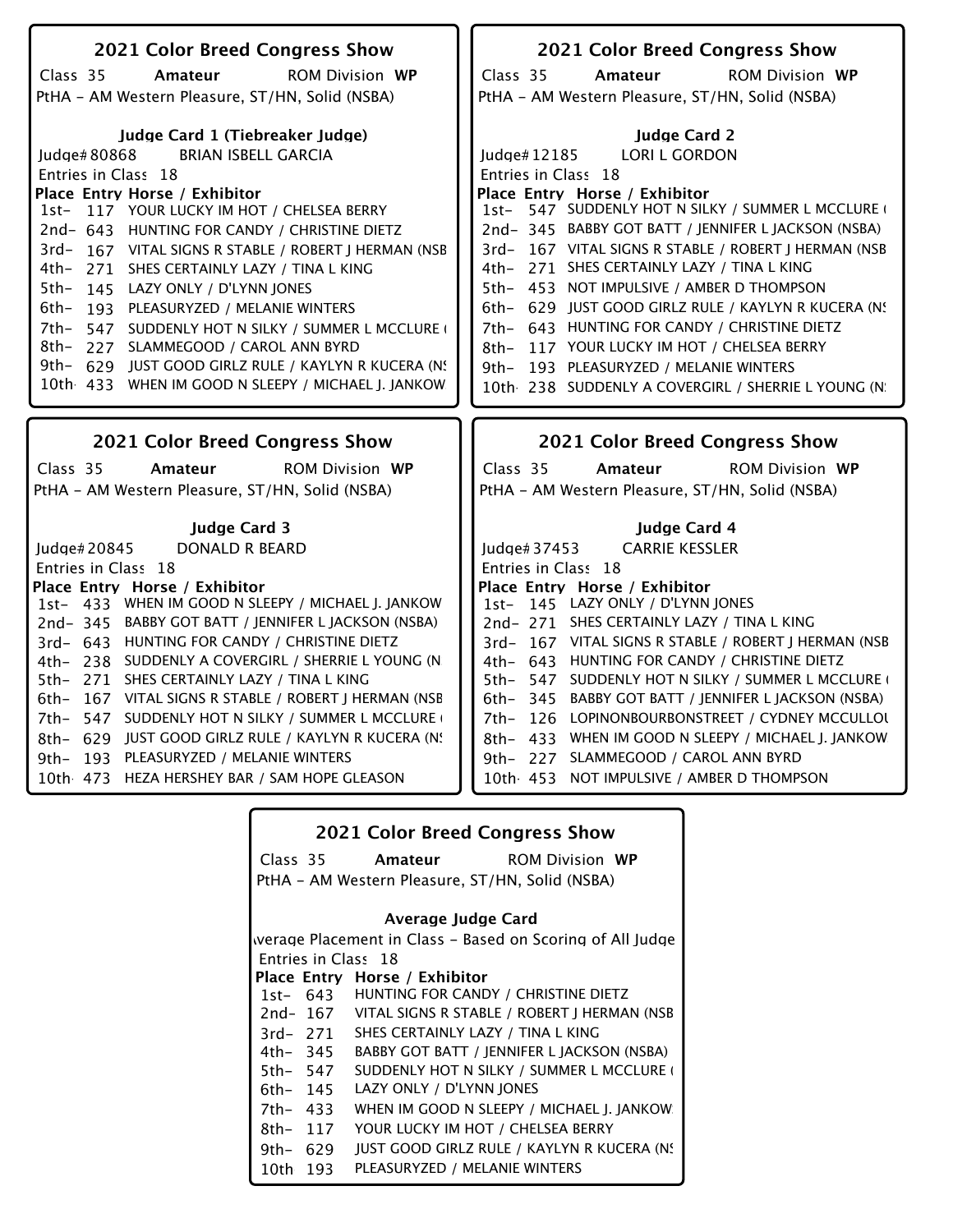| 2021 Color Breed Congress Show                                                                                                                                                                                                                                                                                                                                                                                                                                                                                                                                                                          | 2021 Color Breed Congress Show                                                                                                                                                                                                                                                                                                                                                                                                                                                                                                                                                |
|---------------------------------------------------------------------------------------------------------------------------------------------------------------------------------------------------------------------------------------------------------------------------------------------------------------------------------------------------------------------------------------------------------------------------------------------------------------------------------------------------------------------------------------------------------------------------------------------------------|-------------------------------------------------------------------------------------------------------------------------------------------------------------------------------------------------------------------------------------------------------------------------------------------------------------------------------------------------------------------------------------------------------------------------------------------------------------------------------------------------------------------------------------------------------------------------------|
| Class 36<br>Amateur<br><b>ROM Division WP</b>                                                                                                                                                                                                                                                                                                                                                                                                                                                                                                                                                           | Class 36<br><b>ROM Division WP</b><br>Amateur                                                                                                                                                                                                                                                                                                                                                                                                                                                                                                                                 |
| PtHA - AM Jr Western Pleasure, ST/HN (NSBA)                                                                                                                                                                                                                                                                                                                                                                                                                                                                                                                                                             | PtHA - AM Jr Western Pleasure, ST/HN (NSBA)                                                                                                                                                                                                                                                                                                                                                                                                                                                                                                                                   |
| Judge Card 1 (Tiebreaker Judge)<br><b>LORI L GORDON</b><br>Judge#12185<br>8<br><b>Entries in Class</b><br>Place Entry Horse / Exhibitor<br>544 AWW SNAP DADDY / TAYLOR P KOKEMILLER (NS<br>$1st-$<br>2nd-224 IMA RADICAL CHEX / TRACY DALMAN (NSBA)<br>3rd- 658 LEGS FOR DAYS / JOHN GILL (NSBA)<br>4th-<br>138 GENTLEMEN SHEZ SPECIAL / SARAH L SCHIEFFER<br>5th-<br>241 COUNT ONA GOODMACHINE / SUSAN C NYSTRO<br>6th-<br>256 WATCH ME IM SPECIAL / HILLARY A MILLER<br>7th-<br>333 WHITE GIRL IN RED / MICHELLE LYN HAVEMAN<br>8th-<br>177 OUTSTANDINGLY / NATALIE L MRZYWKA (NSBA)<br>9th-<br>10th· | <b>Judge Card 2</b><br><b>DONALD R BEARD</b><br>Judge#20845<br>8<br>Entries in Class<br>Place Entry Horse / Exhibitor<br>1st- 658 LEGS FOR DAYS / JOHN GILL (NSBA)<br>2nd-544 AWW SNAP DADDY / TAYLOR P KOKEMILLER (NS<br>3rd-224 IMA RADICAL CHEX / TRACY DALMAN (NSBA)<br>4th- 333 WHITE GIRL IN RED / MICHELLE LYN HAVEMAN<br>5th- 241 COUNT ONA GOODMACHINE / SUSAN C NYSTRO<br>138 GENTLEMEN SHEZ SPECIAL / SARAH L SCHIEFFER<br>$6th-$<br>256 WATCH ME IM SPECIAL / HILLARY A MILLER<br>7th–<br>177 OUTSTANDINGLY / NATALIE L MRZYWKA (NSBA)<br>8th-<br>$9th -$<br>10th |
| 2021 Color Breed Congress Show                                                                                                                                                                                                                                                                                                                                                                                                                                                                                                                                                                          | 2021 Color Breed Congress Show                                                                                                                                                                                                                                                                                                                                                                                                                                                                                                                                                |
| Class 36<br><b>ROM Division WP</b>                                                                                                                                                                                                                                                                                                                                                                                                                                                                                                                                                                      | Class 36<br><b>ROM Division WP</b>                                                                                                                                                                                                                                                                                                                                                                                                                                                                                                                                            |
| Amateur<br>PtHA - AM Jr Western Pleasure, ST/HN (NSBA)                                                                                                                                                                                                                                                                                                                                                                                                                                                                                                                                                  | Amateur<br>PtHA - AM Jr Western Pleasure, ST/HN (NSBA)                                                                                                                                                                                                                                                                                                                                                                                                                                                                                                                        |
| <b>Judge Card 3</b><br><b>CARRIE KESSLER</b><br>Judge# 37453<br>8<br>Entries in Class<br>Place Entry Horse / Exhibitor<br>1st- 658 LEGS FOR DAYS / JOHN GILL (NSBA)<br>2nd-224 IMA RADICAL CHEX / TRACY DALMAN (NSBA)<br>3rd- 138 GENTLEMEN SHEZ SPECIAL / SARAH L SCHIEFFER<br>4th- 544 AWW SNAP DADDY / TAYLOR P KOKEMILLER (NS<br>5th- 256 WATCH ME IM SPECIAL / HILLARY A MILLER<br>333 WHITE GIRL IN RED / MICHELLE LYN HAVEMAN<br>6th–<br>241 COUNT ONA GOODMACHINE / SUSAN C NYSTRO<br>7th-<br>8th- 177 OUTSTANDINGLY / NATALIE L MRZYWKA (NSBA)<br>$9th -$<br>10th                              | Judge Card 4<br><b>BRIAN ISBELL GARCIA</b><br>Judge#80868<br>8<br>Entries in Class<br>Place Entry Horse / Exhibitor<br>1st- 544 AWW SNAP DADDY / TAYLOR P KOKEMILLER (NS<br>2nd-224 IMA RADICAL CHEX / TRACY DALMAN (NSBA)<br>3rd- 658 LEGS FOR DAYS / JOHN GILL (NSBA)<br>4th- 138 GENTLEMEN SHEZ SPECIAL / SARAH L SCHIEFFER<br>5th- 256 WATCH ME IM SPECIAL / HILLARY A MILLER<br>6th- 241 COUNT ONA GOODMACHINE / SUSAN C NYSTRO<br>7th- 333 WHITE GIRL IN RED / MICHELLE LYN HAVEMAN<br>8th- 177 OUTSTANDINGLY / NATALIE L MRZYWKA (NSBA)<br>$9th-$<br>10th              |

|                         |                               | <b>2021 Color Breed Congress Show</b>                     |
|-------------------------|-------------------------------|-----------------------------------------------------------|
|                         | Class 36 Amateur              | <b>ROM Division WP</b>                                    |
|                         |                               | PtHA - AM Jr Western Pleasure, ST/HN (NSBA)               |
|                         |                               | Average Judge Card                                        |
|                         |                               | werage Placement in Class – Based on Scoring of All Judge |
| <b>Entries in Class</b> | - 8                           |                                                           |
|                         | Place Entry Horse / Exhibitor |                                                           |
|                         |                               | 1st- 544 AWW SNAP DADDY / TAYLOR P KOKEMILLER (NS         |
|                         |                               | 2nd- 658 LEGS FOR DAYS / JOHN GILL (NSBA)                 |
|                         |                               | 3rd-224 IMA RADICAL CHEX / TRACY DALMAN (NSBA)            |
|                         |                               | 4th- 138 GENTLEMEN SHEZ SPECIAL / SARAH L SCHIEFFER       |
| 5th– 241                |                               | COUNT ONA GOODMACHINE / SUSAN C NYSTRO                    |
| 6th– 256                |                               | WATCH ME IM SPECIAL / HILLARY A MILLER                    |
| 7th- 333                |                               | WHITE GIRL IN RED / MICHELLE LYN HAVEMAN                  |
| 8th- 177                |                               | OUTSTANDINGLY / NATALIE L MRZYWKA (NSBA)                  |
| $9th -$                 |                               |                                                           |
| 10th                    |                               |                                                           |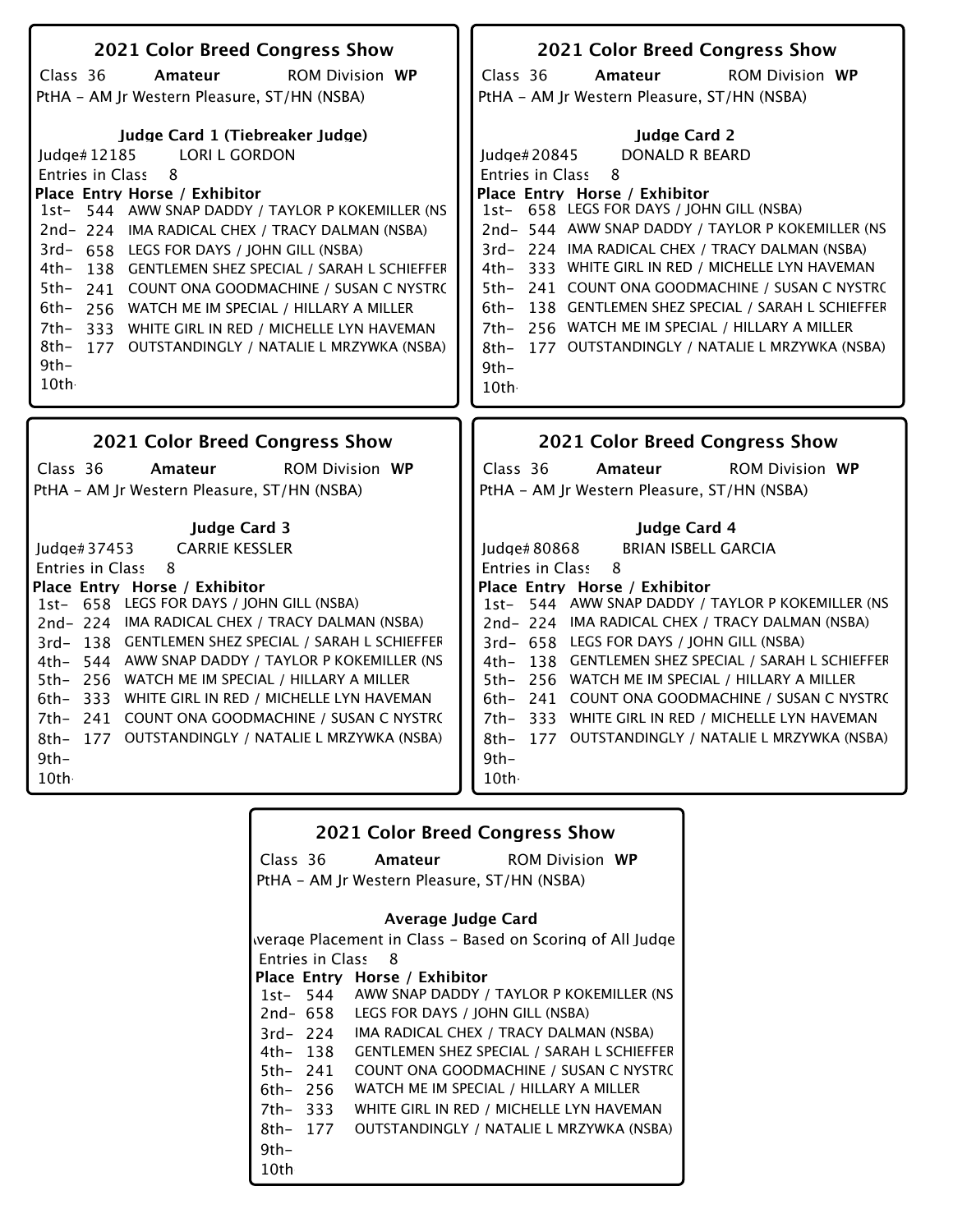| 2021 Color Breed Congress Show                                                                | 2021 Color Breed Congress Show                                                                |
|-----------------------------------------------------------------------------------------------|-----------------------------------------------------------------------------------------------|
| Amateur<br><b>ROM Division WP</b><br>Class 37                                                 | <b>ROM Division WP</b><br>Class 37<br>Amateur                                                 |
| PtHA - AM Sr Western Pleasure, ST/HN (NSBA)                                                   | PtHA - AM Sr Western Pleasure, ST/HN (NSBA)                                                   |
|                                                                                               |                                                                                               |
| Judge Card 1 (Tiebreaker Judge)                                                               | Judge Card 2                                                                                  |
| <b>DONALD R BEARD</b><br>Judge#20845                                                          | <b>CARRIE KESSLER</b><br>Judge $\#37453$                                                      |
| Entries in Class 13                                                                           | Entries in Class 13                                                                           |
| Place Entry Horse / Exhibitor                                                                 | Place Entry Horse / Exhibitor                                                                 |
| 1st- 494 BIG DRILLER / SCOTT BERRY (NSBA)                                                     | 1st- 628   WILL BE GOOD / KIMBERLY A BEGEMANN (NSBA                                           |
| 2nd-168 IMA COOL CHOCOLATE / ROBERT J HERMAN (NS                                              | 2nd- 168 IMA COOL CHOCOLATE / ROBERT J HERMAN (NS                                             |
| 3rd- 628 I WILL BE GOOD / KIMBERLY A BEGEMANN (NSBA                                           | 3rd- 494 BIG DRILLER / SCOTT BERRY (NSBA)                                                     |
| 4th–<br>308 SHESA COOL INVITE / KELLI B WYSOCKI (NSBA)                                        | 4th- 679 FACING THE MUSIC / COURTNEY LUTIELUSCHE<br>5th- 205 ALL SUGARED UP / EMILY S ENGLAND |
| 5th-<br>191 DYNAMIC AFTER DARK / KAREN BYERS (NSBA)                                           | 191 DYNAMIC AFTER DARK / KAREN BYERS (NSBA)                                                   |
| 6th- 484 BORN TO BE GOOD / CAROL TIMKE (NSBA)                                                 | 6th-                                                                                          |
| 7th–<br>323 ROCKIN BY MOONLITE / JENNIFER RICHARDS (NS<br>8th–                                | 308 SHESA COOL INVITE / KELLI B WYSOCKI (NSBA)<br>7th-                                        |
| 205 ALL SUGARED UP / EMILY S ENGLAND<br>9th–<br>566 OH WHATA RIDE / MICHELLE J JOHNSTON (NSBA | 566 OH WHATA RIDE / MICHELLE J JOHNSTON (NSBA<br>8th-                                         |
| 10th 210 SCENICS RIO SOFT / JENNIFER M MCCULLOUGH                                             | 9th- 210 SCENICS RIO SOFT / JENNIFER M MCCULLOUGH                                             |
|                                                                                               | 10th 323 ROCKIN BY MOONLITE / JENNIFER RICHARDS (NS                                           |
|                                                                                               |                                                                                               |
|                                                                                               |                                                                                               |
| 2021 Color Breed Congress Show                                                                | <b>2021 Color Breed Congress Show</b>                                                         |
| <b>ROM Division WP</b><br>Class 37<br>Amateur                                                 | <b>ROM Division WP</b><br>Class 37<br>Amateur                                                 |
| PtHA - AM Sr Western Pleasure, ST/HN (NSBA)                                                   | PtHA - AM Sr Western Pleasure, ST/HN (NSBA)                                                   |
|                                                                                               |                                                                                               |
| <b>Judge Card 3</b>                                                                           | Judge Card 4                                                                                  |
| <b>BRIAN ISBELL GARCIA</b><br>Judge# 80868                                                    | <b>LORI L GORDON</b><br>Judge# 12185                                                          |
| Entries in Class 13                                                                           | Entries in Class 13                                                                           |
| Place Entry Horse / Exhibitor                                                                 | Place Entry Horse / Exhibitor                                                                 |
| 1st- 494 BIG DRILLER / SCOTT BERRY (NSBA)                                                     | 1st- 494 BIG DRILLER / SCOTT BERRY (NSBA)                                                     |
| 2nd-168 IMA COOL CHOCOLATE / ROBERT J HERMAN (NS                                              | 2nd-168 IMA COOL CHOCOLATE / ROBERT J HERMAN (NS                                              |
| 3rd- 566 OH WHATA RIDE / MICHELLE J JOHNSTON (NSBA                                            | 3rd- 191 DYNAMIC AFTER DARK / KAREN BYERS (NSBA)                                              |
| 4th- 191 DYNAMIC AFTER DARK / KAREN BYERS (NSBA)                                              | 4th- 484 BORN TO BE GOOD / CAROL TIMKE (NSBA)                                                 |
| 5th- 205 ALL SUGARED UP / EMILY S ENGLAND                                                     | SHESA COOL INVITE / KELLI B WYSOCKI (NSBA)<br>5th- 308                                        |
| 6th- 628 I WILL BE GOOD / KIMBERLY A BEGEMANN (NSBA                                           | 566 OH WHATA RIDE / MICHELLE J JOHNSTON (NSBA<br>6th-                                         |
| 210 SCENICS RIO SOFT / JENNIFER M MCCULLOUGH<br>7th–                                          | 7th- 628 I WILL BE GOOD / KIMBERLY A BEGEMANN (NSBA                                           |
| 323 ROCKIN BY MOONLITE / JENNIFER RICHARDS (NS<br>8th-                                        | 323 ROCKIN BY MOONLITE / JENNIFER RICHARDS (NS<br>8th-                                        |
| 308 SHESA COOL INVITE / KELLI B WYSOCKI (NSBA)<br>9th–                                        | 210 SCENICS RIO SOFT / JENNIFER M MCCULLOUGH<br>9th–                                          |
| 10th 679 FACING THE MUSIC / COURTNEY LUTJELUSCHE                                              | 10th 205 ALL SUGARED UP / EMILY S ENGLAND                                                     |

|             |          | <b>2021 Color Breed Congress Show</b>                     |
|-------------|----------|-----------------------------------------------------------|
|             | Class 37 | <b>Amateur</b> ROM Division WP                            |
|             |          | PtHA – AM Sr Western Pleasure, ST/HN (NSBA)               |
|             |          | <b>Average Judge Card</b>                                 |
|             |          | werage Placement in Class - Based on Scoring of All Judge |
|             |          | Entries in Class 13                                       |
|             |          | Place Entry Horse / Exhibitor                             |
|             | 1st- 494 | BIG DRILLER / SCOTT BERRY (NSBA)                          |
|             | 2nd- 168 | IMA COOL CHOCOLATE / ROBERT   HERMAN (NS                  |
| $3rd - 628$ |          | I WILL BE GOOD / KIMBERLY A BEGEMANN (NSBA                |
| 4th- 191    |          | DYNAMIC AFTER DARK / KAREN BYERS (NSBA)                   |
| 5th-308     |          | SHESA COOL INVITE / KELLI B WYSOCKI (NSBA)                |
| 6th- 566    |          | OH WHATA RIDE / MICHELLE J JOHNSTON (NSBA                 |
| 7th- 205    |          | ALL SUGARED UP / EMILY S ENGLAND                          |
| 8th- 484    |          | BORN TO BE GOOD / CAROL TIMKE (NSBA)                      |
| 9th- $323$  |          | ROCKIN BY MOONLITE / JENNIFER RICHARDS (NS                |
| 10th 210    |          | SCENICS RIO SOFT / IENNIFER M MCCULLOUGH                  |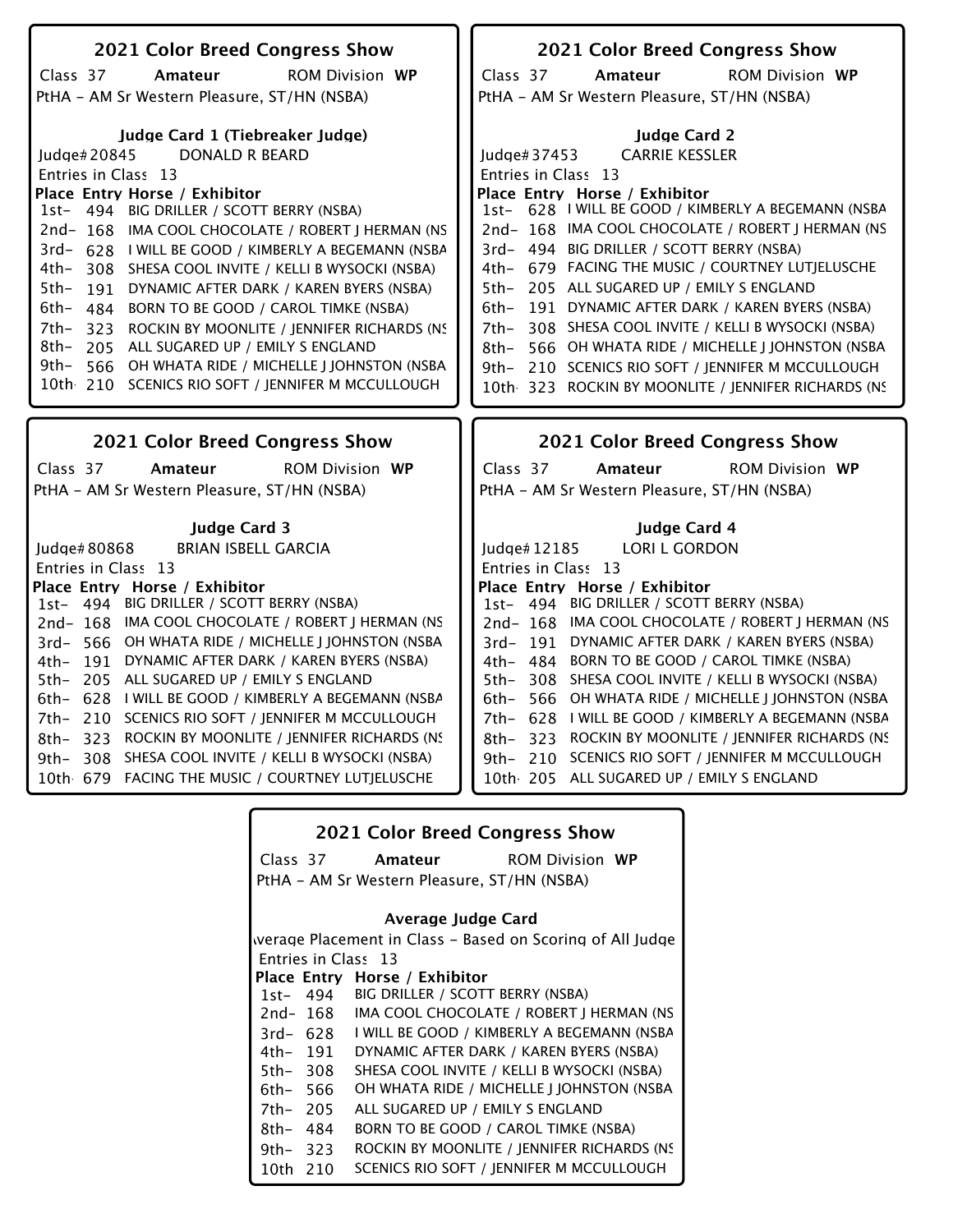| 2021 Color Breed Congress Show                        | 2021 Color Breed Congress Show                     |
|-------------------------------------------------------|----------------------------------------------------|
| Class 38<br>Amateur<br><b>ROM Division WP</b>         | Class 38<br><b>ROM Division WP</b><br>Amateur      |
| PtHA - AM Elite Western Pleasure, ST/HN (NSBA)        | PtHA - AM Elite Western Pleasure, ST/HN (NSBA)     |
|                                                       |                                                    |
| Judge Card 1 (Tiebreaker Judge)                       | <b>Judge Card 2</b>                                |
| <b>CARRIE KESSLER</b><br>Judge# $37453$               | <b>BRIAN ISBELL GARCIA</b><br>Judge# 80868         |
| Entries in Class 11                                   | Entries in Class 11                                |
| Place Entry Horse / Exhibitor                         | Place Entry Horse / Exhibitor                      |
| 1st- 409 CURB UR IMPULSE / KEVIN SMITH (NSBA)         | 1st- 409 CURB UR IMPULSE / KEVIN SMITH (NSBA)      |
| 2nd-548 SPENT THE NIGHT / STACY BASINGER (NSBA)       | 2nd-548 SPENT THE NIGHT / STACY BASINGER (NSBA)    |
| 3rd-334 A SCENIC PINE BAR / BETTY BERMOND             | 3rd-315 VITALS ARE GOOD / CATHERINE M SEIM (NSBA)  |
| 4th- 268 SACRED SIMON / DONA KENNEDY (NSBA)           | 4th- 377 BATTGURL / KRIS THEILER (NSBA)            |
| $5th-$<br>377 BATTGURL / KRIS THEILER (NSBA)          | 5th- 626 U KNOW I WAS INVITED / TAMMY K HIGGINS    |
| 6th–<br>315 VITALS ARE GOOD / CATHERINE M SEIM (NSBA) | 6th- 268 SACRED SIMON / DONA KENNEDY (NSBA)        |
| 7th-<br>412 SHE CAN CRUISE / RHONDA D HOPKINS         | 7th- 334 A SCENIC PINE BAR / BETTY BERMOND         |
| 8th-<br>626 U KNOW I WAS INVITED / TAMMY K HIGGINS    | 8th- 222 KRYMSUM AND SCOTCH / MARY OSBORN          |
| 9th–<br>222 KRYMSUM AND SCOTCH / MARY OSBORN          | 9th- 102 ONE REQUIRED VERSION / J A RAY            |
| 10th 102 ONE REQUIRED VERSION / J A RAY               | 10th 412 SHE CAN CRUISE / RHONDA D HOPKINS         |
|                                                       |                                                    |
|                                                       |                                                    |
| <b>2021 Color Breed Congress Show</b>                 | 2021 Color Breed Congress Show                     |
| Class 38<br>Amateur<br><b>ROM Division WP</b>         | Class 38<br>Amateur<br><b>ROM Division WP</b>      |
|                                                       |                                                    |
| PtHA - AM Elite Western Pleasure, ST/HN (NSBA)        | PtHA - AM Elite Western Pleasure, ST/HN (NSBA)     |
| <b>Judge Card 3</b>                                   | <b>Judge Card 4</b>                                |
| <b>LORI L GORDON</b><br>Judge# 12185                  | <b>DONALD R BEARD</b><br>Judge#20845               |
| Entries in Class 11                                   | Entries in Class 11                                |
| Place Entry Horse / Exhibitor                         | Place Entry Horse / Exhibitor                      |
| 1st- 409 CURB UR IMPULSE / KEVIN SMITH (NSBA)         | 1st- 409 CURB UR IMPULSE / KEVIN SMITH (NSBA)      |
| 2nd-548 SPENT THE NIGHT / STACY BASINGER (NSBA)       | 2nd-548 SPENT THE NIGHT / STACY BASINGER (NSBA)    |
| 3rd- 268 SACRED SIMON / DONA KENNEDY (NSBA)           | 3rd- 626 U KNOW I WAS INVITED / TAMMY K HIGGINS    |
| 377 BATTGURL / KRIS THEILER (NSBA)<br>4th–            | 4th- 377 BATTGURL / KRIS THEILER (NSBA)            |
| U KNOW I WAS INVITED / TAMMY K HIGGINS<br>5th- 626    | 5th- 315 VITALS ARE GOOD / CATHERINE M SEIM (NSBA) |
| 315 VITALS ARE GOOD / CATHERINE M SEIM (NSBA)<br>6th- | 6th- 412 SHE CAN CRUISE / RHONDA D HOPKINS         |
| 222 KRYMSUM AND SCOTCH / MARY OSBORN<br>7th-          | 7th- 222 KRYMSUM AND SCOTCH / MARY OSBORN          |
| 102 ONE REQUIRED VERSION / J A RAY<br>8th-            | 8th- 334 A SCENIC PINE BAR / BETTY BERMOND         |
| 674 FLEETIN LAZY / KERRY BOWSHIER (NSBA)<br>9th–      | 9th- 674 FLEETIN LAZY / KERRY BOWSHIER (NSBA)      |
| 10th 412 SHE CAN CRUISE / RHONDA D HOPKINS            | 10th 268 SACRED SIMON / DONA KENNEDY (NSBA)        |

|             |          | <b>2021 Color Breed Congress Show</b>                     |  |
|-------------|----------|-----------------------------------------------------------|--|
|             | Class 38 | <b>Amateur</b> ROM Division WP                            |  |
|             |          | PtHA – AM Elite Western Pleasure, ST/HN (NSBA)            |  |
|             |          | Average Judge Card                                        |  |
|             |          | werage Placement in Class – Based on Scoring of All Judge |  |
|             |          | Entries in Class 11                                       |  |
|             |          | Place Entry Horse / Exhibitor                             |  |
|             |          | 1st- 409 CURB UR IMPULSE / KEVIN SMITH (NSBA)             |  |
|             | 2nd- 548 | SPENT THE NIGHT / STACY BASINGER (NSBA)                   |  |
|             | 3rd-377  | <b>BATTGURL / KRIS THEILER (NSBA)</b>                     |  |
|             | 4th– 268 | SACRED SIMON / DONA KENNEDY (NSBA)                        |  |
| 5th- 626    |          | U KNOW I WAS INVITED / TAMMY K HIGGINS                    |  |
| 6th- 315    |          | VITALS ARE GOOD / CATHERINE M SEIM (NSBA)                 |  |
| 7th- 334    |          | A SCENIC PINE BAR / BETTY BERMOND                         |  |
| $8th - 222$ |          | KRYMSUM AND SCOTCH / MARY OSBORN                          |  |
|             | 9th- 412 | SHE CAN CRUISE / RHONDA D HOPKINS                         |  |
| 10th 102    |          | ONE REQUIRED VERSION / J A RAY                            |  |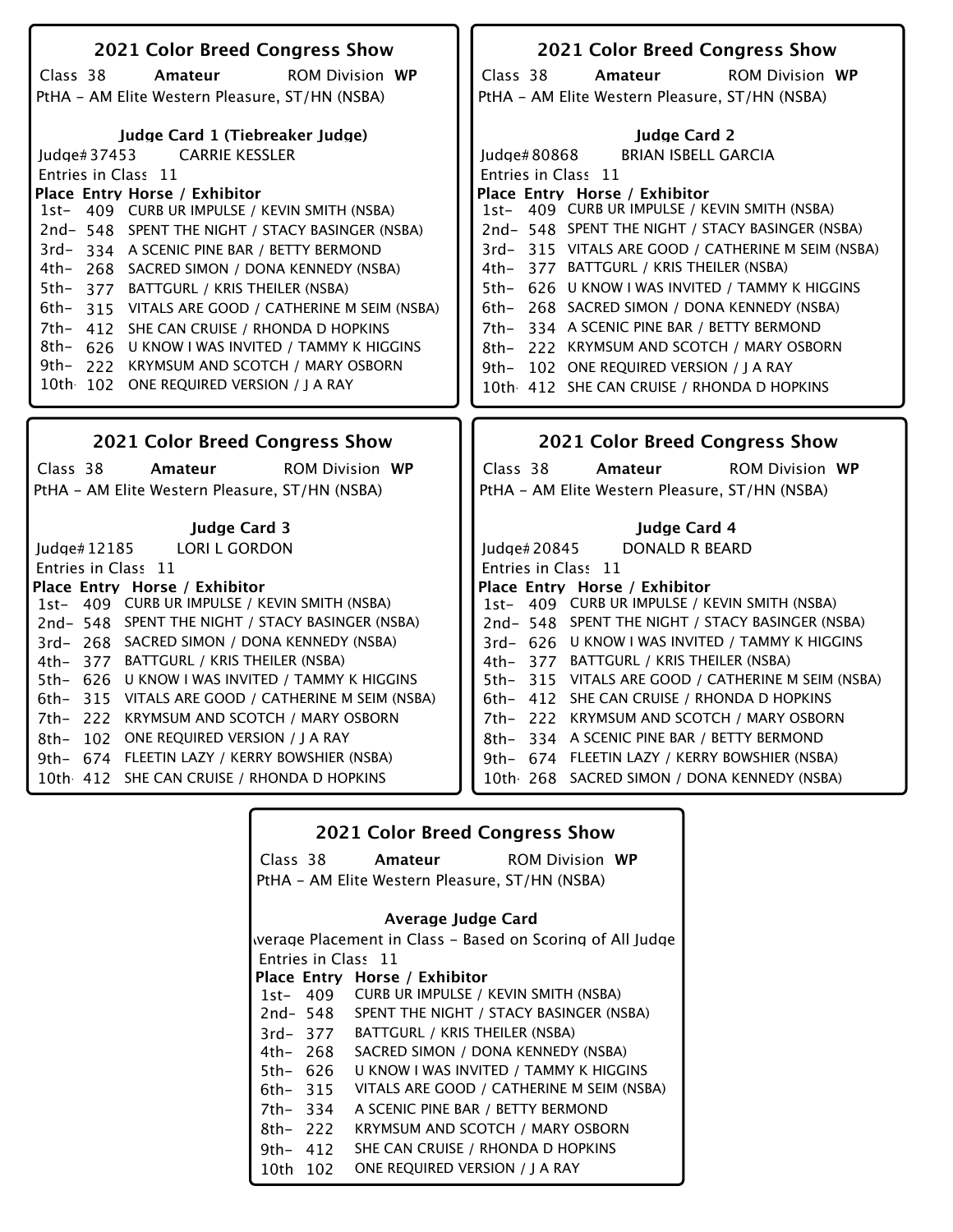| 2021 Color Breed Congress Show                                                                                                                                                                                                                                                                                  | 2021 Color Breed Congress Show                                                                                                                                                                                                                               |
|-----------------------------------------------------------------------------------------------------------------------------------------------------------------------------------------------------------------------------------------------------------------------------------------------------------------|--------------------------------------------------------------------------------------------------------------------------------------------------------------------------------------------------------------------------------------------------------------|
| Class 39                                                                                                                                                                                                                                                                                                        | Class 39                                                                                                                                                                                                                                                     |
| Open                                                                                                                                                                                                                                                                                                            | Open                                                                                                                                                                                                                                                         |
| <b>ROM Division N/A</b>                                                                                                                                                                                                                                                                                         | <b>ROM Division N/A</b>                                                                                                                                                                                                                                      |
| Cash for Color Non Pro Western Pleasure, 5 & under                                                                                                                                                                                                                                                              | Cash for Color Non Pro Western Pleasure, 5 & under                                                                                                                                                                                                           |
| Judge Card 1 (Tiebreaker Judge)<br><b>BRIAN ISBELL GARCIA</b><br>Judge#80868<br>Entries in Class 2<br>Place Entry Horse / Exhibitor<br>1st- 566 OH WHATA RIDE / MICHELLE J JOHNSTON<br>2nd-412 SHE CAN CRUISE / RHONDA D HOPKINS<br>$3rd-$<br>$4th-$<br>$5th-$<br>$6th -$<br>$7th-$<br>$8th-$<br>$9th-$<br>10th | <b>Judge Card 2</b><br><b>LORI L GORDON</b><br>Judge#12185<br>Entries in Class<br>2<br>Place Entry Horse / Exhibitor<br>1st- 566 OH WHATA RIDE / MICHELLE J JOHNSTON<br>$2nd-$<br>$3rd-$<br>$4th-$<br>$5th-$<br>$6th-$<br>$7th-$<br>$8th-$<br>$9th-$<br>10th |
|                                                                                                                                                                                                                                                                                                                 |                                                                                                                                                                                                                                                              |
| <b>2021 Color Breed Congress Show</b>                                                                                                                                                                                                                                                                           | 2021 Color Breed Congress Show                                                                                                                                                                                                                               |
| Class 39                                                                                                                                                                                                                                                                                                        | Class 39                                                                                                                                                                                                                                                     |
| Open                                                                                                                                                                                                                                                                                                            | Open                                                                                                                                                                                                                                                         |
| <b>ROM Division N/A</b>                                                                                                                                                                                                                                                                                         | <b>ROM Division N/A</b>                                                                                                                                                                                                                                      |
| Cash for Color Non Pro Western Pleasure, 5 & under                                                                                                                                                                                                                                                              | Cash for Color Non Pro Western Pleasure, 5 & under                                                                                                                                                                                                           |

|                    | 2021 Color Breed Congress Show                            |
|--------------------|-----------------------------------------------------------|
| Class 39           | <b>ROM Division N/A</b><br>Open                           |
|                    | Cash for Color Non Pro Western Pleasure, 5 & under        |
|                    | Average Judge Card                                        |
|                    | werage Placement in Class – Based on Scoring of All Judge |
| Entries in Class 2 |                                                           |
|                    | Place Entry Horse / Exhibitor                             |
|                    | 1st- 566 OH WHATA RIDE / MICHELLE J JOHNSTON              |
|                    | 2nd-412 SHE CAN CRUISE / RHONDA D HOPKINS                 |
| $3rd-$             |                                                           |
| $4th-$             |                                                           |
| $5th -$            |                                                           |
| $6th-$             |                                                           |
| $7th-$             |                                                           |
| 8th-               |                                                           |
| $9th -$            |                                                           |
| 10th               |                                                           |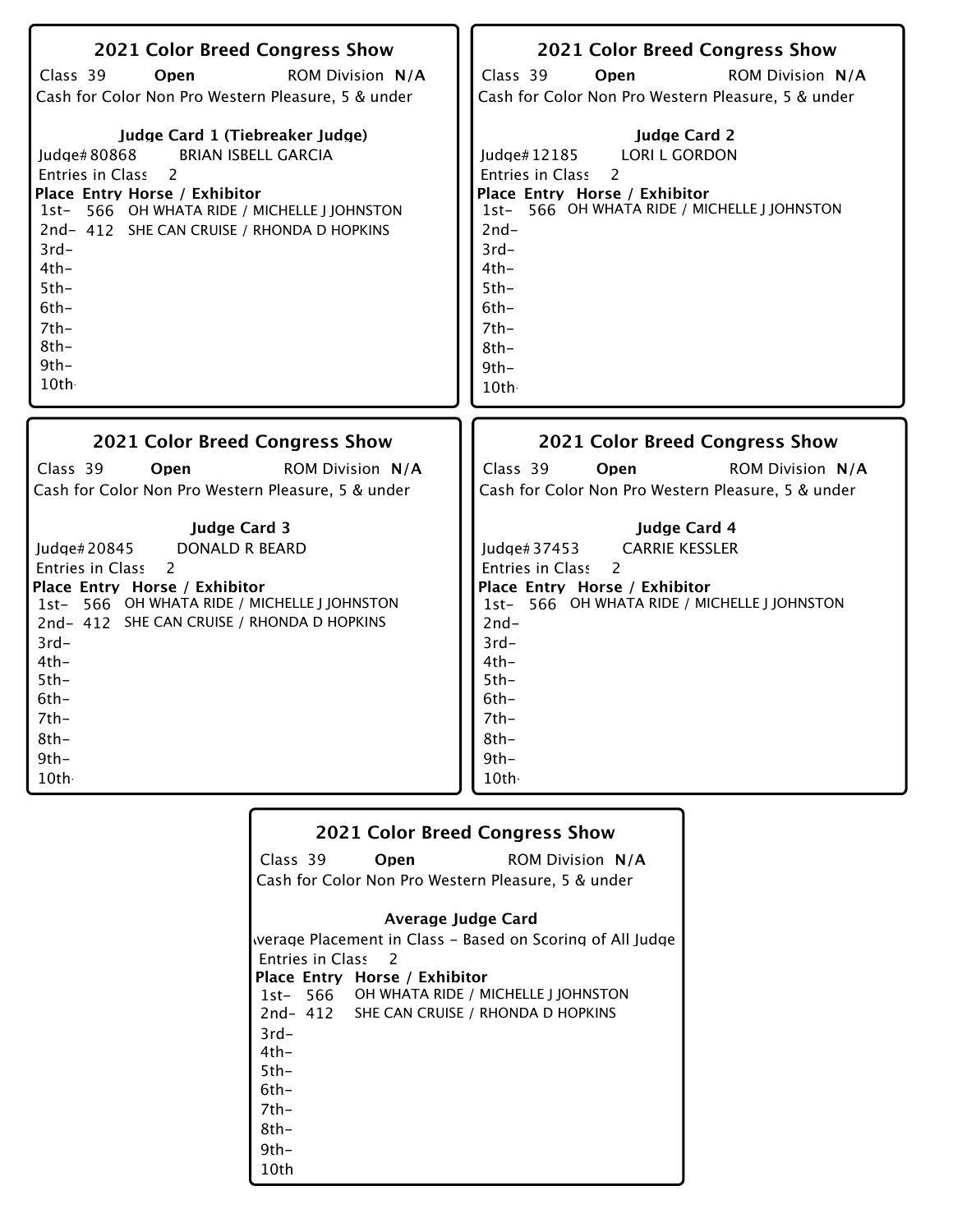| 2021 Color Breed Congress Show                                                                                                                                                                                                                                                                                                                                                                                                                                                                                                                                                                                  | 2021 Color Breed Congress Show                                                                                                                                                                                                                                                                                                                                                                                                                                                                                                                                                               |
|-----------------------------------------------------------------------------------------------------------------------------------------------------------------------------------------------------------------------------------------------------------------------------------------------------------------------------------------------------------------------------------------------------------------------------------------------------------------------------------------------------------------------------------------------------------------------------------------------------------------|----------------------------------------------------------------------------------------------------------------------------------------------------------------------------------------------------------------------------------------------------------------------------------------------------------------------------------------------------------------------------------------------------------------------------------------------------------------------------------------------------------------------------------------------------------------------------------------------|
|                                                                                                                                                                                                                                                                                                                                                                                                                                                                                                                                                                                                                 |                                                                                                                                                                                                                                                                                                                                                                                                                                                                                                                                                                                              |
| Class 40<br><b>ROM Division WDRW</b><br>Amateur                                                                                                                                                                                                                                                                                                                                                                                                                                                                                                                                                                 | Class 40<br><b>ROM Division WDRW</b><br>Amateur                                                                                                                                                                                                                                                                                                                                                                                                                                                                                                                                              |
| PtHA - AM Sr/El W/T Disciplined Rail Western, ST/HN                                                                                                                                                                                                                                                                                                                                                                                                                                                                                                                                                             | PtHA - AM Sr/El W/T Disciplined Rail Western, ST/HN                                                                                                                                                                                                                                                                                                                                                                                                                                                                                                                                          |
| Judge Card 1 (Tiebreaker Judge)<br><b>LORI L GORDON</b><br>Judge#12185<br>Entries in Class 24<br>Place Entry Horse / Exhibitor<br>1st- 392 IMAFANCYSQUAW / JULIE M HAYS<br>2nd-180 THIS IS MY STORY / SUNNY C RUFO<br>3rd-347 SUDDENLY TOO GOOD / CYNTHIA A FORD<br>4th-<br>183 BACK FLEET BOY / KARI PALASHEWSKI<br>5th-<br>150 INVITED BY CANDY / JACKIE L HODGE<br>6th-<br>156 GENTLEMEN GET LUCKY TOO / CARMA M PLESSI<br>7th-336 BIGTIME FANCY / BARBARA MILLER<br>8th–<br>389 I ONLY DATE BABES / JAMIE L SISSECK<br>9th- 218 IMPRESSIVE INVITATION / KELLY JOHNSON<br>10th 661 HES WISER / ANN NORDQUIST | <b>Judge Card 2</b><br><b>DONALD R BEARD</b><br>Judge#20845<br>Entries in Class 24<br>Place Entry Horse / Exhibitor<br>1st- 392 IMAFANCYSQUAW / JULIE M HAYS<br>2nd- 183 BACK FLEET BOY / KARI PALASHEWSKI<br>3rd- 336 BIGTIME FANCY / BARBARA MILLER<br>4th- 347 SUDDENLY TOO GOOD / CYNTHIA A FORD<br>5th- 509 HOT RESERVATION / MELISSA A BROWN<br>6th- 150 INVITED BY CANDY / JACKIE L HODGE<br>389 I ONLY DATE BABES / JAMIE L SISSECK<br>7th-<br>156 GENTLEMEN GET LUCKY TOO / CARMA M PLESSI<br>8th-<br>9th- 402 LOPIN TO A WIN / TRACY POHLMAN<br>10th 661 HES WISER / ANN NORDQUIST |
|                                                                                                                                                                                                                                                                                                                                                                                                                                                                                                                                                                                                                 |                                                                                                                                                                                                                                                                                                                                                                                                                                                                                                                                                                                              |
|                                                                                                                                                                                                                                                                                                                                                                                                                                                                                                                                                                                                                 |                                                                                                                                                                                                                                                                                                                                                                                                                                                                                                                                                                                              |
| <b>2021 Color Breed Congress Show</b>                                                                                                                                                                                                                                                                                                                                                                                                                                                                                                                                                                           | <b>2021 Color Breed Congress Show</b>                                                                                                                                                                                                                                                                                                                                                                                                                                                                                                                                                        |
| Class 40<br><b>ROM Division WDRW</b><br>Amateur                                                                                                                                                                                                                                                                                                                                                                                                                                                                                                                                                                 | Class 40<br>Amateur<br><b>ROM Division WDRW</b>                                                                                                                                                                                                                                                                                                                                                                                                                                                                                                                                              |
| PtHA - AM Sr/El W/T Disciplined Rail Western, ST/HN                                                                                                                                                                                                                                                                                                                                                                                                                                                                                                                                                             | PtHA - AM Sr/El W/T Disciplined Rail Western, ST/HN                                                                                                                                                                                                                                                                                                                                                                                                                                                                                                                                          |
|                                                                                                                                                                                                                                                                                                                                                                                                                                                                                                                                                                                                                 |                                                                                                                                                                                                                                                                                                                                                                                                                                                                                                                                                                                              |
| <b>Judge Card 3</b>                                                                                                                                                                                                                                                                                                                                                                                                                                                                                                                                                                                             | Judge Card 4                                                                                                                                                                                                                                                                                                                                                                                                                                                                                                                                                                                 |
| <b>CARRIE KESSLER</b><br>Judge# $37453$                                                                                                                                                                                                                                                                                                                                                                                                                                                                                                                                                                         | <b>BRIAN ISBELL GARCIA</b><br>Judge# 80868                                                                                                                                                                                                                                                                                                                                                                                                                                                                                                                                                   |
| Entries in Class 24                                                                                                                                                                                                                                                                                                                                                                                                                                                                                                                                                                                             | Entries in Class 24                                                                                                                                                                                                                                                                                                                                                                                                                                                                                                                                                                          |
| Place Entry Horse / Exhibitor                                                                                                                                                                                                                                                                                                                                                                                                                                                                                                                                                                                   | Place Entry Horse / Exhibitor                                                                                                                                                                                                                                                                                                                                                                                                                                                                                                                                                                |
| 1st-150 INVITED BY CANDY / JACKIE L HODGE                                                                                                                                                                                                                                                                                                                                                                                                                                                                                                                                                                       | 1st- 392 IMAFANCYSQUAW / JULIE M HAYS                                                                                                                                                                                                                                                                                                                                                                                                                                                                                                                                                        |
| 2nd-180 THIS IS MY STORY / SUNNY C RUFO                                                                                                                                                                                                                                                                                                                                                                                                                                                                                                                                                                         | 2nd-389   ONLY DATE BABES / JAMIE L SISSECK                                                                                                                                                                                                                                                                                                                                                                                                                                                                                                                                                  |
| 3rd- 509 HOT RESERVATION / MELISSA A BROWN                                                                                                                                                                                                                                                                                                                                                                                                                                                                                                                                                                      | 3rd- 183 BACK FLEET BOY / KARI PALASHEWSKI                                                                                                                                                                                                                                                                                                                                                                                                                                                                                                                                                   |
| 4th- 389 I ONLY DATE BABES / JAMIE L SISSECK                                                                                                                                                                                                                                                                                                                                                                                                                                                                                                                                                                    | 4th- 336 BIGTIME FANCY / BARBARA MILLER                                                                                                                                                                                                                                                                                                                                                                                                                                                                                                                                                      |
| 5th- 336 BIGTIME FANCY / BARBARA MILLER                                                                                                                                                                                                                                                                                                                                                                                                                                                                                                                                                                         | 5th- 661 HES WISER / ANN NORDQUIST                                                                                                                                                                                                                                                                                                                                                                                                                                                                                                                                                           |
| 6th- 402 LOPIN TO A WIN / TRACY POHLMAN                                                                                                                                                                                                                                                                                                                                                                                                                                                                                                                                                                         | 6th- 686 ARTISTS SILK STOCKINGS / LORI VAN AHN                                                                                                                                                                                                                                                                                                                                                                                                                                                                                                                                               |
| 7th- 183 BACK FLEET BOY / KARI PALASHEWSKI                                                                                                                                                                                                                                                                                                                                                                                                                                                                                                                                                                      | 7th- 180 THIS IS MY STORY / SUNNY C RUFO<br>8th- 402 LOPIN TO A WIN / TRACY POHLMAN                                                                                                                                                                                                                                                                                                                                                                                                                                                                                                          |
| 8th- 173 MELODY OF A COWBOY / RONALD D LARSON                                                                                                                                                                                                                                                                                                                                                                                                                                                                                                                                                                   |                                                                                                                                                                                                                                                                                                                                                                                                                                                                                                                                                                                              |
| 9th- 677 DONT SKIP THIS TIME / SHERRI L WOODWARD<br>10th 347 SUDDENLY TOO GOOD / CYNTHIA A FORD                                                                                                                                                                                                                                                                                                                                                                                                                                                                                                                 | 9th- 509 HOT RESERVATION / MELISSA A BROWN<br>10th 347 SUDDENLY TOO GOOD / CYNTHIA A FORD                                                                                                                                                                                                                                                                                                                                                                                                                                                                                                    |

|           |          | <b>2021 Color Breed Congress Show</b>                     |
|-----------|----------|-----------------------------------------------------------|
| Class 40  |          | <b>ROM Division WDRW</b><br>Amateur                       |
|           |          | PtHA - AM Sr/El W/T Disciplined Rail Western, ST/HN       |
|           |          | Average Judge Card                                        |
|           |          | werage Placement in Class – Based on Scoring of All Judge |
|           |          | Entries in Class 24                                       |
|           |          | Place Entry Horse / Exhibitor                             |
|           | 1st- 392 | IMAFANCYSQUAW / JULIE M HAYS                              |
|           | 2nd- 183 | BACK FLEET BOY / KARI PALASHEWSKI                         |
| $3rd-180$ |          | THIS IS MY STORY / SUNNY C RUFO                           |
| 4th- 150  |          | INVITED BY CANDY / JACKIE L HODGE                         |
| 5th- 336  |          | BIGTIME FANCY / BARBARA MILLER                            |
| 6th- 389  |          | I ONLY DATE BABES / JAMIE L SISSECK                       |
| 7th- 347  |          | SUDDENLY TOO GOOD / CYNTHIA A FORD                        |
| 8th- 509  |          | HOT RESERVATION / MELISSA A BROWN                         |
| 9th– 402  |          | LOPIN TO A WIN / TRACY POHLMAN                            |
| 10th 156  |          | <b>GENTLEMEN GET LUCKY TOO / CARMA M PLESSI</b>           |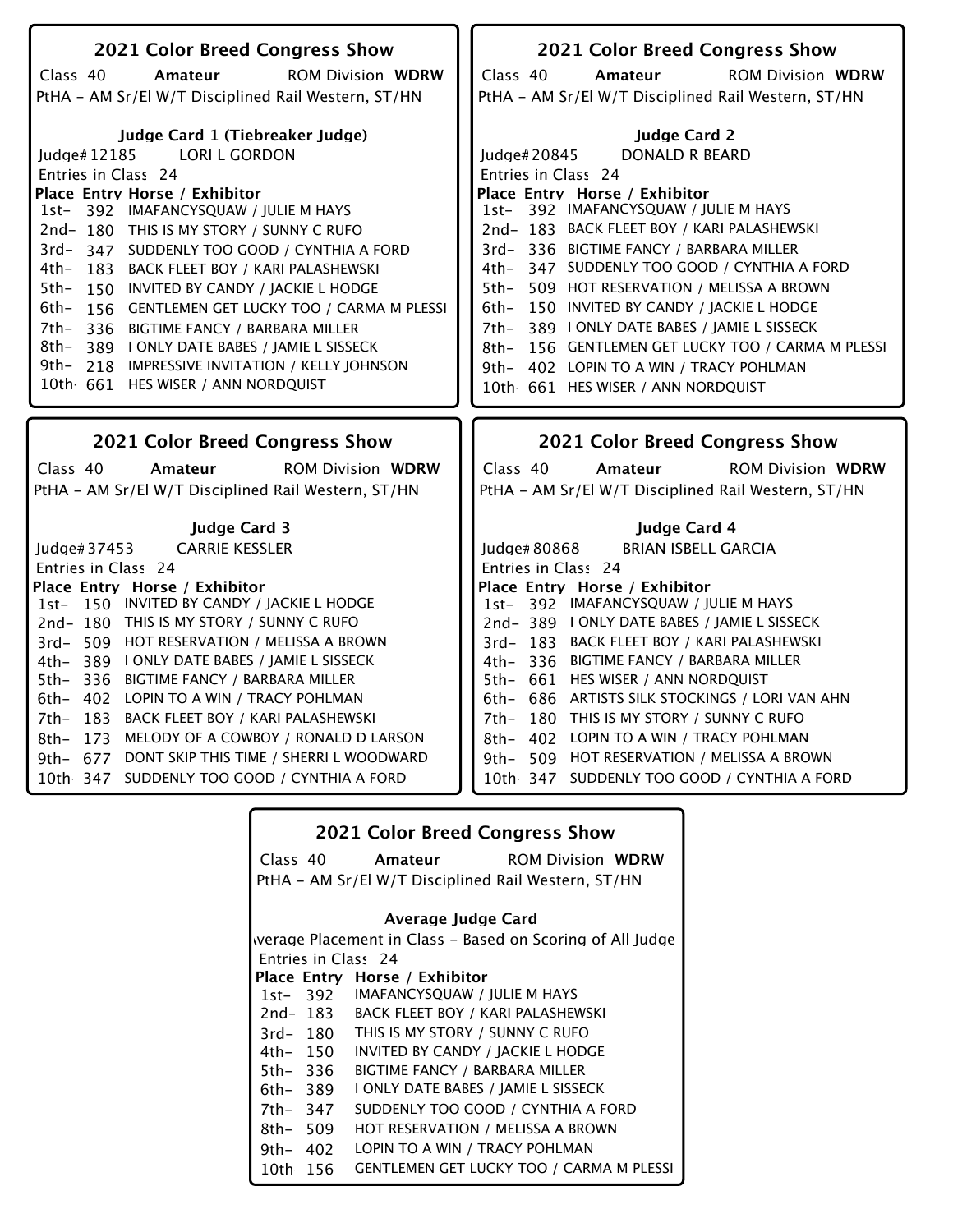| 2021 Color Breed Congress Show                                                                                                                                                                                                                                                                                                                                                                                                                                                                                                                                                                                                       | 2021 Color Breed Congress Show                                                                                                                                                                                                                                                                                                                                                                                                                                                                                                                                                                                        |
|--------------------------------------------------------------------------------------------------------------------------------------------------------------------------------------------------------------------------------------------------------------------------------------------------------------------------------------------------------------------------------------------------------------------------------------------------------------------------------------------------------------------------------------------------------------------------------------------------------------------------------------|-----------------------------------------------------------------------------------------------------------------------------------------------------------------------------------------------------------------------------------------------------------------------------------------------------------------------------------------------------------------------------------------------------------------------------------------------------------------------------------------------------------------------------------------------------------------------------------------------------------------------|
|                                                                                                                                                                                                                                                                                                                                                                                                                                                                                                                                                                                                                                      |                                                                                                                                                                                                                                                                                                                                                                                                                                                                                                                                                                                                                       |
| Class 41<br>Amateur<br><b>ROM Division WDRW</b>                                                                                                                                                                                                                                                                                                                                                                                                                                                                                                                                                                                      | Class 41<br>Amateur<br><b>ROM Division WDRW</b>                                                                                                                                                                                                                                                                                                                                                                                                                                                                                                                                                                       |
| PtHA - AM Jr W/T Disciplined Rail Western, ST/HN                                                                                                                                                                                                                                                                                                                                                                                                                                                                                                                                                                                     | PtHA - AM Jr W/T Disciplined Rail Western, ST/HN                                                                                                                                                                                                                                                                                                                                                                                                                                                                                                                                                                      |
| Judge Card 1 (Tiebreaker Judge)<br><b>DONALD R BEARD</b><br>Judge#20845<br>Entries in Class 15<br>Place Entry Horse / Exhibitor<br>187 BACK TO THE FUTURE / STACEY M BIGGE<br>1st-<br>2nd-217 RED VENOM / HILLARY M DODSON<br>3rd- 618 HF SPANISH ARTISTRY / DARCHELLE TWEADY<br>4th-<br>372 GOOD TO SHINE / BROOKE A LEWIS<br>5th-<br>440 I CANT GET ENOUGH / JASON C ARCHULETA<br>6th-<br>385 A SPECIAL HOT CHIP / MARAH SMITH<br>7th-<br>501 SLOWLY GOING BROKE / CHELSEY ALBOSTA<br>8th-<br>197 A ROCKIN ZIPPER / REBECCA L STONE<br>9th–<br>198 GO LUCKY ROLEX / COURTNEY L CEARLEY<br>10th 306 JUDGE ME FANCY / KATHERINE COLE | <b>Judge Card 2</b><br>Judge#37453<br><b>CARRIE KESSLER</b><br>Entries in Class 15<br>Place Entry Horse / Exhibitor<br>1st- 217 RED VENOM / HILLARY M DODSON<br>2nd- 440   CANT GET ENOUGH / JASON C ARCHULETA<br>3rd-372 GOOD TO SHINE / BROOKE A LEWIS<br>4th- 274 IM GOOD N NTOXICATED / ELIZIBETH N KOENIG<br>5th- 186 JOHNS SOUTHERN COMFORT / KATIE L BIGGE<br>6th- 385 A SPECIAL HOT CHIP / MARAH SMITH<br>7th- 618 HF SPANISH ARTISTRY / DARCHELLE TWEADY<br>8th- 213 SCOTCH ON THE MOON / KRISTY KUDLICK<br>9th- 201 DIRT IN THE MOONLITE / ERIN N JACOBSON<br>10th 501 SLOWLY GOING BROKE / CHELSEY ALBOSTA |
|                                                                                                                                                                                                                                                                                                                                                                                                                                                                                                                                                                                                                                      |                                                                                                                                                                                                                                                                                                                                                                                                                                                                                                                                                                                                                       |
|                                                                                                                                                                                                                                                                                                                                                                                                                                                                                                                                                                                                                                      |                                                                                                                                                                                                                                                                                                                                                                                                                                                                                                                                                                                                                       |
| 2021 Color Breed Congress Show                                                                                                                                                                                                                                                                                                                                                                                                                                                                                                                                                                                                       | 2021 Color Breed Congress Show                                                                                                                                                                                                                                                                                                                                                                                                                                                                                                                                                                                        |
| Class 41<br><b>ROM Division WDRW</b><br>Amateur                                                                                                                                                                                                                                                                                                                                                                                                                                                                                                                                                                                      | Class 41<br>Amateur<br><b>ROM Division WDRW</b>                                                                                                                                                                                                                                                                                                                                                                                                                                                                                                                                                                       |
| PtHA - AM Jr W/T Disciplined Rail Western, ST/HN                                                                                                                                                                                                                                                                                                                                                                                                                                                                                                                                                                                     |                                                                                                                                                                                                                                                                                                                                                                                                                                                                                                                                                                                                                       |
|                                                                                                                                                                                                                                                                                                                                                                                                                                                                                                                                                                                                                                      | PtHA - AM Jr W/T Disciplined Rail Western, ST/HN                                                                                                                                                                                                                                                                                                                                                                                                                                                                                                                                                                      |
| <b>Judge Card 3</b>                                                                                                                                                                                                                                                                                                                                                                                                                                                                                                                                                                                                                  | Judge Card 4                                                                                                                                                                                                                                                                                                                                                                                                                                                                                                                                                                                                          |
| <b>BRIAN ISBELL GARCIA</b><br>Judge# 80868                                                                                                                                                                                                                                                                                                                                                                                                                                                                                                                                                                                           | <b>LORI L GORDON</b><br>Judge# 12185                                                                                                                                                                                                                                                                                                                                                                                                                                                                                                                                                                                  |
| Entries in Class 15                                                                                                                                                                                                                                                                                                                                                                                                                                                                                                                                                                                                                  | Entries in Class 15                                                                                                                                                                                                                                                                                                                                                                                                                                                                                                                                                                                                   |
| Place Entry Horse / Exhibitor                                                                                                                                                                                                                                                                                                                                                                                                                                                                                                                                                                                                        | Place Entry Horse / Exhibitor                                                                                                                                                                                                                                                                                                                                                                                                                                                                                                                                                                                         |
| 1st- 618 HF SPANISH ARTISTRY / DARCHELLE TWEADY                                                                                                                                                                                                                                                                                                                                                                                                                                                                                                                                                                                      | 1st- 385 A SPECIAL HOT CHIP / MARAH SMITH                                                                                                                                                                                                                                                                                                                                                                                                                                                                                                                                                                             |
| 2nd-372 GOOD TO SHINE / BROOKE A LEWIS                                                                                                                                                                                                                                                                                                                                                                                                                                                                                                                                                                                               | 2nd-217 RED VENOM / HILLARY M DODSON                                                                                                                                                                                                                                                                                                                                                                                                                                                                                                                                                                                  |
| 3rd-197 A ROCKIN ZIPPER / REBECCA L STONE                                                                                                                                                                                                                                                                                                                                                                                                                                                                                                                                                                                            | 3rd-186 JOHNS SOUTHERN COMFORT / KATIE L BIGGE                                                                                                                                                                                                                                                                                                                                                                                                                                                                                                                                                                        |
| 4th- 217 RED VENOM / HILLARY M DODSON                                                                                                                                                                                                                                                                                                                                                                                                                                                                                                                                                                                                | 4th- 198 GO LUCKY ROLEX / COURTNEY L CEARLEY<br>5th- 618 HF SPANISH ARTISTRY / DARCHELLE TWEADY                                                                                                                                                                                                                                                                                                                                                                                                                                                                                                                       |
| 5th- 440 I CANT GET ENOUGH / JASON C ARCHULETA<br>6th- 385 A SPECIAL HOT CHIP / MARAH SMITH                                                                                                                                                                                                                                                                                                                                                                                                                                                                                                                                          | 6th- 187 BACK TO THE FUTURE / STACEY M BIGGE                                                                                                                                                                                                                                                                                                                                                                                                                                                                                                                                                                          |
| 201 DIRT IN THE MOONLITE / ERIN N JACOBSON<br>7th–                                                                                                                                                                                                                                                                                                                                                                                                                                                                                                                                                                                   | 7th- 201 DIRT IN THE MOONLITE / ERIN N JACOBSON                                                                                                                                                                                                                                                                                                                                                                                                                                                                                                                                                                       |
| JOHNS SOUTHERN COMFORT / KATIE L BIGGE<br>8th-<br>-186                                                                                                                                                                                                                                                                                                                                                                                                                                                                                                                                                                               | 8th-306 JUDGE ME FANCY / KATHERINE COLE                                                                                                                                                                                                                                                                                                                                                                                                                                                                                                                                                                               |
| 213 SCOTCH ON THE MOON / KRISTY KUDLICK<br>9th–                                                                                                                                                                                                                                                                                                                                                                                                                                                                                                                                                                                      | <b>GOOD TO SHINE / BROOKE A LEWIS</b><br>9th-372                                                                                                                                                                                                                                                                                                                                                                                                                                                                                                                                                                      |
| 10th 187 BACK TO THE FUTURE / STACEY M BIGGE                                                                                                                                                                                                                                                                                                                                                                                                                                                                                                                                                                                         | 10th 440 I CANT GET ENOUGH / JASON C ARCHULETA                                                                                                                                                                                                                                                                                                                                                                                                                                                                                                                                                                        |

### Class 41 **Average Judge Card**  ROM Division **Amateur WDRW 2021 Color Breed Congress Show** PtHA - AM Jr W/T Disciplined Rail Western, ST/HN

Entries in Class 15 **Place Entry Horse / Exhibitor** Werage Placement in Class - Based on Scoring of All Judge

#### 1st-RED VENOM / HILLARY M DODSON

- 2nd-618 HF SPANISH ARTISTRY / DARCHELLE TWEADY
- 3rd-372 GOOD TO SHINE / BROOKE A LEWIS
- 4th-440 I CANT GET ENOUGH / JASON C ARCHULETA
- 5th-385 A SPECIAL HOT CHIP / MARAH SMITH
- 6th-187 BACK TO THE FUTURE / STACEY M BIGGE
- 7th-186 JOHNS SOUTHERN COMFORT / KATIE L BIGGE
- 8th-197 A ROCKIN ZIPPER / REBECCA L STONE
- 9th-201 DIRT IN THE MOONLITE / ERIN N JACOBSON
- 10th-198 GO LUCKY ROLEX / COURTNEY L CEARLEY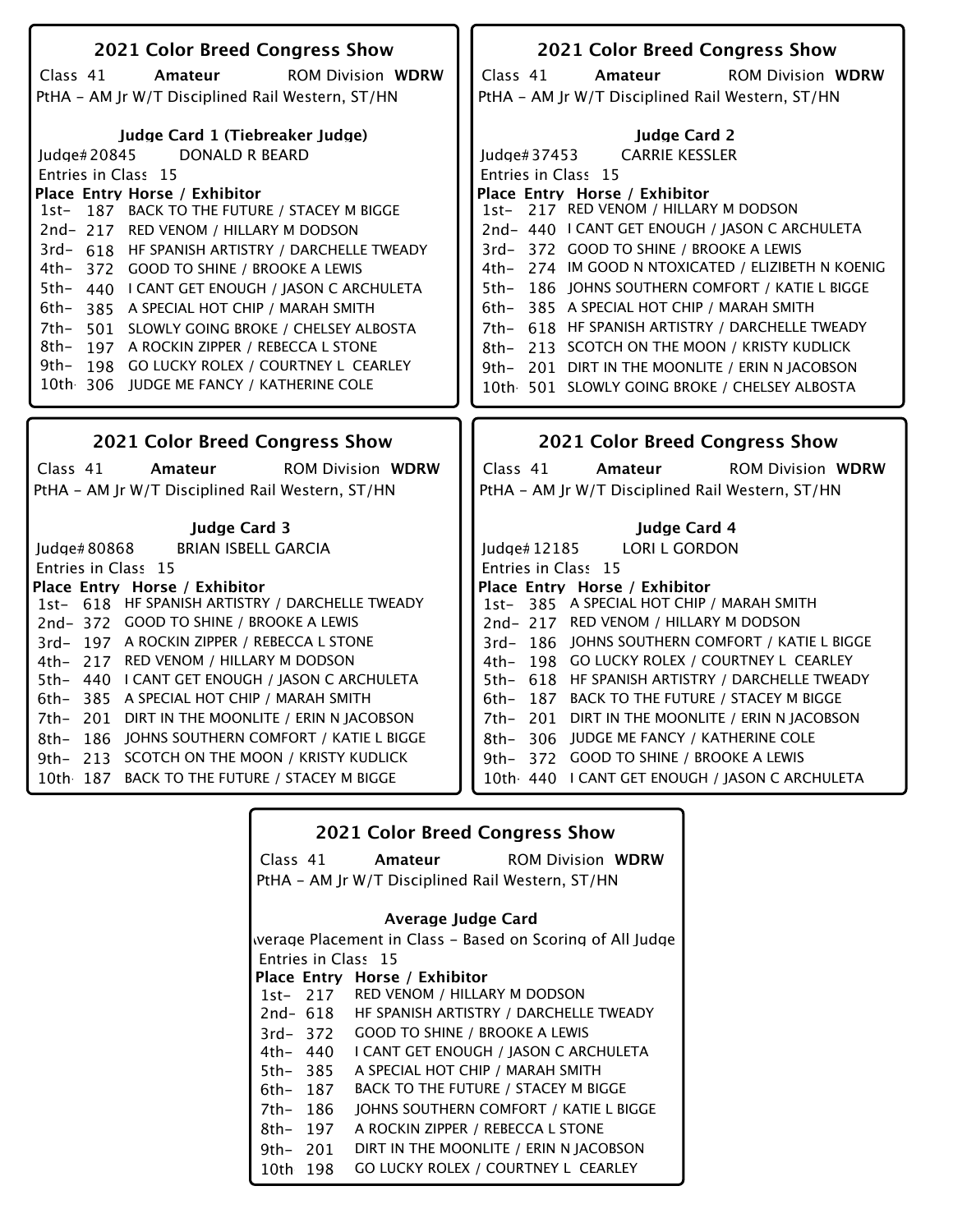| 2021 Color Breed Congress Show                                                    | 2021 Color Breed Congress Show                                                                |
|-----------------------------------------------------------------------------------|-----------------------------------------------------------------------------------------------|
| Class 42<br>Amateur<br><b>ROM Division DRW</b>                                    | Class 42<br><b>ROM Division DRW</b><br>Amateur                                                |
| PtHA - AM Jr Disciplined Rail Western, ST/HN                                      | PtHA - AM Jr Disciplined Rail Western, ST/HN                                                  |
|                                                                                   |                                                                                               |
| Judge Card 1 (Tiebreaker Judge)                                                   | <b>Judge Card 2</b>                                                                           |
| <b>CARRIE KESSLER</b><br>Judge#37453                                              | <b>BRIAN ISBELL GARCIA</b><br>Judge#80868                                                     |
| 9<br>Entries in Class                                                             | $\mathsf{q}$<br>Entries in Class                                                              |
| Place Entry Horse / Exhibitor<br>1st- 582 MY TIME TO WIN / FRANKIE J HART         | Place Entry Horse / Exhibitor<br>1st- 582 MY TIME TO WIN / FRANKIE J HART                     |
| 2nd-120 FORGET ABOUT IT / DANA DIDDE                                              | 2nd-206 TALKIN FANCY / ANGELA DE LA RIVA                                                      |
| 3rd-156 GENTLEMEN GET LUCKY TOO / SARAH L SCHIEFI                                 | 3rd-212 IMA SPUDS MCKENZIE / ELIZABETH POPYACK                                                |
| 4th- 297 THE ULTIMATE ZIPSTER / GRACE BUDLER                                      | 267 SAINT ZIP / ALISHA HADDOCK<br>4th–                                                        |
| 5th- 206 TALKIN FANCY / ANGELA DE LA RIVA                                         | 156 GENTLEMEN GET LUCKY TOO / SARAH L SCHIEFI<br>$5th-$                                       |
| 6th- 224 IMA RADICAL CHEX / TRACY DALMAN                                          | 120 FORGET ABOUT IT / DANA DIDDE<br>$6th-$                                                    |
| 7th-<br>354 ONLY INVITE MAGGIE / CASSANDRA A THIELEN                              | 354 ONLY INVITE MAGGIE / CASSANDRA A THIELEN<br>7th–                                          |
| 8th- 212 IMA SPUDS MCKENZIE / ELIZABETH POPYACK                                   | 224 IMA RADICAL CHEX / TRACY DALMAN<br>8th-                                                   |
| 9th- 267 SAINT ZIP / ALISHA HADDOCK                                               | 9th- 297 THE ULTIMATE ZIPSTER / GRACE BUDLER                                                  |
| 10th                                                                              | 10th                                                                                          |
|                                                                                   |                                                                                               |
|                                                                                   |                                                                                               |
| 2021 Color Breed Congress Show                                                    | 2021 Color Breed Congress Show                                                                |
| Class 42<br><b>ROM Division DRW</b><br>Amateur                                    | Class 42<br><b>ROM Division DRW</b><br>Amateur                                                |
| PtHA - AM Jr Disciplined Rail Western, ST/HN                                      | PtHA - AM Jr Disciplined Rail Western, ST/HN                                                  |
| <b>Judge Card 3</b>                                                               | Judge Card 4                                                                                  |
| <b>LORI L GORDON</b><br>Judge# 12185                                              | <b>DONALD R BEARD</b><br>Judge# 20845                                                         |
| 9<br><b>Entries in Class</b>                                                      | 9<br>Entries in Class                                                                         |
| Place Entry Horse / Exhibitor                                                     | Place Entry Horse / Exhibitor                                                                 |
| 582 MY TIME TO WIN / FRANKIE J HART<br>$1st-$                                     | 1st- 267 SAINT ZIP / ALISHA HADDOCK                                                           |
| 2nd-267 SAINT ZIP / ALISHA HADDOCK                                                | 2nd-224 IMA RADICAL CHEX / TRACY DALMAN                                                       |
| 3rd-156 GENTLEMEN GET LUCKY TOO / SARAH L SCHIEFI                                 | 3rd-156 GENTLEMEN GET LUCKY TOO / SARAH L SCHIEFI                                             |
| 4th- 120 FORGET ABOUT IT / DANA DIDDE<br>5th- 224 IMA RADICAL CHEX / TRACY DALMAN | 4th- 354 ONLY INVITE MAGGIE / CASSANDRA A THIELEN<br>5th- 582 MY TIME TO WIN / FRANKIE J HART |
| 6th- 354 ONLY INVITE MAGGIE / CASSANDRA A THIELEN                                 | 6th- 120 FORGET ABOUT IT / DANA DIDDE                                                         |
| 7th- 297 THE ULTIMATE ZIPSTER / GRACE BUDLER                                      | TALKIN FANCY / ANGELA DE LA RIVA<br>7th- 206                                                  |
| 8th- 206 TALKIN FANCY / ANGELA DE LA RIVA                                         | 8th- 297 THE ULTIMATE ZIPSTER / GRACE BUDLER                                                  |
| 9th- 212 IMA SPUDS MCKENZIE / ELIZABETH POPYACK<br>10th                           | 9th- 212 IMA SPUDS MCKENZIE / ELIZABETH POPYACK<br>10th                                       |

|          |                         | <b>2021 Color Breed Congress Show</b>                     |  |
|----------|-------------------------|-----------------------------------------------------------|--|
|          | Class 42                | <b>Amateur</b> ROM Division DRW                           |  |
|          |                         | PtHA – AM Jr Disciplined Rail Western, ST/HN              |  |
|          |                         | Average Judge Card                                        |  |
|          |                         | werage Placement in Class – Based on Scoring of All Judge |  |
|          | <b>Entries in Class</b> | 9                                                         |  |
|          |                         | Place Entry Horse / Exhibitor                             |  |
|          |                         | 1st- 582 MY TIME TO WIN / FRANKIE J HART                  |  |
|          |                         | 2nd-267 SAINT ZIP / ALISHA HADDOCK                        |  |
|          | 3rd- 156                | <b>GENTLEMEN GET LUCKY TOO / SARAH L SCHIEFI</b>          |  |
|          | 4th– 120                | FORGET ABOUT IT / DANA DIDDE                              |  |
| 5th- 224 |                         | IMA RADICAL CHEX / TRACY DALMAN                           |  |
| 6th- 206 |                         | TALKIN FANCY / ANGELA DE LA RIVA                          |  |
| 7th- 354 |                         | ONLY INVITE MAGGIE / CASSANDRA A THIELEN                  |  |
|          | 8th– 297                | THE ULTIMATE ZIPSTER / GRACE BUDLER                       |  |
|          | 9th– 212                | IMA SPUDS MCKENZIE / ELIZABETH POPYACK                    |  |
| 10th     |                         |                                                           |  |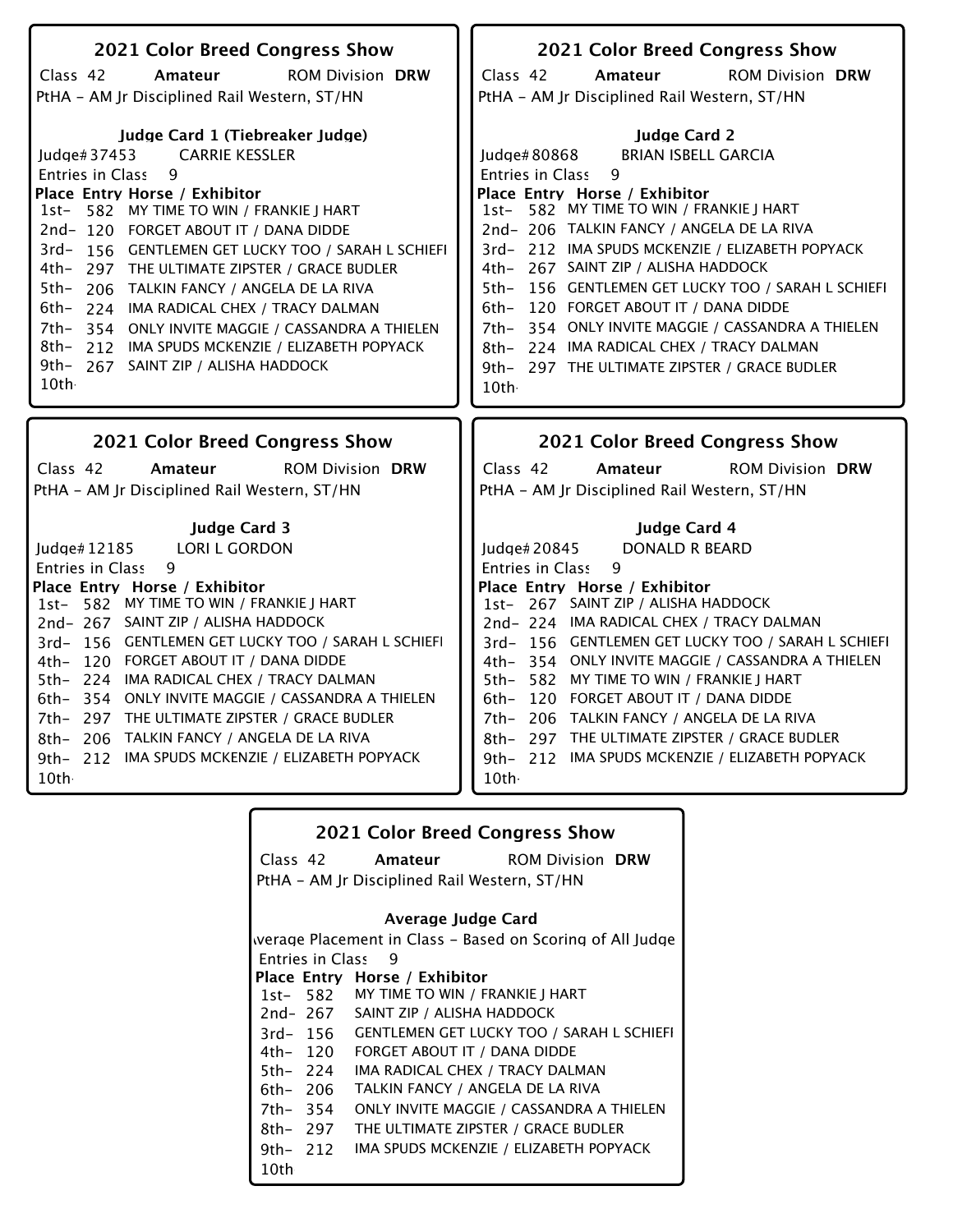| 2021 Color Breed Congress Show<br>Class 43<br><b>ROM Division DRW</b><br>Amateur<br>PtHA - AM Sr Disciplined Rail Western, ST/HN                                                                                                                                                                                                                                                                                                                                            | 2021 Color Breed Congress Show<br>Class 43<br>Amateur<br><b>ROM Division DRW</b><br>PtHA - AM Sr Disciplined Rail Western, ST/HN                                                                                                                                                                                                                                                                                                                                                               |
|-----------------------------------------------------------------------------------------------------------------------------------------------------------------------------------------------------------------------------------------------------------------------------------------------------------------------------------------------------------------------------------------------------------------------------------------------------------------------------|------------------------------------------------------------------------------------------------------------------------------------------------------------------------------------------------------------------------------------------------------------------------------------------------------------------------------------------------------------------------------------------------------------------------------------------------------------------------------------------------|
| Judge Card 1 (Tiebreaker Judge)<br><b>BRIAN ISBELL GARCIA</b><br>Judge#80868<br>Entries in Class 7<br>Place Entry Horse / Exhibitor<br>1st- 494 BIG DRILLER / SCOTT BERRY<br>2nd-168 IMA COOL CHOCOLATE / ROBERT J HERMAN<br>3rd- 543 GOOD WHITE COWBOY / KATHERINE M JOOS<br>4th-<br>103 WATCH MY MOVES / JODI I MCCOMBS<br>5th- 679 FACING THE MUSIC / COURTNEY LUTJELUSCHE<br>6th-<br>210 SCENICS RIO SOFT / JENNIFER M MCCULLOUGH<br>$7th-$<br>$8th-$<br>$9th-$<br>10th | <b>Judge Card 2</b><br><b>LORI L GORDON</b><br>Judge#12185<br><b>Entries in Class</b><br>7<br>Place Entry Horse / Exhibitor<br>1st- 103 WATCH MY MOVES / JODI I MCCOMBS<br>2nd-168 IMA COOL CHOCOLATE / ROBERT J HERMAN<br>3rd- 484 BORN TO BE GOOD / CAROL TIMKE<br>4th- 494 BIG DRILLER / SCOTT BERRY<br>5th- 210 SCENICS RIO SOFT / JENNIFER M MCCULLOUGH<br>6th- 543 GOOD WHITE COWBOY / KATHERINE M JOOS<br>7th- 679 FACING THE MUSIC / COURTNEY LUTJELUSCHE<br>$8th-$<br>$9th -$<br>10th |
|                                                                                                                                                                                                                                                                                                                                                                                                                                                                             |                                                                                                                                                                                                                                                                                                                                                                                                                                                                                                |
| 2021 Color Breed Congress Show                                                                                                                                                                                                                                                                                                                                                                                                                                              | 2021 Color Breed Congress Show                                                                                                                                                                                                                                                                                                                                                                                                                                                                 |
| Class 43<br><b>ROM Division DRW</b><br>Amateur<br>PtHA - AM Sr Disciplined Rail Western, ST/HN                                                                                                                                                                                                                                                                                                                                                                              | Class 43<br><b>ROM Division DRW</b><br>Amateur<br>PtHA - AM Sr Disciplined Rail Western, ST/HN                                                                                                                                                                                                                                                                                                                                                                                                 |

|                         |                                              | <b>2021 Color Breed Congress Show</b>                     |
|-------------------------|----------------------------------------------|-----------------------------------------------------------|
| Class 43                |                                              | <b>Amateur</b> ROM Division DRW                           |
|                         | PtHA - AM Sr Disciplined Rail Western, ST/HN |                                                           |
|                         | Average Judge Card                           |                                                           |
|                         |                                              | werage Placement in Class – Based on Scoring of All Judge |
| <b>Entries in Class</b> | - 7                                          |                                                           |
|                         | Place Entry Horse / Exhibitor                |                                                           |
|                         |                                              | 1st- 168 IMA COOL CHOCOLATE / ROBERT J HERMAN             |
| 2nd- 484                |                                              | <b>BORN TO BE GOOD / CAROL TIMKE</b>                      |
|                         |                                              | 3rd-103 WATCH MY MOVES / JODI I MCCOMBS                   |
| 4th– 494                | <b>BIG DRILLER / SCOTT BERRY</b>             |                                                           |
| 5th– 543                |                                              | <b>GOOD WHITE COWBOY / KATHERINE M JOOS</b>               |
| 6th– 210                |                                              | SCENICS RIO SOFT / IENNIFER M MCCULLOUGH                  |
| 7th- 679                |                                              | FACING THE MUSIC / COURTNEY LUTIELUSCHE                   |
| 8th-                    |                                              |                                                           |
| $9th -$                 |                                              |                                                           |
| 10th                    |                                              |                                                           |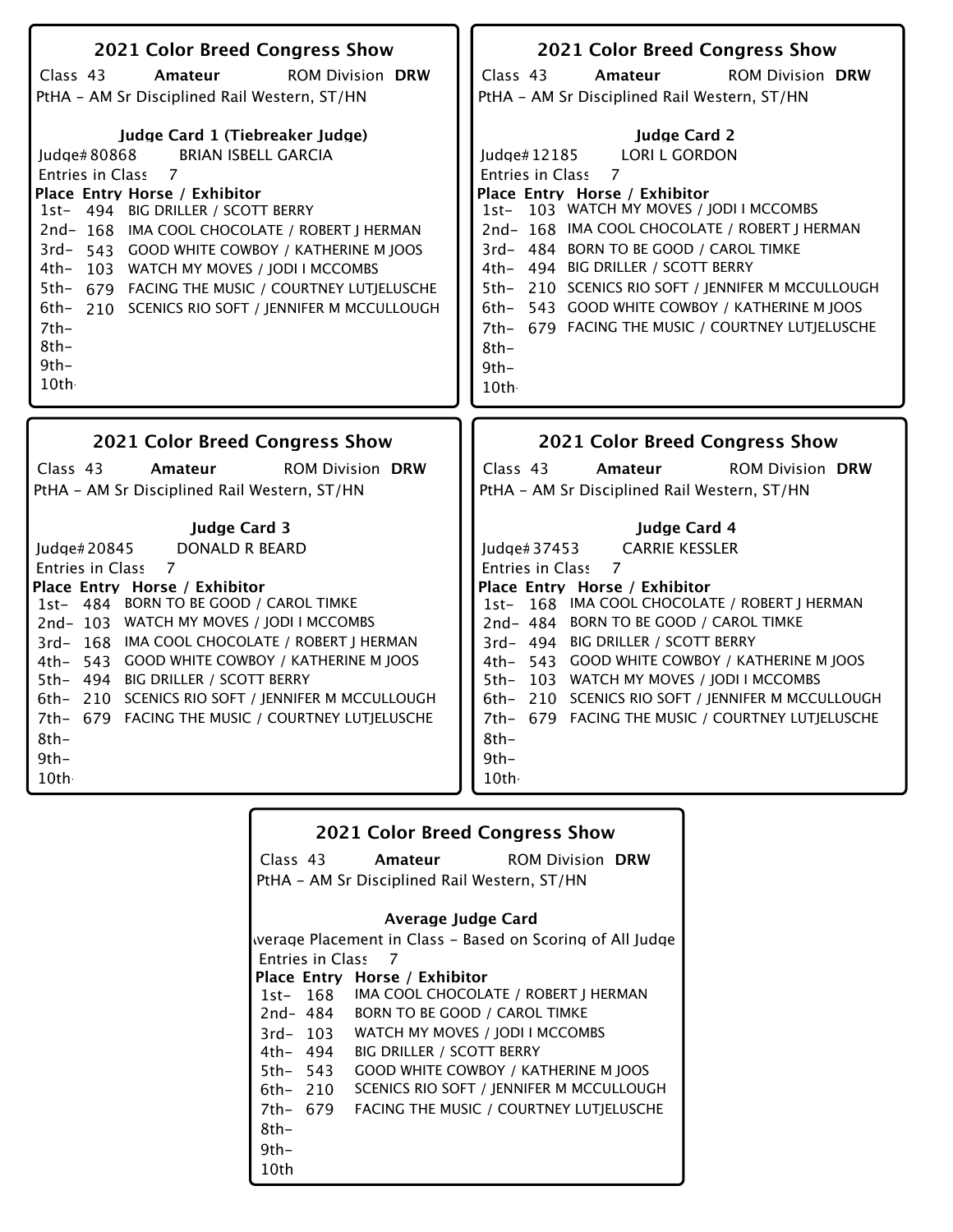| 2021 Color Breed Congress Show                  | 2021 Color Breed Congress Show                  |
|-------------------------------------------------|-------------------------------------------------|
| Class 44                                        | Class 44                                        |
| <b>ROM Division DRW</b>                         | <b>ROM Division DRW</b>                         |
| Amateur                                         | Amateur                                         |
| PtHA - AM Elite Disciplined Rail Western, ST/HN | PtHA - AM Elite Disciplined Rail Western, ST/HN |
| Judge Card 1 (Tiebreaker Judge)                 | <b>Judge Card 2</b>                             |
| <b>LORI L GORDON</b>                            | Judge#20845                                     |
| ludge# $12185$                                  | <b>DONALD R BEARD</b>                           |
| Entries in Class                                | 4                                               |
| $\overline{4}$                                  | Entries in Class                                |
| Place Entry Horse / Exhibitor                   | Place Entry Horse / Exhibitor                   |
| 1st- 312 SHES MORE THAN FANCY / LEONA MARTZ     | 1st- 312 SHES MORE THAN FANCY / LEONA MARTZ     |
| 2nd-344 FROSTED HOT ROD / DEBORAH WARTICK       | 2nd-548 SPENT THE NIGHT / STACY BASINGER        |
| 3rd- 548 SPENT THE NIGHT / STACY BASINGER       | 3rd-344 FROSTED HOT ROD / DEBORAH WARTICK       |
| 4th- 268 SACRED SIMON / DONA KENNEDY            | 4th- 268 SACRED SIMON / DONA KENNEDY            |
| $5th-$                                          | $5th-$                                          |
| $6th-$                                          | $6th-$                                          |
| $7th-$                                          | $7th-$                                          |
| $8th-$                                          | $8th-$                                          |
| 9th-                                            | $9th -$                                         |
| 10th                                            | 10th                                            |
| 2021 Color Breed Congress Show                  | 2021 Color Breed Congress Show                  |
| Class 44                                        | Class 44                                        |
| <b>ROM Division DRW</b>                         | Amateur                                         |
| Amateur                                         | <b>ROM Division DRW</b>                         |
| PtHA - AM Elite Disciplined Rail Western, ST/HN | PtHA - AM Elite Disciplined Rail Western, ST/HN |

|                    | <b>2021 Color Breed Congress Show</b>           |                                                           |
|--------------------|-------------------------------------------------|-----------------------------------------------------------|
|                    |                                                 | Class 44 <b>Amateur</b> ROM Division <b>DRW</b>           |
|                    | PtHA – AM Elite Disciplined Rail Western, ST/HN |                                                           |
|                    | Average Judge Card                              |                                                           |
|                    |                                                 |                                                           |
|                    |                                                 | werage Placement in Class – Based on Scoring of All Judge |
| Entries in Class 4 |                                                 |                                                           |
|                    | Place Entry Horse / Exhibitor                   |                                                           |
|                    | 1st- 312 SHES MORE THAN FANCY / LEONA MARTZ     |                                                           |
|                    | 2nd-548 SPENT THE NIGHT / STACY BASINGER        |                                                           |
|                    | 3rd-344 FROSTED HOT ROD / DEBORAH WARTICK       |                                                           |
|                    | 4th- 268 SACRED SIMON / DONA KENNEDY            |                                                           |
| $5th-$             |                                                 |                                                           |
| 6th-               |                                                 |                                                           |
| 7th-               |                                                 |                                                           |
| 8th-               |                                                 |                                                           |
| $9th -$            |                                                 |                                                           |
| 10th               |                                                 |                                                           |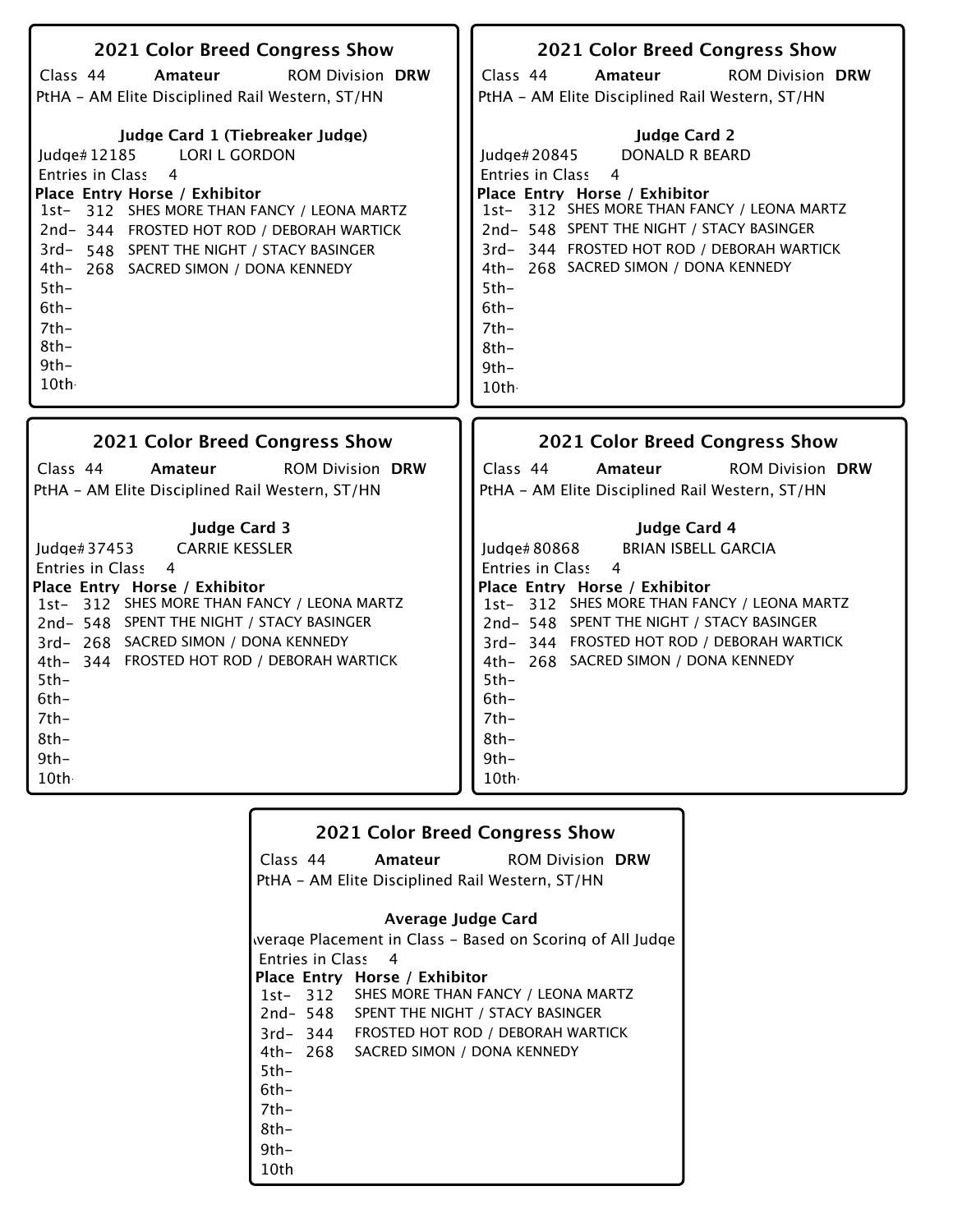| 2021 Color Breed Congress Show                                                                                                                                                                                                                                                                                                                                                                                                                                                                                                                                                                                                                                | 2021 Color Breed Congress Show                                                                                                                                                                                                                                                                                                                                                                                                                                                                                                                                                                                        |
|---------------------------------------------------------------------------------------------------------------------------------------------------------------------------------------------------------------------------------------------------------------------------------------------------------------------------------------------------------------------------------------------------------------------------------------------------------------------------------------------------------------------------------------------------------------------------------------------------------------------------------------------------------------|-----------------------------------------------------------------------------------------------------------------------------------------------------------------------------------------------------------------------------------------------------------------------------------------------------------------------------------------------------------------------------------------------------------------------------------------------------------------------------------------------------------------------------------------------------------------------------------------------------------------------|
| Class 45<br>Amateur<br><b>ROM Division DRW</b>                                                                                                                                                                                                                                                                                                                                                                                                                                                                                                                                                                                                                | Class 45<br>Amateur<br><b>ROM Division DRW</b>                                                                                                                                                                                                                                                                                                                                                                                                                                                                                                                                                                        |
| PtHA - AM Discipline Rail Western, ST/HN, Solid                                                                                                                                                                                                                                                                                                                                                                                                                                                                                                                                                                                                               | PtHA - AM Discipline Rail Western, ST/HN, Solid                                                                                                                                                                                                                                                                                                                                                                                                                                                                                                                                                                       |
| Judge Card 1 (Tiebreaker Judge)<br><b>DONALD R BEARD</b><br>Judge#20845<br>Entries in Class 21<br>Place Entry Horse / Exhibitor<br>1st- 629 JUST GOOD GIRLZ RULE / KAYLYN R KUCERA<br>2nd- 453 NOT IMPULSIVE / AMBER D THOMPSON<br>3rd- 433 WHEN IM GOOD N SLEEPY / MICHAEL J. JANKOW<br>4th-<br>547 SUDDENLY HOT N SILKY / SUMMER L MCCLURE<br>5th-<br>167 VITAL SIGNS R STABLE / ROBERT J HERMAN<br>6th–<br>238 SUDDENLY A COVERGIRL / SHERRIE L YOUNG<br>7th-<br>492 JAZZY SAN PEP / OLIVIA S VERAGEN<br>8th–<br>208 RAISING THE LAZY BAR / BREE D DEWING<br>9th- 117 YOUR LUCKY IM HOT / CHELSEA BERRY<br>10th 126 LOPINONBOURBONSTREET / CYDNEY MCCULLOU | <b>Judge Card 2</b><br><b>CARRIE KESSLER</b><br>Judge#37453<br>Entries in Class 21<br>Place Entry Horse / Exhibitor<br>1st- 547 SUDDENLY HOT N SILKY / SUMMER L MCCLURE<br>2nd-167 VITAL SIGNS R STABLE / ROBERT   HERMAN<br>3rd- 145 LAZY ONLY / D'LYNN JONES<br>4th- 271 SHES CERTAINLY LAZY / TINA L KING<br>5th- 117 YOUR LUCKY IM HOT / CHELSEA BERRY<br>6th- 307 A CERTAIN LUXURY / LINDY A TERRY<br>327 CUZ IM DA BEST / KELSEY WELLS GARCIA<br>7th-<br>675 THE WHISKEY MMADE ME / MARLEE M SHELTON<br>8th-<br>9th- 643 HUNTING FOR CANDY / CHRISTINE DIETZ<br>10th 126 LOPINONBOURBONSTREET / CYDNEY MCCULLOU |
|                                                                                                                                                                                                                                                                                                                                                                                                                                                                                                                                                                                                                                                               |                                                                                                                                                                                                                                                                                                                                                                                                                                                                                                                                                                                                                       |
|                                                                                                                                                                                                                                                                                                                                                                                                                                                                                                                                                                                                                                                               |                                                                                                                                                                                                                                                                                                                                                                                                                                                                                                                                                                                                                       |
| 2021 Color Breed Congress Show                                                                                                                                                                                                                                                                                                                                                                                                                                                                                                                                                                                                                                | 2021 Color Breed Congress Show                                                                                                                                                                                                                                                                                                                                                                                                                                                                                                                                                                                        |
| Class 45<br>Amateur<br><b>ROM Division DRW</b><br>PtHA - AM Discipline Rail Western, ST/HN, Solid                                                                                                                                                                                                                                                                                                                                                                                                                                                                                                                                                             | Class 45<br>Amateur<br><b>ROM Division DRW</b><br>PtHA - AM Discipline Rail Western, ST/HN, Solid                                                                                                                                                                                                                                                                                                                                                                                                                                                                                                                     |
|                                                                                                                                                                                                                                                                                                                                                                                                                                                                                                                                                                                                                                                               |                                                                                                                                                                                                                                                                                                                                                                                                                                                                                                                                                                                                                       |
| <b>Judge Card 3</b><br><b>BRIAN ISBELL GARCIA</b><br>Judge# 80868                                                                                                                                                                                                                                                                                                                                                                                                                                                                                                                                                                                             | <b>Judge Card 4</b><br><b>LORI L GORDON</b><br>Judge# 12185                                                                                                                                                                                                                                                                                                                                                                                                                                                                                                                                                           |
| Entries in Class 21                                                                                                                                                                                                                                                                                                                                                                                                                                                                                                                                                                                                                                           | Entries in Class 21                                                                                                                                                                                                                                                                                                                                                                                                                                                                                                                                                                                                   |
| Place Entry Horse / Exhibitor                                                                                                                                                                                                                                                                                                                                                                                                                                                                                                                                                                                                                                 | Place Entry Horse / Exhibitor                                                                                                                                                                                                                                                                                                                                                                                                                                                                                                                                                                                         |
| 1st- 702 CALLED ME COLLECT / LACEE KELLER                                                                                                                                                                                                                                                                                                                                                                                                                                                                                                                                                                                                                     | 1st- 167 VITAL SIGNS R STABLE / ROBERT J HERMAN                                                                                                                                                                                                                                                                                                                                                                                                                                                                                                                                                                       |
| 2nd-327 CUZ IM DA BEST / KELSEY WELLS GARCIA                                                                                                                                                                                                                                                                                                                                                                                                                                                                                                                                                                                                                  | 2nd- 643 HUNTING FOR CANDY / CHRISTINE DIETZ                                                                                                                                                                                                                                                                                                                                                                                                                                                                                                                                                                          |
| 3rd- 643 HUNTING FOR CANDY / CHRISTINE DIETZ                                                                                                                                                                                                                                                                                                                                                                                                                                                                                                                                                                                                                  | 3rd-547 SUDDENLY HOT N SILKY / SUMMER L MCCLURE                                                                                                                                                                                                                                                                                                                                                                                                                                                                                                                                                                       |
| 4th- 145 LAZY ONLY / D'LYNN JONES                                                                                                                                                                                                                                                                                                                                                                                                                                                                                                                                                                                                                             | 4th- 629 JUST GOOD GIRLZ RULE / KAYLYN R KUCERA                                                                                                                                                                                                                                                                                                                                                                                                                                                                                                                                                                       |
| 5th- 307 A CERTAIN LUXURY / LINDY A TERRY                                                                                                                                                                                                                                                                                                                                                                                                                                                                                                                                                                                                                     | 5th- 327 CUZ IM DA BEST / KELSEY WELLS GARCIA                                                                                                                                                                                                                                                                                                                                                                                                                                                                                                                                                                         |
| 6th- 629 JUST GOOD GIRLZ RULE / KAYLYN R KUCERA                                                                                                                                                                                                                                                                                                                                                                                                                                                                                                                                                                                                               | 6th- 117 YOUR LUCKY IM HOT / CHELSEA BERRY                                                                                                                                                                                                                                                                                                                                                                                                                                                                                                                                                                            |
| 7th- 547 SUDDENLY HOT N SILKY / SUMMER L MCCLURE                                                                                                                                                                                                                                                                                                                                                                                                                                                                                                                                                                                                              | 126 LOPINONBOURBONSTREET / CYDNEY MCCULLOL<br>7th-                                                                                                                                                                                                                                                                                                                                                                                                                                                                                                                                                                    |
| THE WHISKEY MMADE ME / MARLEE M SHELTON<br>8th- 675                                                                                                                                                                                                                                                                                                                                                                                                                                                                                                                                                                                                           | 8th- 307 A CERTAIN LUXURY / LINDY A TERRY                                                                                                                                                                                                                                                                                                                                                                                                                                                                                                                                                                             |
| 9th- 271 SHES CERTAINLY LAZY / TINA L KING                                                                                                                                                                                                                                                                                                                                                                                                                                                                                                                                                                                                                    | 9th- 675 THE WHISKEY MMADE ME / MARLEE M SHELTON                                                                                                                                                                                                                                                                                                                                                                                                                                                                                                                                                                      |
| 10th 117 YOUR LUCKY IM HOT / CHELSEA BERRY                                                                                                                                                                                                                                                                                                                                                                                                                                                                                                                                                                                                                    | 10th 145 LAZY ONLY / D'LYNN JONES                                                                                                                                                                                                                                                                                                                                                                                                                                                                                                                                                                                     |

|          |          | <b>2021 Color Breed Congress Show</b>                     |
|----------|----------|-----------------------------------------------------------|
|          | Class 45 | <b>Amateur</b> ROM Division DRW                           |
|          |          | PtHA - AM Discipline Rail Western, ST/HN, Solid           |
|          |          | Average Judge Card                                        |
|          |          | werage Placement in Class - Based on Scoring of All Judge |
|          |          | Entries in Class 21                                       |
|          |          | Place Entry Horse / Exhibitor                             |
|          | 1st- 547 | SUDDENLY HOT N SILKY / SUMMER L MCCLURE                   |
|          |          | 2nd-167 VITAL SIGNS R STABLE / ROBERT J HERMAN            |
|          | 3rd- 629 | JUST GOOD GIRLZ RULE / KAYLYN R KUCERA                    |
|          | 4th– 327 | CUZ IM DA BEST / KELSEY WELLS GARCIA                      |
|          | 5th– 643 | HUNTING FOR CANDY / CHRISTINE DIETZ                       |
| 6th- 145 |          | LAZY ONLY / D'LYNN JONES                                  |
| 7th- 307 |          | A CERTAIN LUXURY / LINDY A TERRY                          |
| 8th- 117 |          | YOUR LUCKY IM HOT / CHELSEA BERRY                         |
| 9th- 702 |          | CALLED ME COLLECT / LACEE KELLER                          |
| 10th     | 453      | NOT IMPULSIVE / AMBER D THOMPSON                          |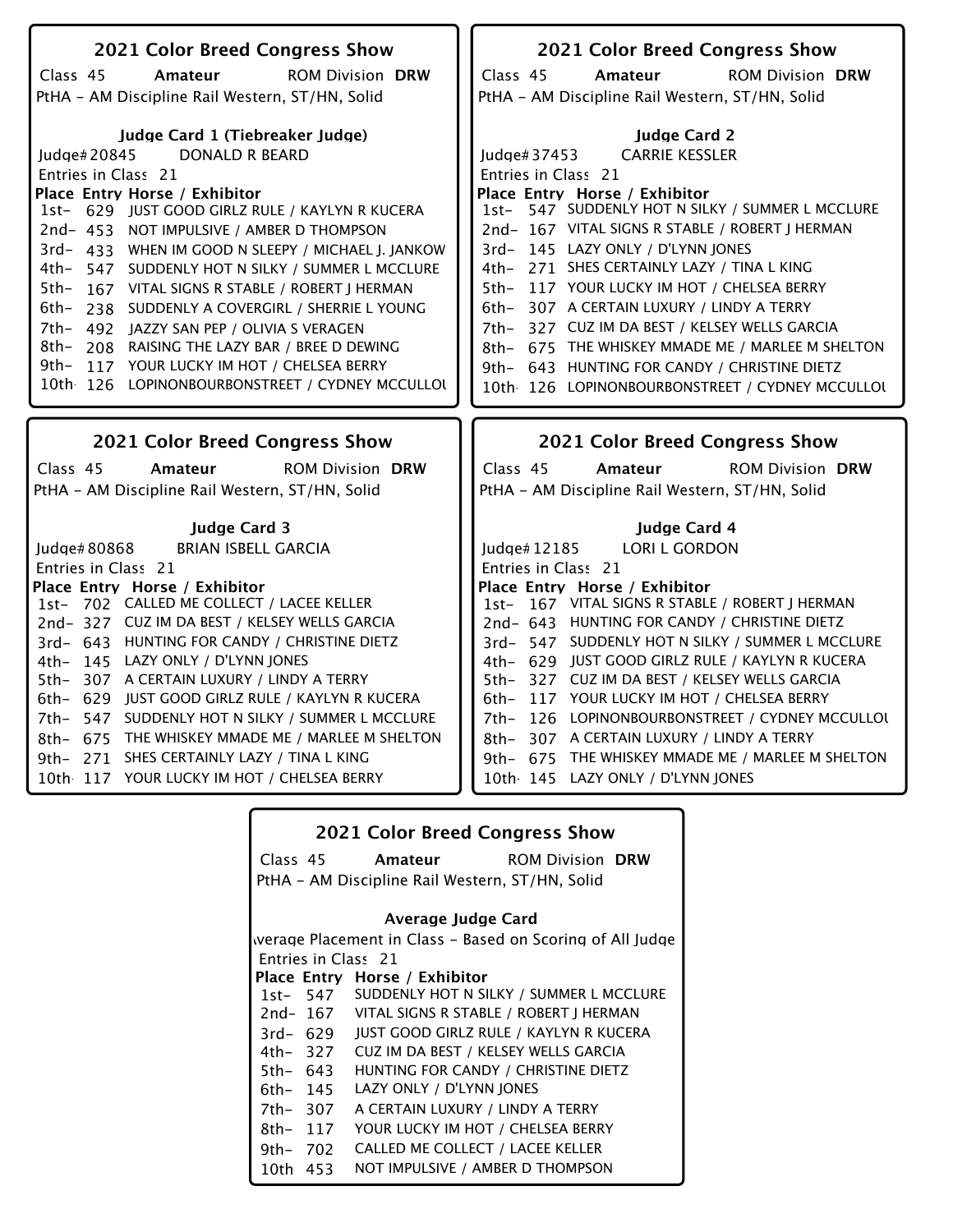| 2021 Color Breed Congress Show                                    | 2021 Color Breed Congress Show                                    |
|-------------------------------------------------------------------|-------------------------------------------------------------------|
| Class 46<br>Onen<br><b>ROM Division N/A</b>                       | Class 46<br>Open<br><b>ROM Division N/A</b>                       |
| Cash for Color Open Western Pleasure, 2 yr olds (NSBA             | Cash for Color Open Western Pleasure, 2 yr olds (NSBA             |
| Color)                                                            | Color)                                                            |
| Judge Card 1 (Tiebreaker Judge)                                   | <b>Judge Card 2</b>                                               |
| <b>CARRIE KESSLER</b><br>Judge#37453                              | <b>BRIAN ISBELL GARCIA</b><br>Judge#80868                         |
| Entries in Class<br>$\mathbf{1}$<br>Place Entry Horse / Exhibitor | Entries in Class<br>$\mathbf{1}$<br>Place Entry Horse / Exhibitor |
| 1st- 497 JUSTLOPINFORAGOODTIME / BILLY KORSACK                    | 1st- 497 JUSTLOPINFORAGOODTIME / BILLY KORSACK                    |
| $2nd-$                                                            | $2nd-$                                                            |
| $3rd-$                                                            | $3rd-$                                                            |
| $4th-$                                                            | $4th-$                                                            |
| $5th-$                                                            | $5th-$                                                            |
| $6th-$                                                            | $6th-$                                                            |
| $7th-$<br>$8th-$                                                  | $7th-$                                                            |
| $9th -$                                                           | $8th-$<br>$9th-$                                                  |
| 10th                                                              | 10th                                                              |
|                                                                   |                                                                   |
|                                                                   |                                                                   |
| <b>2021 Color Breed Congress Show</b>                             | <b>2021 Color Breed Congress Show</b>                             |
| Class 46<br><b>ROM Division N/A</b><br>Open                       | Class 46<br>Open<br><b>ROM Division N/A</b>                       |
| Cash for Color Open Western Pleasure, 2 yr olds (NSBA             | Cash for Color Open Western Pleasure, 2 yr olds (NSBA             |
| Color)                                                            | Color)                                                            |
| <b>Judge Card 3</b>                                               | Judge Card 4                                                      |
| <b>LORI L GORDON</b><br>Judge# 12185                              | <b>DONALD R BEARD</b><br>Judge# 20845                             |
| <b>Entries in Class</b><br>$\mathbf{1}$                           | Entries in Class<br>$\mathbf{1}$                                  |
| Place Entry Horse / Exhibitor                                     | Place Entry Horse / Exhibitor                                     |
| 1st- 497 JUSTLOPINFORAGOODTIME / BILLY KORSACK<br>$2nd-$          | 1st- 497 JUSTLOPINFORAGOODTIME / BILLY KORSACK<br>$2nd-$          |
| $3rd-$                                                            | $3rd-$                                                            |
| $4th-$                                                            | $4th-$                                                            |
| $5th-$                                                            | $5th-$                                                            |
| $6th-$                                                            | $6th-$                                                            |
| $7th-$                                                            | $7th-$                                                            |
| $8th-$                                                            | $8th-$                                                            |
| $9th-$<br>10th                                                    | $9th-$<br>10th                                                    |

| <b>2021 Color Breed Congress Show</b>                     |
|-----------------------------------------------------------|
| Class 46<br><b>ROM Division N/A</b><br>Open               |
| Cash for Color Open Western Pleasure, 2 yr olds (NSBA     |
| Color)                                                    |
| Average Judge Card                                        |
| werage Placement in Class – Based on Scoring of All Judge |
| Entries in Class 1                                        |
| Place Entry Horse / Exhibitor                             |
| 1st- 497 JUSTLOPINFORAGOODTIME / BILLY KORSACK            |
| $2nd-$                                                    |
| $3rd-$                                                    |
| $4th-$                                                    |
| $5th-$                                                    |
| 6th-                                                      |
| 7th-                                                      |
| 8th-                                                      |
| $9th-$                                                    |
| 10th                                                      |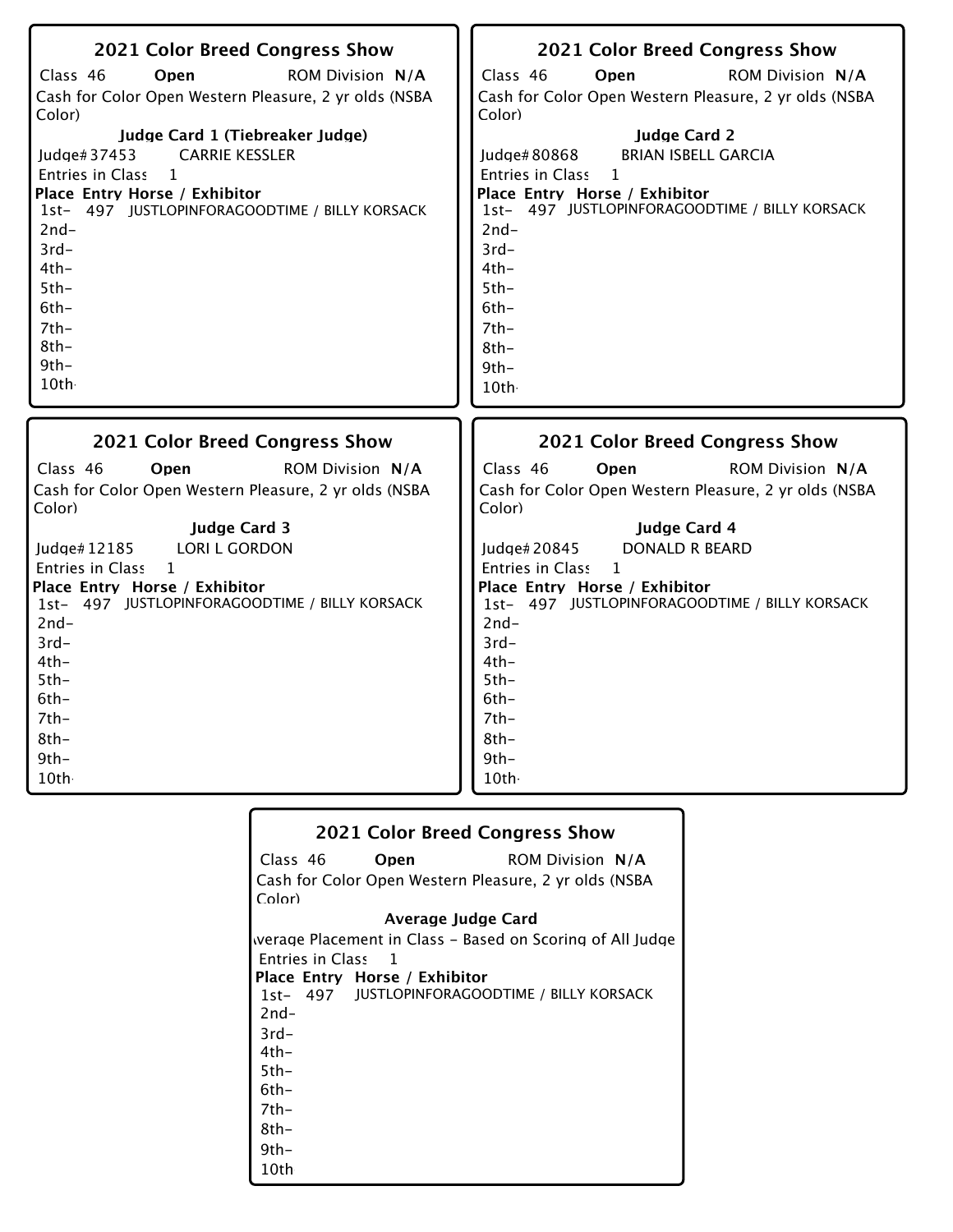| 2021 Color Breed Congress Show                          | 2021 Color Breed Congress Show                       |
|---------------------------------------------------------|------------------------------------------------------|
| Class 47<br>Amateur<br><b>ROM Division WIST</b>         | Class 47<br><b>ROM Division WIST</b><br>Amateur      |
| PtHA - AM Sr/El W/T Ideal Pinto Western, ST/HN          | PtHA - AM Sr/El W/T Ideal Pinto Western, ST/HN       |
|                                                         |                                                      |
| Judge Card 1 (Tiebreaker Judge)                         | <b>Judge Card 2</b>                                  |
| <b>BRIAN ISBELL GARCIA</b><br>Judge#80868               | <b>LORI L GORDON</b><br>ludge# $12185$               |
| Entries in Class 29                                     | Entries in Class 29                                  |
| Place Entry Horse / Exhibitor                           | Place Entry Horse / Exhibitor                        |
| 1st- 509 HOT RESERVATION / MELISSA A BROWN              | 1st- 509 HOT RESERVATION / MELISSA A BROWN           |
| 2nd-150 INVITED BY CANDY / JACKIE L HODGE               | 2nd-156 GENTLEMEN GET LUCKY TOO / CARMA M PLESSI     |
| 3rd-156 GENTLEMEN GET LUCKY TOO / CARMA M PLESSI        | 3rd- 686 ARTISTS SILK STOCKINGS / LORI VAN AHN (NSB/ |
| 4th-<br>686 ARTISTS SILK STOCKINGS / LORI VAN AHN (NSB/ | 133 A GIRL NAMED CHARLIE / PATRICIA A WAGNER<br>4th- |
| 5th-<br>626 U KNOW I WAS INVITED / BARBARA K THOMPSOI   | 150 INVITED BY CANDY / JACKIE L HODGE<br>5th-        |
| $6th-$<br>389 I ONLY DATE BABES / JAMIE L SISSECK       | 347 SUDDENLY TOO GOOD / CYNTHIA A FORD<br>$6th-$     |
| 7th-<br>347 SUDDENLY TOO GOOD / CYNTHIA A FORD          | 7th- 626 U KNOW I WAS INVITED / BARBARA K THOMPSOI   |
| 8th–<br>311 TALK THAT TALK / DYNEL L WOOD               | 180 THIS IS MY STORY / SUNNY C RUFO<br>8th-          |
| 9th- 180 THIS IS MY STORY / SUNNY C RUFO                | 9th- 661 HES WISER / ANN NORDQUIST                   |
| 10th 133 A GIRL NAMED CHARLIE / PATRICIA A WAGNER       | 10th 389 I ONLY DATE BABES / JAMIE L SISSECK         |
|                                                         |                                                      |
|                                                         |                                                      |
| 2021 Color Breed Congress Show                          | 2021 Color Breed Congress Show                       |
| <b>ROM Division WIST</b><br>Class 47<br>Amateur         | <b>ROM Division WIST</b><br>Class 47<br>Amateur      |
| PtHA - AM Sr/El W/T Ideal Pinto Western, ST/HN          | PtHA - AM Sr/El W/T Ideal Pinto Western, ST/HN       |
|                                                         |                                                      |
| <b>Judge Card 3</b>                                     | Judge Card 4                                         |
|                                                         |                                                      |
| ludge $#20845$<br>DONALD R BEARD                        | <b>CARRIE KESSLER</b><br>ludge $#37453$              |
| Entries in Class 29                                     | Entries in Class 29                                  |
| Place Entry Horse / Exhibitor                           | Place Entry Horse / Exhibitor                        |
| 1st- 156 GENTLEMEN GET LUCKY TOO / CARMA M PLESSI       | 1st- 133 A GIRL NAMED CHARLIE / PATRICIA A WAGNER    |
| 2nd-150 INVITED BY CANDY / JACKIE L HODGE               | 2nd-150 INVITED BY CANDY / JACKIE L HODGE            |
| 3rd- 509 HOT RESERVATION / MELISSA A BROWN              | 3rd-180 THIS IS MY STORY / SUNNY C RUFO              |
| 4th- 626 U KNOW I WAS INVITED / BARBARA K THOMPSOI      | 4th- 509 HOT RESERVATION / MELISSA A BROWN           |
| 5th-334 A SCENIC PINE BAR / JOHN M CREAGER              | 156 GENTLEMEN GET LUCKY TOO / CARMA M PLESSI<br>5th– |
| 6th- 480 SHES A ROCKN KRYMSUN / KRISTINE S CVIKOTA      | 347 SUDDENLY TOO GOOD / CYNTHIA A FORD<br>6th-       |
| 7th- 347 SUDDENLY TOO GOOD / CYNTHIA A FORD             | 7th- 626 U KNOW I WAS INVITED / BARBARA K THOMPSOI   |
| 8th- 311 TALK THAT TALK / DYNEL L WOOD                  | 8th- 311 TALK THAT TALK / DYNEL L WOOD               |
| 180 THIS IS MY STORY / SUNNY C RUFO<br>$9th-$           | 9th- 392 IMAFANCYSQUAW / JULIE M HAYS                |
| 10th 133 A GIRL NAMED CHARLIE / PATRICIA A WAGNER       | 10th 334 A SCENIC PINE BAR / JOHN M CREAGER          |

| <b>2021 Color Breed Congress Show</b>          |          |                                                           |  |
|------------------------------------------------|----------|-----------------------------------------------------------|--|
|                                                | Class 47 | <b>Amateur</b> ROM Division WIST                          |  |
| PtHA - AM Sr/El W/T Ideal Pinto Western, ST/HN |          |                                                           |  |
|                                                |          | Average Judge Card                                        |  |
|                                                |          | werage Placement in Class – Based on Scoring of All Judge |  |
|                                                |          | Entries in Class 29                                       |  |
|                                                |          | Place Entry Horse / Exhibitor                             |  |
|                                                | 1st- 509 | HOT RESERVATION / MELISSA A BROWN                         |  |
|                                                | 2nd- 156 | <b>GENTLEMEN GET LUCKY TOO / CARMA M PLESSI</b>           |  |
|                                                | 3rd- 150 | INVITED BY CANDY / JACKIE L HODGE                         |  |
| 4th- 133                                       |          | A GIRL NAMED CHARLIE / PATRICIA A WAGNER                  |  |
| 5th- 626                                       |          | U KNOW I WAS INVITED / BARBARA K THOMPSOI                 |  |
| 6th- 686                                       |          | ARTISTS SILK STOCKINGS / LORI VAN AHN (NSB)               |  |
| 7th- 347                                       |          | SUDDENLY TOO GOOD / CYNTHIA A FORD                        |  |
| 8th–                                           | 180      | THIS IS MY STORY / SUNNY C RUFO                           |  |
| 9th- 311                                       |          | TALK THAT TALK / DYNEL L WOOD                             |  |
| 10th 334                                       |          | A SCENIC PINE BAR / JOHN M CREAGER                        |  |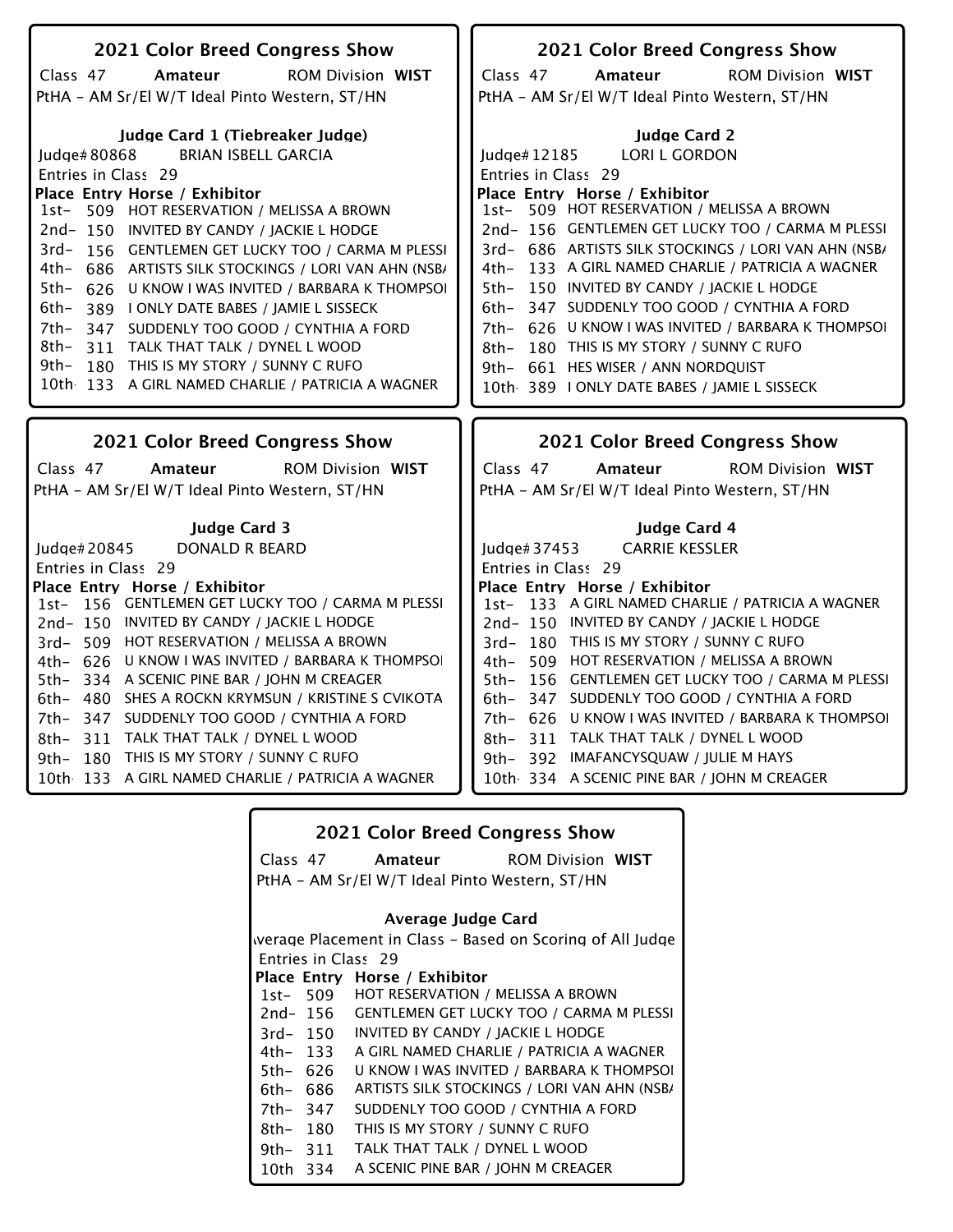| 2021 Color Breed Congress Show                                                                | 2021 Color Breed Congress Show                                                                       |
|-----------------------------------------------------------------------------------------------|------------------------------------------------------------------------------------------------------|
| Class 48<br>Amateur<br><b>ROM Division WIST</b>                                               | Class 48<br>Amateur<br><b>ROM Division WIST</b>                                                      |
| PtHA - AM Jr W/T Ideal Pinto Western, ST/HN                                                   | PtHA - AM Jr W/T Ideal Pinto Western, ST/HN                                                          |
|                                                                                               |                                                                                                      |
| Judge Card 1 (Tiebreaker Judge)                                                               | <b>Judge Card 2</b>                                                                                  |
| <b>LORI L GORDON</b><br>Judge#12185                                                           | <b>DONALD R BEARD</b><br>Judge#20845                                                                 |
| Entries in Class 13                                                                           | Entries in Class 13                                                                                  |
| Place Entry Horse / Exhibitor                                                                 | Place Entry Horse / Exhibitor                                                                        |
| 1st- 618 HF SPANISH ARTISTRY / DARCHELLE TWEADY                                               | 1st- 618 HF SPANISH ARTISTRY / DARCHELLE TWEADY                                                      |
| 2nd-186 JOHNS SOUTHERN COMFORT / KATIE L BIGGE                                                | 2nd-515 FANCY ME A HOTROD / JESSICA BAUER                                                            |
| 3rd- 201 DIRT IN THE MOONLITE / ERIN N JACOBSON<br>4th–                                       | 3rd- 440   CANT GET ENOUGH / IASON C ARCHULETA<br>186 JOHNS SOUTHERN COMFORT / KATIE L BIGGE<br>4th– |
| 372 GOOD TO SHINE / BROOKE A LEWIS                                                            | 197 A ROCKIN ZIPPER / REBECCA L STONE<br>$5th-$                                                      |
| 5th-<br>440 LCANT GET ENOUGH / JASON C ARCHULETA<br>6th-                                      | 217 RED VENOM / HILLARY M DODSON                                                                     |
| 217 RED VENOM / HILLARY M DODSON<br>7th-                                                      | 6th–<br>372 GOOD TO SHINE / BROOKE A LEWIS                                                           |
| 213 SCOTCH ON THE MOON / KRISTY KUDLICK<br>8th-<br>701 LIVING IN THE MOMENT / JESSICA L MARSH | 7th-<br>701 LIVING IN THE MOMENT / JESSICA L MARSH                                                   |
| 9th-<br>515 FANCY ME A HOTROD / JESSICA BAUER                                                 | 8th–<br>187 BACK TO THE FUTURE / STACEY M BIGGE<br>9th-                                              |
| 10th 187 BACK TO THE FUTURE / STACEY M BIGGE                                                  | 10th 201 DIRT IN THE MOONLITE / ERIN N JACOBSON                                                      |
|                                                                                               |                                                                                                      |
|                                                                                               |                                                                                                      |
|                                                                                               |                                                                                                      |
| 2021 Color Breed Congress Show                                                                | 2021 Color Breed Congress Show                                                                       |
| Class 48<br>Amateur<br><b>ROM Division WIST</b>                                               | Class 48<br><b>ROM Division WIST</b><br>Amateur                                                      |
| PtHA - AM Jr W/T Ideal Pinto Western, ST/HN                                                   | PtHA - AM Jr W/T Ideal Pinto Western, ST/HN                                                          |
|                                                                                               |                                                                                                      |
| <b>Judge Card 3</b>                                                                           | Judge Card 4                                                                                         |
| <b>CARRIE KESSLER</b><br>Judge# $37453$                                                       | <b>BRIAN ISBELL GARCIA</b><br>Judge# 80868                                                           |
| Entries in Class 13                                                                           | Entries in Class 13                                                                                  |
| Place Entry Horse / Exhibitor                                                                 | Place Entry Horse / Exhibitor                                                                        |
| 618 HF SPANISH ARTISTRY / DARCHELLE TWEADY<br>$1st-$                                          | 1st- 618 HF SPANISH ARTISTRY / DARCHELLE TWEADY                                                      |
| 2nd-217 RED VENOM / HILLARY M DODSON                                                          | 2nd-372 GOOD TO SHINE / BROOKE A LEWIS                                                               |
| 3rd-701 LIVING IN THE MOMENT / JESSICA L MARSH                                                | 3rd- 440   CANT GET ENOUGH / IASON C ARCHULETA                                                       |
| 4th- 201 DIRT IN THE MOONLITE / ERIN N JACOBSON                                               | 4th- 197 A ROCKIN ZIPPER / REBECCA L STONE                                                           |
| 5th- 515 FANCY ME A HOTROD / JESSICA BAUER                                                    | 5th- 187 BACK TO THE FUTURE / STACEY M BIGGE                                                         |
| 6th- 187 BACK TO THE FUTURE / STACEY M BIGGE                                                  | 6th- 201 DIRT IN THE MOONLITE / ERIN N JACOBSON                                                      |
| 7th- 372 GOOD TO SHINE / BROOKE A LEWIS                                                       | 7th- 515 FANCY ME A HOTROD / JESSICA BAUER                                                           |
| 8th- 186 JOHNS SOUTHERN COMFORT / KATIE L BIGGE                                               | 8th- 701 LIVING IN THE MOMENT / JESSICA L MARSH                                                      |
| 440   CANT GET ENOUGH / JASON C ARCHULETA<br>$9th-$                                           | 9th- 186 JOHNS SOUTHERN COMFORT / KATIE L BIGGE                                                      |
| 10th 197 A ROCKIN ZIPPER / REBECCA L STONE                                                    | 10th 217 RED VENOM / HILLARY M DODSON                                                                |

| <b>2021 Color Breed Congress Show</b>                     |             |                                        |  |
|-----------------------------------------------------------|-------------|----------------------------------------|--|
|                                                           | Class 48    | <b>Amateur</b> ROM Division WIST       |  |
| PtHA – AM Jr W/T Ideal Pinto Western, ST/HN               |             |                                        |  |
| Average Judge Card                                        |             |                                        |  |
| werage Placement in Class – Based on Scoring of All Judge |             |                                        |  |
|                                                           |             | Entries in Class 13                    |  |
|                                                           |             | Place Entry Horse / Exhibitor          |  |
|                                                           | 1st- 618    | HE SPANISH ARTISTRY / DARCHELLE TWEADY |  |
|                                                           | 2nd- 440    | I CANT GET ENOUGH / JASON C ARCHULETA  |  |
|                                                           | $3rd - 201$ | DIRT IN THE MOONLITE / ERIN N IACOBSON |  |
|                                                           | 4th- 372    | <b>GOOD TO SHINE / BROOKE A LEWIS</b>  |  |
| 5th- 186                                                  |             | JOHNS SOUTHERN COMFORT / KATIE L BIGGE |  |
| 6th- 217                                                  |             | RED VENOM / HILLARY M DODSON           |  |
| 7th- 515                                                  |             | FANCY ME A HOTROD / JESSICA BAUER      |  |
| 8th- 701                                                  |             | LIVING IN THE MOMENT / JESSICA L MARSH |  |
| 9th- 197                                                  |             | A ROCKIN ZIPPER / REBECCA L STONE      |  |
| 10th -                                                    | 187         | BACK TO THE FUTURE / STACEY M BIGGE    |  |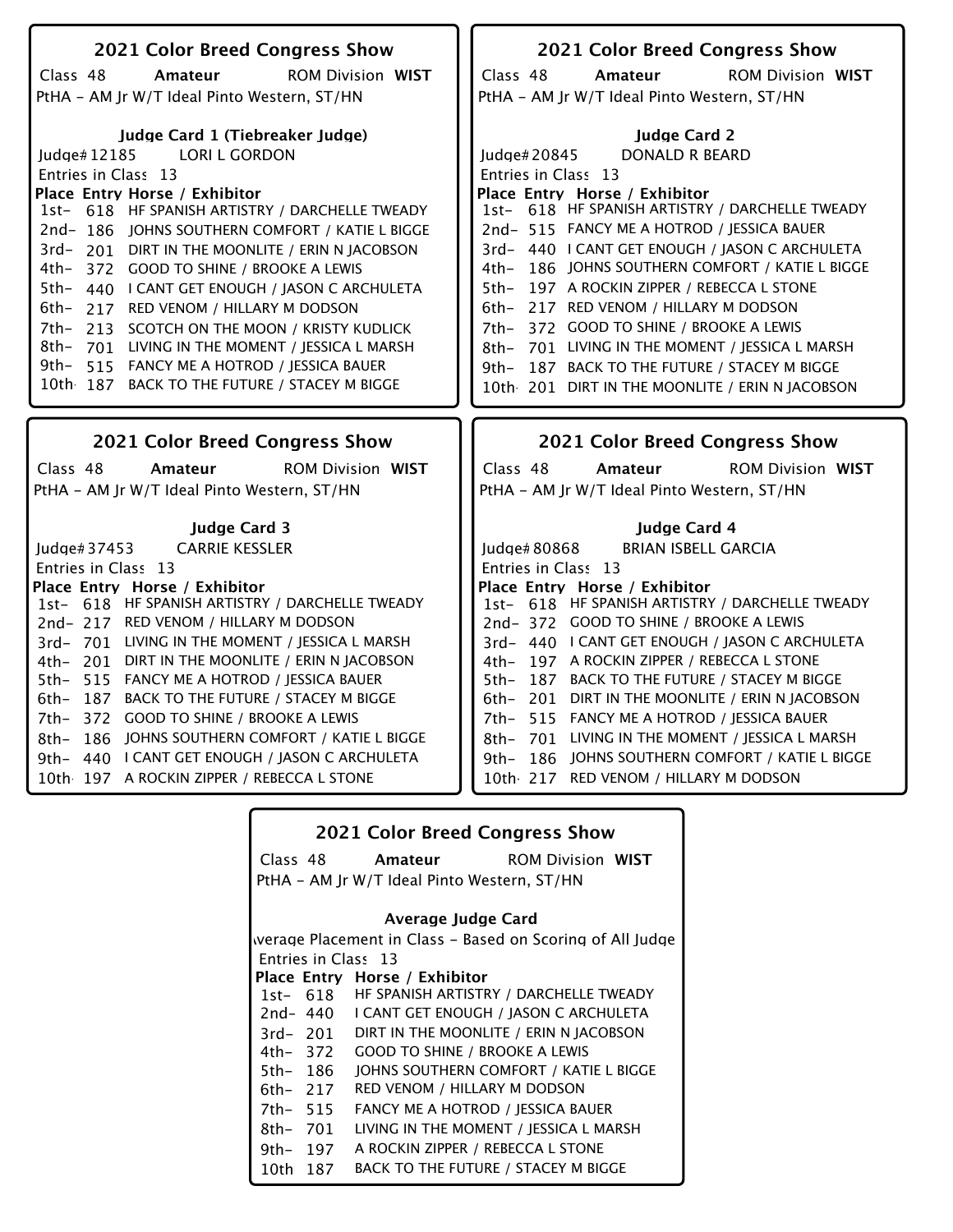| 2021 Color Breed Congress Show                                                                                                                                                                                                                                                                                                                                                                                                                                                                                                                                                            | 2021 Color Breed Congress Show                                                                                                                                                                                                                                                                                                                                                                                                                                                                                                                                              |
|-------------------------------------------------------------------------------------------------------------------------------------------------------------------------------------------------------------------------------------------------------------------------------------------------------------------------------------------------------------------------------------------------------------------------------------------------------------------------------------------------------------------------------------------------------------------------------------------|-----------------------------------------------------------------------------------------------------------------------------------------------------------------------------------------------------------------------------------------------------------------------------------------------------------------------------------------------------------------------------------------------------------------------------------------------------------------------------------------------------------------------------------------------------------------------------|
| Class 49<br>Amateur<br><b>ROM Division IST</b>                                                                                                                                                                                                                                                                                                                                                                                                                                                                                                                                            | Class 49<br>Amateur<br><b>ROM Division IST</b>                                                                                                                                                                                                                                                                                                                                                                                                                                                                                                                              |
| PtHA - AM Jr Ideal Pinto Western, ST/HN                                                                                                                                                                                                                                                                                                                                                                                                                                                                                                                                                   | PtHA - AM Jr Ideal Pinto Western, ST/HN                                                                                                                                                                                                                                                                                                                                                                                                                                                                                                                                     |
| Judge Card 1 (Tiebreaker Judge)<br>Judge#20845<br><b>DONALD R BEARD</b><br>Entries in Class<br>8<br>Place Entry Horse / Exhibitor<br>1st- 388 BODY LIKE A BACK ROAD / ERIN N DAVISON<br>2nd-241 COUNT ONA GOODMACHINE / SUSAN C NYSTRO<br>ONLY INVITE MAGGIE / CASSANDRA A THIELEN<br>3rd- 354<br>4th- 224 IMA RADICAL CHEX / TRACY DALMAN<br>5th-<br>333 WHITE GIRL IN RED / MICHELLE LYN HAVEMAN<br>6th-<br>138 GENTLEMEN SHEZ SPECIAL / SARAH L SCHIEFFER<br>7th-<br>588 DGS PUMPING IRON / ANTHONY J VITTONE<br>8th-<br>212 IMA SPUDS MCKENZIE / ELIZABETH POPYACK<br>9th-<br>$10$ th | <b>Judge Card 2</b><br><b>CARRIE KESSLER</b><br>Judge#37453<br>Entries in Class<br>8<br>Place Entry Horse / Exhibitor<br>1st- 333 WHITE GIRL IN RED / MICHELLE LYN HAVEMAN<br>2nd-388 BODY LIKE A BACK ROAD / ERIN N DAVISON<br>3rd- 224 IMA RADICAL CHEX / TRACY DALMAN<br>588 DGS PUMPING IRON / ANTHONY J VITTONE<br>4th-<br>5th- 354 ONLY INVITE MAGGIE / CASSANDRA A THIELEN<br>138 GENTLEMEN SHEZ SPECIAL / SARAH L SCHIEFFER<br>$6th-$<br>212 IMA SPUDS MCKENZIE / ELIZABETH POPYACK<br>7th–<br>241 COUNT ONA GOODMACHINE / SUSAN C NYSTRO<br>8th-<br>$9th-$<br>10th |
|                                                                                                                                                                                                                                                                                                                                                                                                                                                                                                                                                                                           |                                                                                                                                                                                                                                                                                                                                                                                                                                                                                                                                                                             |
|                                                                                                                                                                                                                                                                                                                                                                                                                                                                                                                                                                                           |                                                                                                                                                                                                                                                                                                                                                                                                                                                                                                                                                                             |
| 2021 Color Breed Congress Show                                                                                                                                                                                                                                                                                                                                                                                                                                                                                                                                                            | 2021 Color Breed Congress Show                                                                                                                                                                                                                                                                                                                                                                                                                                                                                                                                              |
| Class 49<br>Amateur<br><b>ROM Division IST</b>                                                                                                                                                                                                                                                                                                                                                                                                                                                                                                                                            | Class 49<br>Amateur<br><b>ROM Division IST</b>                                                                                                                                                                                                                                                                                                                                                                                                                                                                                                                              |
| PtHA - AM Jr Ideal Pinto Western, ST/HN                                                                                                                                                                                                                                                                                                                                                                                                                                                                                                                                                   | PtHA - AM Jr Ideal Pinto Western, ST/HN                                                                                                                                                                                                                                                                                                                                                                                                                                                                                                                                     |
|                                                                                                                                                                                                                                                                                                                                                                                                                                                                                                                                                                                           |                                                                                                                                                                                                                                                                                                                                                                                                                                                                                                                                                                             |
| <b>Judge Card 3</b>                                                                                                                                                                                                                                                                                                                                                                                                                                                                                                                                                                       | <b>Judge Card 4</b>                                                                                                                                                                                                                                                                                                                                                                                                                                                                                                                                                         |
| <b>BRIAN ISBELL GARCIA</b><br>Judge# 80868                                                                                                                                                                                                                                                                                                                                                                                                                                                                                                                                                | <b>LORI L GORDON</b><br>Judge#12185<br>8                                                                                                                                                                                                                                                                                                                                                                                                                                                                                                                                    |
| Entries in Class<br>8<br>Place Entry Horse / Exhibitor                                                                                                                                                                                                                                                                                                                                                                                                                                                                                                                                    | <b>Entries in Class</b><br>Place Entry Horse / Exhibitor                                                                                                                                                                                                                                                                                                                                                                                                                                                                                                                    |
| 1st- 354 ONLY INVITE MAGGIE / CASSANDRA A THIELEN                                                                                                                                                                                                                                                                                                                                                                                                                                                                                                                                         | 1st- 354 ONLY INVITE MAGGIE / CASSANDRA A THIELEN                                                                                                                                                                                                                                                                                                                                                                                                                                                                                                                           |
| 2nd-388 BODY LIKE A BACK ROAD / ERIN N DAVISON                                                                                                                                                                                                                                                                                                                                                                                                                                                                                                                                            | 2nd-224 IMA RADICAL CHEX / TRACY DALMAN                                                                                                                                                                                                                                                                                                                                                                                                                                                                                                                                     |
| 3rd- 138 GENTLEMEN SHEZ SPECIAL / SARAH L SCHIEFFER                                                                                                                                                                                                                                                                                                                                                                                                                                                                                                                                       | 3rd-388 BODY LIKE A BACK ROAD / ERIN N DAVISON                                                                                                                                                                                                                                                                                                                                                                                                                                                                                                                              |
| 588 DGS PUMPING IRON / ANTHONY J VITTONE<br>4th-                                                                                                                                                                                                                                                                                                                                                                                                                                                                                                                                          | 588 DGS PUMPING IRON / ANTHONY J VITTONE<br>4th-                                                                                                                                                                                                                                                                                                                                                                                                                                                                                                                            |
| 5th- 224 IMA RADICAL CHEX / TRACY DALMAN                                                                                                                                                                                                                                                                                                                                                                                                                                                                                                                                                  | 5th- 241 COUNT ONA GOODMACHINE / SUSAN C NYSTRO                                                                                                                                                                                                                                                                                                                                                                                                                                                                                                                             |
| 6th- 241 COUNT ONA GOODMACHINE / SUSAN C NYSTRO                                                                                                                                                                                                                                                                                                                                                                                                                                                                                                                                           | 138 GENTLEMEN SHEZ SPECIAL / SARAH L SCHIEFFER<br>6th-                                                                                                                                                                                                                                                                                                                                                                                                                                                                                                                      |
| 7th- 333 WHITE GIRL IN RED / MICHELLE LYN HAVEMAN<br>8th- 212 IMA SPUDS MCKENZIE / ELIZABETH POPYACK                                                                                                                                                                                                                                                                                                                                                                                                                                                                                      | 7th- 333 WHITE GIRL IN RED / MICHELLE LYN HAVEMAN<br>8th- 212 IMA SPUDS MCKENZIE / ELIZABETH POPYACK                                                                                                                                                                                                                                                                                                                                                                                                                                                                        |
| $9th-$                                                                                                                                                                                                                                                                                                                                                                                                                                                                                                                                                                                    | $9th-$                                                                                                                                                                                                                                                                                                                                                                                                                                                                                                                                                                      |
| 10th                                                                                                                                                                                                                                                                                                                                                                                                                                                                                                                                                                                      | 10th                                                                                                                                                                                                                                                                                                                                                                                                                                                                                                                                                                        |

| <b>2021 Color Breed Congress Show</b>   |                         |                                                           |  |
|-----------------------------------------|-------------------------|-----------------------------------------------------------|--|
|                                         | Class 49                | <b>Amateur</b> ROM Division IST                           |  |
| PtHA - AM Jr Ideal Pinto Western, ST/HN |                         |                                                           |  |
|                                         |                         | Average Judge Card                                        |  |
|                                         |                         | werage Placement in Class – Based on Scoring of All Judge |  |
|                                         | <b>Entries in Class</b> | - 8                                                       |  |
|                                         |                         | Place Entry Horse / Exhibitor                             |  |
|                                         |                         | 1st-354 ONLY INVITE MAGGIE / CASSANDRA A THIELEN          |  |
|                                         | 2nd- 388                | <b>BODY LIKE A BACK ROAD / ERIN N DAVISON</b>             |  |
| $3rd - 224$                             |                         | IMA RADICAL CHEX / TRACY DALMAN                           |  |
|                                         | 4th- 333                | WHITE GIRL IN RED / MICHELLE LYN HAVEMAN                  |  |
| 5th- 588                                |                         | DGS PUMPING IRON / ANTHONY J VITTONE                      |  |
| 6th- 241                                |                         | COUNT ONA GOODMACHINE / SUSAN C NYSTR(                    |  |
| 7th- 138                                |                         | GENTLEMEN SHEZ SPECIAL / SARAH L SCHIEFFER                |  |
| $8th - 212$                             |                         | IMA SPUDS MCKENZIE / ELIZABETH POPYACK                    |  |
| $9th-$                                  |                         |                                                           |  |
| 10th                                    |                         |                                                           |  |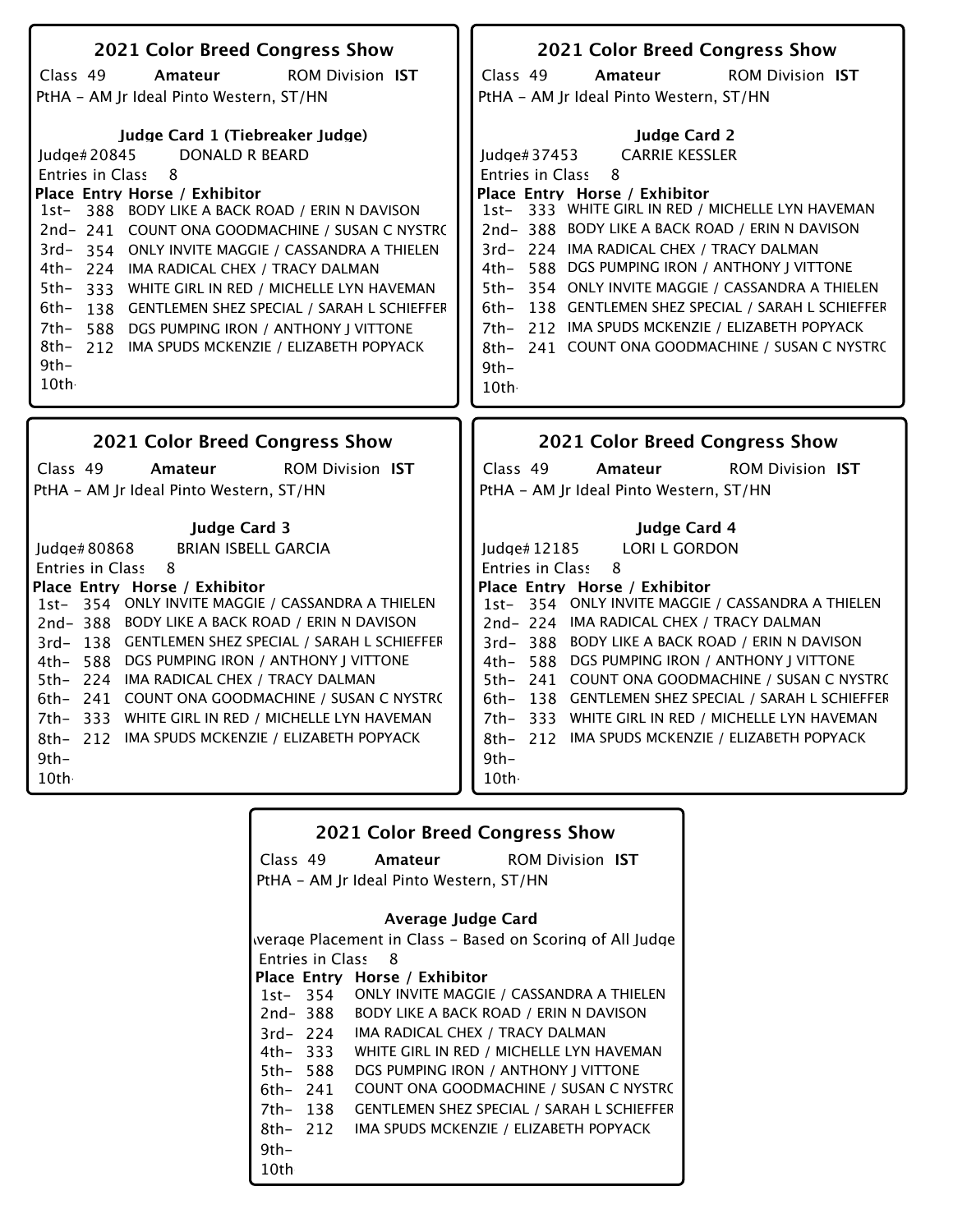| 2021 Color Breed Congress Show                                | 2021 Color Breed Congress Show                              |
|---------------------------------------------------------------|-------------------------------------------------------------|
| <b>ROM Division IST</b><br>Class 50<br>Amateur                | ROM Division IST<br>Class 50<br>Amateur                     |
| PtHA - AM Sr Ideal Pinto Western, ST/HN                       | PtHA - AM Sr Ideal Pinto Western, ST/HN                     |
|                                                               |                                                             |
| Judge Card 1 (Tiebreaker Judge)                               | <b>Judge Card 2</b>                                         |
| <b>CARRIE KESSLER</b><br>Judge# $37453$                       | Judge#80868<br><b>BRIAN ISBELL GARCIA</b>                   |
| $\overline{7}$<br><b>Entries in Class</b>                     | Entries in Class<br>$\overline{7}$                          |
| Place Entry Horse / Exhibitor                                 | Place Entry Horse / Exhibitor                               |
| 1st- 494 BIG DRILLER / SCOTT BERRY                            | 1st- 191 DYNAMIC AFTER DARK / KAREN BYERS                   |
| 2nd-205 ALL SUGARED UP / EMILY S ENGLAND                      | 2nd- 494 BIG DRILLER / SCOTT BERRY                          |
| 3rd-191 DYNAMIC AFTER DARK / KAREN BYERS                      | 3rd- 205 ALL SUGARED UP / EMILY S ENGLAND                   |
| 4th- 566 OH WHATA RIDE / MICHELLE J JOHNSTON                  | 4th- 566 OH WHATA RIDE / MICHELLE J JOHNSTON                |
| 5th-<br>210 SCENICS RIO SOFT / JENNIFER M MCCULLOUGH          | 5th- 308 SHESA COOL INVITE / KELLI B WYSOCKI                |
| 6th- 484 BORN TO BE GOOD / CAROL TIMKE                        | 6th- 210 SCENICS RIO SOFT / JENNIFER M MCCULLOUGH           |
| 7th- 308 SHESA COOL INVITE / KELLI B WYSOCKI                  | $7th-$                                                      |
| 8th-                                                          | 8th-                                                        |
| $9th-$                                                        | $9th-$                                                      |
| 10th                                                          | 10th                                                        |
|                                                               |                                                             |
|                                                               |                                                             |
| 2021 Color Breed Congress Show                                | 2021 Color Breed Congress Show                              |
| Class 50                                                      | Class 50                                                    |
| <b>ROM Division IST</b><br>Amateur                            | <b>ROM Division IST</b><br>Amateur                          |
| PtHA - AM Sr Ideal Pinto Western, ST/HN                       | PtHA - AM Sr Ideal Pinto Western, ST/HN                     |
|                                                               | Judge Card 4                                                |
| <b>Judge Card 3</b><br>ludge $#12185$<br><b>LORI L GORDON</b> | ludge $#20845$                                              |
| <b>Entries in Class</b><br>7                                  | <b>DONALD R BEARD</b><br>Entries in Class<br>$\overline{7}$ |
| Place Entry Horse / Exhibitor                                 | Place Entry Horse / Exhibitor                               |
| 1st- 566 OH WHATA RIDE / MICHELLE J JOHNSTON                  | 1st- 494 BIG DRILLER / SCOTT BERRY                          |
| 2nd-191 DYNAMIC AFTER DARK / KAREN BYERS                      | 2nd-191 DYNAMIC AFTER DARK / KAREN BYERS                    |
| 3rd- 484 BORN TO BE GOOD / CAROL TIMKE                        | 3rd- 484 BORN TO BE GOOD / CAROL TIMKE                      |
| 4th- 494 BIG DRILLER / SCOTT BERRY                            | 4th- 566 OH WHATA RIDE / MICHELLE J JOHNSTON                |
| 5th-308 SHESA COOL INVITE / KELLI B WYSOCKI                   | 5th- 308 SHESA COOL INVITE / KELLI B WYSOCKI                |
| 6th- 205 ALL SUGARED UP / EMILY S ENGLAND                     | 6th- 210 SCENICS RIO SOFT / JENNIFER M MCCULLOUGH           |
| 7th- 210 SCENICS RIO SOFT / JENNIFER M MCCULLOUGH             | 7th- 205 ALL SUGARED UP / EMILY S ENGLAND                   |
| $8th-$                                                        | 8th-                                                        |
| $9th-$                                                        | $9th-$                                                      |
| 10th                                                          | 10th                                                        |

| 2021 Color Breed Congress Show          |                                                           |                                          |                                          |  |  |
|-----------------------------------------|-----------------------------------------------------------|------------------------------------------|------------------------------------------|--|--|
|                                         | Class 50                                                  |                                          | <b>Amateur</b> ROM Division IST          |  |  |
| PtHA - AM Sr Ideal Pinto Western, ST/HN |                                                           |                                          |                                          |  |  |
|                                         | Average Judge Card                                        |                                          |                                          |  |  |
|                                         | werage Placement in Class – Based on Scoring of All Judge |                                          |                                          |  |  |
|                                         | <b>Entries in Class</b>                                   | - 7                                      |                                          |  |  |
|                                         |                                                           | Place Entry Horse / Exhibitor            |                                          |  |  |
|                                         |                                                           | 1st- 494 BIG DRILLER / SCOTT BERRY       |                                          |  |  |
|                                         |                                                           | 2nd-191 DYNAMIC AFTER DARK / KAREN BYERS |                                          |  |  |
|                                         | 3rd- 566                                                  | OH WHATA RIDE / MICHELLE J JOHNSTON      |                                          |  |  |
|                                         | 4th– 205                                                  | ALL SUGARED UP / EMILY S ENGLAND         |                                          |  |  |
|                                         | 5th– 484                                                  | BORN TO BE GOOD / CAROL TIMKE            |                                          |  |  |
|                                         | 6th– 308                                                  | SHESA COOL INVITE / KELLI B WYSOCKI      |                                          |  |  |
|                                         | 7th- 210                                                  |                                          | SCENICS RIO SOFT / JENNIFER M MCCULLOUGH |  |  |
| 8th-                                    |                                                           |                                          |                                          |  |  |
| $9th-$                                  |                                                           |                                          |                                          |  |  |
| 10th                                    |                                                           |                                          |                                          |  |  |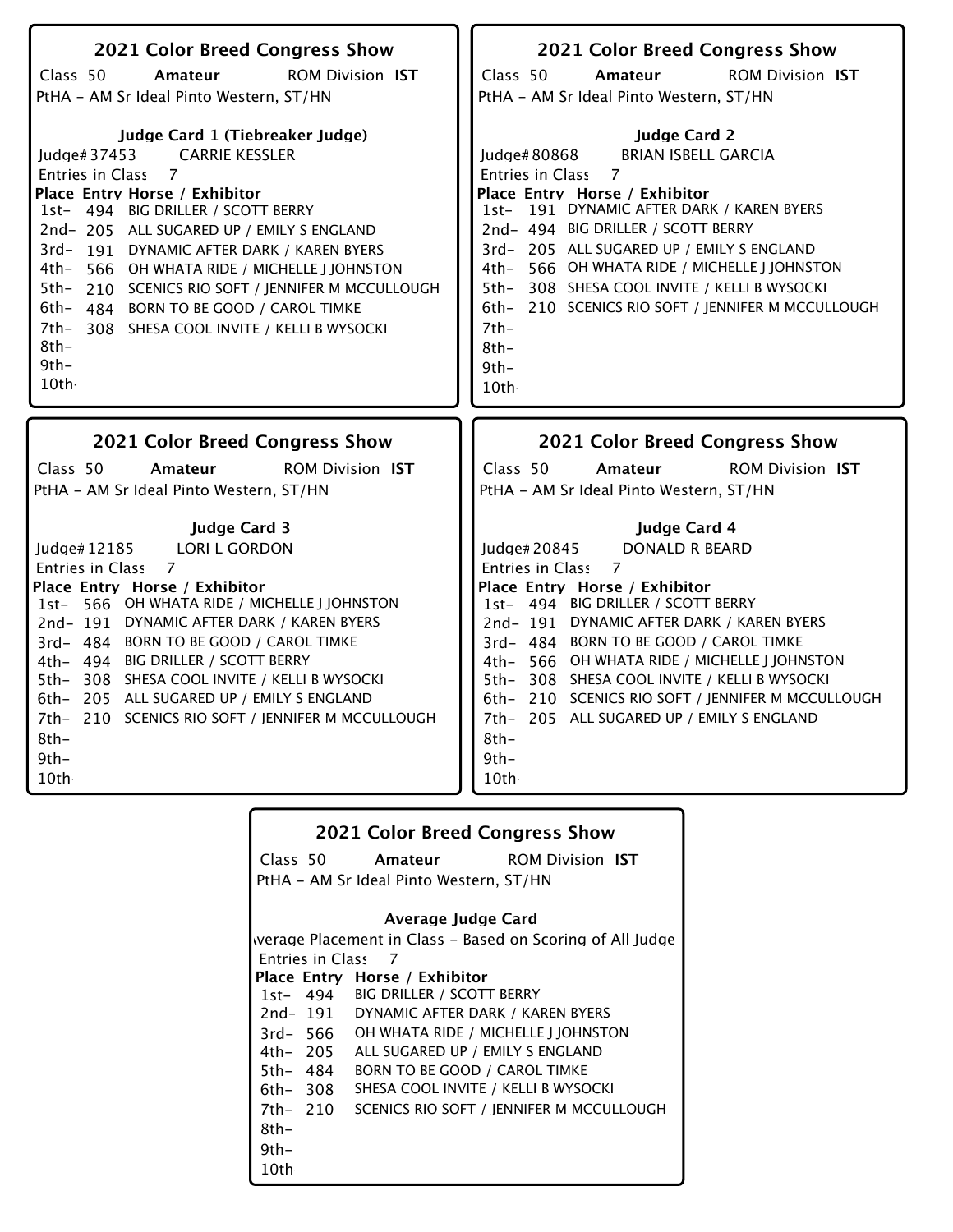| 2021 Color Breed Congress Show                  | 2021 Color Breed Congress Show                  |
|-------------------------------------------------|-------------------------------------------------|
| Class 51                                        | Class 51                                        |
| Amateur                                         | Amateur                                         |
| <b>ROM Division IST</b>                         | <b>ROM Division IST</b>                         |
| PtHA - AM Elite Ideal Pinto Western, ST/HN      | PtHA - AM Elite Ideal Pinto Western, ST/HN      |
| Judge Card 1 (Tiebreaker Judge)                 | <b>Judge Card 2</b>                             |
| <b>BRIAN ISBELL GARCIA</b>                      | <b>LORI L GORDON</b>                            |
| ludge# $80868$                                  | Judge#12185                                     |
| 8                                               | 8                                               |
| Entries in Class                                | Entries in Class                                |
| Place Entry Horse / Exhibitor                   | Place Entry Horse / Exhibitor                   |
| 1st- 626 U KNOW I WAS INVITED / TAMMY K HIGGINS | 1st- 222 KRYMSUM AND SCOTCH / MARY OSBORN       |
| 2nd-315 VITALS ARE GOOD / CATHERINE M SEIM      | 2nd-315 VITALS ARE GOOD / CATHERINE M SEIM      |
| 3rd-268 SACRED SIMON / DONA KENNEDY             | 3rd- 626 U KNOW I WAS INVITED / TAMMY K HIGGINS |
| 4th- 334 A SCENIC PINE BAR / BETTY BERMOND      | 4th- 268 SACRED SIMON / DONA KENNEDY            |
| 5th- 412 SHE CAN CRUISE / RHONDA D HOPKINS      | 5th- 334 A SCENIC PINE BAR / BETTY BERMOND      |
| 6th- 222 KRYMSUM AND SCOTCH / MARY OSBORN       | 6th- 412 SHE CAN CRUISE / RHONDA D HOPKINS      |
| 7th-344 FROSTED HOT ROD / DEBORAH WARTICK       | 7th- 344 FROSTED HOT ROD / DEBORAH WARTICK      |
| $8th-$                                          | $8th-$                                          |
| $9th-$                                          | $9th-$                                          |
| 10th                                            | 10th                                            |
| <b>2021 Color Breed Congress Show</b>           | <b>2021 Color Breed Congress Show</b>           |
|                                                 |                                                 |
| Class $51$                                      | Class 51                                        |
| <b>ROM Division IST</b>                         | <b>ROM Division IST</b>                         |
| Amateur                                         | Amateur                                         |
| PtHA - AM Elite Ideal Pinto Western, ST/HN      | PtHA - AM Elite Ideal Pinto Western, ST/HN      |

# **2021 Color Breed Congress Show**

ROM Division **Amateur IST**

Class 51 PtHA - AM Elite Ideal Pinto Western, ST/HN

### **Average Judge Card**

Entries in Class 8 1st-626 U KNOW I WAS INVITED / TAMMY K HIGGINS **Place Entry Horse / Exhibitor** 2nd-315 3rd-222 Werage Placement in Class - Based on Scoring of All Judge VITALS ARE GOOD / CATHERINE M SEIM KRYMSUM AND SCOTCH / MARY OSBORN SHE CAN CRUISE / RHONDA D HOPKINS

- 4th-412
- 5th-268 SACRED SIMON / DONA KENNEDY A SCENIC PINE BAR / BETTY BERMOND
- 6th-334
- 7th-344 FROSTED HOT ROD / DEBORAH WARTICK 8th- 312 DQ
- 9th-
- 10th-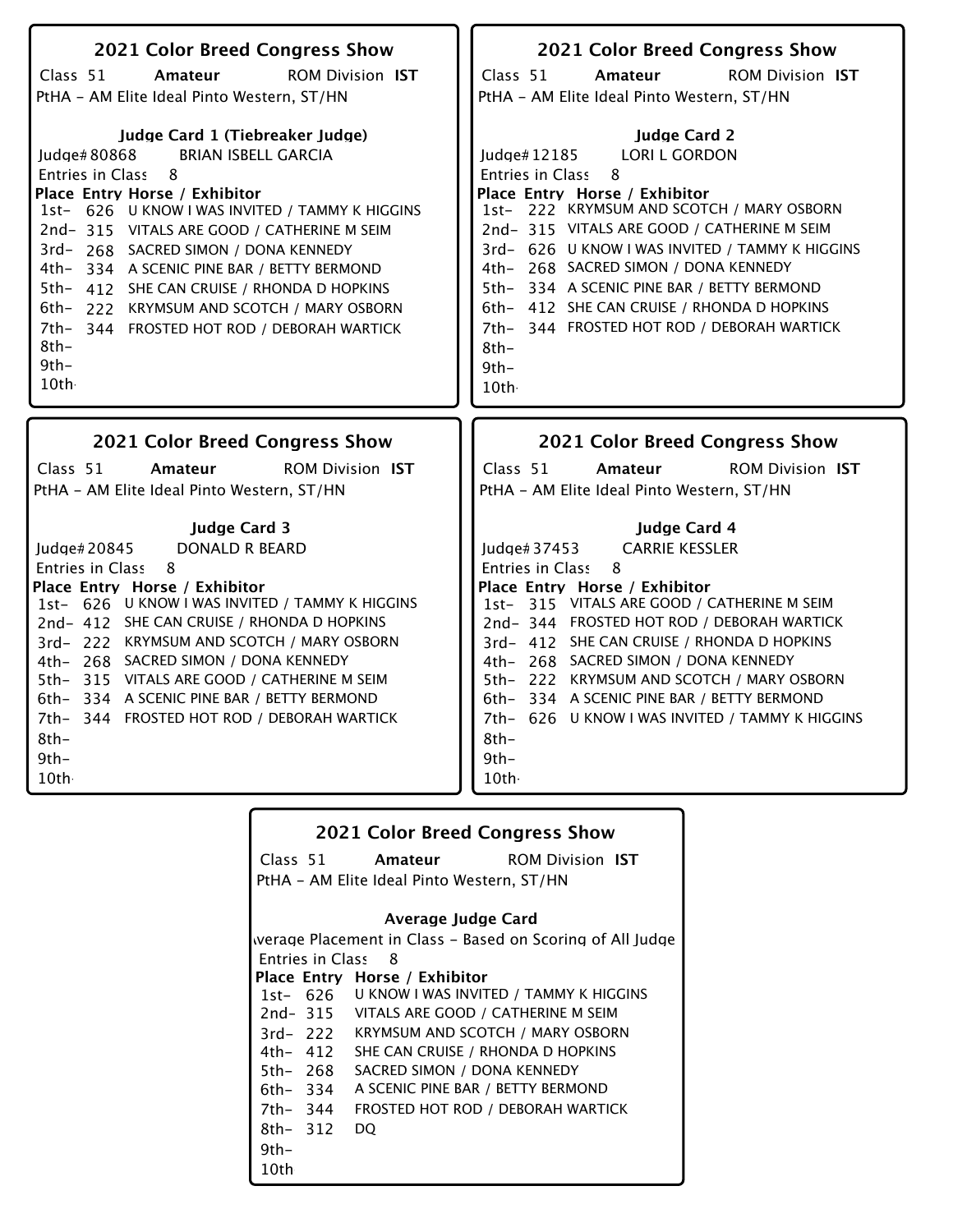| 2021 Color Breed Congress Show                     | 2021 Color Breed Congress Show                     |  |
|----------------------------------------------------|----------------------------------------------------|--|
| <b>ROM Division IST</b><br>Class 52<br>Amateur     | <b>ROM Division IST</b><br>Class 52<br>Amateur     |  |
| PtHA - AM Ideal Pinto Western, ST/HN, Solid        | PtHA - AM Ideal Pinto Western, ST/HN, Solid        |  |
|                                                    |                                                    |  |
| Judge Card 1 (Tiebreaker Judge)                    | <b>Judge Card 2</b>                                |  |
| Judge#12185 LORI L GORDON                          | Judge#20845<br>DONALD R BEARD                      |  |
| Entries in Class 10                                | Entries in Class 10                                |  |
| Place Entry Horse / Exhibitor                      | Place Entry Horse / Exhibitor                      |  |
| 1st- 643 HUNTING FOR CANDY / CHRISTINE DIETZ       | 1st- 675 THE WHISKEY MMADE ME / MARLEE M SHELTON   |  |
| 2nd- 675 THE WHISKEY MMADE ME / MARLEE M SHELTON   | 2nd-271 SHES CERTAINLY LAZY / TINA L KING          |  |
| 3rd- 271 SHES CERTAINLY LAZY / TINA L KING         | 3rd- 693 A NITE TO REMEMBER / FAREN ANDERSON       |  |
| 4th-<br>117 YOUR LUCKY IM HOT / CHELSEA BERRY      | 4th- 178 BABY GOT BAT / STEVEN L ROBINSON          |  |
| 5th-<br>178 BABY GOT BAT / STEVEN L ROBINSON       | 5th- 629 JUST GOOD GIRLZ RULE / KAYLYN R KUCERA    |  |
| 6th- 433 WHEN IM GOOD N SLEEPY / MICHAEL J. JANKOW | 6th- 238 SUDDENLY A COVERGIRL / SHERRIE L YOUNG    |  |
| 7th- 693 A NITE TO REMEMBER / FAREN ANDERSON       | 7th- 433 WHEN IM GOOD N SLEEPY / MICHAEL J. JANKOW |  |
| 8th- 629 IUST GOOD GIRLZ RULE / KAYLYN R KUCERA    | 8th- 643 HUNTING FOR CANDY / CHRISTINE DIETZ       |  |
| 9th- 453 NOT IMPULSIVE / AMBER D THOMPSON          | 9th- 453 NOT IMPULSIVE / AMBER D THOMPSON          |  |
| 10th 238 SUDDENLY A COVERGIRL / SHERRIE L YOUNG    | 10th 117 YOUR LUCKY IM HOT / CHELSEA BERRY         |  |
|                                                    |                                                    |  |
|                                                    |                                                    |  |
|                                                    |                                                    |  |
| 2021 Color Breed Congress Show                     | 2021 Color Breed Congress Show                     |  |
| Class 52<br>Amateur<br><b>ROM Division IST</b>     | Class 52<br>Amateur<br><b>ROM Division IST</b>     |  |
| PtHA - AM Ideal Pinto Western, ST/HN, Solid        | PtHA - AM Ideal Pinto Western, ST/HN, Solid        |  |
|                                                    |                                                    |  |
| <b>Iudge Card 3</b>                                | <b>Judge Card 4</b>                                |  |
| <b>CARRIE KESSLER</b><br>Judge# 37453              | <b>BRIAN ISBELL GARCIA</b><br>Judge# 80868         |  |
| Entries in Class 10                                | Entries in Class 10                                |  |
| Place Entry Horse / Exhibitor                      | Place Entry Horse / Exhibitor                      |  |
| 1st- 693 A NITE TO REMEMBER / FAREN ANDERSON       | 1st- 643 HUNTING FOR CANDY / CHRISTINE DIETZ       |  |
| 2nd-271 SHES CERTAINLY LAZY / TINA L KING          | 2nd-178 BABY GOT BAT / STEVEN L ROBINSON           |  |
| 3rd- 433 WHEN IM GOOD N SLEEPY / MICHAEL J. JANKOW | 3rd- 675 THE WHISKEY MMADE ME / MARLEE M SHELTON   |  |
| 4th- 675 THE WHISKEY MMADE ME / MARLEE M SHELTON   | 4th- 693 A NITE TO REMEMBER / FAREN ANDERSON       |  |
| BABY GOT BAT / STEVEN L ROBINSON<br>5th- 178       | 5th- 271 SHES CERTAINLY LAZY / TINA L KING         |  |
| 6th- 629 JUST GOOD GIRLZ RULE / KAYLYN R KUCERA    | 6th- 433 WHEN IM GOOD N SLEEPY / MICHAEL J. JANKOW |  |
| 7th- 238 SUDDENLY A COVERGIRL / SHERRIE L YOUNG    | 7th- 629 JUST GOOD GIRLZ RULE / KAYLYN R KUCERA    |  |
| 8th- 453 NOT IMPULSIVE / AMBER D THOMPSON          | 8th- 453 NOT IMPULSIVE / AMBER D THOMPSON          |  |
| 117 YOUR LUCKY IM HOT / CHELSEA BERRY<br>$9th-$    | 9th- 238 SUDDENLY A COVERGIRL / SHERRIE L YOUNG    |  |
| 10th 643 HUNTING FOR CANDY / CHRISTINE DIETZ       | 10th 117 YOUR LUCKY IM HOT / CHELSEA BERRY         |  |
|                                                    |                                                    |  |

| <b>2021 Color Breed Congress Show</b>                     |          |                                                  |  |  |
|-----------------------------------------------------------|----------|--------------------------------------------------|--|--|
|                                                           | Class 52 | <b>Amateur</b> ROM Division IST                  |  |  |
| PtHA - AM Ideal Pinto Western, ST/HN, Solid               |          |                                                  |  |  |
| Average Judge Card                                        |          |                                                  |  |  |
| werage Placement in Class – Based on Scoring of All Judge |          |                                                  |  |  |
|                                                           |          | Entries in Class 10                              |  |  |
|                                                           |          | Place Entry Horse / Exhibitor                    |  |  |
|                                                           |          | 1st- 675 THE WHISKEY MMADE ME / MARLEE M SHELTON |  |  |
|                                                           |          | 2nd-271 SHES CERTAINLY LAZY / TINA L KING        |  |  |
|                                                           | 3rd- 693 | A NITE TO REMEMBER / FAREN ANDERSON              |  |  |
|                                                           | 4th- 643 | HUNTING FOR CANDY / CHRISTINE DIETZ              |  |  |
| 5th- 178                                                  |          | BABY GOT BAT / STEVEN L ROBINSON                 |  |  |
| 6th- 433                                                  |          | WHEN IM GOOD N SLEEPY / MICHAEL J. JANKOW        |  |  |
| 7th- 629                                                  |          | JUST GOOD GIRLZ RULE / KAYLYN R KUCERA           |  |  |
| 8th- 238                                                  |          | SUDDENLY A COVERGIRL / SHERRIE L YOUNG           |  |  |
| 9th- 117                                                  |          | YOUR LUCKY IM HOT / CHELSEA BERRY                |  |  |
| 10th 453                                                  |          | NOT IMPULSIVE / AMBER D THOMPSON                 |  |  |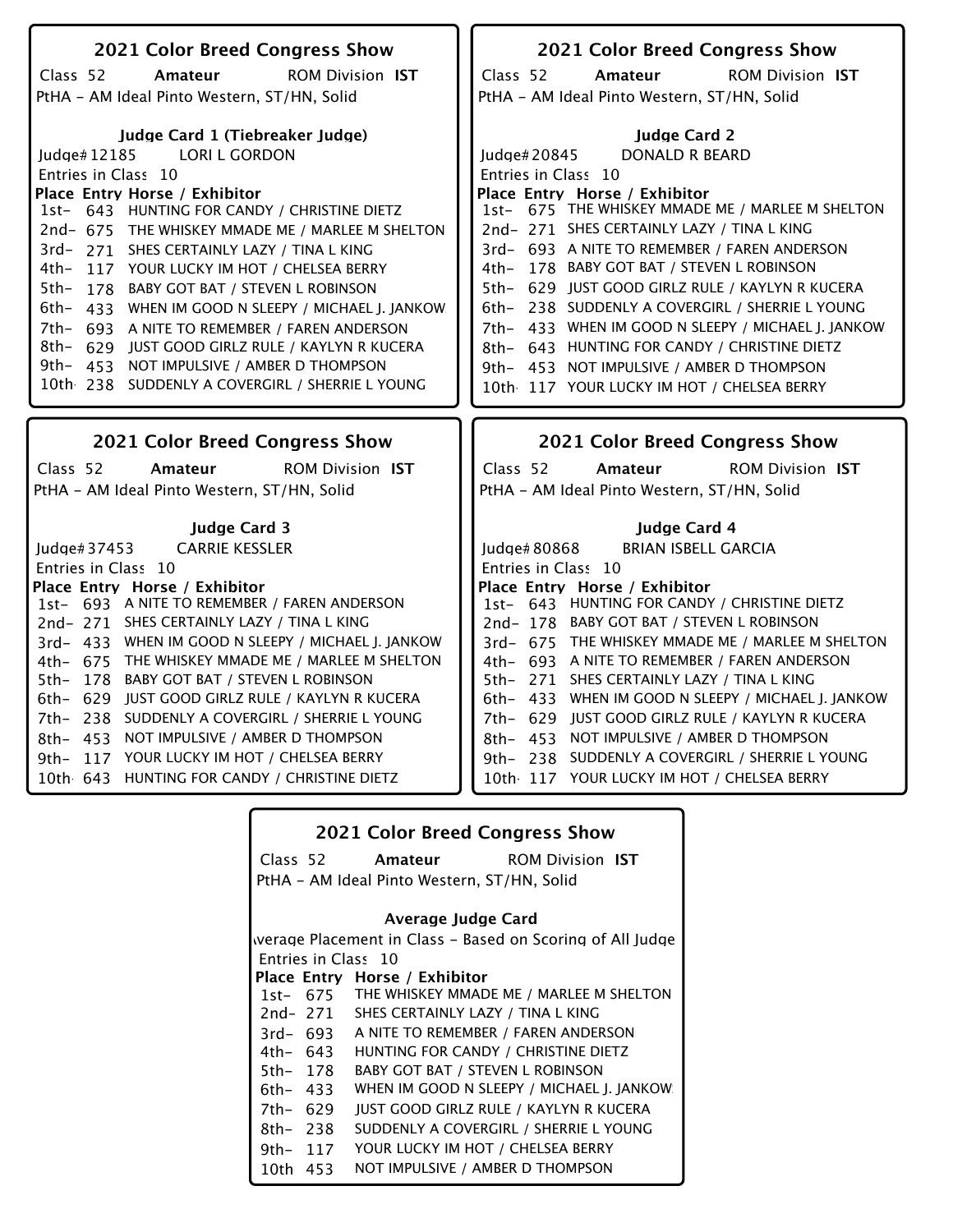| 2021 Color Breed Congress Show<br>Class 53<br><b>ROM Division WR</b><br>Amateur<br>PtHA - AM Western Riding, ST/HN                                                                                                                                                                                       | 2021 Color Breed Congress Show<br>Class 53<br><b>ROM Division WR</b><br>Amateur<br>PtHA - AM Western Riding, ST/HN                                                                                                                                                                                  |
|----------------------------------------------------------------------------------------------------------------------------------------------------------------------------------------------------------------------------------------------------------------------------------------------------------|-----------------------------------------------------------------------------------------------------------------------------------------------------------------------------------------------------------------------------------------------------------------------------------------------------|
| Judge Card 1 (Tiebreaker Judge)<br><b>DONALD R BEARD</b><br>Judge#20845<br>Entries in Class 2<br>Place Entry Horse / Exhibitor<br>1st- 156 GENTLEMEN GET LUCKY TOO / SARAH L SCHIEFI<br>2nd-267 SAINT ZIP / ALISHA HADDOCK<br>$3rd-$<br>$4th-$<br>$5th-$<br>$6th-$<br>$7th-$<br>$8th-$<br>$9th-$<br>10th | <b>Judge Card 2</b><br><b>CARRIE KESSLER</b><br>Judge#37453<br>Entries in Class<br>2<br>Place Entry Horse / Exhibitor<br>1st- 156 GENTLEMEN GET LUCKY TOO / SARAH L SCHIEFI<br>2nd- 267 SAINT ZIP / ALISHA HADDOCK<br>$3rd-$<br>$4th-$<br>$5th-$<br>$6th-$<br>$7th-$<br>$8th-$<br>$9th -$<br>10th - |
|                                                                                                                                                                                                                                                                                                          |                                                                                                                                                                                                                                                                                                     |
| 2021 Color Breed Congress Show                                                                                                                                                                                                                                                                           | 2021 Color Breed Congress Show                                                                                                                                                                                                                                                                      |
| Class 53<br><b>ROM Division WR</b><br>Amateur<br>PtHA - AM Western Riding, ST/HN                                                                                                                                                                                                                         | Class 53<br>Amateur<br><b>ROM Division WR</b><br>PtHA - AM Western Riding, ST/HN                                                                                                                                                                                                                    |

|        | <b>2021 Color Breed Congress Show</b>   |                                                           |
|--------|-----------------------------------------|-----------------------------------------------------------|
|        | Class 53 <b>Amateur</b> ROM Division WR |                                                           |
|        | PtHA - AM Western Riding, ST/HN         |                                                           |
|        | Average Judge Card                      |                                                           |
|        |                                         | werage Placement in Class – Based on Scoring of All Judge |
|        |                                         |                                                           |
|        | Entries in Class 2                      |                                                           |
|        | Place Entry Horse / Exhibitor           |                                                           |
|        |                                         | 1st- 156 GENTLEMEN GET LUCKY TOO / SARAH L SCHIEFI        |
|        | 2nd-267 SAINT ZIP / ALISHA HADDOCK      |                                                           |
| $3rd-$ |                                         |                                                           |
| 4th-   |                                         |                                                           |
| $5th-$ |                                         |                                                           |
| 6th-   |                                         |                                                           |
| 7th-   |                                         |                                                           |
| 8th-   |                                         |                                                           |
| 9th-   |                                         |                                                           |
| 10th   |                                         |                                                           |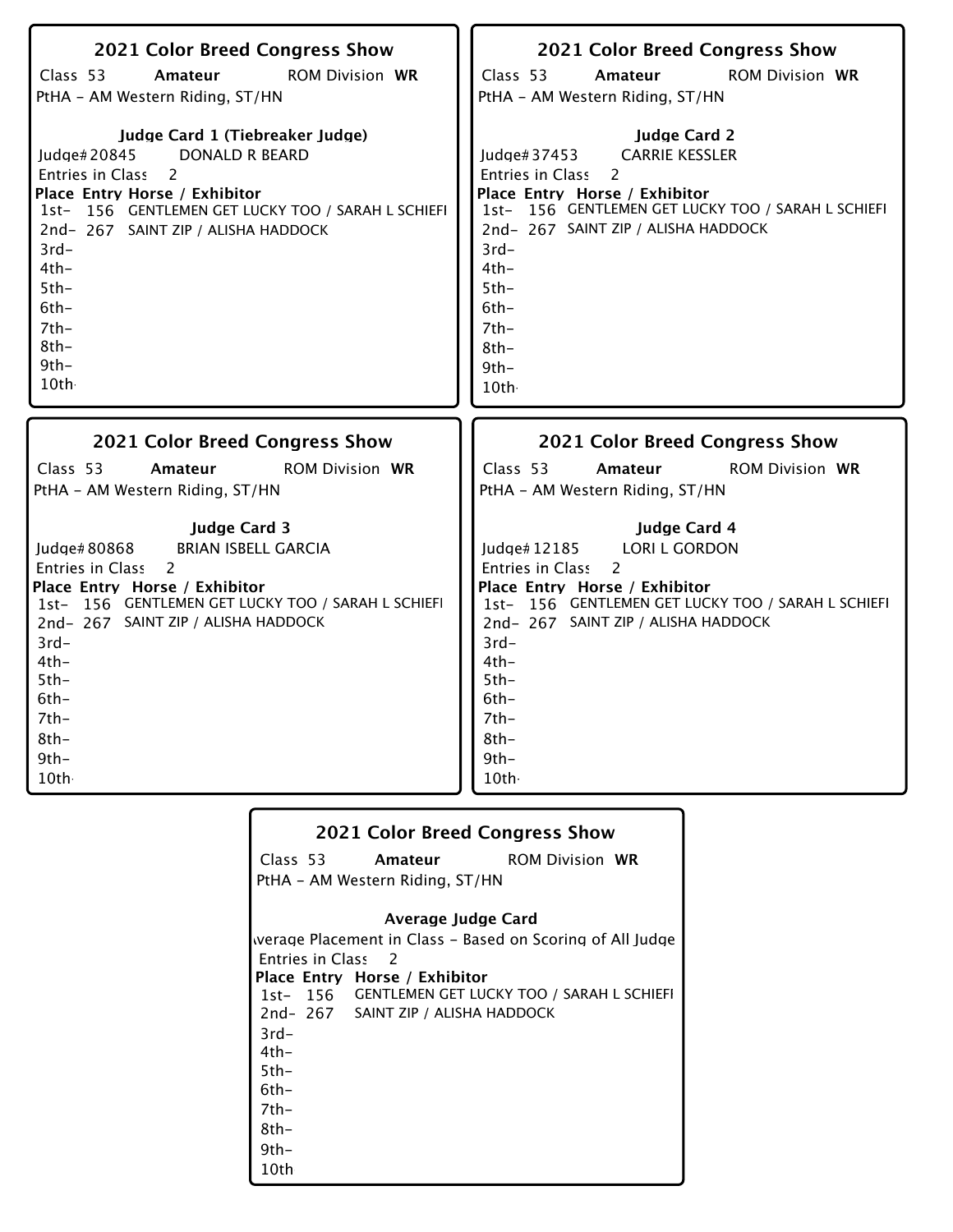| 2021 Color Breed Congress Show                   | 2021 Color Breed Congress Show                   |
|--------------------------------------------------|--------------------------------------------------|
| Class 54                                         | Class 54                                         |
| <b>ROM Division WR</b>                           | <b>ROM Division WR</b>                           |
| Amateur                                          | Amateur                                          |
| PtHA - AM Western Riding, ST/HN, Solid           | PtHA - AM Western Riding, ST/HN, Solid           |
| Judge Card 1 (Tiebreaker Judge)                  | <b>Judge Card 2</b>                              |
| <b>CARRIE KESSLER</b>                            | <b>BRIAN ISBELL GARCIA</b>                       |
| Judge#37453                                      | Judge#80868                                      |
| Entries in Class                                 | Entries in Class                                 |
| 3                                                | 3                                                |
| Place Entry Horse / Exhibitor                    | Place Entry Horse / Exhibitor                    |
| 1st- 547 SUDDENLY HOT N SILKY / SUMMER L MCCLURE | 1st-547 SUDDENLY HOT N SILKY / SUMMER L MCCLURE  |
| 2nd- 675 THE WHISKEY MMADE ME / MARLEE M SHELTON | 2nd- 675 THE WHISKEY MMADE ME / MARLEE M SHELTON |
| $3rd-$                                           | 3rd-320 A CHIP OF SUDDEN / LESLIE GOOLSBY        |
| $4th-$                                           | $4th-$                                           |
| $5th-$                                           | $5th-$                                           |
| $6th-$                                           | $6th -$                                          |
| $7th-$                                           | $7th-$                                           |
| $8th-$                                           | $8th-$                                           |
| $9th-$                                           | $9th -$                                          |
| 10th                                             | 10th                                             |
| 2021 Color Breed Congress Show                   | 2021 Color Breed Congress Show                   |
| Class 54                                         | Class 54                                         |
| Amateur                                          | <b>ROM Division WR</b>                           |
| <b>ROM Division WR</b>                           | Amateur                                          |
| PtHA - AM Western Riding, ST/HN, Solid           | PtHA - AM Western Riding, ST/HN, Solid           |
| <b>Judge Card 3</b>                              | Judge Card 4                                     |
| Judge# 12185                                     | Judge# 20845                                     |
| <b>LORI L GORDON</b>                             | <b>DONALD R BEARD</b>                            |
| <b>Entries in Class</b>                          | <b>Entries in Class</b>                          |
| 3                                                | 3                                                |
| Place Entry Horse / Exhibitor                    | Place Entry Horse / Exhibitor                    |
| 1st- 547 SUDDENLY HOT N SILKY / SUMMER L MCCLURE | 1st- 547 SUDDENLY HOT N SILKY / SUMMER L MCCLURE |
| 2nd- 675 THE WHISKEY MMADE ME / MARLEE M SHELTON | 2nd-675 THE WHISKEY MMADE ME / MARLEE M SHELTON  |
| 3rd-320 A CHIP OF SUDDEN / LESLIE GOOLSBY        | 3rd-320 A CHIP OF SUDDEN / LESLIE GOOLSBY        |
| $4th-$                                           | $4th-$                                           |
| $5th-$                                           | $5th-$                                           |
| $6th-$                                           | $6th-$                                           |
| $7th-$                                           | 7th-                                             |
| $8th-$                                           | $8th-$                                           |
| $9th-$                                           | $9th -$                                          |
| 10th                                             | 10th                                             |

|         | <b>2021 Color Breed Congress Show</b>            |                                                           |
|---------|--------------------------------------------------|-----------------------------------------------------------|
|         | Class 54 Amateur ROM Division WR                 |                                                           |
|         | PtHA – AM Western Riding, ST/HN, Solid           |                                                           |
|         |                                                  |                                                           |
|         | Average Judge Card                               |                                                           |
|         |                                                  | werage Placement in Class – Based on Scoring of All Judge |
|         | Entries in Class 3                               |                                                           |
|         | Place Entry Horse / Exhibitor                    |                                                           |
|         | 1st-547 SUDDENLY HOT N SILKY / SUMMER L MCCLURE  |                                                           |
|         | 2nd- 675 THE WHISKEY MMADE ME / MARLEE M SHELTON |                                                           |
|         | 3rd-320 A CHIP OF SUDDEN / LESLIE GOOLSBY        |                                                           |
| $4th-$  |                                                  |                                                           |
| $5th-$  |                                                  |                                                           |
| $6th-$  |                                                  |                                                           |
| 7th-    |                                                  |                                                           |
| $8th -$ |                                                  |                                                           |
| $9th -$ |                                                  |                                                           |
| 10th    |                                                  |                                                           |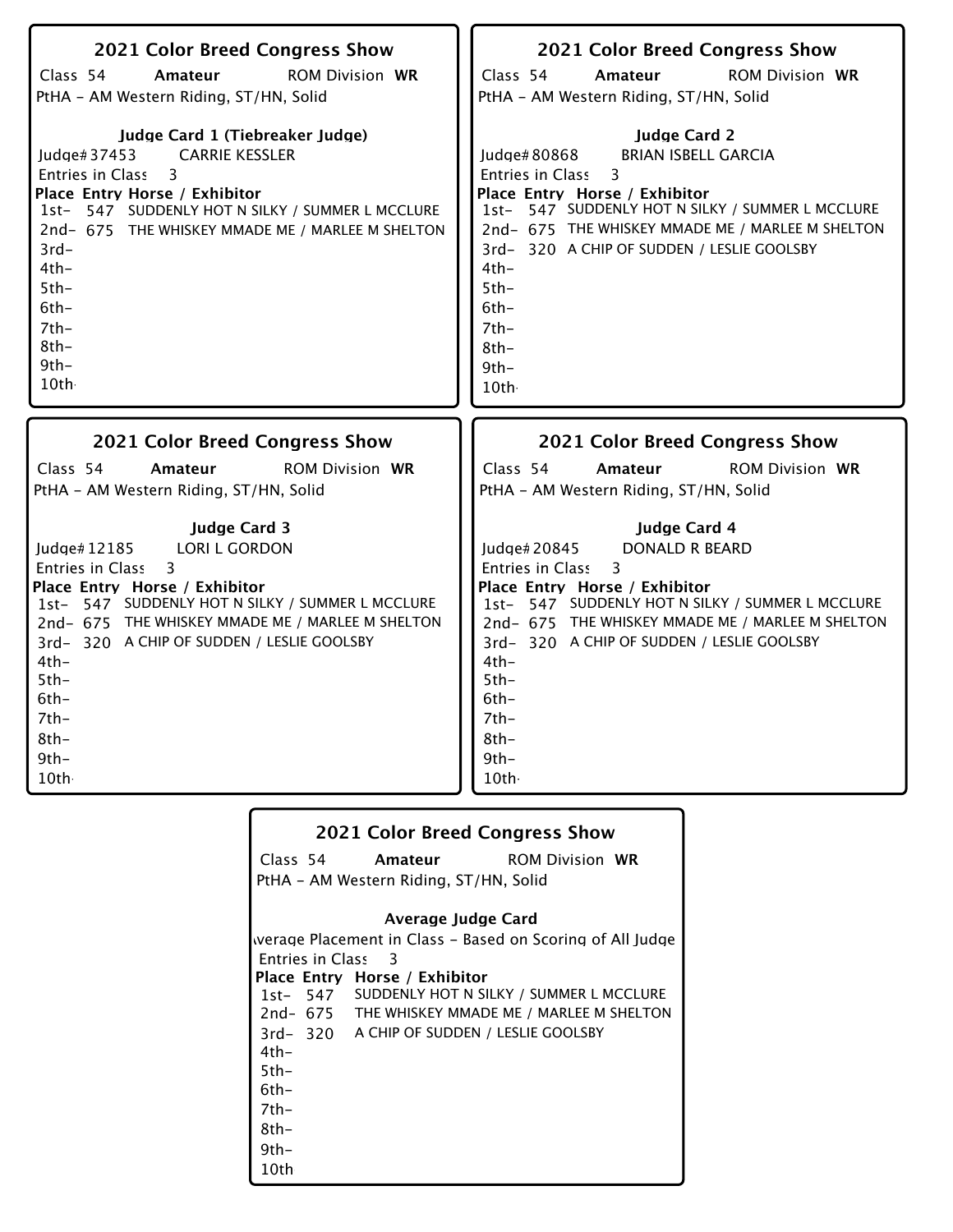| 2021 Color Breed Congress Show                  | 2021 Color Breed Congress Show                  |
|-------------------------------------------------|-------------------------------------------------|
| Class 55                                        | Class 55                                        |
| Youth                                           | Youth                                           |
| <b>ROM Division WR</b>                          | <b>ROM Division WR</b>                          |
| PtHA - YA Western Riding, ST/HN                 | PtHA - YA Western Riding, ST/HN                 |
| Judge Card 1 (Tiebreaker Judge)                 | <b>Judge Card 2</b>                             |
| Judge#80868                                     | Judge#12185                                     |
| <b>BRIAN ISBELL GARCIA</b>                      | <b>LORI L GORDON</b>                            |
| 5                                               | <b>Entries in Class</b>                         |
| Entries in Class                                | 5                                               |
| Place Entry Horse / Exhibitor                   | Place Entry Horse / Exhibitor                   |
| 1st- 175 LOOK AT MY HOT CHIPS / HAILEY L SMITH  | 1st- 175 LOOK AT MY HOT CHIPS / HAILEY L SMITH  |
| 2nd-266 SLIGHTLY FANCY / SYDNEY REPLOGLE        | 2nd-266 SLIGHTLY FANCY / SYDNEY REPLOGLE        |
| 3rd-539 RADICALLY DEPUTIZED / MADELYNNE G ALDEN | 3rd-539 RADICALLY DEPUTIZED / MADELYNNE G ALDEN |
| 4th- 136 CHROMED OUT SENSATION / JULIA L WOULDS | 4th- 136 CHROMED OUT SENSATION / JULIA L WOULDS |
| 5th- 233 GUMBALL MACHINE / HANNAH HEINS         | 5th- 233 GUMBALL MACHINE / HANNAH HEINS         |
| $6th-$                                          | 6th-                                            |
| $7th-$                                          | 7th-                                            |
| $8th-$                                          | 8th-                                            |
| $9th-$                                          | $9th -$                                         |
| 10th                                            | 10th                                            |
| 2021 Color Breed Congress Show                  | 2021 Color Breed Congress Show                  |
| Class 55                                        | Class 55                                        |
| Youth                                           | Youth                                           |
| <b>ROM Division WR</b>                          | <b>ROM Division WR</b>                          |
| PtHA - YA Western Riding, ST/HN                 | PtHA - YA Western Riding, ST/HN                 |
| <b>Judge Card 3</b>                             | <b>Judge Card 4</b>                             |
| Judge# 20845                                    | <b>CARRIE KESSLER</b>                           |
| DONALD R BEARD                                  | Judge#37453                                     |
| <b>Entries in Class</b>                         | <b>Entries in Class</b>                         |
| 5                                               | 5                                               |
| Place Entry Horse / Exhibitor                   | Place Entry Horse / Exhibitor                   |
| 1st- 175 LOOK AT MY HOT CHIPS / HAILEY L SMITH  | 1st- 175 LOOK AT MY HOT CHIPS / HAILEY L SMITH  |
| 2nd-266 SLIGHTLY FANCY / SYDNEY REPLOGLE        | 2nd-539 RADICALLY DEPUTIZED / MADELYNNE G ALDEN |

|                    |                                 | <b>2021 Color Breed Congress Show</b>                     |
|--------------------|---------------------------------|-----------------------------------------------------------|
| Class 55 Youth     |                                 | <b>ROM Division WR</b>                                    |
|                    | PtHA - YA Western Riding, ST/HN |                                                           |
|                    |                                 |                                                           |
|                    |                                 | Average Judge Card                                        |
|                    |                                 | werage Placement in Class – Based on Scoring of All Judge |
| Entries in Class 5 |                                 |                                                           |
|                    | Place Entry Horse / Exhibitor   |                                                           |
|                    |                                 | 1st- 175 LOOK AT MY HOT CHIPS / HAILEY L SMITH            |
|                    |                                 | 2nd-266 SLIGHTLY FANCY / SYDNEY REPLOGLE                  |
|                    |                                 | 3rd-539 RADICALLY DEPUTIZED / MADELYNNE G ALDEN           |
|                    |                                 | 4th- 136 CHROMED OUT SENSATION / JULIA L WOULDS           |
|                    |                                 | 5th- 233 GUMBALL MACHINE / HANNAH HEINS                   |
| $6th-$             |                                 |                                                           |
| $7th-$             |                                 |                                                           |
| 8th-               |                                 |                                                           |
| $9th-$             |                                 |                                                           |
| 10th               |                                 |                                                           |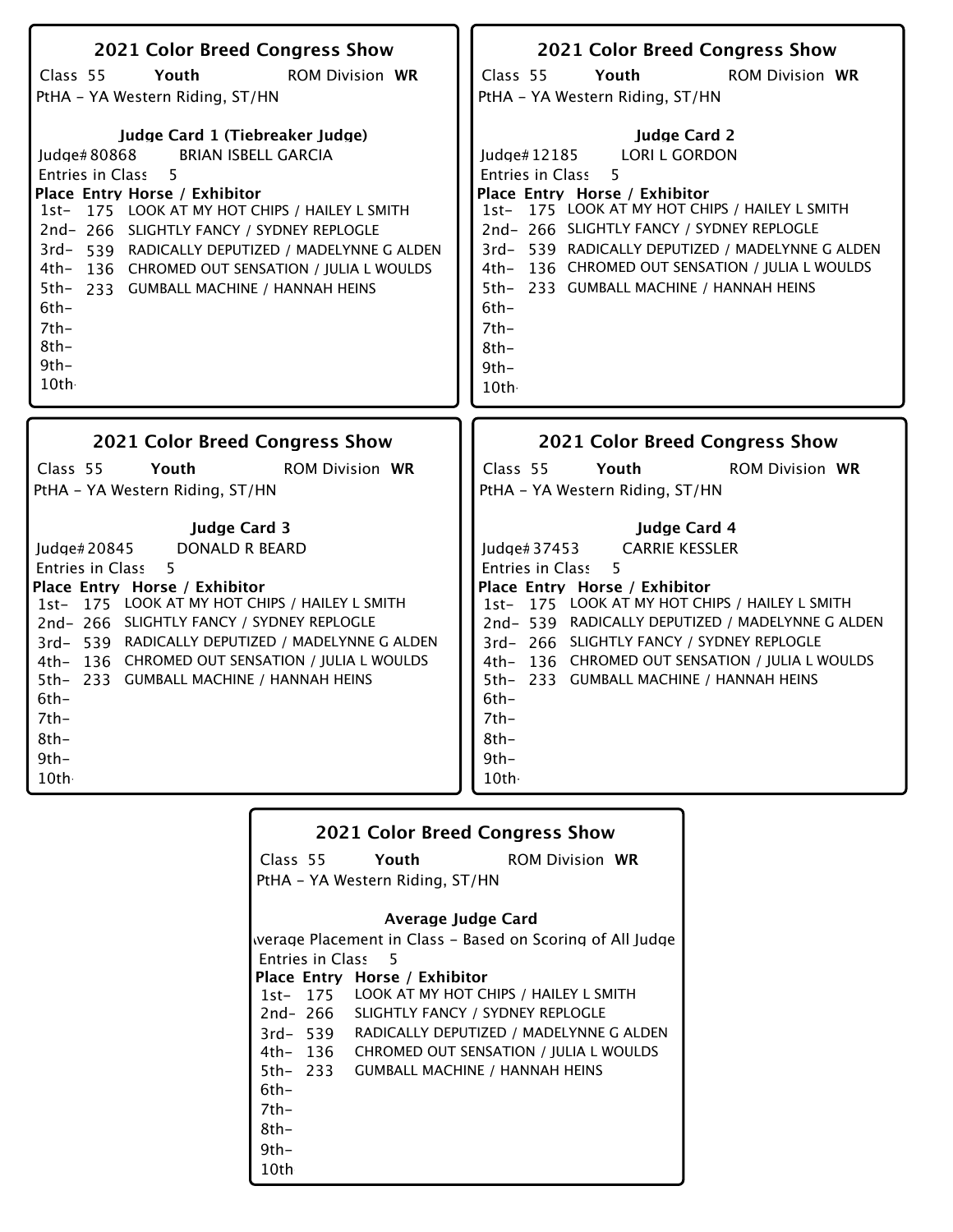| 2021 Color Breed Congress Show                       | 2021 Color Breed Congress Show                    |
|------------------------------------------------------|---------------------------------------------------|
| Class 56<br>Amateur<br><b>ROM Division WWSH</b>      | Class 56<br><b>ROM Division WWSH</b><br>Amateur   |
| PtHA - AM W/T Western Showmanship, ST/HN, Solid      | PtHA - AM W/T Western Showmanship, ST/HN, Solid   |
|                                                      |                                                   |
| Judge Card 1 (Tiebreaker Judge)                      | <b>Judge Card 2</b>                               |
| STEPHANIE R MCCONNELL<br>Judge#36628                 | <b>HAROLD (BUTCH) WATSON</b><br>Judge#81568       |
| Entries in Class 11                                  | Entries in Class 11                               |
| Place Entry Horse / Exhibitor                        | Place Entry Horse / Exhibitor                     |
| 1st- 225 ORIGINAL BARBIE / CHRISTINE L RUSSELL       | 1st- 502 IMA BEAUTIFUL MACHINE / ANGELA L SCHULTZ |
| 2nd-563 IMA GOOD TALKER / LISA KEEFE                 | 2nd- 563 IMA GOOD TALKER / LISA KEEFE             |
| 3rd- 698 INVITE ME IM GOOD / GEORGIA A PILLIARD      | 3rd-225 ORIGINAL BARBIE / CHRISTINE L RUSSELL     |
| 4th- 471 DRESS WESTERN GOLD / LAURA MANCUSO          | 4th- 698 INVITE ME IM GOOD / GEORGIA A PILLIARD   |
| 5th- 434 HOT N SAVVY MACHINE / LORI A SHANKLE        | 5th- 254 GOOD TO KNOW IM ROAN / SARAH L VAN AMBU  |
| 6th–<br>502 IMA BEAUTIFUL MACHINE / ANGELA L SCHULTZ | 587 ZIP MY DUN / DEEDE BORMANN<br>$6th-$          |
| 7th- 473 HEZA HERSHEY BAR / GRACE BARNETT            | 434 HOT N SAVVY MACHINE / LORI A SHANKLE<br>7th-  |
| 8th–<br>587 ZIP MY DUN / DEEDE BORMANN               | 8th- 471 DRESS WESTERN GOLD / LAURA MANCUSO       |
| 9th- 154 SHEZA COOL FLATLINER / ASHLEY CAMPBELL      | 9th- 473 HEZA HERSHEY BAR / GRACE BARNETT         |
| 10th 254 GOOD TO KNOW IM ROAN / SARAH L VAN AMBU     | 10th 463 IOTA BE EXQUISITE / BILLEE M PAGE        |
|                                                      |                                                   |
|                                                      |                                                   |
| 2021 Color Breed Congress Show                       | 2021 Color Breed Congress Show                    |
| Class 56<br><b>ROM Division WWSH</b><br>Amateur      | Class 56<br><b>ROM Division WWSH</b><br>Amateur   |
| PtHA - AM W/T Western Showmanship, ST/HN, Solid      | PtHA - AM W/T Western Showmanship, ST/HN, Solid   |
|                                                      |                                                   |
| <b>Judge Card 3</b>                                  | Judge Card 4                                      |
| <b>JENNY LA GRANGE</b><br>Judge# 16078               | <b>SHERRY HAYNES</b><br>Judge#24915               |
| Entries in Class 11                                  | Entries in Class 11                               |
| Place Entry Horse / Exhibitor                        | Place Entry Horse / Exhibitor                     |
| 1st- 563 IMA GOOD TALKER / LISA KEEFE                | 1st- 563 IMA GOOD TALKER / LISA KEEFE             |
| 2nd- 502 IMA BEAUTIFUL MACHINE / ANGELA L SCHULTZ    | 2nd-225 ORIGINAL BARBIE / CHRISTINE L RUSSELL     |
| 3rd-225 ORIGINAL BARBIE / CHRISTINE L RUSSELL        | 3rd- 698 INVITE ME IM GOOD / GEORGIA A PILLIARD   |
| 4th- 434 HOT N SAVVY MACHINE / LORI A SHANKLE        | 4th- 502 IMA BEAUTIFUL MACHINE / ANGELA L SCHULTZ |
| 5th- 587 ZIP MY DUN / DEEDE BORMANN                  | 5th- 434 HOT N SAVVY MACHINE / LORI A SHANKLE     |
| 6th- 471 DRESS WESTERN GOLD / LAURA MANCUSO          | 6th- 473 HEZA HERSHEY BAR / GRACE BARNETT         |
| 7th- 254 GOOD TO KNOW IM ROAN / SARAH L VAN AMBU     | 7th- 587 ZIP MY DUN / DEEDE BORMANN               |
| 8th- 698 INVITE ME IM GOOD / GEORGIA A PILLIARD      | 8th- 471 DRESS WESTERN GOLD / LAURA MANCUSO       |
| 9th- 473<br>HEZA HERSHEY BAR / GRACE BARNETT         | IOTA BE EXQUISITE / BILLEE M PAGE<br>9th- 463     |
| 10th 463 IOTA BE EXQUISITE / BILLEE M PAGE           | 10th 254 GOOD TO KNOW IM ROAN / SARAH L VAN AMBU  |

| <b>2021 Color Breed Congress Show</b> |          |                                                           |  |
|---------------------------------------|----------|-----------------------------------------------------------|--|
|                                       | Class 56 | <b>Amateur</b> ROM Division WWSH                          |  |
|                                       |          | PtHA - AM W/T Western Showmanship, ST/HN, Solid           |  |
|                                       |          | Average Judge Card                                        |  |
|                                       |          | werage Placement in Class - Based on Scoring of All Judge |  |
|                                       |          | Entries in Class 11                                       |  |
|                                       |          | Place Entry Horse / Exhibitor                             |  |
|                                       | 1st- 563 | IMA GOOD TALKER / LISA KEEFE                              |  |
|                                       | 2nd- 225 | ORIGINAL BARBIE / CHRISTINE L RUSSELL                     |  |
|                                       | 3rd- 502 | IMA BEAUTIFUL MACHINE / ANGELA L SCHULTZ                  |  |
|                                       | 4th– 698 | INVITE ME IM GOOD / GEORGIA A PILLIARD                    |  |
| 5th- 434                              |          | HOT N SAVVY MACHINE / LORI A SHANKLE                      |  |
| 6th- 471                              |          | DRESS WESTERN GOLD / LAURA MANCUSO                        |  |
| 7th- 587                              |          | ZIP MY DUN / DEEDE BORMANN                                |  |
| $8th-473$                             |          | HEZA HERSHEY BAR / GRACE BARNETT                          |  |
| 9th- 254                              |          | GOOD TO KNOW IM ROAN / SARAH L VAN AMBU                   |  |
| 10th 463                              |          | IOTA BE EXQUISITE / BILLEE M PAGE                         |  |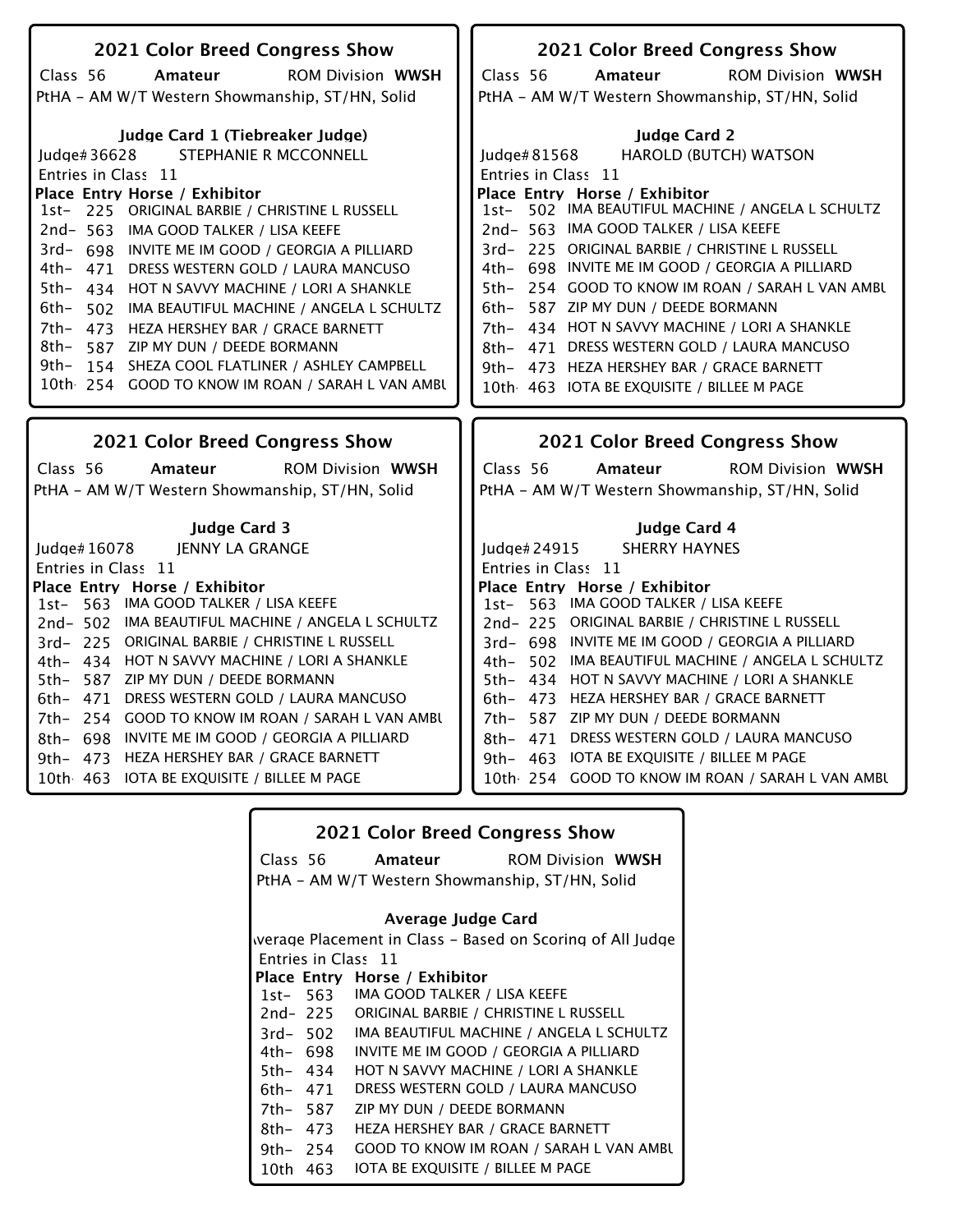| 2021 Color Breed Congress Show                                                                  | 2021 Color Breed Congress Show                                                                      |  |  |
|-------------------------------------------------------------------------------------------------|-----------------------------------------------------------------------------------------------------|--|--|
| Class 57<br>Amateur<br><b>ROM Division WSH</b>                                                  | Class 57<br>Amateur<br><b>ROM Division WSH</b>                                                      |  |  |
| PtHA - AM Western Showmanship, ST/HN, Solid                                                     | PtHA - AM Western Showmanship, ST/HN, Solid                                                         |  |  |
|                                                                                                 |                                                                                                     |  |  |
| Judge Card 1 (Tiebreaker Judge)                                                                 | <b>Judge Card 2</b>                                                                                 |  |  |
| Judge#81568 HAROLD (BUTCH) WATSON<br>Entries in Class 15                                        | <b>JENNY LA GRANGE</b><br>Judge#16078<br>Entries in Class 15                                        |  |  |
| Place Entry Horse / Exhibitor                                                                   | Place Entry Horse / Exhibitor                                                                       |  |  |
| 1st- 155 INVITATIONTOTHEBLUES / ALISON HEYING                                                   | 1st- 155 INVITATIONTOTHEBLUES / ALISON HEYING                                                       |  |  |
| 2nd-563 IMA GOOD TALKER / LISA KEEFE                                                            | 2nd-117 YOUR LUCKY IM HOT / CHELSEA BERRY                                                           |  |  |
| 3rd-117 YOUR LUCKY IM HOT / CHELSEA BERRY                                                       | 3rd- 629 JUST GOOD GIRLZ RULE / KAYLYN R KUCERA                                                     |  |  |
| 4th- 629 JUST GOOD GIRLZ RULE / KAYLYN R KUCERA                                                 | 4th- 309 WON N DONE / LISA M FORBES CARDELLO                                                        |  |  |
| 5th- 502 IMA BEAUTIFUL MACHINE / ANGELA L SCHULTZ                                               | 563 IMA GOOD TALKER / LISA KEEFE<br>5th-                                                            |  |  |
| 6th- 433 WHEN IM GOOD N SLEEPY / MICHAEL J. JANKOW                                              | 6th- 502 IMA BEAUTIFUL MACHINE / ANGELA L SCHULTZ                                                   |  |  |
| 7th- 453 NOT IMPULSIVE / AMBER D THOMPSON                                                       | 7th- 433 WHEN IM GOOD N SLEEPY / MICHAEL J. JANKOW                                                  |  |  |
| 8th- 309 WON N DONE / LISA M FORBES CARDELLO                                                    | 8th- 453 NOT IMPULSIVE / AMBER D THOMPSON                                                           |  |  |
| 9th- 693 A NITE TO REMEMBER / FAREN ANDERSON<br>10th 238 SUDDENLY A COVERGIRL / SHERRIE L YOUNG | 9th- 693 A NITE TO REMEMBER / FAREN ANDERSON                                                        |  |  |
|                                                                                                 | 10th 553 VINNY / BETH BUCKNER                                                                       |  |  |
|                                                                                                 |                                                                                                     |  |  |
|                                                                                                 |                                                                                                     |  |  |
| <b>2021 Color Breed Congress Show</b>                                                           | 2021 Color Breed Congress Show                                                                      |  |  |
| Class 57<br>Amateur<br><b>ROM Division WSH</b>                                                  | Class 57<br>Amateur<br><b>ROM Division WSH</b>                                                      |  |  |
| PtHA - AM Western Showmanship, ST/HN, Solid                                                     | PtHA - AM Western Showmanship, ST/HN, Solid                                                         |  |  |
|                                                                                                 |                                                                                                     |  |  |
| <b>Judge Card 3</b>                                                                             | <b>Judge Card 4</b>                                                                                 |  |  |
| <b>SHERRY HAYNES</b><br>Judge# 24915                                                            | STEPHANIE R MCCONNELL<br>Judge# 36628                                                               |  |  |
| Entries in Class 15                                                                             | Entries in Class 15                                                                                 |  |  |
| Place Entry Horse / Exhibitor                                                                   | Place Entry Horse / Exhibitor                                                                       |  |  |
| 1st- 155 INVITATIONTOTHEBLUES / ALISON HEYING                                                   | 1st- 155 INVITATIONTOTHEBLUES / ALISON HEYING                                                       |  |  |
| 2nd-629 JUST GOOD GIRLZ RULE / KAYLYN R KUCERA<br>3rd- 563 IMA GOOD TALKER / LISA KEEFE         | 2nd-629 JUST GOOD GIRLZ RULE / KAYLYN R KUCERA<br>3rd- 502 IMA BEAUTIFUL MACHINE / ANGELA L SCHULTZ |  |  |
| 4th- 502 IMA BEAUTIFUL MACHINE / ANGELA L SCHULTZ                                               | 4th- 117 YOUR LUCKY IM HOT / CHELSEA BERRY                                                          |  |  |
| 5th- 117 YOUR LUCKY IM HOT / CHELSEA BERRY                                                      | 5th- 563 IMA GOOD TALKER / LISA KEEFE                                                               |  |  |
| 6th- 453 NOT IMPULSIVE / AMBER D THOMPSON                                                       | 6th- 453 NOT IMPULSIVE / AMBER D THOMPSON                                                           |  |  |
| 7th- 309 WON N DONE / LISA M FORBES CARDELLO                                                    | 7th- 553 VINNY / BETH BUCKNER                                                                       |  |  |
| 8th- 553 VINNY / BETH BUCKNER                                                                   | 8th- 433 WHEN IM GOOD N SLEEPY / MICHAEL J. JANKOW                                                  |  |  |
| 9th- 433 WHEN IM GOOD N SLEEPY / MICHAEL J. JANKOW                                              | 9th-309 WON N DONE / LISA M FORBES CARDELLO                                                         |  |  |
| 10th 345 BABBY GOT BATT / JENNIFER L JACKSON                                                    | 10th 693 A NITE TO REMEMBER / FAREN ANDERSON                                                        |  |  |

|          |          | 2021 Color Breed Congress Show                |                                                           |
|----------|----------|-----------------------------------------------|-----------------------------------------------------------|
|          |          | Class 57 Amateur                              | <b>ROM Division WSH</b>                                   |
|          |          | PtHA - AM Western Showmanship, ST/HN, Solid   |                                                           |
|          |          | Average Judge Card                            |                                                           |
|          |          |                                               | werage Placement in Class – Based on Scoring of All Judge |
|          |          | Entries in Class 15                           |                                                           |
|          |          | Place Entry Horse / Exhibitor                 |                                                           |
|          |          | 1st- 155 INVITATIONTOTHEBLUES / ALISON HEYING |                                                           |
|          | 2nd- 629 |                                               | JUST GOOD GIRLZ RULE / KAYLYN R KUCERA                    |
|          |          | 3rd-117 YOUR LUCKY IM HOT / CHELSEA BERRY     |                                                           |
|          | 4th– 563 | IMA GOOD TALKER / LISA KEEFE                  |                                                           |
|          | 5th- 502 |                                               | IMA BEAUTIFUL MACHINE / ANGELA L SCHULTZ                  |
| 6th- 453 |          | NOT IMPULSIVE / AMBER D THOMPSON              |                                                           |
| 7th- 309 |          | WON N DONE / LISA M FORBES CARDELLO           |                                                           |
| 8th- 433 |          |                                               | WHEN IM GOOD N SLEEPY / MICHAEL J. JANKOW                 |
|          | 9th– 553 | VINNY / BETH BUCKNER                          |                                                           |
|          | 10th 693 | A NITE TO REMEMBER / FAREN ANDERSON           |                                                           |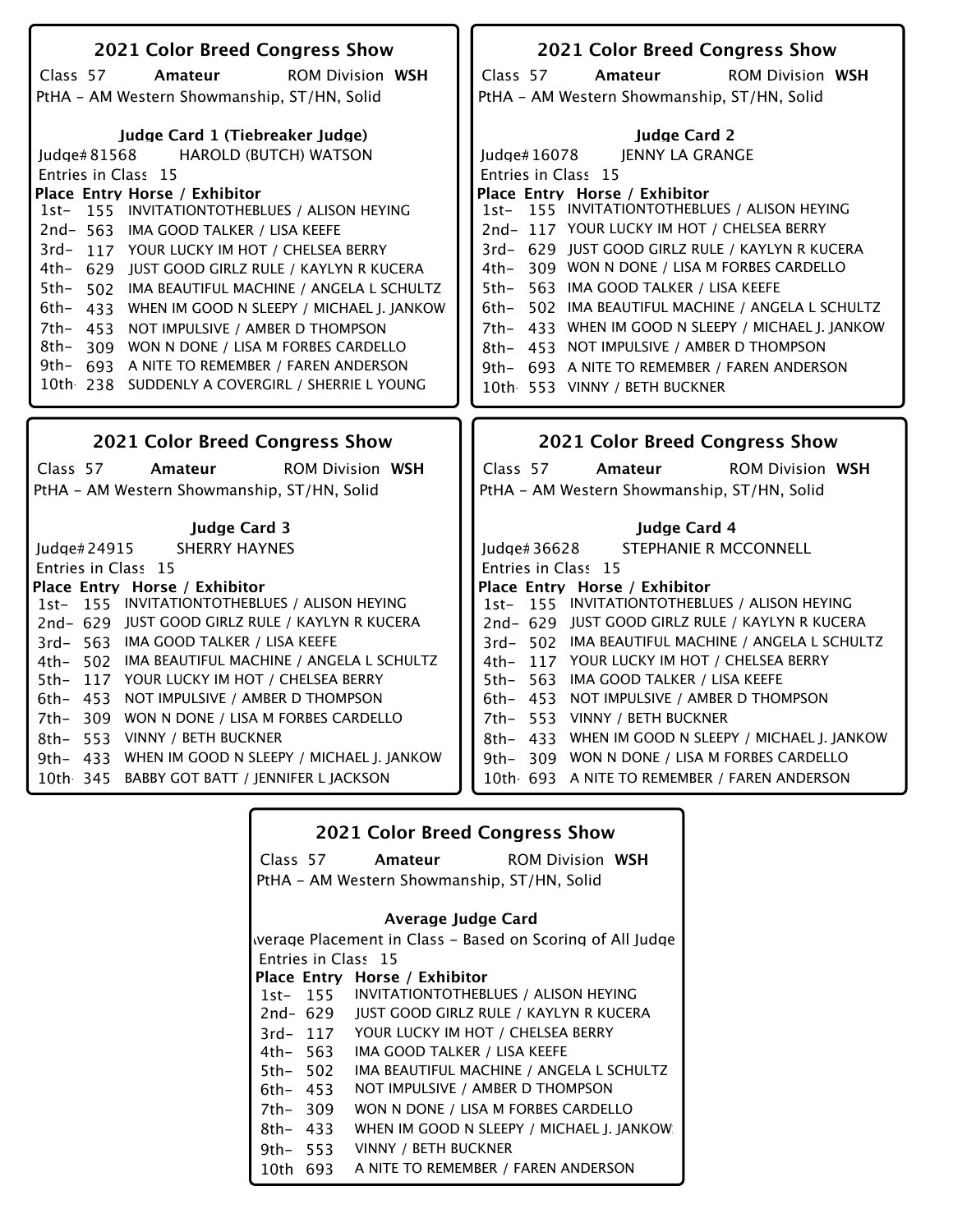| 2021 Color Breed Congress Show                                                                                                                                                                                                                                                                                                                                                                                                                                                                                                                            | 2021 Color Breed Congress Show                                                                                                                                                                                                                                                                                                                                                                                                                                                                                        |
|-----------------------------------------------------------------------------------------------------------------------------------------------------------------------------------------------------------------------------------------------------------------------------------------------------------------------------------------------------------------------------------------------------------------------------------------------------------------------------------------------------------------------------------------------------------|-----------------------------------------------------------------------------------------------------------------------------------------------------------------------------------------------------------------------------------------------------------------------------------------------------------------------------------------------------------------------------------------------------------------------------------------------------------------------------------------------------------------------|
| Class 58<br>Youth<br><b>ROM Division WWP</b>                                                                                                                                                                                                                                                                                                                                                                                                                                                                                                              | Class 58<br>Youth<br><b>ROM Division WWP</b>                                                                                                                                                                                                                                                                                                                                                                                                                                                                          |
| PtHA - YA W/T, 10 & u Western Pleasure, ST/HN, Solid                                                                                                                                                                                                                                                                                                                                                                                                                                                                                                      | PtHA - YA W/T, 10 & u Western Pleasure, ST/HN, Solid                                                                                                                                                                                                                                                                                                                                                                                                                                                                  |
| Judge Card 1 (Tiebreaker Judge)<br><b>JENNY LA GRANGE</b><br>ludge# $16078$<br>$\overline{7}$<br>Entries in Class<br>Place Entry Horse / Exhibitor<br>105 THEDEVILMADEMEDOIT / ADDYSON R BARBER<br>1st-<br>2nd-167 VITAL SIGNS R STABLE / ELLA KATE HERMAN<br>3rd- 547 SUDDENLY HOT N SILKY / GRACELYN M MCCLUI<br>4th- 252 INVESTED PRESCRIPTION / KHLOE HARTSELL<br>5th-<br>696 SHES SLEEPING SINGLE / STELLA S WEBB<br>6th–<br>368 DEFINATELY CHIPPED / ADDISON ALFORD<br>7th-<br>446 TOTAL TROPHY WIFE / MALLORY B MORIN<br>$8th-$<br>$9th -$<br>10th | <b>Judge Card 2</b><br><b>SHERRY HAYNES</b><br>Judge#24915<br>7<br><b>Entries in Class</b><br>Place Entry Horse / Exhibitor<br>1st- 167 VITAL SIGNS R STABLE / ELLA KATE HERMAN<br>2nd- 547 SUDDENLY HOT N SILKY / GRACELYN M MCCLUI<br>3rd-105 THEDEVILMADEMEDOIT / ADDYSON R BARBER<br>4th- 368 DEFINATELY CHIPPED / ADDISON ALFORD<br>5th- 696 SHES SLEEPING SINGLE / STELLA S WEBB<br>6th- 252 INVESTED PRESCRIPTION / KHLOE HARTSELL<br>7th- 446 TOTAL TROPHY WIFE / MALLORY B MORIN<br>$8th-$<br>$9th-$<br>10th |
|                                                                                                                                                                                                                                                                                                                                                                                                                                                                                                                                                           | <b>2021 Color Breed Congress Show</b>                                                                                                                                                                                                                                                                                                                                                                                                                                                                                 |
|                                                                                                                                                                                                                                                                                                                                                                                                                                                                                                                                                           |                                                                                                                                                                                                                                                                                                                                                                                                                                                                                                                       |
| <b>2021 Color Breed Congress Show</b><br>Class 58<br>Youth<br><b>ROM Division WWP</b>                                                                                                                                                                                                                                                                                                                                                                                                                                                                     | Class 58<br>Youth<br><b>ROM Division WWP</b>                                                                                                                                                                                                                                                                                                                                                                                                                                                                          |
| PtHA - YA W/T, 10 & u Western Pleasure, ST/HN, Solid                                                                                                                                                                                                                                                                                                                                                                                                                                                                                                      | PtHA - YA W/T, 10 & u Western Pleasure, ST/HN, Solid                                                                                                                                                                                                                                                                                                                                                                                                                                                                  |

|          |                         | <b>2021 Color Breed Congress Show</b>                     |
|----------|-------------------------|-----------------------------------------------------------|
|          |                         | Class 58 Youth<br><b>ROM Division WWP</b>                 |
|          |                         | PtHA – YA W/T, 10 & u Western Pleasure, ST/HN, Solid      |
|          |                         |                                                           |
|          |                         | Average Judge Card                                        |
|          |                         | werage Placement in Class - Based on Scoring of All Judge |
|          | <b>Entries in Class</b> | - 7                                                       |
|          |                         | Place Entry Horse / Exhibitor                             |
|          |                         | 1st- 167 VITAL SIGNS R STABLE / ELLA KATE HERMAN          |
|          | 2nd- 547                | SUDDENLY HOT N SILKY / GRACELYN M MCCLUI                  |
|          | $3rd - 105$             | THEDEVILMADEMEDOIT / ADDYSON R BARBER                     |
|          | 4th– 252                | INVESTED PRESCRIPTION / KHLOE HARTSELL                    |
| 5th- 368 |                         | DEFINATELY CHIPPED / ADDISON ALFORD                       |
|          | 6th– 696                | SHES SLEEPING SINGLE / STELLA S WEBB                      |
|          | 7th- 446                | TOTAL TROPHY WIFE / MALLORY B MORIN                       |
| 8th-     |                         |                                                           |
| $9th-$   |                         |                                                           |
| 10th     |                         |                                                           |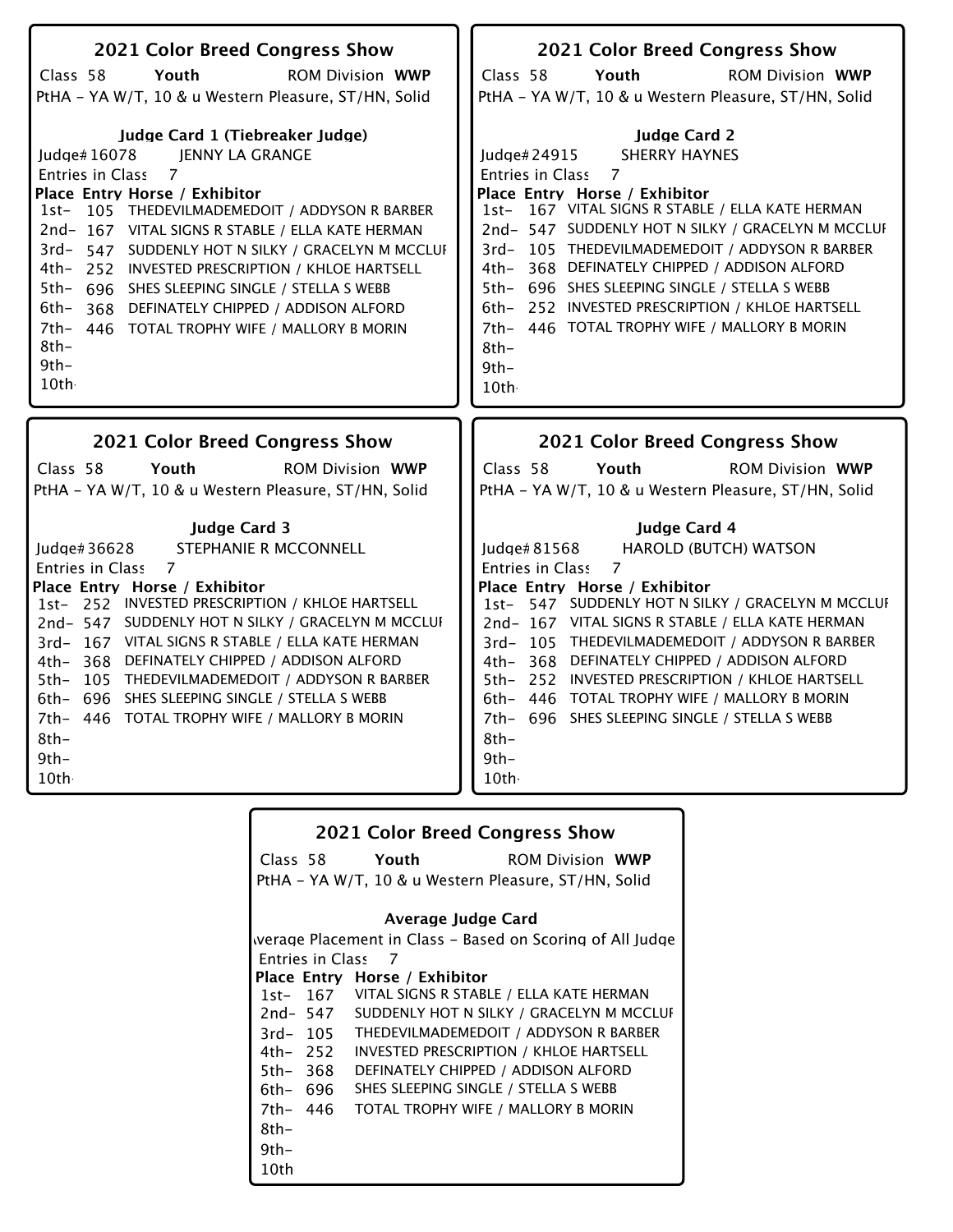| 2021 Color Breed Congress Show                                                           | 2021 Color Breed Congress Show                     |
|------------------------------------------------------------------------------------------|----------------------------------------------------|
| Class 59<br>Youth<br><b>ROM Division WWP</b>                                             | Youth<br><b>ROM Division WWP</b><br>Class 59       |
| PtHA - YA W/T, 10 & u Western Pleasure, ST/HN                                            | PtHA - YA W/T, 10 & u Western Pleasure, ST/HN      |
| Judge Card 1 (Tiebreaker Judge)                                                          | <b>Judge Card 2</b>                                |
| SHERRY HAYNES<br>Judge#24915                                                             | STEPHANIE R MCCONNELL<br>Judge#36628               |
| Entries in Class 20                                                                      | Entries in Class 20                                |
| Place Entry Horse / Exhibitor                                                            | Place Entry Horse / Exhibitor                      |
| 1st- 549 CHIPPED N KRYMSUN / JESSE R HENRY-ZELDENT                                       | 1st- 597 A GOOD SWAGGER / LORELEI M SALYERS        |
| 2nd- 627 DIVERSIFIED TIMES / GRACE RILEY                                                 | 2nd- 549 CHIPPED N KRYMSUN / JESSE R HENRY-ZELDENT |
| 3rd-597 A GOOD SWAGGER / LORELEI M SALYERS                                               | 3rd- 658 LEGS FOR DAYS / WESTON NORTON             |
| 4th- 658 LEGS FOR DAYS / WESTON NORTON                                                   | 4th- 627 DIVERSIFIED TIMES / GRACE RILEY           |
| 5th- 205 ALL SUGARED UP / ADYSON R ENGLAND                                               | 5th- 166 GOT SENSATION / ELLA KATE HERMAN          |
| 6th- 166 GOT SENSATION / ELLA KATE HERMAN                                                | 6th- 251 HOT CHIPS ONLY / HANNAH M LASKOWSKI       |
| 7th-346 LF BLACK GOLD / CADENCE M COATES                                                 | 7th- 660 IMA PERFECT GENTLEMAN / ROZLYN FONSECA    |
| 8th- 685 TRULEE N MOTION / ADDILYN SNEED                                                 | 8th- 596 PLENTY GRACEFUL / ZOEY RAE GLEW           |
| 9th- 528 KEN HE HOTROD / MALLORY B MORIN                                                 | 9th- 205 ALL SUGARED UP / ADYSON R ENGLAND         |
| 10th 251 HOT CHIPS ONLY / HANNAH M LASKOWSKI                                             | 10th 528 KEN HE HOTROD / MALLORY B MORIN           |
|                                                                                          |                                                    |
|                                                                                          |                                                    |
|                                                                                          |                                                    |
| 2021 Color Breed Congress Show                                                           | 2021 Color Breed Congress Show                     |
| Class 59<br>Youth<br><b>ROM Division WWP</b>                                             | Class 59<br>Youth<br><b>ROM Division WWP</b>       |
| PtHA - YA W/T, 10 & u Western Pleasure, ST/HN                                            | PtHA - YA W/T, 10 & u Western Pleasure, ST/HN      |
|                                                                                          |                                                    |
| <b>Judge Card 3</b>                                                                      | Judge Card 4                                       |
| HAROLD (BUTCH) WATSON<br>Judge# 81568                                                    | JENNY LA GRANGE<br>Judge# 16078                    |
| Entries in Class 20                                                                      | Entries in Class 20                                |
| Place Entry Horse / Exhibitor                                                            | Place Entry Horse / Exhibitor                      |
| 1st- 549 CHIPPED N KRYMSUN / JESSE R HENRY-ZELDENT                                       | 1st- 597 A GOOD SWAGGER / LORELEI M SALYERS        |
| 2nd- 658 LEGS FOR DAYS / WESTON NORTON                                                   | 2nd- 658 LEGS FOR DAYS / WESTON NORTON             |
| 3rd- 597 A GOOD SWAGGER / LORELEI M SALYERS                                              | 3rd- 166 GOT SENSATION / ELLA KATE HERMAN          |
| 4th- 166 GOT SENSATION / ELLA KATE HERMAN                                                | 4th- 549 CHIPPED N KRYMSUN / JESSE R HENRY-ZELDENT |
| 5th- 251 HOT CHIPS ONLY / HANNAH M LASKOWSKI<br>6th- 627 DIVERSIFIED TIMES / GRACE RILEY | 5th- 213 SCOTCH ON THE MOON / ARIANNA J KUDLICK    |
| TRULEE N MOTION / ADDILYN SNEED                                                          | 6th- 205 ALL SUGARED UP / ADYSON R ENGLAND         |
| 7th- 685                                                                                 | 7th- 685 TRULEE N MOTION / ADDILYN SNEED           |
| 8th- 528 KEN HE HOTROD / MALLORY B MORIN                                                 | 8th- 265 VS CODE BLEU / MADISON J REW              |
| 9th- 346 LF BLACK GOLD / CADENCE M COATES                                                | 9th- 627 DIVERSIFIED TIMES / GRACE RILEY           |
| 10th 205 ALL SUGARED UP / ADYSON R ENGLAND                                               | 10th 528 KEN HE HOTROD / MALLORY B MORIN           |

| <b>2021 Color Breed Congress Show</b> |          |                                               |                                                           |
|---------------------------------------|----------|-----------------------------------------------|-----------------------------------------------------------|
|                                       | Class 59 | Youth                                         | <b>ROM Division WWP</b>                                   |
|                                       |          | PtHA - YA W/T, 10 & u Western Pleasure, ST/HN |                                                           |
|                                       |          |                                               |                                                           |
|                                       |          | Average Judge Card                            |                                                           |
|                                       |          |                                               | werage Placement in Class – Based on Scoring of All Judge |
|                                       |          | Entries in Class 20                           |                                                           |
|                                       |          | Place Entry Horse / Exhibitor                 |                                                           |
|                                       |          |                                               | 1st- 549 CHIPPED N KRYMSUN / JESSE R HENRY-ZELDENT        |
|                                       |          | 2nd-597 A GOOD SWAGGER / LORELEI M SALYERS    |                                                           |
|                                       | 3rd- 658 | LEGS FOR DAYS / WESTON NORTON                 |                                                           |
|                                       | 4th– 627 | DIVERSIFIED TIMES / GRACE RILEY               |                                                           |
|                                       | 5th- 166 | <b>GOT SENSATION / ELLA KATE HERMAN</b>       |                                                           |
|                                       | 6th– 205 | ALL SUGARED UP / ADYSON R ENGLAND             |                                                           |
|                                       | 7th- 251 | HOT CHIPS ONLY / HANNAH M LASKOWSKI           |                                                           |
|                                       | 8th- 685 | TRULEE N MOTION / ADDILYN SNEED               |                                                           |
|                                       | 9th-346  | LF BLACK GOLD / CADENCE M COATES              |                                                           |
| 10th 528                              |          | KEN HE HOTROD / MALLORY B MORIN               |                                                           |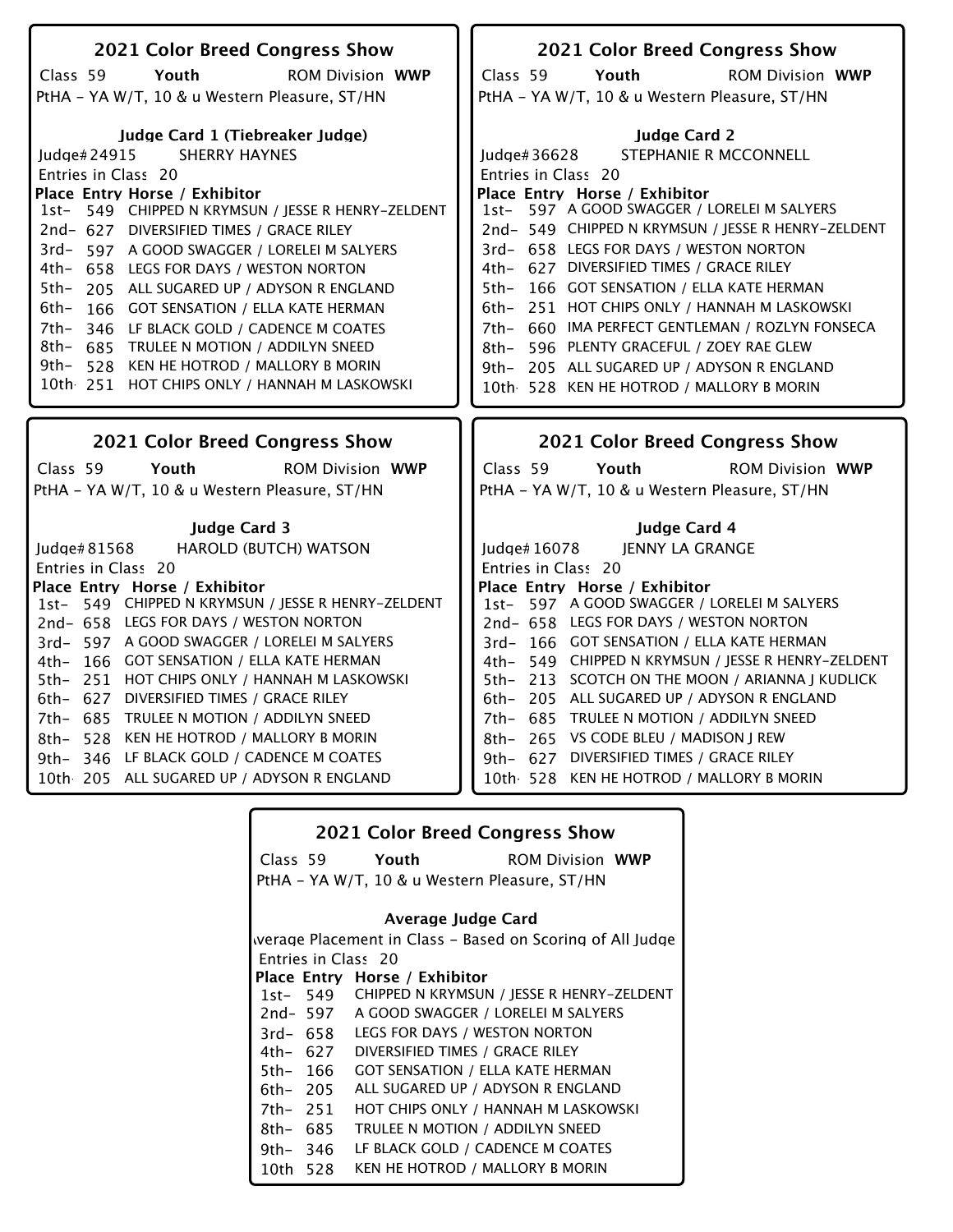| 2021 Color Breed Congress Show                                                                                                                                                                                                                                                                                                                                                                                                                                                                                                                    | 2021 Color Breed Congress Show                                                                                                                                                                                                                                                                                                                                                                                                                                                                                                   |
|---------------------------------------------------------------------------------------------------------------------------------------------------------------------------------------------------------------------------------------------------------------------------------------------------------------------------------------------------------------------------------------------------------------------------------------------------------------------------------------------------------------------------------------------------|----------------------------------------------------------------------------------------------------------------------------------------------------------------------------------------------------------------------------------------------------------------------------------------------------------------------------------------------------------------------------------------------------------------------------------------------------------------------------------------------------------------------------------|
| Class <sub>60</sub><br>Youth<br><b>ROM Division WWP</b>                                                                                                                                                                                                                                                                                                                                                                                                                                                                                           | Class <sub>60</sub><br>Youth<br><b>ROM Division WWP</b>                                                                                                                                                                                                                                                                                                                                                                                                                                                                          |
| PtHA - YA W/T, 11-18 Western Pleasure, ST/HN, Solid                                                                                                                                                                                                                                                                                                                                                                                                                                                                                               | PtHA - YA W/T, 11-18 Western Pleasure, ST/HN, Solid                                                                                                                                                                                                                                                                                                                                                                                                                                                                              |
| Judge Card 1 (Tiebreaker Judge)<br>STEPHANIE R MCCONNELL<br>Judge#36628<br><b>Entries in Class</b><br>9<br>Place Entry Horse / Exhibitor<br>1st- 234 MISS COCOA CHANEL / ADDYSON WICKS<br>2nd- 653 SUGAR VESTED ASSETS / KATELYN BEILBY<br>3rd- 569 TOO HOT FOR EXCUSES / MADISON S HARRISON<br>4th- 643 HUNTING FOR CANDY / JAYLEE SUMMERS<br>5th-<br>436 HES RED HOTT / MORGAN CORBIN<br>6th- 434 HOT N SAVVY MACHINE / ALEXIS SHANKLE<br>7th-<br>106 GOLD IS EPIC / KATILYNN HANSEN<br>8th- 654 THE KRUZER / RAYLYNN R KUBIK<br>$9th-$<br>10th | <b>Judge Card 2</b><br><b>HAROLD (BUTCH) WATSON</b><br>Judge#81568<br>9<br>Entries in Class<br>Place Entry Horse / Exhibitor<br>1st- 234 MISS COCOA CHANEL / ADDYSON WICKS<br>2nd- 653 SUGAR VESTED ASSETS / KATELYN BEILBY<br>3rd- 569 TOO HOT FOR EXCUSES / MADISON S HARRISON<br>4th- 106 GOLD IS EPIC / KATILYNN HANSEN<br>5th- 643 HUNTING FOR CANDY / JAYLEE SUMMERS<br>6th- 434 HOT N SAVVY MACHINE / ALEXIS SHANKLE<br>7th- 436 HES RED HOTT / MORGAN CORBIN<br>8th- 654 THE KRUZER / RAYLYNN R KUBIK<br>$9th -$<br>10th |
| <b>2021 Color Breed Congress Show</b>                                                                                                                                                                                                                                                                                                                                                                                                                                                                                                             | 2021 Color Breed Congress Show                                                                                                                                                                                                                                                                                                                                                                                                                                                                                                   |
| Class 60<br>Youth<br><b>ROM Division WWP</b>                                                                                                                                                                                                                                                                                                                                                                                                                                                                                                      | Class 60<br>Youth<br><b>ROM Division WWP</b>                                                                                                                                                                                                                                                                                                                                                                                                                                                                                     |
| PtHA - YA W/T, 11-18 Western Pleasure, ST/HN, Solid                                                                                                                                                                                                                                                                                                                                                                                                                                                                                               | PtHA - YA W/T, 11-18 Western Pleasure, ST/HN, Solid                                                                                                                                                                                                                                                                                                                                                                                                                                                                              |
| <b>Judge Card 3</b><br>JENNY LA GRANGE<br>Judge $#16078$<br>9<br><b>Entries in Class</b><br>Place Entry Horse / Exhibitor<br>1st-234 MISS COCOA CHANEL / ADDYSON WICKS<br>2nd- 653 SUGAR VESTED ASSETS / KATELYN BEILBY<br>3rd- 643 HUNTING FOR CANDY / JAYLEE SUMMERS<br>4th- 569 TOO HOT FOR EXCUSES / MADISON S HARRISON<br>5th- 654 THE KRUZER / RAYLYNN R KUBIK<br>6th- 434 HOT N SAVVY MACHINE / ALEXIS SHANKLE<br>7th- 436 HES RED HOTT / MORGAN CORBIN<br>106 GOLD IS EPIC / KATILYNN HANSEN<br>8th–<br>$9th -$<br>10th                   | <b>Judge Card 4</b><br>Judge#24915<br><b>SHERRY HAYNES</b><br>Entries in Class<br>9<br>Place Entry Horse / Exhibitor<br>1st- 234 MISS COCOA CHANEL / ADDYSON WICKS<br>2nd- 643 HUNTING FOR CANDY / JAYLEE SUMMERS<br>3rd- 569 TOO HOT FOR EXCUSES / MADISON S HARRISON<br>4th- 653 SUGAR VESTED ASSETS / KATELYN BEILBY<br>5th- 436 HES RED HOTT / MORGAN CORBIN<br>6th- 654 THE KRUZER / RAYLYNN R KUBIK<br>7th- 106 GOLD IS EPIC / KATILYNN HANSEN<br>8th- 434 HOT N SAVVY MACHINE / ALEXIS SHANKLE<br>$9th-$<br>10th          |

| <b>2021 Color Breed Congress Show</b> |                         |                                                     |                                                           |
|---------------------------------------|-------------------------|-----------------------------------------------------|-----------------------------------------------------------|
|                                       |                         | Class 60 Youth                                      | <b>ROM Division WWP</b>                                   |
|                                       |                         | PtHA - YA W/T, 11-18 Western Pleasure, ST/HN, Solid |                                                           |
|                                       |                         |                                                     |                                                           |
|                                       |                         | Average Judge Card                                  |                                                           |
|                                       |                         |                                                     | werage Placement in Class – Based on Scoring of All Judge |
|                                       | <b>Entries in Class</b> | - 9                                                 |                                                           |
|                                       |                         | Place Entry Horse / Exhibitor                       |                                                           |
|                                       |                         | 1st- 234 MISS COCOA CHANEL / ADDYSON WICKS          |                                                           |
|                                       |                         | 2nd- 653 SUGAR VESTED ASSETS / KATELYN BEILBY       |                                                           |
|                                       | $3rd - 569$             |                                                     | TOO HOT FOR EXCUSES / MADISON S HARRISON                  |
|                                       | 4th– 643                | HUNTING FOR CANDY / JAYLEE SUMMERS                  |                                                           |
|                                       | 5th– 436                | HES RED HOTT / MORGAN CORBIN                        |                                                           |
| 6th- 434                              |                         | HOT N SAVVY MACHINE / ALEXIS SHANKLE                |                                                           |
| 7th- 106                              |                         | <b>GOLD IS EPIC / KATILYNN HANSEN</b>               |                                                           |
| 8th- 654                              |                         | THE KRUZER / RAYLYNN R KUBIK                        |                                                           |
| 9th- $554$                            |                         | DO                                                  |                                                           |
| 10th                                  |                         |                                                     |                                                           |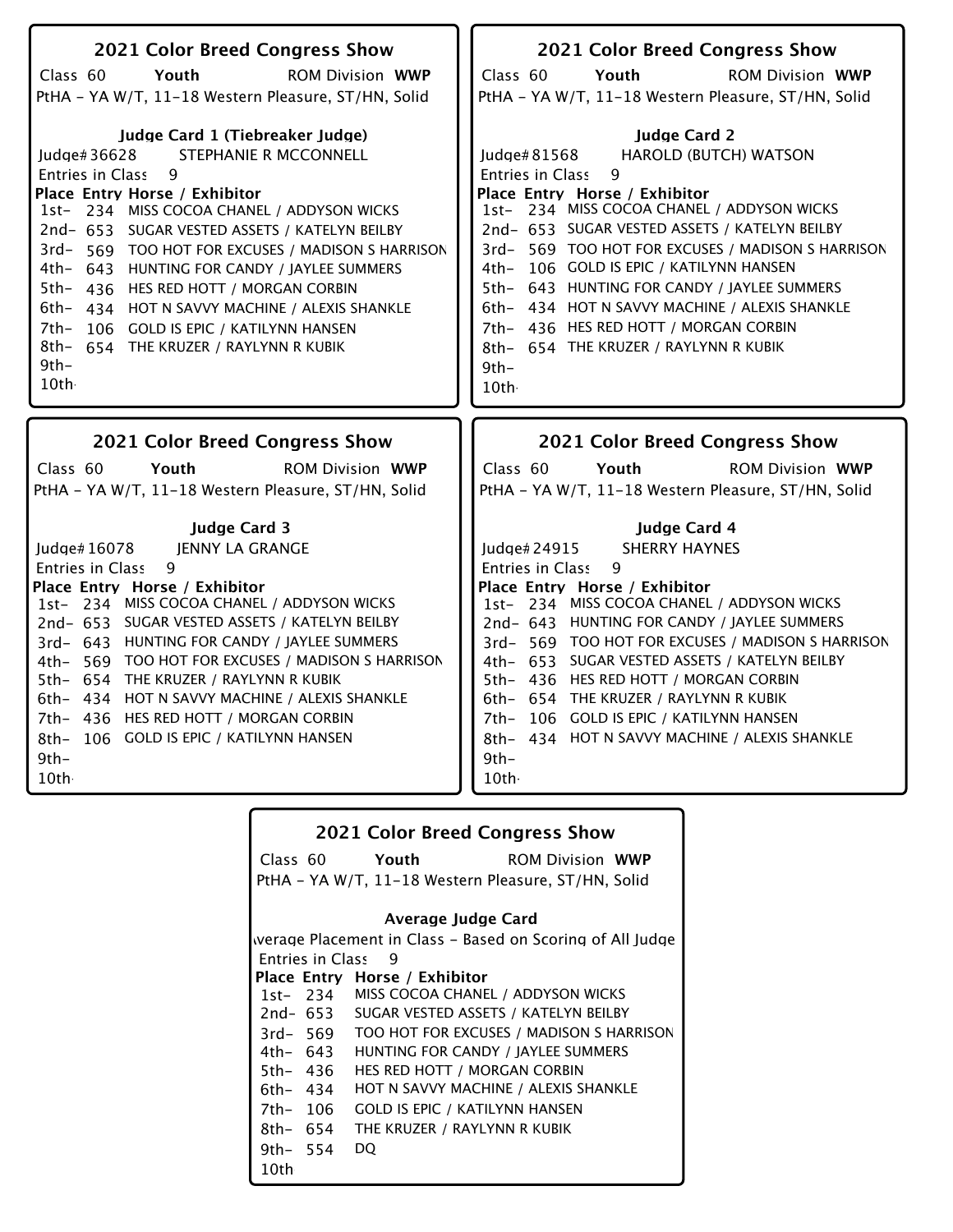| 2021 Color Breed Congress Show                    | 2021 Color Breed Congress Show                 |
|---------------------------------------------------|------------------------------------------------|
| Class 61<br>Youth<br><b>ROM Division WWP</b>      | Class 61<br>Youth<br><b>ROM Division WWP</b>   |
| PtHA - YA W/T, 11-18 Western Pleasure, ST/HN      | PtHA - YA W/T, 11-18 Western Pleasure, ST/HN   |
|                                                   |                                                |
| Judge Card 1 (Tiebreaker Judge)                   | <b>Judge Card 2</b>                            |
| <b>HAROLD (BUTCH) WATSON</b><br>ludge#81568       | <b>JENNY LA GRANGE</b><br>Judge# 16078         |
| Entries in Class 16                               | Entries in Class 16                            |
| Place Entry Horse / Exhibitor                     | Place Entry Horse / Exhibitor                  |
| 1st- 683 VS GOT A RHYTHM / LYLA MCCORMICK         | 1st- 520 ONLYALILBLACKVELVET / SHELBY KEE      |
| 2nd-530 LDR LUST FOR LIFE / ELISE MAISANO         | 2nd- 683 VS GOT A RHYTHM / LYLA MCCORMICK      |
| 3rd- 613 IN STORES ONLY / TESS WOLFF              | 3rd-385 A SPECIAL HOT CHIP / NATALIE BEILBY    |
| 4th-<br>385 A SPECIAL HOT CHIP / NATALIE BEILBY   | 4th- 180 THIS IS MY STORY / EMMA RICH          |
| 5th-<br>684 BLONDES ARE RADICAL / QUINCY R SHARP  | 5th- 613 IN STORES ONLY / TESS WOLFF           |
| 6th-<br>332 PURELY SENSATIONAL / AUDREY ANN MCKEE | 6th- 684 BLONDES ARE RADICAL / QUINCY R SHARP  |
| 7th-<br>520 ONLYALILBLACKVELVET / SHELBY KEE      | 7th- 230 IM GONNA ROCK YOU / AVA M MARIOTTI    |
| 8th- 294 DECKORATIONS / SUMMER L ZWIEFEL          | 8th- 294 DECKORATIONS / SUMMER L ZWIEFEL       |
| 9th- 230 IM GONNA ROCK YOU / AVA M MARIOTTI       | 9th- 530 LDR LUST FOR LIFE / ELISE MAISANO     |
| 10th 265 VS CODE BLEU / EMMA M REW                |                                                |
|                                                   | 10th 332 PURELY SENSATIONAL / AUDREY ANN MCKEE |
|                                                   |                                                |
|                                                   |                                                |
| 2021 Color Breed Congress Show                    | 2021 Color Breed Congress Show                 |
| Class 61<br>Youth<br><b>ROM Division WWP</b>      | Class 61<br>Youth<br><b>ROM Division WWP</b>   |
|                                                   |                                                |
| PtHA - YA W/T, 11-18 Western Pleasure, ST/HN      | PtHA - YA W/T, 11-18 Western Pleasure, ST/HN   |
| <b>Judge Card 3</b>                               | Judge Card 4                                   |
| <b>SHERRY HAYNES</b><br>Judge# 24915              | STEPHANIE R MCCONNELL<br>Judge# 36628          |
| Entries in Class 16                               | Entries in Class 16                            |
| Place Entry Horse / Exhibitor                     | Place Entry Horse / Exhibitor                  |
| 520 ONLYALILBLACKVELVET / SHELBY KEE<br>$1st-$    | 1st- 683 VS GOT A RHYTHM / LYLA MCCORMICK      |
| 2nd-683 VS GOT A RHYTHM / LYLA MCCORMICK          | 2nd-520 ONLYALILBLACKVELVET / SHELBY KEE       |
| 3rd- 613 IN STORES ONLY / TESS WOLFF              | 3rd- 684 BLONDES ARE RADICAL / QUINCY R SHARP  |
| 4th- 530 LDR LUST FOR LIFE / ELISE MAISANO        | 4th- 332 PURELY SENSATIONAL / AUDREY ANN MCKEE |
| 5th- 684 BLONDES ARE RADICAL / QUINCY R SHARP     | 5th- 613 IN STORES ONLY / TESS WOLFF           |
| 6th- 180 THIS IS MY STORY / EMMA RICH             | 6th-385 A SPECIAL HOT CHIP / NATALIE BEILBY    |
| 7th- 385 A SPECIAL HOT CHIP / NATALIE BEILBY      | 7th- 180 THIS IS MY STORY / EMMA RICH          |
| 8th- 332 PURELY SENSATIONAL / AUDREY ANN MCKEE    | 530 LDR LUST FOR LIFE / ELISE MAISANO<br>8th–  |
| IM GONNA ROCK YOU / AVA M MARIOTTI<br>9th- $230$  | 9th- 294 DECKORATIONS / SUMMER L ZWIEFEL       |
| 10th 294 DECKORATIONS / SUMMER L ZWIEFEL          | 10th 230 IM GONNA ROCK YOU / AVA M MARIOTTI    |

|                    |          | <b>2021 Color Breed Congress Show</b>        |                                                           |
|--------------------|----------|----------------------------------------------|-----------------------------------------------------------|
|                    |          | Class 61 Youth                               | <b>ROM Division WWP</b>                                   |
|                    |          | PtHA - YA W/T, 11-18 Western Pleasure, ST/HN |                                                           |
| Average Judge Card |          |                                              |                                                           |
|                    |          |                                              | werage Placement in Class – Based on Scoring of All Judge |
|                    |          | Entries in Class 16                          |                                                           |
|                    |          | Place Entry Horse / Exhibitor                |                                                           |
|                    |          | 1st- 683 VS GOT A RHYTHM / LYLA MCCORMICK    |                                                           |
|                    | 2nd- 520 | ONLYALILBLACKVELVET / SHELBY KEE             |                                                           |
|                    | 3rd- 613 | IN STORES ONLY / TESS WOLFF                  |                                                           |
|                    | 4th- 385 | A SPECIAL HOT CHIP / NATALIE BEILBY          |                                                           |
| 5th- 684           |          | <b>BLONDES ARE RADICAL / QUINCY R SHARP</b>  |                                                           |
| 6th- 530           |          | LDR LUST FOR LIFE / ELISE MAISANO            |                                                           |
| 7th- 180           |          | THIS IS MY STORY / EMMA RICH                 |                                                           |
| 8th-332            |          |                                              | PURELY SENSATIONAL / AUDREY ANN MCKEE                     |
| 9th- 294           |          | DECKORATIONS / SUMMER L ZWIEFEL              |                                                           |
| 10th 230           |          | IM GONNA ROCK YOU / AVA M MARIOTTI           |                                                           |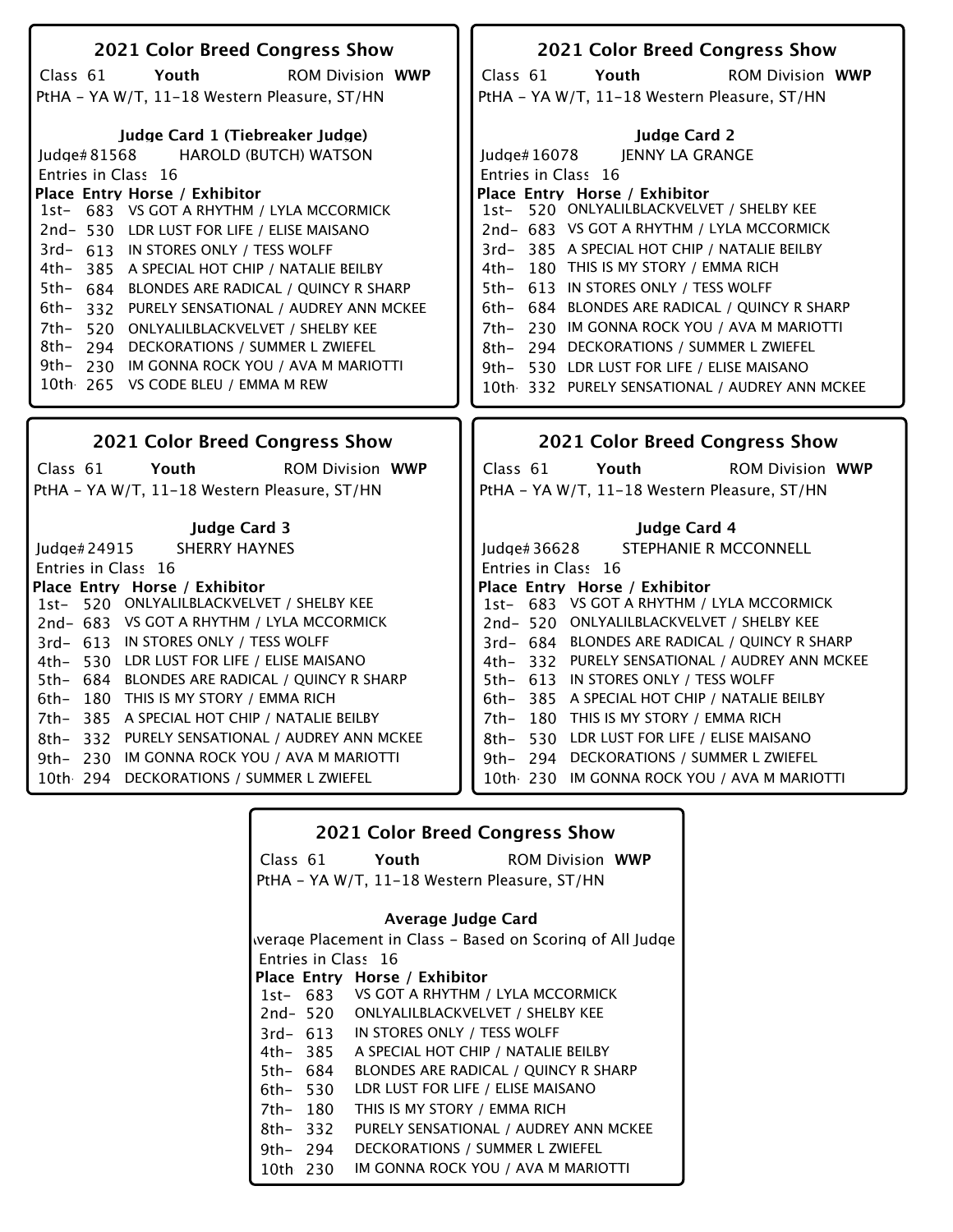| 2021 Color Breed Congress Show                  | 2021 Color Breed Congress Show                  |
|-------------------------------------------------|-------------------------------------------------|
| Class 62                                        | Class 62                                        |
| Amateur                                         | Amateur                                         |
| <b>ROM Division BEW</b>                         | <b>ROM Division BEW</b>                         |
| PtHA - AM Bareback Western Horsemanship, ST/HN, | PtHA - AM Bareback Western Horsemanship, ST/HN, |
| Solid                                           | Solid                                           |
| Judge Card 1 (Tiebreaker Judge)                 | <b>Judge Card 2</b>                             |
| <b>JENNY LA GRANGE</b>                          | <b>SHERRY HAYNES</b>                            |
| Judge#16078                                     | Judge#24915                                     |
| 2                                               | $\overline{c}$                                  |
| Entries in Class                                | Entries in Class                                |
| Place Entry Horse / Exhibitor                   | Place Entry Horse / Exhibitor                   |
| 1st- 155 INVITATIONTOTHEBLUES / ALISON HEYING   | 1st- 155 INVITATIONTOTHEBLUES / ALISON HEYING   |
| 2nd-473 HEZA HERSHEY BAR / SAM HOPE GLEASON     | 2nd- 473 HEZA HERSHEY BAR / SAM HOPE GLEASON    |
| $3rd-$                                          | $3rd-$                                          |
| $4th-$                                          | $4th-$                                          |
| $5th-$                                          | $5th-$                                          |
| $6th -$                                         | $6th -$                                         |
| $7th-$                                          | $7th-$                                          |
| $8th-$                                          | $8th-$                                          |
| $9th-$                                          | $9th-$                                          |
| 10th                                            | 10th                                            |
| 2021 Color Breed Congress Show                  | 2021 Color Breed Congress Show                  |
| Class 62                                        | Class 62                                        |
| <b>ROM Division BEW</b>                         | <b>ROM Division BEW</b>                         |
| Amateur                                         | Amateur                                         |
| PtHA - AM Bareback Western Horsemanship, ST/HN, | PtHA - AM Bareback Western Horsemanship, ST/HN, |
| Solid                                           | Solid                                           |
| <b>Judge Card 3</b>                             | Judge Card 4                                    |
| STEPHANIE R MCCONNELL                           | <b>HAROLD (BUTCH) WATSON</b>                    |
| Judge# 36628                                    | Judge#81568                                     |
| 2                                               | Entries in Class                                |
| <b>Entries in Class</b>                         | 2                                               |
| Place Entry Horse / Exhibitor                   | Place Entry Horse / Exhibitor                   |
| 1st- 155 INVITATIONTOTHEBLUES / ALISON HEYING   | 1st- 155 INVITATIONTOTHEBLUES / ALISON HEYING   |
| 2nd- 473 HEZA HERSHEY BAR / SAM HOPE GLEASON    | 2nd- 473 HEZA HERSHEY BAR / SAM HOPE GLEASON    |
| $3rd-$                                          | $3rd-$                                          |
| $4th-$                                          | $4th-$                                          |
| $5th-$                                          | $5th-$                                          |
| $6th -$                                         | $6th-$                                          |
| $7th-$                                          | $7th-$                                          |
| $8th-$                                          | $8th-$                                          |
| $9th -$                                         | $9th-$                                          |
| 10th                                            | 10th                                            |

|        |                               | <b>2021 Color Breed Congress Show</b>                     |
|--------|-------------------------------|-----------------------------------------------------------|
|        | Class 62 Amateur              | <b>ROM Division BEW</b>                                   |
|        |                               | PtHA - AM Bareback Western Horsemanship, ST/HN,           |
| Solid  |                               |                                                           |
|        | Average Judge Card            |                                                           |
|        |                               | werage Placement in Class – Based on Scoring of All Judge |
|        | Entries in Class 2            |                                                           |
|        | Place Entry Horse / Exhibitor |                                                           |
|        |                               | 1st- 155 INVITATIONTOTHEBLUES / ALISON HEYING             |
|        |                               | 2nd- 473 HEZA HERSHEY BAR / SAM HOPE GLEASON              |
| $3rd-$ |                               |                                                           |
| 4th-   |                               |                                                           |
| $5th-$ |                               |                                                           |
| 6th-   |                               |                                                           |
| 7th-   |                               |                                                           |
| 8th-   |                               |                                                           |
| $9th-$ |                               |                                                           |
| 10th   |                               |                                                           |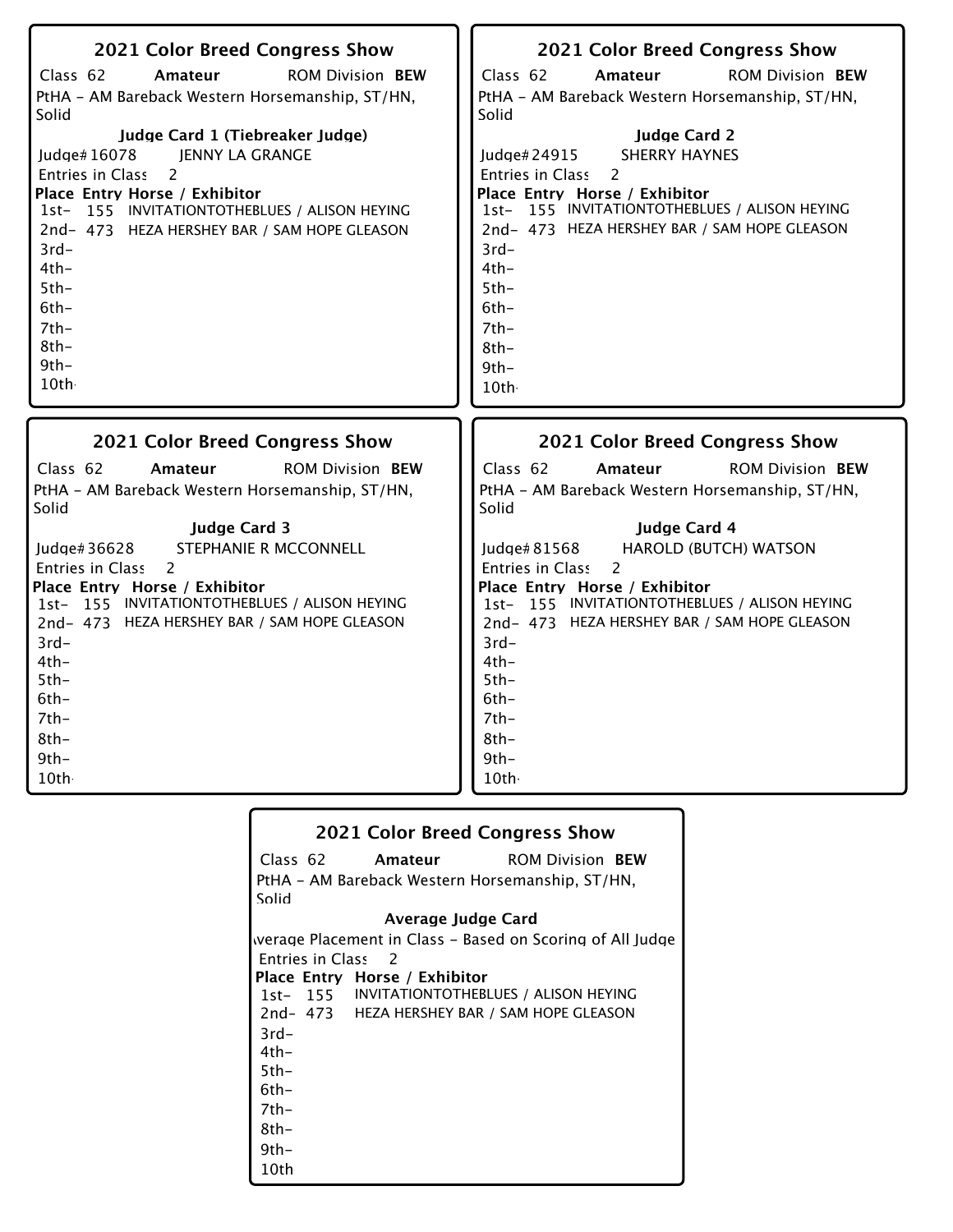| <b>2021 Color Breed Congress Show</b>             | 2021 Color Breed Congress Show                    |
|---------------------------------------------------|---------------------------------------------------|
| Class 63<br>Youth<br><b>ROM Division NWP</b>      | Class 63<br>Youth<br><b>ROM Division NWP</b>      |
| PtHA - YA Novice Western Pleasure, ST/HN          | PtHA - YA Novice Western Pleasure, ST/HN          |
|                                                   |                                                   |
| Judge Card 1 (Tiebreaker Judge)                   | <b>Judge Card 2</b>                               |
| <b>SHERRY HAYNES</b><br>Judge#24915               | STEPHANIE R MCCONNELL<br>Judge#36628              |
| Entries in Class 18                               | Entries in Class 18                               |
| Place Entry Horse / Exhibitor                     | Place Entry Horse / Exhibitor                     |
| 1st- 343 CNC HEZ HIGH PROFILE / GABRIELLA JOHNSON | 1st- 343 CNC HEZ HIGH PROFILE / GABRIELLA JOHNSON |
| 2nd-183 BACK FLEET BOY / ANGEL L BAER             | 2nd- 414 INVITE LUCY / JEANETTE TAULKER           |
| 3rd- 688 JOHNS IRISH WHISKEY / PEYTON LANGFORD    | 3rd- 688 JOHNS IRISH WHISKEY / PEYTON LANGFORD    |
| 4th- 508 BILL SIMON / MALLEY M TERRYN             | 4th- 183 BACK FLEET BOY / ANGEL L BAER            |
| 5th-481 RIOS HOT BELLE / JACKSON E FOSS           | 5th- 357 ASK HER TO DANCE / NATALEE FOWLKES       |
| 6th- 414 INVITE LUCY / JEANETTE TAULKER           | 6th- 481 RIOS HOT BELLE / JACKSON E FOSS          |
| 7th- 298 THE COLLUSIONIST / NOAH HANRAHAN         | 7th- 298 THE COLLUSIONIST / NOAH HANRAHAN         |
| 8th- 510 CR GOOD TIME / MORGAN E BROWN            | 508 BILL SIMON / MALLEY M TERRYN<br>8th–          |
| 9th- 233 GUMBALL MACHINE / HANNAH HEINS           | 9th- 622 COWGIRLSRIRESISTABLE / RYLIE A KUHN      |
| 10th 292 RAGING MACHINE / KHLOE GLEW              | 10th 292 RAGING MACHINE / KHLOE GLEW              |
|                                                   |                                                   |
|                                                   |                                                   |
|                                                   |                                                   |
| 2021 Color Breed Congress Show                    | 2021 Color Breed Congress Show                    |
|                                                   |                                                   |
| Class $63$<br>Youth<br><b>ROM Division NWP</b>    | Class 63<br>Youth<br><b>ROM Division NWP</b>      |
| PtHA - YA Novice Western Pleasure, ST/HN          | PtHA - YA Novice Western Pleasure, ST/HN          |
| <b>Judge Card 3</b>                               | Judge Card 4                                      |
| HAROLD (BUTCH) WATSON<br>Judge# 81568             | JENNY LA GRANGE<br>Judge# 16078                   |
| Entries in Class 18                               | Entries in Class 18                               |
| Place Entry Horse / Exhibitor                     | Place Entry Horse / Exhibitor                     |
| 1st- 251 HOT CHIPS ONLY / BROOKE D LASKOWSKI      | 1st- 688 JOHNS IRISH WHISKEY / PEYTON LANGFORD    |
| 2nd-343 CNC HEZ HIGH PROFILE / GABRIELLA JOHNSON  | 2nd- 414 INVITE LUCY / JEANETTE TAULKER           |
| 3rd-508 BILL SIMON / MALLEY M TERRYN              | 3rd- 343 CNC HEZ HIGH PROFILE / GABRIELLA JOHNSON |
| 4th- 183 BACK FLEET BOY / ANGEL L BAER            | 4th- 292 RAGING MACHINE / KHLOE GLEW              |
| 5th- 688 JOHNS IRISH WHISKEY / PEYTON LANGFORD    | 5th- 183 BACK FLEET BOY / ANGEL L BAER            |
| 6th- 292 RAGING MACHINE / KHLOE GLEW              | 6th- 233 GUMBALL MACHINE / HANNAH HEINS           |
| 7th- 233 GUMBALL MACHINE / HANNAH HEINS           | 7th- 251 HOT CHIPS ONLY / BROOKE D LASKOWSKI      |
| 8th- 249 SPELLING MACHINE / OLIVIA G BIPPUS       | 8th- 622 COWGIRLSRIRESISTABLE / RYLIE A KUHN      |
| 9th- 298 THE COLLUSIONIST / NOAH HANRAHAN         | 9th- 298 THE COLLUSIONIST / NOAH HANRAHAN         |
| 10th 510 CR GOOD TIME / MORGAN E BROWN            | 10th 481 RIOS HOT BELLE / JACKSON E FOSS          |

|          | <b>2021 Color Breed Congress Show</b> |                                          |                                                           |
|----------|---------------------------------------|------------------------------------------|-----------------------------------------------------------|
|          |                                       | Class 63 Youth                           | <b>ROM Division NWP</b>                                   |
|          |                                       | PtHA - YA Novice Western Pleasure, ST/HN |                                                           |
|          |                                       |                                          |                                                           |
|          |                                       | Average Judge Card                       |                                                           |
|          |                                       |                                          | werage Placement in Class – Based on Scoring of All Judge |
|          |                                       | Entries in Class 18                      |                                                           |
|          |                                       | Place Entry Horse / Exhibitor            |                                                           |
|          |                                       |                                          | 1st-343 CNC HEZ HIGH PROFILE / GABRIELLA JOHNSON          |
|          | 2nd- 688                              | JOHNS IRISH WHISKEY / PEYTON LANGFORD    |                                                           |
|          | 3rd- 183                              | <b>BACK FLEET BOY / ANGEL L BAER</b>     |                                                           |
|          | 4th– 414                              | INVITE LUCY / JEANETTE TAULKER           |                                                           |
| 5th- 508 |                                       | BILL SIMON / MALLEY M TERRYN             |                                                           |
| 6th- 251 |                                       | HOT CHIPS ONLY / BROOKE D LASKOWSKI      |                                                           |
| 7th- 292 |                                       | RAGING MACHINE / KHLOE GLEW              |                                                           |
| 8th- 481 |                                       | RIOS HOT BELLE / JACKSON E FOSS          |                                                           |
| 9th- 233 |                                       | <b>GUMBALL MACHINE / HANNAH HEINS</b>    |                                                           |
| 10th 298 |                                       | THE COLLUSIONIST / NOAH HANRAHAN         |                                                           |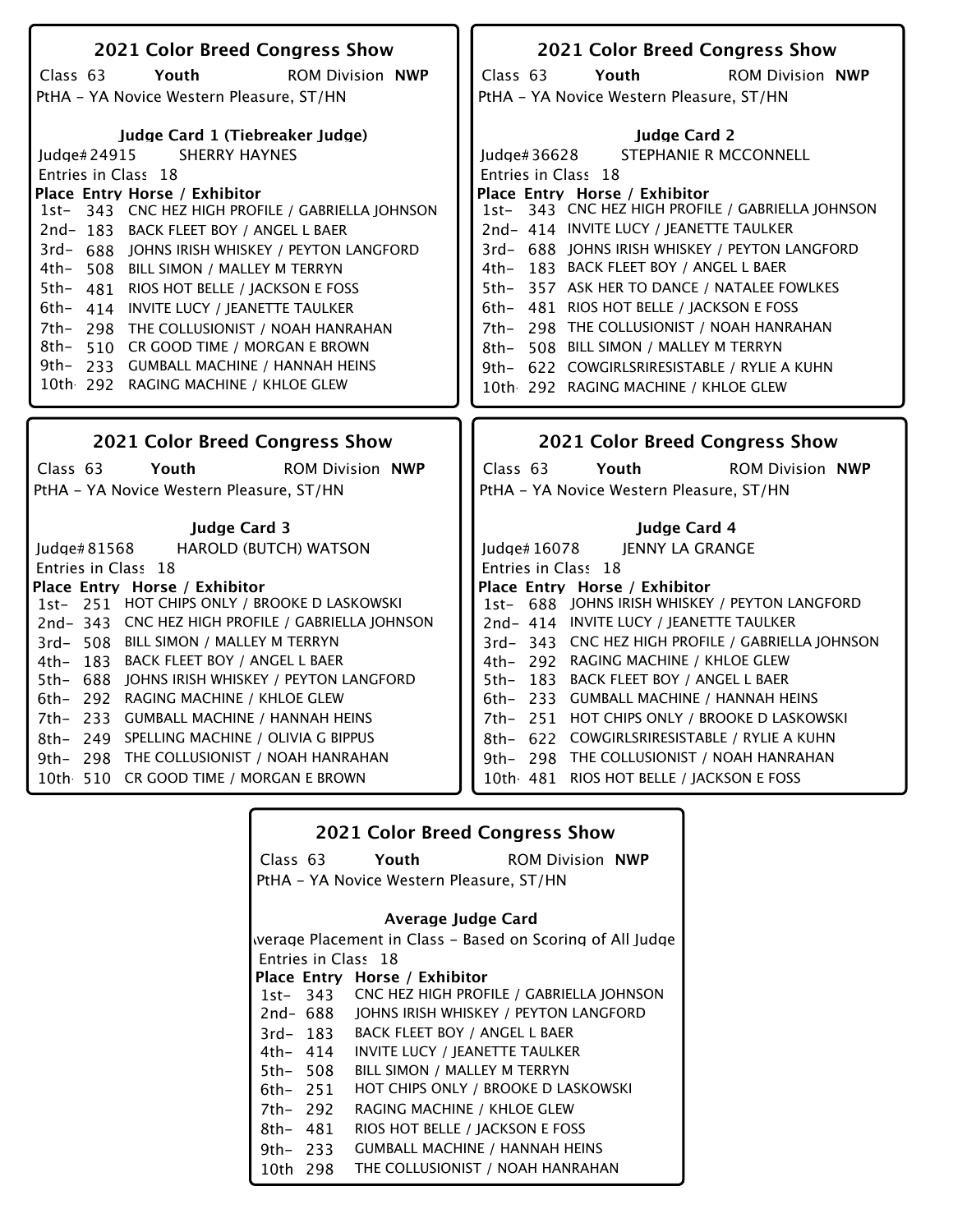| 2021 Color Breed Congress Show                       | 2021 Color Breed Congress Show                          |
|------------------------------------------------------|---------------------------------------------------------|
| Class 64<br>Youth<br><b>ROM Division WP</b>          | Class 64<br>Youth<br><b>ROM Division WP</b>             |
| PtHA - YA Western Pleasure, ST/HN, Solid (NSBA)      | PtHA - YA Western Pleasure, ST/HN, Solid (NSBA)         |
|                                                      |                                                         |
| Judge Card 1 (Tiebreaker Judge)                      | <b>Judge Card 2</b>                                     |
| STEPHANIE R MCCONNELL<br>Judge#36628                 | <b>HAROLD (BUTCH) WATSON</b><br>Judge# 81568            |
| Entries in Class 12                                  | Entries in Class 12                                     |
| Place Entry Horse / Exhibitor                        | Place Entry Horse / Exhibitor                           |
| 1st- 672 THE GOODS / SARAH A HARNISH                 | 1st- 454 ONE HOT ZIPCODE / GABRIELLA REYES (NSBA)       |
| 2nd-485 EXQUISITE COURTNEY / REAGAN BOSWELL          | 2nd- 485 EXQUISITE COURTNEY / REAGAN BOSWELL            |
| 3rd- 340 SINFULLY FANCY / MACIE PUTZ (NSBA)          | 3rd-340 SINFULLY FANCY / MACIE PUTZ (NSBA)              |
| 4th- 454<br>ONE HOT ZIPCODE / GABRIELLA REYES (NSBA) | 4th- 260 GOOD TO B HOT / ARIANNA ORTIZ (NSBA)           |
| 260 GOOD TO B HOT / ARIANNA ORTIZ (NSBA)<br>5th-     | 5th- 672 THE GOODS / SARAH A HARNISH                    |
| 6th-<br>318 SHES ZIPPIN RAGEOUS / APRIL GOOLSBY      | 586 LOPING ONLY / VICTORIA L BUNN<br>6th–               |
| 7th- 540 BOX O CHOCOLATES / SAKARI WILKINSON (NSB/   | 7th- 406 FORGOT TO BREATHE / DANA THOMAS (NSBA)         |
| 8th-<br>586 LOPING ONLY / VICTORIA L BUNN            | 8th- 318 SHES ZIPPIN RAGEOUS / APRIL GOOLSBY            |
| 9th–<br>571 PATRON ON N IMPULSE / AVA R SMITH (NSBA) | 9th- 571 PATRON ON N IMPULSE / AVA R SMITH (NSBA)       |
| 10th 406 FORGOT TO BREATHE / DANA THOMAS (NSBA)      | 10th 540 BOX O CHOCOLATES / SAKARI WILKINSON (NSB/      |
|                                                      |                                                         |
|                                                      |                                                         |
| 2021 Color Breed Congress Show                       | 2021 Color Breed Congress Show                          |
|                                                      |                                                         |
| Class 64<br>Youth<br><b>ROM Division WP</b>          | Class 64<br>Youth<br><b>ROM Division WP</b>             |
| PtHA - YA Western Pleasure, ST/HN, Solid (NSBA)      | PtHA - YA Western Pleasure, ST/HN, Solid (NSBA)         |
|                                                      |                                                         |
| <b>Judge Card 3</b><br>Judge# $16078$                | <b>Judge Card 4</b><br><b>SHERRY HAYNES</b>             |
| JENNY LA GRANGE<br>Entries in Class 12               | Judge#24915<br>Entries in Class 12                      |
| Place Entry Horse / Exhibitor                        | Place Entry Horse / Exhibitor                           |
| 1st- 454 ONE HOT ZIPCODE / GABRIELLA REYES (NSBA)    | 1st- 454 ONE HOT ZIPCODE / GABRIELLA REYES (NSBA)       |
| 2nd- 485 EXQUISITE COURTNEY / REAGAN BOSWELL         | 2nd-586 LOPING ONLY / VICTORIA L BUNN                   |
| 3rd- 571 PATRON ON N IMPULSE / AVA R SMITH (NSBA)    | 3rd- 485 EXQUISITE COURTNEY / REAGAN BOSWELL            |
| 4th- 260 GOOD TO B HOT / ARIANNA ORTIZ (NSBA)        | 4th- 318 SHES ZIPPIN RAGEOUS / APRIL GOOLSBY            |
| 586 LOPING ONLY / VICTORIA L BUNN<br>5th–            | 5th- 340 SINFULLY FANCY / MACIE PUTZ (NSBA)             |
| 318 SHES ZIPPIN RAGEOUS / APRIL GOOLSBY<br>6th–      | <b>GOOD TO B HOT / ARIANNA ORTIZ (NSBA)</b><br>6th– 260 |
| FORGOT TO BREATHE / DANA THOMAS (NSBA)<br>7th- 406   | THE GOODS / SARAH A HARNISH<br>7th- 672                 |
| 340 SINFULLY FANCY / MACIE PUTZ (NSBA)<br>8th–       | FORGOT TO BREATHE / DANA THOMAS (NSBA)<br>8th– 406      |
| 9th- 672 THE GOODS / SARAH A HARNISH                 | ONE GOOD DREAM / LENA S SCHLIENTZ (NSBA)<br>9th- 130    |
| 10th 540 BOX O CHOCOLATES / SAKARI WILKINSON (NSB/   | 10th 571 PATRON ON N IMPULSE / AVA R SMITH (NSBA)       |

|          | <b>2021 Color Breed Congress Show</b> |                                                                                                                                                                                                                                                           |
|----------|---------------------------------------|-----------------------------------------------------------------------------------------------------------------------------------------------------------------------------------------------------------------------------------------------------------|
|          | Class 64                              | Youth the control of the control of the control of the control of the control of the control of the control of the control of the control of the control of the control of the control of the control of the control of the con<br><b>ROM Division WP</b> |
|          |                                       | PtHA – YA Western Pleasure, ST/HN, Solid (NSBA)                                                                                                                                                                                                           |
|          |                                       | Average Judge Card                                                                                                                                                                                                                                        |
|          |                                       | werage Placement in Class – Based on Scoring of All Judge                                                                                                                                                                                                 |
|          | Entries in Class 12                   |                                                                                                                                                                                                                                                           |
|          |                                       | Place Entry Horse / Exhibitor                                                                                                                                                                                                                             |
|          |                                       | 1st- 454 ONE HOT ZIPCODE / GABRIELLA REYES (NSBA)                                                                                                                                                                                                         |
|          |                                       | 2nd-485 EXQUISITE COURTNEY / REAGAN BOSWELL                                                                                                                                                                                                               |
|          | 3rd-340                               | SINFULLY FANCY / MACIE PUTZ (NSBA)                                                                                                                                                                                                                        |
|          | 4th– 672                              | THE GOODS / SARAH A HARNISH                                                                                                                                                                                                                               |
| 5th- 260 |                                       | GOOD TO B HOT / ARIANNA ORTIZ (NSBA)                                                                                                                                                                                                                      |
| 6th- 586 |                                       | LOPING ONLY / VICTORIA L BUNN                                                                                                                                                                                                                             |
| 7th- 318 |                                       | SHES ZIPPIN RAGEOUS / APRIL GOOLSBY                                                                                                                                                                                                                       |
| 8th- 571 |                                       | PATRON ON N IMPULSE / AVA R SMITH (NSBA)                                                                                                                                                                                                                  |
| 9th- 406 |                                       | FORGOT TO BREATHE / DANA THOMAS (NSBA)                                                                                                                                                                                                                    |
| 10th 540 |                                       | BOX O CHOCOLATES / SAKARI WILKINSON (NSB/                                                                                                                                                                                                                 |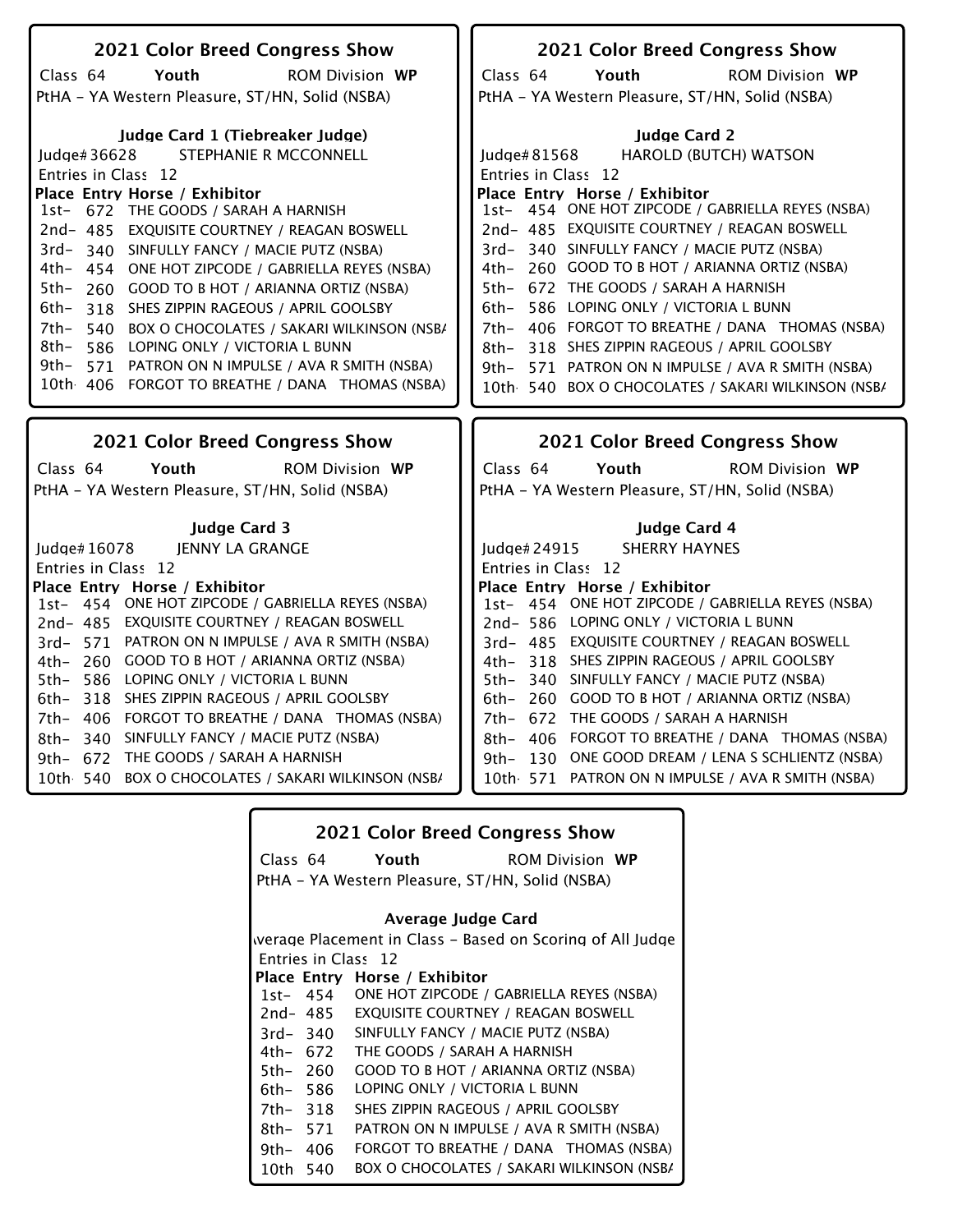| 2021 Color Breed Congress Show                                                                                                                                                                                                            | 2021 Color Breed Congress Show                                                                                                                           |
|-------------------------------------------------------------------------------------------------------------------------------------------------------------------------------------------------------------------------------------------|----------------------------------------------------------------------------------------------------------------------------------------------------------|
| Youth<br><b>ROM Division WP</b><br>Class 65                                                                                                                                                                                               | Class 65<br>Youth<br><b>ROM Division WP</b>                                                                                                              |
| PtHA - YA Jr Western Pleasure, ST/HN (NSBA)                                                                                                                                                                                               | PtHA - YA Jr Western Pleasure, ST/HN (NSBA)                                                                                                              |
| Judge Card 1 (Tiebreaker Judge)                                                                                                                                                                                                           | <b>Iudge Card 2</b>                                                                                                                                      |
| <b>HAROLD (BUTCH) WATSON</b><br>Judge#81568                                                                                                                                                                                               | JENNY LA GRANGE<br>Judge# 16078                                                                                                                          |
| Entries in Class 11                                                                                                                                                                                                                       | Entries in Class 11                                                                                                                                      |
| Place Entry Horse / Exhibitor                                                                                                                                                                                                             | Place Entry Horse / Exhibitor                                                                                                                            |
| 508 BILL SIMON / MALLEY M TERRYN<br>1st-                                                                                                                                                                                                  | 1st- 539 RADICALLY DEPUTIZED / MADELYNNE G ALDEN                                                                                                         |
| 2nd-292 RAGING MACHINE / KHLOE GLEW (NSBA)                                                                                                                                                                                                | 2nd- 655 THE AMERICAN GIGOLO / ANGELICA ZIZZA (NSB                                                                                                       |
| $3rd-$<br>539 RADICALLY DEPUTIZED / MADELYNNE G ALDEN                                                                                                                                                                                     | 3rd- 688 JOHNS IRISH WHISKEY / PEYTON LANGFORD (NS                                                                                                       |
| 4th-<br>688 JOHNS IRISH WHISKEY / PEYTON LANGFORD (NS                                                                                                                                                                                     | 4th- 414 INVITE LUCY / JEANETTE TAULKER (NSBA)                                                                                                           |
| 5th-<br>BACK FLEET BOY / ANGEL L BAER (NSBA)<br>183                                                                                                                                                                                       | 183 BACK FLEET BOY / ANGEL L BAER (NSBA)<br>5th–                                                                                                         |
| 6th-<br>414 INVITE LUCY / JEANETTE TAULKER (NSBA)                                                                                                                                                                                         | 6th- 251 HOT CHIPS ONLY / BROOKE D LASKOWSKI                                                                                                             |
| 7th-<br>303 JACKSON DAILY NEWS / ADDYSON WEST                                                                                                                                                                                             | 292 RAGING MACHINE / KHLOE GLEW (NSBA)<br>7th–                                                                                                           |
| 8th-<br>251 HOT CHIPS ONLY / BROOKE D LASKOWSKI                                                                                                                                                                                           | 357 ASK HER TO DANCE / NATALEE FOWLKES<br>8th–                                                                                                           |
| 357 ASK HER TO DANCE / NATALEE FOWLKES<br>9th-                                                                                                                                                                                            | 9th- 508 BILL SIMON / MALLEY M TERRYN                                                                                                                    |
| 10th 655 THE AMERICAN GIGOLO / ANGELICA ZIZZA (NSB                                                                                                                                                                                        | 10th 303 JACKSON DAILY NEWS / ADDYSON WEST                                                                                                               |
| 2021 Color Breed Congress Show                                                                                                                                                                                                            | <b>2021 Color Breed Congress Show</b>                                                                                                                    |
| Youth<br><b>ROM Division WP</b><br>Class 65                                                                                                                                                                                               | Class 65<br>Youth<br><b>ROM Division WP</b>                                                                                                              |
| PtHA - YA Jr Western Pleasure, ST/HN (NSBA)                                                                                                                                                                                               | PtHA - YA Jr Western Pleasure, ST/HN (NSBA)                                                                                                              |
|                                                                                                                                                                                                                                           |                                                                                                                                                          |
| <b>Judge Card 3</b>                                                                                                                                                                                                                       | Judge Card 4                                                                                                                                             |
|                                                                                                                                                                                                                                           |                                                                                                                                                          |
| <b>SHERRY HAYNES</b>                                                                                                                                                                                                                      | STEPHANIE R MCCONNELL<br>Judge# 36628                                                                                                                    |
|                                                                                                                                                                                                                                           | Entries in Class 11                                                                                                                                      |
|                                                                                                                                                                                                                                           | Place Entry Horse / Exhibitor                                                                                                                            |
|                                                                                                                                                                                                                                           |                                                                                                                                                          |
|                                                                                                                                                                                                                                           | 2nd- 414 INVITE LUCY / JEANETTE TAULKER (NSBA)                                                                                                           |
|                                                                                                                                                                                                                                           | 3rd- 183 BACK FLEET BOY / ANGEL L BAER (NSBA)                                                                                                            |
|                                                                                                                                                                                                                                           | 4th- 539 RADICALLY DEPUTIZED / MADELYNNE G ALDEN                                                                                                         |
|                                                                                                                                                                                                                                           |                                                                                                                                                          |
| BILL SIMON / MALLEY M TERRYN                                                                                                                                                                                                              | 6th- 508 BILL SIMON / MALLEY M TERRYN                                                                                                                    |
| RADICALLY DEPUTIZED / MADELYNNE G ALDEN                                                                                                                                                                                                   | 7th- 357 ASK HER TO DANCE / NATALEE FOWLKES                                                                                                              |
| 3rd-183 BACK FLEET BOY / ANGEL L BAER (NSBA)<br>4th- 292 RAGING MACHINE / KHLOE GLEW (NSBA)<br>5th- 414 INVITE LUCY / JEANETTE TAULKER (NSBA)<br>6th- 508<br>7th- 539<br>510 CR GOOD TIME / MORGAN E BROWN                                | 8th- 251 HOT CHIPS ONLY / BROOKE D LASKOWSKI                                                                                                             |
| Judge# 24915<br>Entries in Class 11<br>Place Entry Horse / Exhibitor<br>1st- 655 THE AMERICAN GIGOLO / ANGELICA ZIZZA (NSB.<br>2nd-688 JOHNS IRISH WHISKEY / PEYTON LANGFORD (NS<br>8th-<br>303 JACKSON DAILY NEWS / ADDYSON WEST<br>9th– | 1st- 655 THE AMERICAN GIGOLO / ANGELICA ZIZZA (NSB.<br>5th- 688 JOHNS IRISH WHISKEY / PEYTON LANGFORD (NS<br>9th- 292 RAGING MACHINE / KHLOE GLEW (NSBA) |

|          | <b>2021 Color Breed Congress Show</b>                     |  |
|----------|-----------------------------------------------------------|--|
| Class 65 | Youth<br><b>ROM Division WP</b>                           |  |
|          | PtHA – YA Jr Western Pleasure, ST/HN (NSBA)               |  |
|          | Average Judge Card                                        |  |
|          | werage Placement in Class – Based on Scoring of All Judge |  |
|          | Entries in Class 11                                       |  |
|          | Place Entry Horse / Exhibitor                             |  |
|          | 1st- 655 THE AMERICAN GIGOLO / ANGELICA ZIZZA (NSB.       |  |
|          | 2nd-539 RADICALLY DEPUTIZED / MADELYNNE G ALDEN           |  |
| 3rd- 688 | JOHNS IRISH WHISKEY / PEYTON LANGFORD (NS                 |  |
| 4th- 183 | BACK FLEET BOY / ANGEL L BAER (NSBA)                      |  |
| 5th- 414 | INVITE LUCY / JEANETTE TAULKER (NSBA)                     |  |
| 6th- 508 | BILL SIMON / MALLEY M TERRYN                              |  |
| 7th– 292 | RAGING MACHINE / KHLOE GLEW (NSBA)                        |  |
| 8th– 251 | HOT CHIPS ONLY / BROOKE D LASKOWSKI                       |  |
| 9th– 357 | ASK HER TO DANCE / NATALEE FOWLKES                        |  |
| 10th 303 | JACKSON DAILY NEWS / ADDYSON WEST                         |  |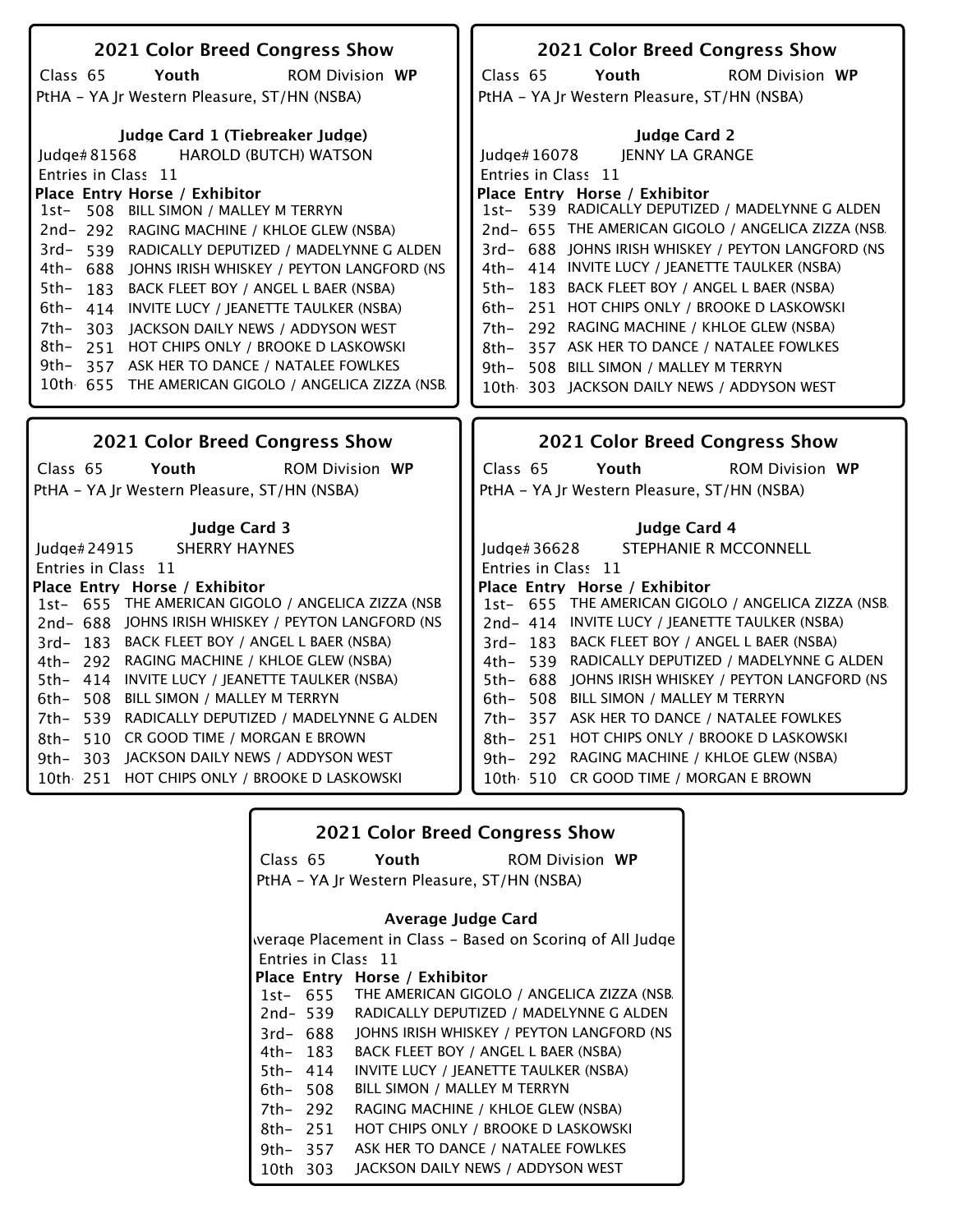| 2021 Color Breed Congress Show                         | 2021 Color Breed Congress Show                          |
|--------------------------------------------------------|---------------------------------------------------------|
| Class 66<br>Youth<br><b>ROM Division WP</b>            | Class 66<br>Youth<br><b>ROM Division WP</b>             |
| PtHA - YA Sr Western Pleasure, ST/HN (NSBA)            | PtHA - YA Sr Western Pleasure, ST/HN (NSBA)             |
|                                                        |                                                         |
| Judge Card 1 (Tiebreaker Judge)                        | <b>Judge Card 2</b>                                     |
| Judge#16078<br>IENNY LA GRANGE                         | <b>SHERRY HAYNES</b><br>Judge# 24915                    |
| Entries in Class 13                                    | Entries in Class 13                                     |
| Place Entry Horse / Exhibitor                          | Place Entry Horse / Exhibitor                           |
| 509 HOT RESERVATION / MADISON M BROWN<br>1st-          | 1st- 175 LOOK AT MY HOT CHIPS / HAILEY L SMITH (NSB,    |
| 2nd-175 LOOK AT MY HOT CHIPS / HAILEY L SMITH (NSB/    | 2nd-509 HOT RESERVATION / MADISON M BROWN               |
| 3rd- 659 CAUSING A SENSATION / ELLIANNA R FONSECA      | 3rd- 659 CAUSING A SENSATION / ELLIANNA R FONSECA       |
| 4th- 298 THE COLLUSIONIST / NOAH HANRAHAN              | 298 THE COLLUSIONIST / NOAH HANRAHAN<br>4th–            |
|                                                        | 5th- 622 COWGIRLSRIRESISTABLE / RYLIE A KUHN (NSBA)     |
| 5th- 505<br>TRUE STORY / TYSON D ANDERSON (NSBA)       |                                                         |
| 6th-<br>233 GUMBALL MACHINE / HANNAH HEINS             | 480 SHES A ROCKN KRYMSUN / ALYSSA M CVIKOTA<br>$6th-$   |
| 7th- 622 COWGIRLSRIRESISTABLE / RYLIE A KUHN (NSBA)    | 505 TRUE STORY / TYSON D ANDERSON (NSBA)<br>7th-        |
| 8th- 480 SHES A ROCKN KRYMSUN / ALYSSA M CVIKOTA       | 233 GUMBALL MACHINE / HANNAH HEINS<br>8th–              |
| 9th- 211 GOT MY NIKES ON / GIAVANNA CASCUN             | 9th- 211 GOT MY NIKES ON / GIAVANNA CASCUN              |
| 10th 304 MY SIGNATURE MOVES / ISABELLA G KIRBY (NSB.   | 10th 682 IMPRINTED BY GENTLMEN / ALLISON R WALL         |
|                                                        |                                                         |
|                                                        |                                                         |
| 2021 Color Breed Congress Show                         | 2021 Color Breed Congress Show                          |
|                                                        |                                                         |
| Class 66<br>Youth<br><b>ROM Division WP</b>            | Class 66<br>Youth<br><b>ROM Division WP</b>             |
| PtHA - YA Sr Western Pleasure, ST/HN (NSBA)            | PtHA - YA Sr Western Pleasure, ST/HN (NSBA)             |
|                                                        |                                                         |
| <b>Judge Card 3</b>                                    | Judge Card 4                                            |
| STEPHANIE R MCCONNELL<br>ludge# $36628$                | HAROLD (BUTCH) WATSON<br>ludge# $81568$                 |
| Entries in Class 13                                    | Entries in Class 13                                     |
| Place Entry Horse / Exhibitor                          | Place Entry Horse / Exhibitor                           |
| 509 HOT RESERVATION / MADISON M BROWN<br>$1st-$        | 1st- 509 HOT RESERVATION / MADISON M BROWN              |
| 2nd-175 LOOK AT MY HOT CHIPS / HAILEY L SMITH (NSB)    | 2nd-175 LOOK AT MY HOT CHIPS / HAILEY L SMITH (NSB)     |
| 3rd- 505 TRUE STORY / TYSON D ANDERSON (NSBA)          | 3rd- 659 CAUSING A SENSATION / ELLIANNA R FONSECA       |
| 4th- 659 CAUSING A SENSATION / ELLIANNA R FONSECA      | 4th- 298 THE COLLUSIONIST / NOAH HANRAHAN               |
| 5th- 480 SHES A ROCKN KRYMSUN / ALYSSA M CVIKOTA       | 5th- 505 TRUE STORY / TYSON D ANDERSON (NSBA)           |
| 6th- 233 GUMBALL MACHINE / HANNAH HEINS                | 6th- 233 GUMBALL MACHINE / HANNAH HEINS                 |
| 7th- 481 RIOS HOT BELLE / JACKSON E FOSS               | 7th- 480 SHES A ROCKN KRYMSUN / ALYSSA M CVIKOTA        |
| THE COLLUSIONIST / NOAH HANRAHAN<br>8th-<br>298        | COWGIRLSRIRESISTABLE / RYLIE A KUHN (NSBA)<br>8th- 622  |
| 622 COWGIRLSRIRESISTABLE / RYLIE A KUHN (NSBA)<br>9th– | MY SIGNATURE MOVES / ISABELLA G KIRBY (NSB.<br>9th- 304 |
| 10th 682 IMPRINTED BY GENTLMEN / ALLISON R WALL        | 10th 211 GOT MY NIKES ON / GIAVANNA CASCUN              |

|            |          | <b>2021 Color Breed Congress Show</b>                     |
|------------|----------|-----------------------------------------------------------|
|            | Class 66 | Youth<br><b>ROM Division WP</b>                           |
|            |          | PtHA – YA Sr Western Pleasure, ST/HN (NSBA)               |
|            |          |                                                           |
|            |          | Average Judge Card                                        |
|            |          | werage Placement in Class – Based on Scoring of All Judge |
|            |          | Entries in Class 13                                       |
|            |          | Place Entry Horse / Exhibitor                             |
|            | 1st- 509 | HOT RESERVATION / MADISON M BROWN                         |
|            | 2nd- 175 | LOOK AT MY HOT CHIPS / HAILEY L SMITH (NSB.               |
|            | 3rd- 659 | CAUSING A SENSATION / ELLIANNA R FONSECA                  |
| 4th- 298   |          | THE COLLUSIONIST / NOAH HANRAHAN                          |
| 5th- 505   |          | TRUE STORY / TYSON D ANDERSON (NSBA)                      |
| 6th– 233   |          | <b>GUMBALL MACHINE / HANNAH HEINS</b>                     |
| 7th- 480   |          | SHES A ROCKN KRYMSUN / ALYSSA M CVIKOTA                   |
| $8th-622$  |          | COWGIRLSRIRESISTABLE / RYLIE A KUHN (NSBA)                |
| 9th $-211$ |          | GOT MY NIKES ON / GIAVANNA CASCUN                         |
| 10th 481   |          | RIOS HOT BELLE / JACKSON E FOSS                           |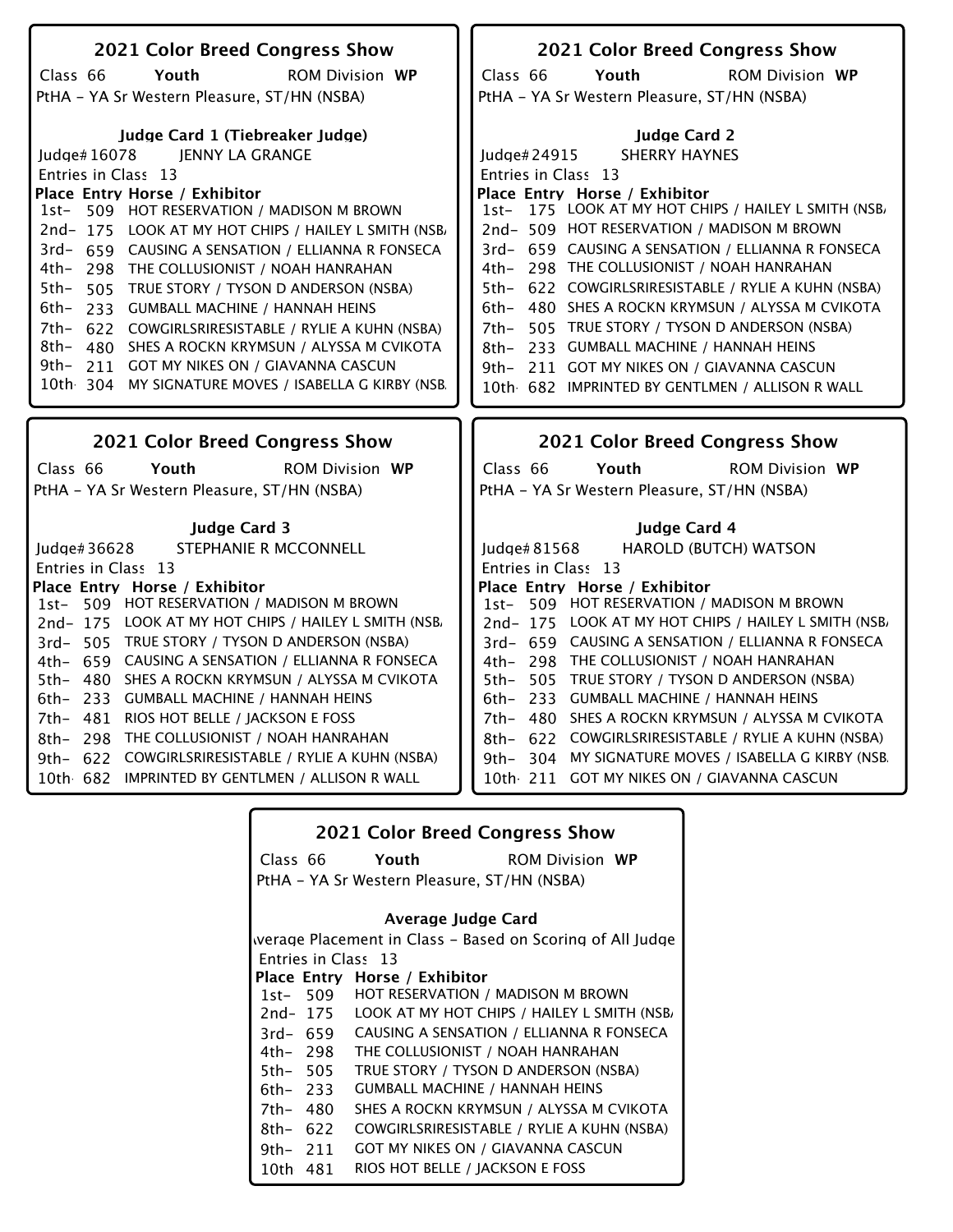| 2021 Color Breed Congress Show<br>Class 67<br>Youth<br><b>ROM Division LL</b><br>PtHA - YA Leadline Western Pleasure, Solid<br>Judge Card 1 (Tiebreaker Judge)<br><b>SHERRY HAYNES</b><br>ludge# $24915$<br>Entries in Class<br>$\overline{4}$<br>Place Entry Horse / Exhibitor<br>1st- 547 SUDDENLY HOT N SILKY / JAMES W MCCLURE<br>2nd-106 GOLD IS EPIC / ZOEY HANSEN<br>3rd- 696 SHES SLEEPING SINGLE / SCARLETT WEBB<br>4th- 675 THE WHISKEY MMADE ME / GRAYSEN R SHELTON<br>$5th-$<br>$6th-$<br>$7th-$<br>$8th-$<br>$9th-$<br>10th | 2021 Color Breed Congress Show<br>Class 67<br>Youth<br><b>ROM Division LL</b><br>PtHA - YA Leadline Western Pleasure, Solid<br><b>Judge Card 2</b><br>STEPHANIE R MCCONNELL<br>Judge#36628<br>Entries in Class<br>$\overline{a}$<br>Place Entry Horse / Exhibitor<br>1st- 547 SUDDENLY HOT N SILKY / JAMES W MCCLURE<br>2nd-106 GOLD IS EPIC / ZOEY HANSEN<br>3rd- 696 SHES SLEEPING SINGLE / SCARLETT WEBB<br>4th- 675 THE WHISKEY MMADE ME / GRAYSEN R SHELTON<br>$5th-$<br>$6th-$<br>$7th-$<br>8th-<br>$9th -$ |
|------------------------------------------------------------------------------------------------------------------------------------------------------------------------------------------------------------------------------------------------------------------------------------------------------------------------------------------------------------------------------------------------------------------------------------------------------------------------------------------------------------------------------------------|-------------------------------------------------------------------------------------------------------------------------------------------------------------------------------------------------------------------------------------------------------------------------------------------------------------------------------------------------------------------------------------------------------------------------------------------------------------------------------------------------------------------|
|                                                                                                                                                                                                                                                                                                                                                                                                                                                                                                                                          | 10th                                                                                                                                                                                                                                                                                                                                                                                                                                                                                                              |
| 2021 Color Breed Congress Show<br><b>ROM Division LL</b><br>Class 67<br>Youth<br>PtHA - YA Leadline Western Pleasure, Solid                                                                                                                                                                                                                                                                                                                                                                                                              | 2021 Color Breed Congress Show<br><b>ROM Division LL</b><br>Class 67<br>Youth<br>PtHA - YA Leadline Western Pleasure, Solid                                                                                                                                                                                                                                                                                                                                                                                       |
| <b>Judge Card 3</b><br>Judge# 81568<br><b>HAROLD (BUTCH) WATSON</b><br>4<br><b>Entries in Class</b><br>Place Entry Horse / Exhibitor<br>1st- 106 GOLD IS EPIC / ZOEY HANSEN<br>2nd-547 SUDDENLY HOT N SILKY / JAMES W MCCLURE<br>3rd- 696 SHES SLEEPING SINGLE / SCARLETT WEBB<br>4th- 675 THE WHISKEY MMADE ME / GRAYSEN R SHELTON<br>$5th -$<br>$6th-$<br>$7th-$<br>$8th-$<br>$9th -$                                                                                                                                                  | Judge Card 4<br>Judge# 16078<br>JENNY LA GRANGE<br>$\overline{4}$<br><b>Entries in Class</b><br>Place Entry Horse / Exhibitor<br>1st- 547 SUDDENLY HOT N SILKY / JAMES W MCCLURE<br>2nd-106 GOLD IS EPIC / ZOEY HANSEN<br>3rd- 696 SHES SLEEPING SINGLE / SCARLETT WEBB<br>4th- 675 THE WHISKEY MMADE ME / GRAYSEN R SHELTON<br>$5th-$<br>$6th-$<br>$7th-$<br>$8th-$                                                                                                                                              |

|        | <b>2021 Color Breed Congress Show</b>         |                                                           |
|--------|-----------------------------------------------|-----------------------------------------------------------|
|        | Class 67 Youth                                | <b>ROM Division LL</b>                                    |
|        | PtHA - YA Leadline Western Pleasure, Solid    |                                                           |
|        |                                               |                                                           |
|        | Average Judge Card                            |                                                           |
|        |                                               | werage Placement in Class - Based on Scoring of All Judge |
|        | Entries in Class 4                            |                                                           |
|        | Place Entry Horse / Exhibitor                 |                                                           |
|        |                                               | 1st- 547 SUDDENLY HOT N SILKY / JAMES W MCCLURE           |
|        | 2nd-106 GOLD IS EPIC / ZOEY HANSEN            |                                                           |
|        | 3rd- 696 SHES SLEEPING SINGLE / SCARLETT WEBB |                                                           |
|        |                                               | 4th- 675 THE WHISKEY MMADE ME / GRAYSEN R SHELTON         |
| $5th-$ |                                               |                                                           |
| 6th-   |                                               |                                                           |
| 7th-   |                                               |                                                           |
| 8th-   |                                               |                                                           |
| 9th-   |                                               |                                                           |
| 10th   |                                               |                                                           |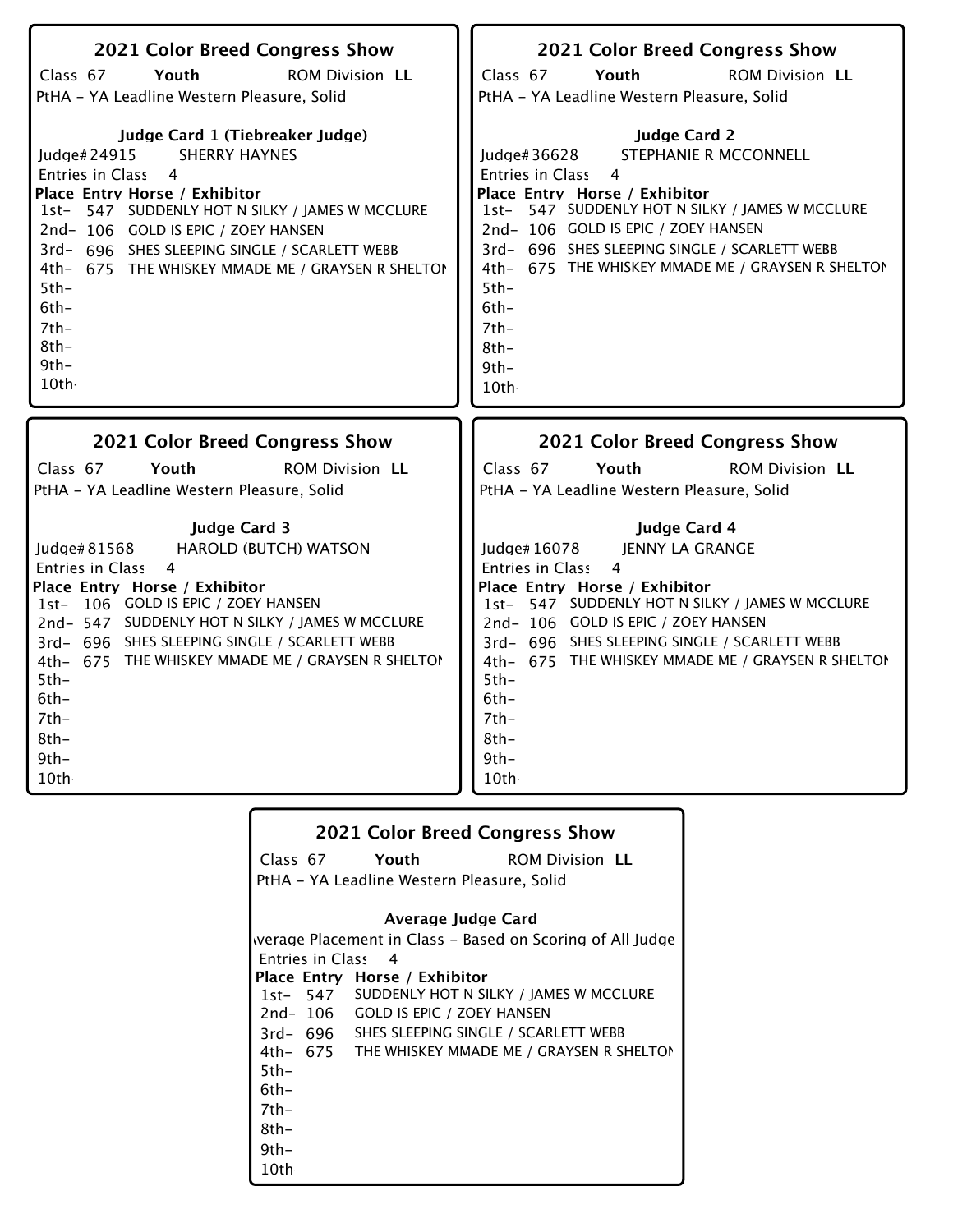| 2021 Color Breed Congress Show                                                                                                                                                                                                                                                                                                                                                                                                                                                                                                                                                                  | <b>2021 Color Breed Congress Show</b>                                                                                                                                                                                                                                                                                                                                                                                                                                                                                                                                             |
|-------------------------------------------------------------------------------------------------------------------------------------------------------------------------------------------------------------------------------------------------------------------------------------------------------------------------------------------------------------------------------------------------------------------------------------------------------------------------------------------------------------------------------------------------------------------------------------------------|-----------------------------------------------------------------------------------------------------------------------------------------------------------------------------------------------------------------------------------------------------------------------------------------------------------------------------------------------------------------------------------------------------------------------------------------------------------------------------------------------------------------------------------------------------------------------------------|
| Class 68<br>Youth<br><b>ROM Division LL</b>                                                                                                                                                                                                                                                                                                                                                                                                                                                                                                                                                     | Class 68<br>Youth<br><b>ROM Division LL</b>                                                                                                                                                                                                                                                                                                                                                                                                                                                                                                                                       |
| PtHA - YA Leadline, 8 & u, Western Pleasure, 8 & under                                                                                                                                                                                                                                                                                                                                                                                                                                                                                                                                          | PtHA - YA Leadline, 8 & u, Western Pleasure, 8 & under                                                                                                                                                                                                                                                                                                                                                                                                                                                                                                                            |
| Judge Card 1 (Tiebreaker Judge)<br><b>STEPHANIE R MCCONNELL</b><br>Judge#36628<br>Entries in Class<br>9<br>Place Entry Horse / Exhibitor<br>1st- 118 LOLLYLICIOUS / COLLINS BROWN<br>2nd- 683 VS GOT A RHYTHM / FRANCESCA ZIZZA<br>3rd- 224 IMA RADICAL CHEX / BROOKLYNN A BURT<br>4th- 688 JOHNS IRISH WHISKEY / HARPER LANGFORD<br>5th-<br>610 IF THEY ONLY KNEW / WESLEY J BURT<br>6th-<br>356 FAR OUT INVITATION / CHETT R MOORE<br>7th- 651 FIND ME ON FACEBOOK / ALEXA S HERNANDEZ<br>8th- 213 SCOTCH ON THE MOON / BRIELLE M KUDLICK<br>9th- 197 A ROCKIN ZIPPER / RYLEIGH STONE<br>10th | <b>Judge Card 2</b><br><b>HAROLD (BUTCH) WATSON</b><br>Judge#81568<br>Entries in Class<br>9<br>Place Entry Horse / Exhibitor<br>1st- 688 JOHNS IRISH WHISKEY / HARPER LANGFORD<br>2nd-224 IMA RADICAL CHEX / BROOKLYNN A BURT<br>3rd-213 SCOTCH ON THE MOON / BRIELLE M KUDLICK<br>4th- 118 LOLLYLICIOUS / COLLINS BROWN<br>5th- 683 VS GOT A RHYTHM / FRANCESCA ZIZZA<br>6th- 651 FIND ME ON FACEBOOK / ALEXA S HERNANDEZ<br>610 IF THEY ONLY KNEW / WESLEY J BURT<br>7th–<br>356 FAR OUT INVITATION / CHETT R MOORE<br>8th-<br>9th- 197 A ROCKIN ZIPPER / RYLEIGH STONE<br>10th |
|                                                                                                                                                                                                                                                                                                                                                                                                                                                                                                                                                                                                 |                                                                                                                                                                                                                                                                                                                                                                                                                                                                                                                                                                                   |
|                                                                                                                                                                                                                                                                                                                                                                                                                                                                                                                                                                                                 |                                                                                                                                                                                                                                                                                                                                                                                                                                                                                                                                                                                   |
| <b>2021 Color Breed Congress Show</b>                                                                                                                                                                                                                                                                                                                                                                                                                                                                                                                                                           | <b>2021 Color Breed Congress Show</b>                                                                                                                                                                                                                                                                                                                                                                                                                                                                                                                                             |
| Class 68<br>Youth<br><b>ROM Division LL</b>                                                                                                                                                                                                                                                                                                                                                                                                                                                                                                                                                     | Class 68<br>Youth<br><b>ROM Division LL</b>                                                                                                                                                                                                                                                                                                                                                                                                                                                                                                                                       |
| PtHA - YA Leadline, 8 & u, Western Pleasure, 8 & under                                                                                                                                                                                                                                                                                                                                                                                                                                                                                                                                          | PtHA - YA Leadline, 8 & u, Western Pleasure, 8 & under                                                                                                                                                                                                                                                                                                                                                                                                                                                                                                                            |
|                                                                                                                                                                                                                                                                                                                                                                                                                                                                                                                                                                                                 |                                                                                                                                                                                                                                                                                                                                                                                                                                                                                                                                                                                   |
| <b>Judge Card 3</b><br>Judge# 16078<br>JENNY LA GRANGE                                                                                                                                                                                                                                                                                                                                                                                                                                                                                                                                          | Judge Card 4<br>Judge#24915<br><b>SHERRY HAYNES</b>                                                                                                                                                                                                                                                                                                                                                                                                                                                                                                                               |
| 9<br><b>Entries in Class</b>                                                                                                                                                                                                                                                                                                                                                                                                                                                                                                                                                                    | 9<br><b>Entries in Class</b>                                                                                                                                                                                                                                                                                                                                                                                                                                                                                                                                                      |
| Place Entry Horse / Exhibitor                                                                                                                                                                                                                                                                                                                                                                                                                                                                                                                                                                   | Place Entry Horse / Exhibitor                                                                                                                                                                                                                                                                                                                                                                                                                                                                                                                                                     |
| 1st- 224 IMA RADICAL CHEX / BROOKLYNN A BURT                                                                                                                                                                                                                                                                                                                                                                                                                                                                                                                                                    | 1st-213 SCOTCH ON THE MOON / BRIELLE M KUDLICK                                                                                                                                                                                                                                                                                                                                                                                                                                                                                                                                    |
| 2nd-118 LOLLYLICIOUS / COLLINS BROWN                                                                                                                                                                                                                                                                                                                                                                                                                                                                                                                                                            | 2nd- 688 JOHNS IRISH WHISKEY / HARPER LANGFORD                                                                                                                                                                                                                                                                                                                                                                                                                                                                                                                                    |
| 3rd- 688 JOHNS IRISH WHISKEY / HARPER LANGFORD<br>4th- 610 IF THEY ONLY KNEW / WESLEY J BURT                                                                                                                                                                                                                                                                                                                                                                                                                                                                                                    | 3rd- 224 IMA RADICAL CHEX / BROOKLYNN A BURT<br>4th-356 FAR OUT INVITATION / CHETT R MOORE                                                                                                                                                                                                                                                                                                                                                                                                                                                                                        |
| 5th- 651 FIND ME ON FACEBOOK / ALEXA S HERNANDEZ                                                                                                                                                                                                                                                                                                                                                                                                                                                                                                                                                | 5th- 118 LOLLYLICIOUS / COLLINS BROWN                                                                                                                                                                                                                                                                                                                                                                                                                                                                                                                                             |
| 6th- 213 SCOTCH ON THE MOON / BRIELLE M KUDLICK                                                                                                                                                                                                                                                                                                                                                                                                                                                                                                                                                 | 6th- 610 IF THEY ONLY KNEW / WESLEY J BURT                                                                                                                                                                                                                                                                                                                                                                                                                                                                                                                                        |
| 7th- 683 VS GOT A RHYTHM / FRANCESCA ZIZZA                                                                                                                                                                                                                                                                                                                                                                                                                                                                                                                                                      | 7th- 683 VS GOT A RHYTHM / FRANCESCA ZIZZA                                                                                                                                                                                                                                                                                                                                                                                                                                                                                                                                        |
| 356 FAR OUT INVITATION / CHETT R MOORE<br>8th–                                                                                                                                                                                                                                                                                                                                                                                                                                                                                                                                                  | 8th- 651 FIND ME ON FACEBOOK / ALEXA S HERNANDEZ                                                                                                                                                                                                                                                                                                                                                                                                                                                                                                                                  |
| 9th- 197 A ROCKIN ZIPPER / RYLEIGH STONE<br>10th                                                                                                                                                                                                                                                                                                                                                                                                                                                                                                                                                | 9th- 197 A ROCKIN ZIPPER / RYLEIGH STONE<br>10th·                                                                                                                                                                                                                                                                                                                                                                                                                                                                                                                                 |

|           |                         | <b>2021 Color Breed Congress Show</b>                     |
|-----------|-------------------------|-----------------------------------------------------------|
|           |                         | Class 68 Youth<br><b>ROM Division LL</b>                  |
|           |                         | PtHA – YA Leadline, 8 & u, Western Pleasure, 8 & under    |
|           |                         | Average Judge Card                                        |
|           |                         | werage Placement in Class – Based on Scoring of All Judge |
|           | <b>Entries in Class</b> | - 9                                                       |
|           |                         | Place Entry Horse / Exhibitor                             |
|           |                         | 1st-224 IMA RADICAL CHEX / BROOKLYNN A BURT               |
|           | 2nd- 688                | JOHNS IRISH WHISKEY / HARPER LANGFORD                     |
|           | 3rd- 118                | LOLLYLICIOUS / COLLINS BROWN                              |
|           | 4th- 213                | SCOTCH ON THE MOON / BRIELLE M KUDLICK                    |
| 5th- 683  |                         | VS GOT A RHYTHM / FRANCESCA ZIZZA                         |
| $6th-610$ |                         | IF THEY ONLY KNEW / WESLEY J BURT                         |
| 7th- 356  |                         | FAR OUT INVITATION / CHETT R MOORE                        |
| 8th- 651  |                         | FIND ME ON FACEBOOK / ALEXA S HERNANDEZ                   |
| 9th– 197  |                         | A ROCKIN ZIPPER / RYLEIGH STONE                           |
| 10th      |                         |                                                           |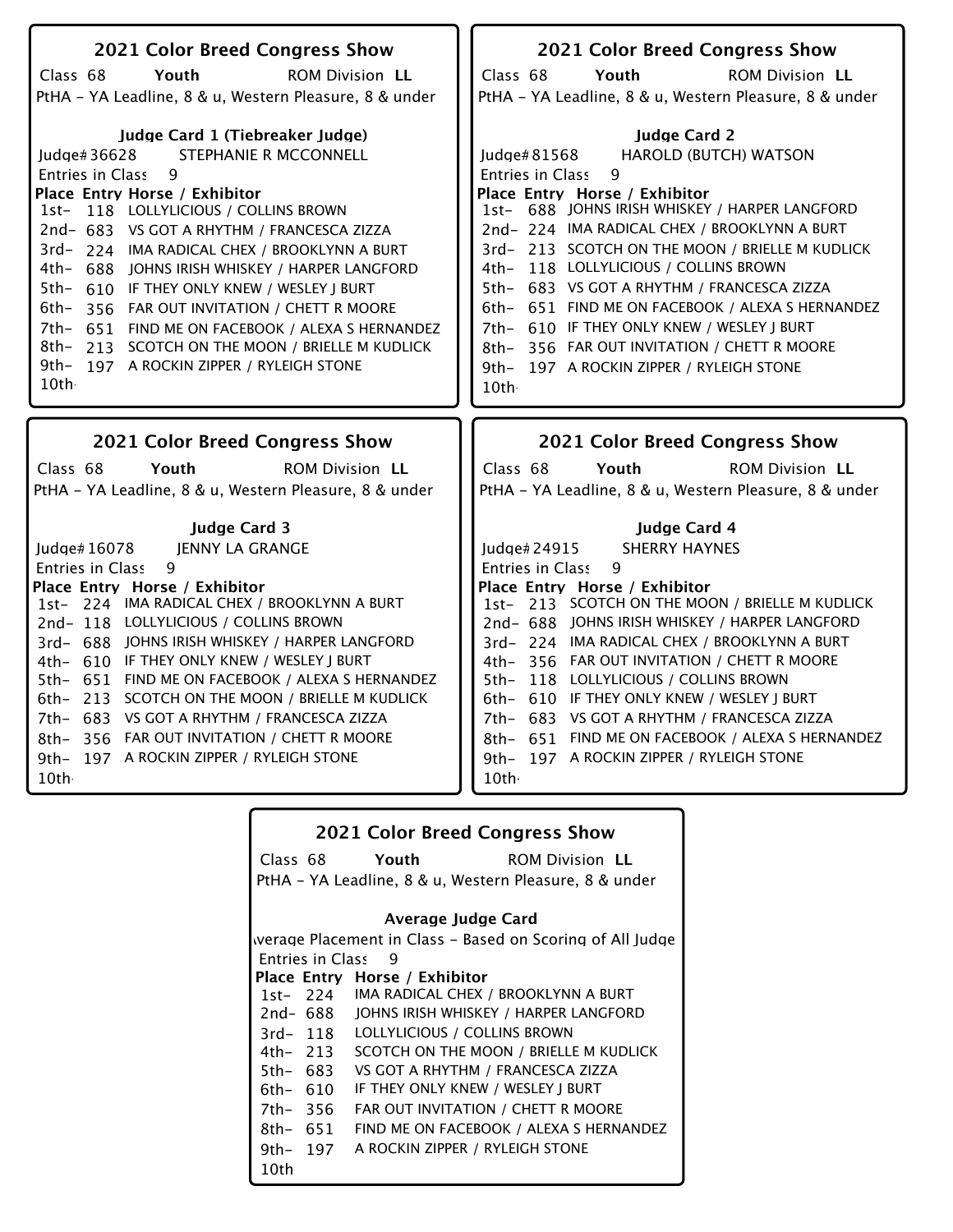| 2021 Color Breed Congress Show                  | 2021 Color Breed Congress Show                  |
|-------------------------------------------------|-------------------------------------------------|
| Class 69                                        | Class 69                                        |
| Youth                                           | Youth                                           |
| <b>ROM Division DRW</b>                         | <b>ROM Division DRW</b>                         |
| PtHA - YA Jr Disciplined Rail Western, ST/HN    | PtHA - YA Jr Disciplined Rail Western, ST/HN    |
| Judge Card 1 (Tiebreaker Judge)                 | <b>Judge Card 2</b>                             |
| <b>HAROLD (BUTCH) WATSON</b>                    | <b>JENNY LA GRANGE</b>                          |
| Judge#81568                                     | ludge# $16078$                                  |
| 5                                               | 5                                               |
| Entries in Class                                | Entries in Class                                |
| Place Entry Horse / Exhibitor                   | Place Entry Horse / Exhibitor                   |
| 1st- 183 BACK FLEET BOY / ANGEL L BAER          | 1st- 183 BACK FLEET BOY / ANGEL L BAER          |
| 2nd-303 JACKSON DAILY NEWS / ADDYSON WEST       | 2nd-539 RADICALLY DEPUTIZED / MADELYNNE G ALDEN |
| 3rd-539 RADICALLY DEPUTIZED / MADELYNNE G ALDEN | 3rd- 508 BILL SIMON / MALLEY M TERRYN           |
| 4th- 508 BILL SIMON / MALLEY M TERRYN           | 4th- 688 JOHNS IRISH WHISKEY / PEYTON LANGFORD  |
| 5th- 688 JOHNS IRISH WHISKEY / PEYTON LANGFORD  | 5th- 303 JACKSON DAILY NEWS / ADDYSON WEST      |
| $6th -$                                         | $6th-$                                          |
| $7th-$                                          | 7th-                                            |
| $8th-$                                          | $8th-$                                          |
| $9th-$                                          | $9th-$                                          |
| 10th                                            | 10th                                            |
| 2021 Color Breed Congress Show                  | 2021 Color Breed Congress Show                  |
|                                                 |                                                 |
| Class 69                                        | Class 69                                        |
| Youth                                           | Youth                                           |
| <b>ROM Division DRW</b>                         | <b>ROM Division DRW</b>                         |
| PtHA - YA Jr Disciplined Rail Western, ST/HN    | PtHA - YA Jr Disciplined Rail Western, ST/HN    |

|        |          | <b>2021 Color Breed Congress Show</b>        |                                                           |
|--------|----------|----------------------------------------------|-----------------------------------------------------------|
|        |          | Class 69 Youth                               | <b>ROM Division DRW</b>                                   |
|        |          | PtHA - YA Jr Disciplined Rail Western, ST/HN |                                                           |
|        |          | Average Judge Card                           |                                                           |
|        |          |                                              | werage Placement in Class – Based on Scoring of All Judge |
|        |          |                                              |                                                           |
|        |          | Entries in Class 5                           |                                                           |
|        |          | Place Entry Horse / Exhibitor                |                                                           |
|        |          | 1st- 183 BACK FLEET BOY / ANGEL L BAER       |                                                           |
|        |          |                                              | 2nd-539 RADICALLY DEPUTIZED / MADELYNNE G ALDEN           |
|        | 3rd-303  | JACKSON DAILY NEWS / ADDYSON WEST            |                                                           |
|        | 4th– 508 | BILL SIMON / MALLEY M TERRYN                 |                                                           |
|        | 5th- 688 | JOHNS IRISH WHISKEY / PEYTON LANGFORD        |                                                           |
|        |          | 6th- 655 Scratch                             |                                                           |
| $7th-$ |          |                                              |                                                           |
| 8th-   |          |                                              |                                                           |
| 9th-   |          |                                              |                                                           |
| 10th   |          |                                              |                                                           |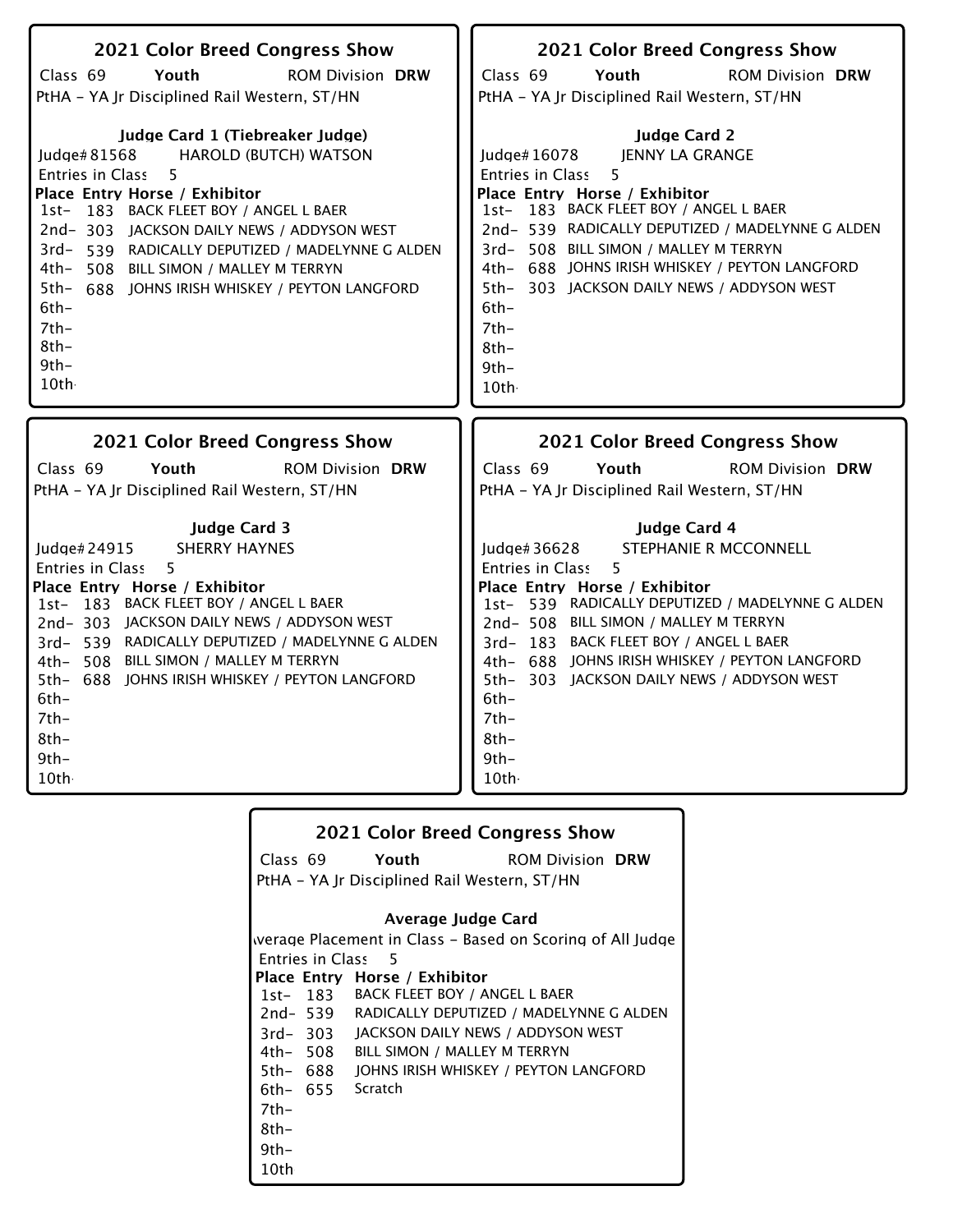| 2021 Color Breed Congress Show<br>2021 Color Breed Congress Show<br>Class 70<br>Youth<br><b>ROM Division DRW</b><br>Class 70<br>Youth<br><b>ROM Division DRW</b><br>PtHA - YA Sr Disciplined Rail Western, ST/HN<br>PtHA - YA Sr Disciplined Rail Western, ST/HN<br>Judge Card 1 (Tiebreaker Judge)<br><b>Judge Card 2</b><br>JENNY LA GRANGE<br><b>SHERRY HAYNES</b><br>Judge# 16078<br>Judge# $24915$<br>Entries in Class 19<br>Entries in Class 19<br>Place Entry Horse / Exhibitor<br>Place Entry Horse / Exhibitor<br>1st- 175 LOOK AT MY HOT CHIPS / HAILEY L SMITH<br>175 LOOK AT MY HOT CHIPS / HAILEY L SMITH<br>1st-<br>2nd-266 SLIGHTLY FANCY / SYDNEY REPLOGLE<br>2nd-266 SLIGHTLY FANCY / SYDNEY REPLOGLE<br>3rd- 509 HOT RESERVATION / MADISON M BROWN<br>3rd-343 CNC HEZ HIGH PROFILE / GABRIELLA JOHNSON<br>4th- 136 CHROMED OUT SENSATION / JULIA L WOULDS<br>4th- 608 I JUST AM / KATY N HORINE<br>103 WATCH MY MOVES / CLAIRE MCCOMBS<br>$5th-$<br>5th-<br>233 GUMBALL MACHINE / HANNAH HEINS<br>706 HOTROD MACHINE / HALEY THOMAS<br>$6th-$<br>6th- |  |
|-------------------------------------------------------------------------------------------------------------------------------------------------------------------------------------------------------------------------------------------------------------------------------------------------------------------------------------------------------------------------------------------------------------------------------------------------------------------------------------------------------------------------------------------------------------------------------------------------------------------------------------------------------------------------------------------------------------------------------------------------------------------------------------------------------------------------------------------------------------------------------------------------------------------------------------------------------------------------------------------------------------------------------------------------------------------------|--|
|                                                                                                                                                                                                                                                                                                                                                                                                                                                                                                                                                                                                                                                                                                                                                                                                                                                                                                                                                                                                                                                                         |  |
|                                                                                                                                                                                                                                                                                                                                                                                                                                                                                                                                                                                                                                                                                                                                                                                                                                                                                                                                                                                                                                                                         |  |
|                                                                                                                                                                                                                                                                                                                                                                                                                                                                                                                                                                                                                                                                                                                                                                                                                                                                                                                                                                                                                                                                         |  |
|                                                                                                                                                                                                                                                                                                                                                                                                                                                                                                                                                                                                                                                                                                                                                                                                                                                                                                                                                                                                                                                                         |  |
|                                                                                                                                                                                                                                                                                                                                                                                                                                                                                                                                                                                                                                                                                                                                                                                                                                                                                                                                                                                                                                                                         |  |
|                                                                                                                                                                                                                                                                                                                                                                                                                                                                                                                                                                                                                                                                                                                                                                                                                                                                                                                                                                                                                                                                         |  |
|                                                                                                                                                                                                                                                                                                                                                                                                                                                                                                                                                                                                                                                                                                                                                                                                                                                                                                                                                                                                                                                                         |  |
|                                                                                                                                                                                                                                                                                                                                                                                                                                                                                                                                                                                                                                                                                                                                                                                                                                                                                                                                                                                                                                                                         |  |
|                                                                                                                                                                                                                                                                                                                                                                                                                                                                                                                                                                                                                                                                                                                                                                                                                                                                                                                                                                                                                                                                         |  |
|                                                                                                                                                                                                                                                                                                                                                                                                                                                                                                                                                                                                                                                                                                                                                                                                                                                                                                                                                                                                                                                                         |  |
|                                                                                                                                                                                                                                                                                                                                                                                                                                                                                                                                                                                                                                                                                                                                                                                                                                                                                                                                                                                                                                                                         |  |
|                                                                                                                                                                                                                                                                                                                                                                                                                                                                                                                                                                                                                                                                                                                                                                                                                                                                                                                                                                                                                                                                         |  |
|                                                                                                                                                                                                                                                                                                                                                                                                                                                                                                                                                                                                                                                                                                                                                                                                                                                                                                                                                                                                                                                                         |  |
| 507 BETCHA IMA SENSATION / ALEXANDRA C BEASLI                                                                                                                                                                                                                                                                                                                                                                                                                                                                                                                                                                                                                                                                                                                                                                                                                                                                                                                                                                                                                           |  |
| 659 CAUSING A SENSATION / ELLIANNA R FONSECA<br>7th- 509 HOT RESERVATION / MADISON M BROWN<br>7th–                                                                                                                                                                                                                                                                                                                                                                                                                                                                                                                                                                                                                                                                                                                                                                                                                                                                                                                                                                      |  |
| 8th- 659 CAUSING A SENSATION / ELLIANNA R FONSECA<br>507 BETCHA IMA SENSATION / ALEXANDRA C BEASLI<br>8th-                                                                                                                                                                                                                                                                                                                                                                                                                                                                                                                                                                                                                                                                                                                                                                                                                                                                                                                                                              |  |
| $9th-$<br>706 HOTROD MACHINE / HALEY THOMAS<br>343 CNC HEZ HIGH PROFILE / GABRIELLA JOHNSON<br>9th–                                                                                                                                                                                                                                                                                                                                                                                                                                                                                                                                                                                                                                                                                                                                                                                                                                                                                                                                                                     |  |
| 10th 480 SHES A ROCKN KRYMSUN / ALYSSA M CVIKOTA<br>10th 608 I JUST AM / KATY N HORINE                                                                                                                                                                                                                                                                                                                                                                                                                                                                                                                                                                                                                                                                                                                                                                                                                                                                                                                                                                                  |  |
|                                                                                                                                                                                                                                                                                                                                                                                                                                                                                                                                                                                                                                                                                                                                                                                                                                                                                                                                                                                                                                                                         |  |
|                                                                                                                                                                                                                                                                                                                                                                                                                                                                                                                                                                                                                                                                                                                                                                                                                                                                                                                                                                                                                                                                         |  |
| 2021 Color Breed Congress Show<br>2021 Color Breed Congress Show                                                                                                                                                                                                                                                                                                                                                                                                                                                                                                                                                                                                                                                                                                                                                                                                                                                                                                                                                                                                        |  |
| Class 70<br>Youth<br><b>ROM Division DRW</b><br>Class 70<br>Youth<br><b>ROM Division DRW</b>                                                                                                                                                                                                                                                                                                                                                                                                                                                                                                                                                                                                                                                                                                                                                                                                                                                                                                                                                                            |  |
| PtHA - YA Sr Disciplined Rail Western, ST/HN<br>PtHA - YA Sr Disciplined Rail Western, ST/HN                                                                                                                                                                                                                                                                                                                                                                                                                                                                                                                                                                                                                                                                                                                                                                                                                                                                                                                                                                            |  |
|                                                                                                                                                                                                                                                                                                                                                                                                                                                                                                                                                                                                                                                                                                                                                                                                                                                                                                                                                                                                                                                                         |  |
| <b>Judge Card 3</b><br>Judge Card 4                                                                                                                                                                                                                                                                                                                                                                                                                                                                                                                                                                                                                                                                                                                                                                                                                                                                                                                                                                                                                                     |  |
| STEPHANIE R MCCONNELL<br><b>HAROLD (BUTCH) WATSON</b><br>ludge $#36628$<br>ludge $#81568$                                                                                                                                                                                                                                                                                                                                                                                                                                                                                                                                                                                                                                                                                                                                                                                                                                                                                                                                                                               |  |
| Entries in Class 19<br>Entries in Class 19                                                                                                                                                                                                                                                                                                                                                                                                                                                                                                                                                                                                                                                                                                                                                                                                                                                                                                                                                                                                                              |  |
|                                                                                                                                                                                                                                                                                                                                                                                                                                                                                                                                                                                                                                                                                                                                                                                                                                                                                                                                                                                                                                                                         |  |
|                                                                                                                                                                                                                                                                                                                                                                                                                                                                                                                                                                                                                                                                                                                                                                                                                                                                                                                                                                                                                                                                         |  |
| Place Entry Horse / Exhibitor<br>Place Entry Horse / Exhibitor<br>1st- 175 LOOK AT MY HOT CHIPS / HAILEY L SMITH<br>1st- 175 LOOK AT MY HOT CHIPS / HAILEY L SMITH                                                                                                                                                                                                                                                                                                                                                                                                                                                                                                                                                                                                                                                                                                                                                                                                                                                                                                      |  |
| 2nd-608 I JUST AM / KATY N HORINE<br>2nd-266 SLIGHTLY FANCY / SYDNEY REPLOGLE                                                                                                                                                                                                                                                                                                                                                                                                                                                                                                                                                                                                                                                                                                                                                                                                                                                                                                                                                                                           |  |
| 3rd-266 SLIGHTLY FANCY / SYDNEY REPLOGLE<br>3rd- 507 BETCHA IMA SENSATION / ALEXANDRA C BEASLI                                                                                                                                                                                                                                                                                                                                                                                                                                                                                                                                                                                                                                                                                                                                                                                                                                                                                                                                                                          |  |
| 4th- 509 HOT RESERVATION / MADISON M BROWN<br>4th- 706 HOTROD MACHINE / HALEY THOMAS                                                                                                                                                                                                                                                                                                                                                                                                                                                                                                                                                                                                                                                                                                                                                                                                                                                                                                                                                                                    |  |
| 706 HOTROD MACHINE / HALEY THOMAS<br>107 KEEP N THIS KRYMSUN / CARLEY KINTZLE<br>5th-<br>5th-                                                                                                                                                                                                                                                                                                                                                                                                                                                                                                                                                                                                                                                                                                                                                                                                                                                                                                                                                                           |  |
| 507 BETCHA IMA SENSATION / ALEXANDRA C BEASLI<br>6th- 509 HOT RESERVATION / MADISON M BROWN<br>6th-                                                                                                                                                                                                                                                                                                                                                                                                                                                                                                                                                                                                                                                                                                                                                                                                                                                                                                                                                                     |  |
| 103 WATCH MY MOVES / CLAIRE MCCOMBS<br>7th- 581 LSF EASY RIDER / ASHTON TAYLOR HEDRICK<br>7th-                                                                                                                                                                                                                                                                                                                                                                                                                                                                                                                                                                                                                                                                                                                                                                                                                                                                                                                                                                          |  |
| 343 CNC HEZ HIGH PROFILE / GABRIELLA JOHNSON<br>8th- 682 IMPRINTED BY GENTLMEN / ALLISON R WALL<br>8th-                                                                                                                                                                                                                                                                                                                                                                                                                                                                                                                                                                                                                                                                                                                                                                                                                                                                                                                                                                 |  |
| $9th-$<br>233<br><b>GUMBALL MACHINE / HANNAH HEINS</b><br>9th- 608 I JUST AM / KATY N HORINE                                                                                                                                                                                                                                                                                                                                                                                                                                                                                                                                                                                                                                                                                                                                                                                                                                                                                                                                                                            |  |
| 10th 480 SHES A ROCKN KRYMSUN / ALYSSA M CVIKOTA<br>10th 343 CNC HEZ HIGH PROFILE / GABRIELLA JOHNSON                                                                                                                                                                                                                                                                                                                                                                                                                                                                                                                                                                                                                                                                                                                                                                                                                                                                                                                                                                   |  |

|          |          | <b>2021 Color Breed Congress Show</b>          |                                                           |
|----------|----------|------------------------------------------------|-----------------------------------------------------------|
|          | Class 70 | Youth                                          | <b>ROM Division DRW</b>                                   |
|          |          | PtHA - YA Sr Disciplined Rail Western, ST/HN   |                                                           |
|          |          |                                                |                                                           |
|          |          | Average Judge Card                             |                                                           |
|          |          |                                                | werage Placement in Class – Based on Scoring of All Judge |
|          |          | Entries in Class 19                            |                                                           |
|          |          | Place Entry Horse / Exhibitor                  |                                                           |
|          |          | 1st- 175 LOOK AT MY HOT CHIPS / HAILEY L SMITH |                                                           |
|          | 2nd- 266 | SLIGHTLY FANCY / SYDNEY REPLOGLE               |                                                           |
|          | 3rd- 509 | <b>HOT RESERVATION / MADISON M BROWN</b>       |                                                           |
|          | 4th– 608 | I IUST AM / KATY N HORINE                      |                                                           |
|          | 5th– 507 |                                                | BETCHA IMA SENSATION / ALEXANDRA C BEASLI                 |
| 6th– 706 |          | HOTROD MACHINE / HALEY THOMAS                  |                                                           |
| 7th- 343 |          |                                                | CNC HEZ HIGH PROFILE / GABRIELLA JOHNSON                  |
| 8th- 103 |          | WATCH MY MOVES / CLAIRE MCCOMBS                |                                                           |
|          | 9th- 233 | <b>GUMBALL MACHINE / HANNAH HEINS</b>          |                                                           |
| 10th 659 |          |                                                | CAUSING A SENSATION / ELLIANNA R FONSECA                  |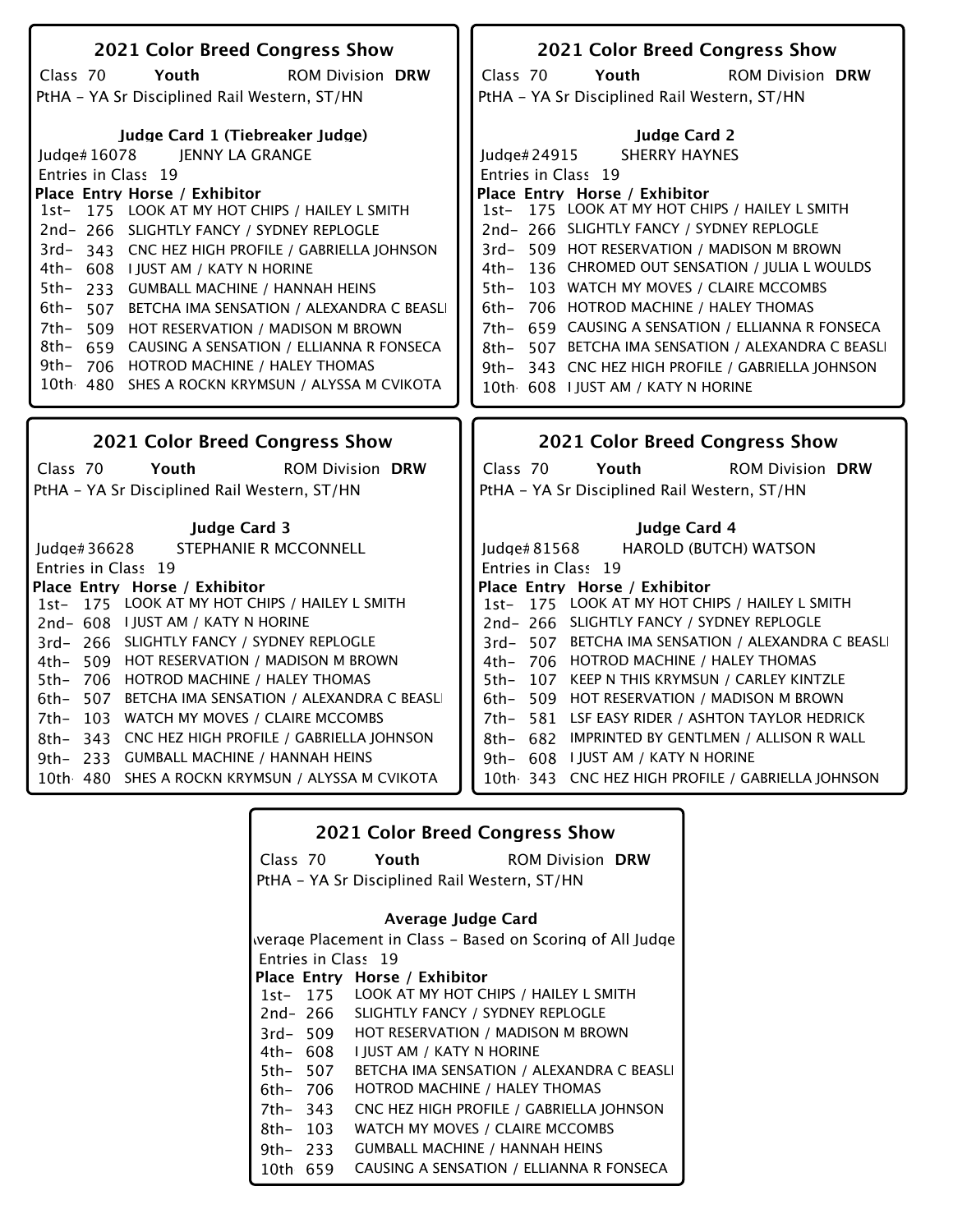| 2021 Color Breed Congress Show                                                                             | 2021 Color Breed Congress Show                                                            |
|------------------------------------------------------------------------------------------------------------|-------------------------------------------------------------------------------------------|
| Class 71<br>Youth<br><b>ROM Division DRW</b>                                                               | Class 71<br>Youth<br><b>ROM Division DRW</b>                                              |
| PtHA - YA Discipline Rail Western, ST/HN, Solid                                                            | PtHA - YA Discipline Rail Western, ST/HN, Solid                                           |
|                                                                                                            |                                                                                           |
| Judge Card 1 (Tiebreaker Judge)                                                                            | <b>Judge Card 2</b>                                                                       |
| <b>SHERRY HAYNES</b><br>Judge#24915                                                                        | STEPHANIE R MCCONNELL<br>Judge# 36628                                                     |
| Entries in Class<br>9                                                                                      | Entries in Class<br>9                                                                     |
| Place Entry Horse / Exhibitor                                                                              | Place Entry Horse / Exhibitor                                                             |
| 1st- 454 ONE HOT ZIPCODE / GABRIELLA REYES                                                                 | 1st- 454 ONE HOT ZIPCODE / GABRIELLA REYES                                                |
| 2nd- 486 TIMELESS TALENT / ISABELLA DOAN                                                                   | 2nd- 486 TIMELESS TALENT / ISABELLA DOAN                                                  |
| 3rd- 672 THE GOODS / SARAH A HARNISH                                                                       | 3rd- 672 THE GOODS / SARAH A HARNISH                                                      |
| 4th- 260 GOOD TO B HOT / ARIANNA ORTIZ                                                                     | 4th- 260 GOOD TO B HOT / ARIANNA ORTIZ                                                    |
| 5th–<br>586 LOPING ONLY / VICTORIA L BUNN                                                                  | 656 SH WILLY B IMMORTAL / KYLEIGH JO HEIKES<br>$5th-$                                     |
| 6th–<br>656<br>SH WILLY B IMMORTAL / KYLEIGH JO HEIKES                                                     | 540 BOX O CHOCOLATES / SAKARI WILKINSON<br>$6th-$                                         |
| 7th–<br>130<br>ONE GOOD DREAM / LENA S SCHLIENTZ<br>8th- 540<br><b>BOX O CHOCOLATES / SAKARI WILKINSON</b> | 130 ONE GOOD DREAM / LENA S SCHLIENTZ<br>$7th-$                                           |
| 9th- 478 IWAS BORN LUCKEY / ALYSSA M CVIKOTA                                                               | 478 IWAS BORN LUCKEY / ALYSSA M CVIKOTA<br>8th–<br>9th- 586 LOPING ONLY / VICTORIA L BUNN |
| 10th                                                                                                       | 10th -                                                                                    |
|                                                                                                            |                                                                                           |
|                                                                                                            |                                                                                           |
|                                                                                                            |                                                                                           |
| <b>2021 Color Breed Congress Show</b>                                                                      | <b>2021 Color Breed Congress Show</b>                                                     |
| Class 71<br>Youth<br><b>ROM Division DRW</b>                                                               | Class 71<br>Youth<br><b>ROM Division DRW</b>                                              |
| PtHA - YA Discipline Rail Western, ST/HN, Solid                                                            | PtHA - YA Discipline Rail Western, ST/HN, Solid                                           |
|                                                                                                            |                                                                                           |
| <b>Judge Card 3</b>                                                                                        | Judge Card 4<br><b>IENNY LA GRANGE</b>                                                    |
| Judge# 81568<br><b>HAROLD (BUTCH) WATSON</b><br>9<br><b>Entries in Class</b>                               | Judge# 16078<br>9<br><b>Entries in Class</b>                                              |
| Place Entry Horse / Exhibitor                                                                              | Place Entry Horse / Exhibitor                                                             |
| 1st- 486 TIMELESS TALENT / ISABELLA DOAN                                                                   | 1st- 486 TIMELESS TALENT / ISABELLA DOAN                                                  |
| 2nd-454 ONE HOT ZIPCODE / GABRIELLA REYES                                                                  | 2nd-454 ONE HOT ZIPCODE / GABRIELLA REYES                                                 |
| 3rd- 672 THE GOODS / SARAH A HARNISH                                                                       | 3rd- 672 THE GOODS / SARAH A HARNISH                                                      |
| 4th- 260 GOOD TO B HOT / ARIANNA ORTIZ                                                                     | 4th- 260 GOOD TO B HOT / ARIANNA ORTIZ                                                    |
| 586 LOPING ONLY / VICTORIA L BUNN<br>5th–                                                                  | 5th- 656 SH WILLY B IMMORTAL / KYLEIGH JO HEIKES                                          |
| 130 ONE GOOD DREAM / LENA S SCHLIENTZ<br>6th-                                                              | 130 ONE GOOD DREAM / LENA S SCHLIENTZ<br>6th-                                             |
| 656 SH WILLY B IMMORTAL / KYLEIGH JO HEIKES<br>7th-                                                        | 7th- 478 IWAS BORN LUCKEY / ALYSSA M CVIKOTA                                              |
| 8th- 478<br>IWAS BORN LUCKEY / ALYSSA M CVIKOTA                                                            | 8th- 540 BOX O CHOCOLATES / SAKARI WILKINSON                                              |
| 540 BOX O CHOCOLATES / SAKARI WILKINSON<br>9th–<br>10th                                                    | 9th- 586 LOPING ONLY / VICTORIA L BUNN<br>10th                                            |

## **2021 Color Breed Congress Show**

ROM Division **Youth DRW**

Class 71 PtHA - YA Discipline Rail Western, ST/HN, Solid

### **Average Judge Card**

Entries in Class 1st-**Place Entry Horse / Exhibitor** 2nd-486 3rd-672 4th-260 5th-656 6th-586 7th-130 Werage Placement in Class - Based on Scoring of All Judge 9 ONE HOT ZIPCODE / GABRIELLA REYES TIMELESS TALENT / ISABELLA DOAN THE GOODS / SARAH A HARNISH GOOD TO B HOT / ARIANNA ORTIZ SH WILLY B IMMORTAL / KYLEIGH JO HEIKES LOPING ONLY / VICTORIA L BUNN ONE GOOD DREAM / LENA S SCHLIENTZ

8th-540 BOX O CHOCOLATES / SAKARI WILKINSON

9th-478 IWAS BORN LUCKEY / ALYSSA M CVIKOTA

10th-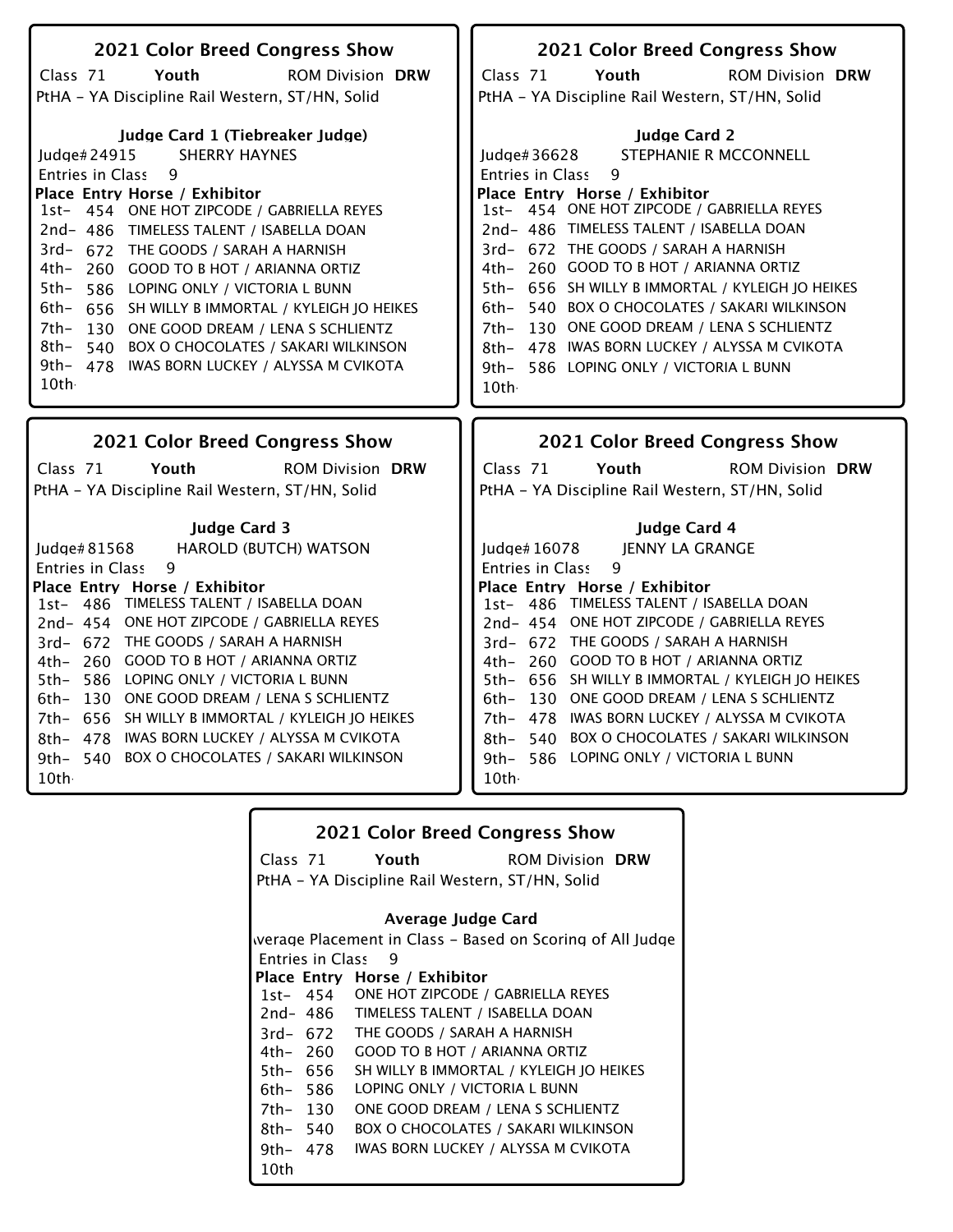| 2021 Color Breed Congress Show                                                                                                                                                                                                                                                                                                                                                                                                                                                                                                                                                                                                          | 2021 Color Breed Congress Show                                                                                                                                                                                                                                                                                                                                                                                                                                                                                                                                                                                              |
|-----------------------------------------------------------------------------------------------------------------------------------------------------------------------------------------------------------------------------------------------------------------------------------------------------------------------------------------------------------------------------------------------------------------------------------------------------------------------------------------------------------------------------------------------------------------------------------------------------------------------------------------|-----------------------------------------------------------------------------------------------------------------------------------------------------------------------------------------------------------------------------------------------------------------------------------------------------------------------------------------------------------------------------------------------------------------------------------------------------------------------------------------------------------------------------------------------------------------------------------------------------------------------------|
| Class 72<br><b>ROM Division WSSE</b><br>Amateur                                                                                                                                                                                                                                                                                                                                                                                                                                                                                                                                                                                         | Class 72<br><b>ROM Division WSSE</b><br>Amateur                                                                                                                                                                                                                                                                                                                                                                                                                                                                                                                                                                             |
| PtHA - AM Sr/El W/T Western Horsemanship, ST/HN                                                                                                                                                                                                                                                                                                                                                                                                                                                                                                                                                                                         | PtHA - AM Sr/El W/T Western Horsemanship, ST/HN                                                                                                                                                                                                                                                                                                                                                                                                                                                                                                                                                                             |
| Judge Card 1 (Tiebreaker Judge)<br><b>STEPHANIE R MCCONNELL</b><br>ludge# $36628$<br>Entries in Class 24<br>Place Entry Horse / Exhibitor<br>1st-389 I ONLY DATE BABES / JAMIE L SISSECK<br>2nd- 661 HES WISER / ANN NORDQUIST<br>3rd-150 INVITED BY CANDY / JACKIE L HODGE<br>4th-<br>180 THIS IS MY STORY / SUNNY C RUFO<br>5th–<br>336 BIGTIME FANCY / BARBARA MILLER<br>6th-<br>133 A GIRL NAMED CHARLIE / PATRICIA A WAGNER<br>$7th-$<br>311 TALK THAT TALK / DYNEL L WOOD<br>8th- 156 GENTLEMEN GET LUCKY TOO / CARMA M PLESSI<br>9th- 352 KOTA CHROME FLASH / PAMELA J THIELEN<br>10th 218 IMPRESSIVE INVITATION / KELLY JOHNSON | <b>Iudge Card 2</b><br><b>HAROLD (BUTCH) WATSON</b><br>Judge# 81568<br>Entries in Class 24<br>Place Entry Horse / Exhibitor<br>1st- 389 I ONLY DATE BABES / JAMIE L SISSECK<br>2nd- 402 LOPIN TO A WIN / TRACY POHLMAN<br>3rd- 661 HES WISER / ANN NORDQUIST<br>4th- 133 A GIRL NAMED CHARLIE / PATRICIA A WAGNER<br>5th- 150 INVITED BY CANDY / JACKIE L HODGE<br>6th- 302 A SMASHING SENSATION / NANCY C STANFORD<br>156 GENTLEMEN GET LUCKY TOO / CARMA M PLESSI<br>7th-<br>180 THIS IS MY STORY / SUNNY C RUFO<br>8th–<br>9th- 676 SO BLAZING IM BLUE / TANYA M MOORE<br>10th 218 IMPRESSIVE INVITATION / KELLY JOHNSON |
|                                                                                                                                                                                                                                                                                                                                                                                                                                                                                                                                                                                                                                         |                                                                                                                                                                                                                                                                                                                                                                                                                                                                                                                                                                                                                             |
|                                                                                                                                                                                                                                                                                                                                                                                                                                                                                                                                                                                                                                         |                                                                                                                                                                                                                                                                                                                                                                                                                                                                                                                                                                                                                             |
| 2021 Color Breed Congress Show                                                                                                                                                                                                                                                                                                                                                                                                                                                                                                                                                                                                          | 2021 Color Breed Congress Show                                                                                                                                                                                                                                                                                                                                                                                                                                                                                                                                                                                              |
| Class 72<br><b>ROM Division WSSE</b><br>Amateur                                                                                                                                                                                                                                                                                                                                                                                                                                                                                                                                                                                         | Class 72<br><b>ROM Division WSSE</b><br>Amateur                                                                                                                                                                                                                                                                                                                                                                                                                                                                                                                                                                             |
| PtHA - AM Sr/El W/T Western Horsemanship, ST/HN                                                                                                                                                                                                                                                                                                                                                                                                                                                                                                                                                                                         | PtHA - AM Sr/El W/T Western Horsemanship, ST/HN                                                                                                                                                                                                                                                                                                                                                                                                                                                                                                                                                                             |
|                                                                                                                                                                                                                                                                                                                                                                                                                                                                                                                                                                                                                                         |                                                                                                                                                                                                                                                                                                                                                                                                                                                                                                                                                                                                                             |
| Judge Card 3                                                                                                                                                                                                                                                                                                                                                                                                                                                                                                                                                                                                                            | Judge Card 4                                                                                                                                                                                                                                                                                                                                                                                                                                                                                                                                                                                                                |
| <b>JENNY LA GRANGE</b><br>ludge $#16078$                                                                                                                                                                                                                                                                                                                                                                                                                                                                                                                                                                                                | <b>SHERRY HAYNES</b><br>ludge $#24915$                                                                                                                                                                                                                                                                                                                                                                                                                                                                                                                                                                                      |
| Entries in Class 24                                                                                                                                                                                                                                                                                                                                                                                                                                                                                                                                                                                                                     | Entries in Class 24                                                                                                                                                                                                                                                                                                                                                                                                                                                                                                                                                                                                         |
| Place Entry Horse / Exhibitor                                                                                                                                                                                                                                                                                                                                                                                                                                                                                                                                                                                                           | Place Entry Horse / Exhibitor                                                                                                                                                                                                                                                                                                                                                                                                                                                                                                                                                                                               |
| 389 I ONLY DATE BABES / JAMIE L SISSECK<br>$1st-$                                                                                                                                                                                                                                                                                                                                                                                                                                                                                                                                                                                       | 1st- 389 I ONLY DATE BABES / JAMIE L SISSECK                                                                                                                                                                                                                                                                                                                                                                                                                                                                                                                                                                                |
| 2nd- 661 HES WISER / ANN NORDQUIST                                                                                                                                                                                                                                                                                                                                                                                                                                                                                                                                                                                                      | 2nd- 661 HES WISER / ANN NORDQUIST                                                                                                                                                                                                                                                                                                                                                                                                                                                                                                                                                                                          |
| 3rd-180 THIS IS MY STORY / SUNNY C RUFO                                                                                                                                                                                                                                                                                                                                                                                                                                                                                                                                                                                                 | 3rd-180 THIS IS MY STORY / SUNNY C RUFO                                                                                                                                                                                                                                                                                                                                                                                                                                                                                                                                                                                     |
| 4th- 133 A GIRL NAMED CHARLIE / PATRICIA A WAGNER                                                                                                                                                                                                                                                                                                                                                                                                                                                                                                                                                                                       | 4th- 402 LOPIN TO A WIN / TRACY POHLMAN                                                                                                                                                                                                                                                                                                                                                                                                                                                                                                                                                                                     |
| 5th- 150 INVITED BY CANDY / JACKIE L HODGE<br>6th- 336 BIGTIME FANCY / BARBARA MILLER                                                                                                                                                                                                                                                                                                                                                                                                                                                                                                                                                   | 5th- 156 GENTLEMEN GET LUCKY TOO / CARMA M PLESSI<br>6th- 218 IMPRESSIVE INVITATION / KELLY JOHNSON                                                                                                                                                                                                                                                                                                                                                                                                                                                                                                                         |
| 7th- 402 LOPIN TO A WIN / TRACY POHLMAN                                                                                                                                                                                                                                                                                                                                                                                                                                                                                                                                                                                                 | TALK THAT TALK / DYNEL L WOOD<br>7th-<br>311                                                                                                                                                                                                                                                                                                                                                                                                                                                                                                                                                                                |
| 8th- 302 A SMASHING SENSATION / NANCY C STANFORD                                                                                                                                                                                                                                                                                                                                                                                                                                                                                                                                                                                        | MELODY OF A COWBOY / RONALD D LARSON<br>8th–<br>- 173                                                                                                                                                                                                                                                                                                                                                                                                                                                                                                                                                                       |
| 9th- 218 IMPRESSIVE INVITATION / KELLY JOHNSON                                                                                                                                                                                                                                                                                                                                                                                                                                                                                                                                                                                          | 9th- 150 INVITED BY CANDY / JACKIE L HODGE                                                                                                                                                                                                                                                                                                                                                                                                                                                                                                                                                                                  |
| 10th 272 GLAMOURIZED / LAURIE E PETERSON                                                                                                                                                                                                                                                                                                                                                                                                                                                                                                                                                                                                | 10th 336 BIGTIME FANCY / BARBARA MILLER                                                                                                                                                                                                                                                                                                                                                                                                                                                                                                                                                                                     |

|             |          | <b>2021 Color Breed Congress Show</b>                     |  |
|-------------|----------|-----------------------------------------------------------|--|
|             |          | Class 72 <b>Amateur</b> ROM Division WSSE                 |  |
|             |          | PtHA – AM Sr/El W/T Western Horsemanship, ST/HN           |  |
|             |          | Average Judge Card                                        |  |
|             |          | werage Placement in Class – Based on Scoring of All Judge |  |
|             |          | Entries in Class 24                                       |  |
|             |          | Place Entry Horse / Exhibitor                             |  |
|             | 1st- 389 | I ONLY DATE BABES / JAMIE L SISSECK                       |  |
|             | 2nd- 661 | HES WISER / ANN NORDQUIST                                 |  |
|             | 3rd- 180 | THIS IS MY STORY / SUNNY C RUFO                           |  |
|             | 4th– 150 | INVITED BY CANDY / JACKIE L HODGE                         |  |
|             | 5th– 402 | LOPIN TO A WIN / TRACY POHLMAN                            |  |
| 6th- 133    |          | A GIRL NAMED CHARLIE / PATRICIA A WAGNER                  |  |
| 7th- 156    |          | <b>GENTLEMEN GET LUCKY TOO / CARMA M PLESSI</b>           |  |
| $8th - 336$ |          | BIGTIME FANCY / BARBARA MILLER                            |  |
| 9th- $311$  |          | TALK THAT TALK / DYNEL L WOOD                             |  |
| 10th 218    |          | IMPRESSIVE INVITATION / KELLY JOHNSON                     |  |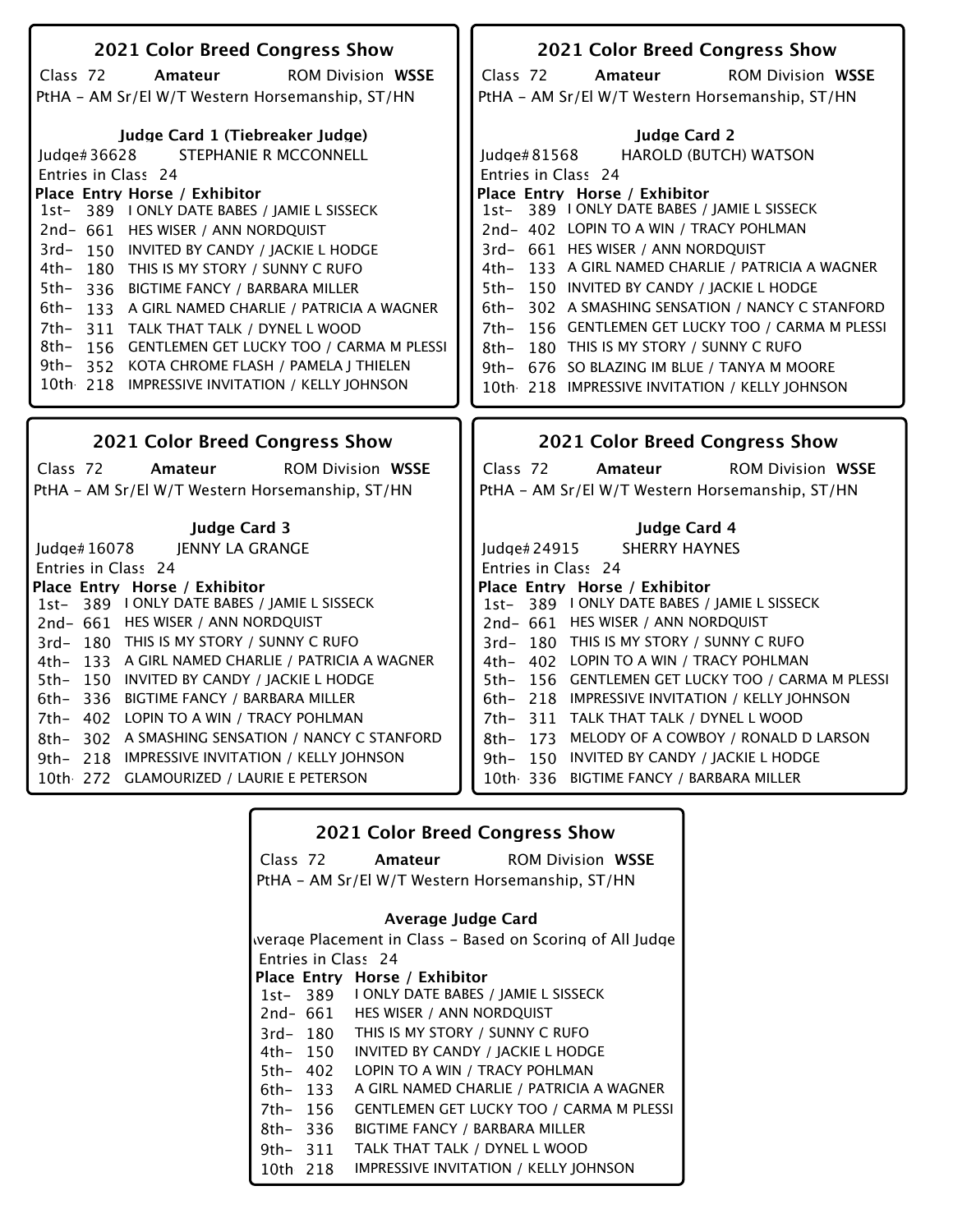| 2021 Color Breed Congress Show                                                                                                                                                                                                                                                                                                                                                                                                                                                                                                                                                                                                                | 2021 Color Breed Congress Show                                                                                                                                                                                                                                                                                                                                                                                                                                                                                                                                                                                 |
|-----------------------------------------------------------------------------------------------------------------------------------------------------------------------------------------------------------------------------------------------------------------------------------------------------------------------------------------------------------------------------------------------------------------------------------------------------------------------------------------------------------------------------------------------------------------------------------------------------------------------------------------------|----------------------------------------------------------------------------------------------------------------------------------------------------------------------------------------------------------------------------------------------------------------------------------------------------------------------------------------------------------------------------------------------------------------------------------------------------------------------------------------------------------------------------------------------------------------------------------------------------------------|
|                                                                                                                                                                                                                                                                                                                                                                                                                                                                                                                                                                                                                                               |                                                                                                                                                                                                                                                                                                                                                                                                                                                                                                                                                                                                                |
| <b>ROM Division WSSE</b><br>Class 73<br>Amateur                                                                                                                                                                                                                                                                                                                                                                                                                                                                                                                                                                                               | Class 73<br><b>ROM Division WSSE</b><br>Amateur                                                                                                                                                                                                                                                                                                                                                                                                                                                                                                                                                                |
| PtHA - AM Jr W/T Western Horsemanship, ST/HN                                                                                                                                                                                                                                                                                                                                                                                                                                                                                                                                                                                                  | PtHA - AM Jr W/T Western Horsemanship, ST/HN                                                                                                                                                                                                                                                                                                                                                                                                                                                                                                                                                                   |
| Judge Card 1 (Tiebreaker Judge)<br><b>HAROLD (BUTCH) WATSON</b><br>Judge#81568<br>Entries in Class 19<br>Place Entry Horse / Exhibitor<br>1st- 701 LIVING IN THE MOMENT / JESSICA L MARSH<br>2nd-217 RED VENOM / HILLARY M DODSON<br>3rd- 618 HF SPANISH ARTISTRY / DARCHELLE TWEADY<br>4th- 649 SITTIN SIDEWAYS / JORDIN EDWARDS<br>5th-<br>197 A ROCKIN ZIPPER / REBECCA L STONE<br>6th- 582 MY TIME TO WIN / LISA M FORBES CARDELLO<br>372 GOOD TO SHINE / BROOKE A LEWIS<br>7th–<br>8th- 440 I CANT GET ENOUGH / IASON C ARCHULETA<br>9th–<br>186 IOHNS SOUTHERN COMFORT / KATIE L BIGGE<br>10th 501 SLOWLY GOING BROKE / CHELSEY ALBOSTA | <b>Judge Card 2</b><br>Judge#16078<br>JENNY LA GRANGE<br>Entries in Class 19<br>Place Entry Horse / Exhibitor<br>1st- 701 LIVING IN THE MOMENT / JESSICA L MARSH<br>2nd- 649 SITTIN SIDEWAYS / JORDIN EDWARDS<br>3rd-372 GOOD TO SHINE / BROOKE A LEWIS<br>4th- 186 JOHNS SOUTHERN COMFORT / KATIE L BIGGE<br>5th- 582 MY TIME TO WIN / LISA M FORBES CARDELLO<br>6th- 440 I CANT GET ENOUGH / JASON C ARCHULETA<br>7th- 217 RED VENOM / HILLARY M DODSON<br>8th-<br>501 SLOWLY GOING BROKE / CHELSEY ALBOSTA<br>9th- 618 HF SPANISH ARTISTRY / DARCHELLE TWEADY<br>10th 197 A ROCKIN ZIPPER / REBECCA L STONE |
|                                                                                                                                                                                                                                                                                                                                                                                                                                                                                                                                                                                                                                               |                                                                                                                                                                                                                                                                                                                                                                                                                                                                                                                                                                                                                |
|                                                                                                                                                                                                                                                                                                                                                                                                                                                                                                                                                                                                                                               |                                                                                                                                                                                                                                                                                                                                                                                                                                                                                                                                                                                                                |
| <b>2021 Color Breed Congress Show</b>                                                                                                                                                                                                                                                                                                                                                                                                                                                                                                                                                                                                         | 2021 Color Breed Congress Show                                                                                                                                                                                                                                                                                                                                                                                                                                                                                                                                                                                 |
| Class 73<br><b>ROM Division WSSE</b><br>Amateur                                                                                                                                                                                                                                                                                                                                                                                                                                                                                                                                                                                               | Class 73<br><b>ROM Division WSSE</b><br>Amateur                                                                                                                                                                                                                                                                                                                                                                                                                                                                                                                                                                |
| PtHA - AM Jr W/T Western Horsemanship, ST/HN                                                                                                                                                                                                                                                                                                                                                                                                                                                                                                                                                                                                  | PtHA - AM Jr W/T Western Horsemanship, ST/HN                                                                                                                                                                                                                                                                                                                                                                                                                                                                                                                                                                   |
|                                                                                                                                                                                                                                                                                                                                                                                                                                                                                                                                                                                                                                               |                                                                                                                                                                                                                                                                                                                                                                                                                                                                                                                                                                                                                |
| <b>Judge Card 3</b>                                                                                                                                                                                                                                                                                                                                                                                                                                                                                                                                                                                                                           | Judge Card 4                                                                                                                                                                                                                                                                                                                                                                                                                                                                                                                                                                                                   |
| Judge# 24915<br><b>SHERRY HAYNES</b>                                                                                                                                                                                                                                                                                                                                                                                                                                                                                                                                                                                                          | STEPHANIE R MCCONNELL<br>Judge# 36628                                                                                                                                                                                                                                                                                                                                                                                                                                                                                                                                                                          |
| Entries in Class 19<br>Place Entry Horse / Exhibitor                                                                                                                                                                                                                                                                                                                                                                                                                                                                                                                                                                                          | Entries in Class 19<br>Place Entry Horse / Exhibitor                                                                                                                                                                                                                                                                                                                                                                                                                                                                                                                                                           |
| 1st- 217 RED VENOM / HILLARY M DODSON                                                                                                                                                                                                                                                                                                                                                                                                                                                                                                                                                                                                         | 1st- 701 LIVING IN THE MOMENT / JESSICA L MARSH                                                                                                                                                                                                                                                                                                                                                                                                                                                                                                                                                                |
| 2nd-372 GOOD TO SHINE / BROOKE A LEWIS                                                                                                                                                                                                                                                                                                                                                                                                                                                                                                                                                                                                        | 2nd- 649 SITTIN SIDEWAYS / JORDIN EDWARDS                                                                                                                                                                                                                                                                                                                                                                                                                                                                                                                                                                      |
| 3rd-701 LIVING IN THE MOMENT / JESSICA L MARSH                                                                                                                                                                                                                                                                                                                                                                                                                                                                                                                                                                                                | 3rd-372 GOOD TO SHINE / BROOKE A LEWIS                                                                                                                                                                                                                                                                                                                                                                                                                                                                                                                                                                         |
| 582 MY TIME TO WIN / LISA M FORBES CARDELLO<br>4th–                                                                                                                                                                                                                                                                                                                                                                                                                                                                                                                                                                                           | 4th- 582 MY TIME TO WIN / LISA M FORBES CARDELLO                                                                                                                                                                                                                                                                                                                                                                                                                                                                                                                                                               |
| 5th- 649 SITTIN SIDEWAYS / JORDIN EDWARDS                                                                                                                                                                                                                                                                                                                                                                                                                                                                                                                                                                                                     | 186 JOHNS SOUTHERN COMFORT / KATIE L BIGGE<br>5th-                                                                                                                                                                                                                                                                                                                                                                                                                                                                                                                                                             |
| 6th- 618 HF SPANISH ARTISTRY / DARCHELLE TWEADY                                                                                                                                                                                                                                                                                                                                                                                                                                                                                                                                                                                               | 6th- 440 I CANT GET ENOUGH / JASON C ARCHULETA                                                                                                                                                                                                                                                                                                                                                                                                                                                                                                                                                                 |
| 186 JOHNS SOUTHERN COMFORT / KATIE L BIGGE<br>7th–                                                                                                                                                                                                                                                                                                                                                                                                                                                                                                                                                                                            | 7th- 618 HF SPANISH ARTISTRY / DARCHELLE TWEADY                                                                                                                                                                                                                                                                                                                                                                                                                                                                                                                                                                |
| 501 SLOWLY GOING BROKE / CHELSEY ALBOSTA<br>8th–                                                                                                                                                                                                                                                                                                                                                                                                                                                                                                                                                                                              | 8th- 217 RED VENOM / HILLARY M DODSON                                                                                                                                                                                                                                                                                                                                                                                                                                                                                                                                                                          |
| 197 A ROCKIN ZIPPER / REBECCA L STONE<br>9th–                                                                                                                                                                                                                                                                                                                                                                                                                                                                                                                                                                                                 | 9th- 501 SLOWLY GOING BROKE / CHELSEY ALBOSTA                                                                                                                                                                                                                                                                                                                                                                                                                                                                                                                                                                  |
| 10th 440   CANT GET ENOUGH / JASON C ARCHULETA                                                                                                                                                                                                                                                                                                                                                                                                                                                                                                                                                                                                | 10th 472 FANCY TIME PRELUDE / ALEXIA SCHUMACHER                                                                                                                                                                                                                                                                                                                                                                                                                                                                                                                                                                |

|           | <b>2021 Color Breed Congress Show</b>                     |
|-----------|-----------------------------------------------------------|
|           | Class 73 <b>Amateur</b> ROM Division WSSE                 |
|           | PtHA - AM Jr W/T Western Horsemanship, ST/HN              |
|           | Average Judge Card                                        |
|           | werage Placement in Class – Based on Scoring of All Judge |
|           |                                                           |
|           | Entries in Class 19                                       |
|           | Place Entry Horse / Exhibitor                             |
| 1st- 701  | LIVING IN THE MOMENT / JESSICA L MARSH                    |
| 2nd- 649  | SITTIN SIDEWAYS / JORDIN EDWARDS                          |
| 3rd-372   | <b>GOOD TO SHINE / BROOKE A LEWIS</b>                     |
| 4th– 217  | RED VENOM / HILLARY M DODSON                              |
| 5th- 582  | MY TIME TO WIN / LISA M FORBES CARDELLO                   |
| 6th- 618  | HF SPANISH ARTISTRY / DARCHELLE TWEADY                    |
| 7th- 186  | JOHNS SOUTHERN COMFORT / KATIE L BIGGE                    |
| $8th-440$ | I CANT GET ENOUGH / JASON C ARCHULETA                     |
| 9th- 197  | A ROCKIN ZIPPER / REBECCA L STONE                         |
| 10th 501  | SLOWLY GOING BROKE / CHELSEY ALBOSTA                      |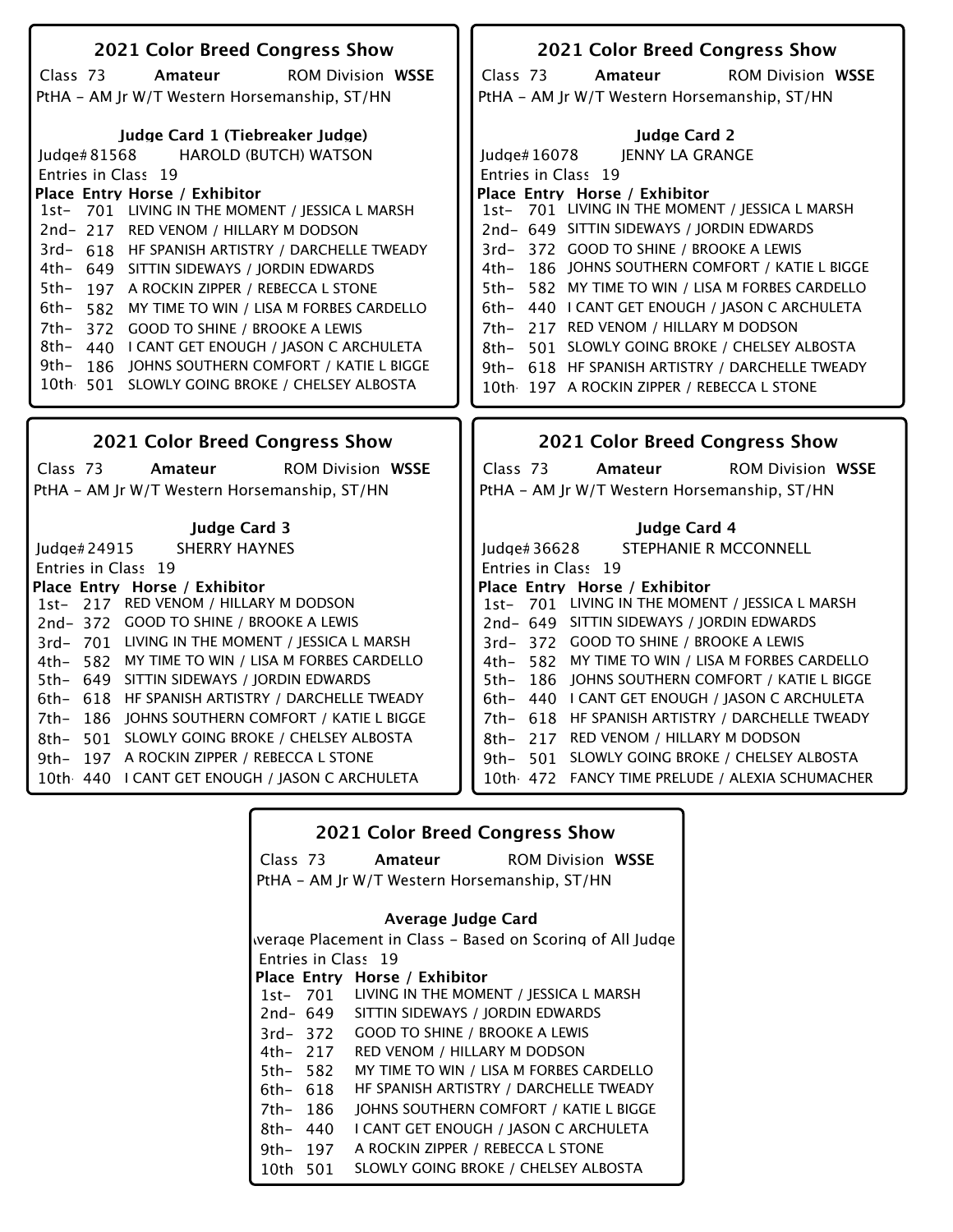| 2021 Color Breed Congress Show                       | 2021 Color Breed Congress Show                       |
|------------------------------------------------------|------------------------------------------------------|
| Class 74<br>Amateur<br><b>ROM Division WSSE</b>      | Class 74<br><b>ROM Division WSSE</b><br>Amateur      |
| PtHA - AM W/T Western Horsemanship, ST/HN, Solid     | PtHA - AM W/T Western Horsemanship, ST/HN, Solid     |
|                                                      |                                                      |
| Judge Card 1 (Tiebreaker Judge)                      | <b>Judge Card 2</b>                                  |
| Judge#16078<br>JENNY LA GRANGE                       | <b>SHERRY HAYNES</b><br>Judge#24915                  |
| Entries in Class 14                                  | Entries in Class 14                                  |
| Place Entry Horse / Exhibitor                        | Place Entry Horse / Exhibitor                        |
| 1st- 254 GOOD TO KNOW IM ROAN / SARAH L VAN AMBU     | 1st- 254 GOOD TO KNOW IM ROAN / SARAH L VAN AMBU     |
| 2nd-434 HOT N SAVVY MACHINE / LORI A SHANKLE         | 2nd- 434 HOT N SAVVY MACHINE / LORI A SHANKLE        |
| 3rd-587 ZIP MY DUN / DEEDE BORMANN                   | 3rd- 698 INVITE ME IM GOOD / GEORGIA A PILLIARD      |
| 4th- 698 INVITE ME IM GOOD / GEORGIA A PILLIARD      | 502 IMA BEAUTIFUL MACHINE / ANGELA L SCHULTZ<br>4th- |
| 5th-<br>502 IMA BEAUTIFUL MACHINE / ANGELA L SCHULTZ | 587 ZIP MY DUN / DEEDE BORMANN<br>5th-               |
| 6th- 269 DONT SKIP ME IM HOT / JODY L ARTYMOVICH     | 269 DONT SKIP ME IM HOT / JODY L ARTYMOVICH<br>6th-  |
| 7th- 526 TERMS ARE BLAZING / CINDY JORDAN            | 526 TERMS ARE BLAZING / CINDY JORDAN<br>7th-         |
| 8th- 207 HEZ WILLY A MACHINE / JAY M DOLLINGER       | 369 IMA HOT IMPULSE / SUE TREECE<br>8th-             |
| 9th- 369 IMA HOT IMPULSE / SUE TREECE                | 207 HEZ WILLY A MACHINE / JAY M DOLLINGER<br>9th–    |
| 10th 473 HEZA HERSHEY BAR / GRACE BARNETT            | 10th 473 HEZA HERSHEY BAR / GRACE BARNETT            |
|                                                      |                                                      |
|                                                      |                                                      |
| 2021 Color Breed Congress Show                       | 2021 Color Breed Congress Show                       |
| Class 74<br><b>ROM Division WSSE</b><br>Amateur      | Class 74<br><b>ROM Division WSSE</b><br>Amateur      |
| PtHA - AM W/T Western Horsemanship, ST/HN, Solid     | PtHA - AM W/T Western Horsemanship, ST/HN, Solid     |
|                                                      |                                                      |
| <b>Judge Card 3</b>                                  | Judge Card 4                                         |
| STEPHANIE R MCCONNELL<br>Judge# $36628$              | Judge#81568<br><b>HAROLD (BUTCH) WATSON</b>          |
| Entries in Class 14                                  | Entries in Class 14                                  |
| Place Entry Horse / Exhibitor                        | Place Entry Horse / Exhibitor                        |
| 587 ZIP MY DUN / DEEDE BORMANN<br>$1st-$             | 1st- 254 GOOD TO KNOW IM ROAN / SARAH L VAN AMBU     |
| 2nd-434 HOT N SAVVY MACHINE / LORI A SHANKLE         | 2nd- 698 INVITE ME IM GOOD / GEORGIA A PILLIARD      |
| 3rd- 254 GOOD TO KNOW IM ROAN / SARAH L VAN AMBU     | 3rd- 434 HOT N SAVVY MACHINE / LORI A SHANKLE        |
| 4th- 698 INVITE ME IM GOOD / GEORGIA A PILLIARD      | 4th- 502 IMA BEAUTIFUL MACHINE / ANGELA L SCHULTZ    |
| 502 IMA BEAUTIFUL MACHINE / ANGELA L SCHULTZ<br>5th– | $5th-$<br>587 ZIP MY DUN / DEEDE BORMANN             |
| 6th- 526<br>TERMS ARE BLAZING / CINDY JORDAN         | 6th- 154 SHEZA COOL FLATLINER / ASHLEY CAMPBELL      |
| 7th- 369 IMA HOT IMPULSE / SUE TREECE                | 7th- 369 IMA HOT IMPULSE / SUE TREECE                |
| 8th- 207 HEZ WILLY A MACHINE / JAY M DOLLINGER       | 8th- 269 DONT SKIP ME IM HOT / JODY L ARTYMOVICH     |
|                                                      |                                                      |
| 9th- 473 HEZA HERSHEY BAR / GRACE BARNETT            | 9th- 526 TERMS ARE BLAZING / CINDY JORDAN            |
| 10th 269 DONT SKIP ME IM HOT / JODY L ARTYMOVICH     | 10th 207 HEZ WILLY A MACHINE / JAY M DOLLINGER       |

|          |          | <b>2021 Color Breed Congress Show</b>                     |
|----------|----------|-----------------------------------------------------------|
|          |          | Class 74 <b>Amateur</b> ROM Division WSSE                 |
|          |          | PtHA - AM W/T Western Horsemanship, ST/HN, Solid          |
|          |          |                                                           |
|          |          | Average Judge Card                                        |
|          |          | werage Placement in Class – Based on Scoring of All Judge |
|          |          | Entries in Class 14                                       |
|          |          | Place Entry Horse / Exhibitor                             |
|          |          | 1st- 254 GOOD TO KNOW IM ROAN / SARAH L VAN AMBU          |
|          | 2nd- 434 | HOT N SAVVY MACHINE / LORI A SHANKLE                      |
|          | 3rd- 587 | ZIP MY DUN / DEEDE BORMANN                                |
| 4th- 698 |          | INVITE ME IM GOOD / GEORGIA A PILLIARD                    |
| 5th- 502 |          | IMA BEAUTIFUL MACHINE / ANGELA L SCHULTZ                  |
| 6th- 269 |          | DONT SKIP ME IM HOT / JODY L ARTYMOVICH                   |
| 7th- 526 |          | TERMS ARE BLAZING / CINDY JORDAN                          |
| 8th-369  |          | IMA HOT IMPULSE / SUE TREECE                              |
| 9th- 207 |          | HEZ WILLY A MACHINE / IAY M DOLLINGER                     |
| 10th 154 |          | SHEZA COOL FLATLINER / ASHLEY CAMPBELL                    |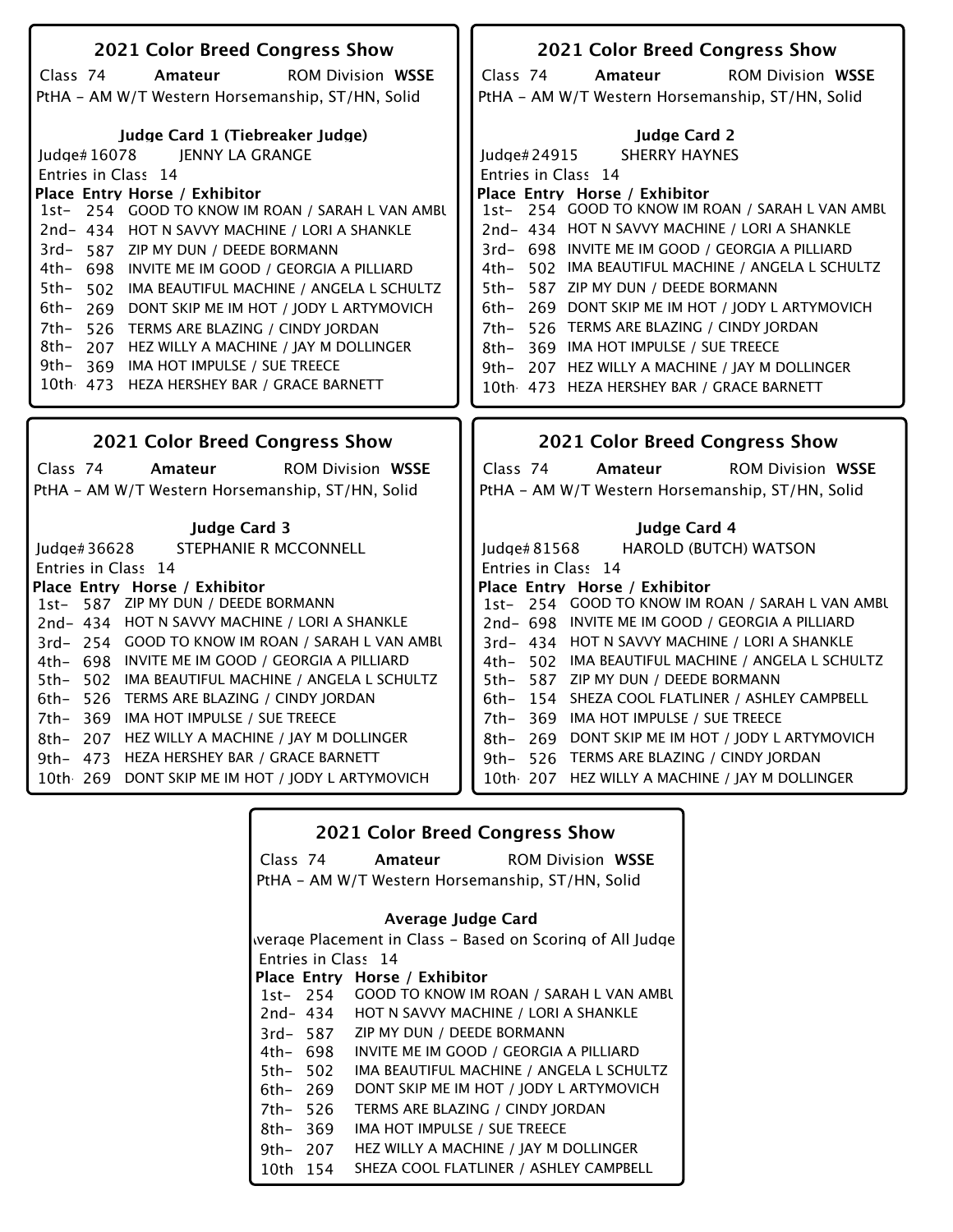| 2021 Color Breed Congress Show                                                                                                                                                                                                                                                                                                                                                                                                                                                                                                                                                                                 | 2021 Color Breed Congress Show                                                                                                                                                                                                                                                                                                                                                                                                                                                                                                       |
|----------------------------------------------------------------------------------------------------------------------------------------------------------------------------------------------------------------------------------------------------------------------------------------------------------------------------------------------------------------------------------------------------------------------------------------------------------------------------------------------------------------------------------------------------------------------------------------------------------------|--------------------------------------------------------------------------------------------------------------------------------------------------------------------------------------------------------------------------------------------------------------------------------------------------------------------------------------------------------------------------------------------------------------------------------------------------------------------------------------------------------------------------------------|
|                                                                                                                                                                                                                                                                                                                                                                                                                                                                                                                                                                                                                |                                                                                                                                                                                                                                                                                                                                                                                                                                                                                                                                      |
| <b>ROM Division SSE</b><br>Class 75<br>Amateur                                                                                                                                                                                                                                                                                                                                                                                                                                                                                                                                                                 | <b>ROM Division SSE</b><br>Class 75<br>Amateur                                                                                                                                                                                                                                                                                                                                                                                                                                                                                       |
| PtHA - AM Western Horsemanship, ST/HN, Solid                                                                                                                                                                                                                                                                                                                                                                                                                                                                                                                                                                   | PtHA - AM Western Horsemanship, ST/HN, Solid                                                                                                                                                                                                                                                                                                                                                                                                                                                                                         |
| Judge Card 1 (Tiebreaker Judge)<br><b>SHERRY HAYNES</b><br>ludae#24915<br>Entries in Class 20<br>Place Entry Horse / Exhibitor<br>1st- 547 SUDDENLY HOT N SILKY / SUMMER L MCCLURE<br>2nd-702 CALLED ME COLLECT / LACEE KELLER<br>3rd-307 A CERTAIN LUXURY / LINDY A TERRY<br>4th- 327 CUZ IM DA BEST / KELSEY WELLS GARCIA<br>5th- 492 JAZZY SAN PEP / OLIVIA S VERAGEN<br>6th- 238 SUDDENLY A COVERGIRL / SHERRIE L YOUNG<br>7th- 145 LAZY ONLY / D'LYNN JONES<br>8th- 693 A NITE TO REMEMBER / FAREN ANDERSON<br>9th- 643 HUNTING FOR CANDY / CHRISTINE DIETZ<br>10th 117 YOUR LUCKY IM HOT / CHELSEA BERRY | <b>Judge Card 2</b><br>STEPHANIE R MCCONNELL<br>Judge#36628<br>Entries in Class 20<br>Place Entry Horse / Exhibitor<br>1st- 307 A CERTAIN LUXURY / LINDY A TERRY<br>2nd-702 CALLED ME COLLECT / LACEE KELLER<br>3rd-327 CUZ IM DA BEST / KELSEY WELLS GARCIA<br>4th- 547 SUDDENLY HOT N SILKY / SUMMER L MCCLURE<br>5th- 117 YOUR LUCKY IM HOT / CHELSEA BERRY<br>6th- 643 HUNTING FOR CANDY / CHRISTINE DIETZ<br>7th- 145 LAZY ONLY / D'LYNN JONES<br>8th- 693 A NITE TO REMEMBER / FAREN ANDERSON<br>9th- 553 VINNY / BETH BUCKNER |
|                                                                                                                                                                                                                                                                                                                                                                                                                                                                                                                                                                                                                | 10th 492 JAZZY SAN PEP / OLIVIA S VERAGEN                                                                                                                                                                                                                                                                                                                                                                                                                                                                                            |
|                                                                                                                                                                                                                                                                                                                                                                                                                                                                                                                                                                                                                |                                                                                                                                                                                                                                                                                                                                                                                                                                                                                                                                      |
| 2021 Color Breed Congress Show                                                                                                                                                                                                                                                                                                                                                                                                                                                                                                                                                                                 | 2021 Color Breed Congress Show                                                                                                                                                                                                                                                                                                                                                                                                                                                                                                       |
| <b>ROM Division SSE</b><br>Class 75<br>Amateur                                                                                                                                                                                                                                                                                                                                                                                                                                                                                                                                                                 | Class 75<br>Amateur<br><b>ROM Division SSE</b>                                                                                                                                                                                                                                                                                                                                                                                                                                                                                       |
|                                                                                                                                                                                                                                                                                                                                                                                                                                                                                                                                                                                                                |                                                                                                                                                                                                                                                                                                                                                                                                                                                                                                                                      |
| PtHA - AM Western Horsemanship, ST/HN, Solid                                                                                                                                                                                                                                                                                                                                                                                                                                                                                                                                                                   | PtHA - AM Western Horsemanship, ST/HN, Solid                                                                                                                                                                                                                                                                                                                                                                                                                                                                                         |
| <b>Judge Card 3</b>                                                                                                                                                                                                                                                                                                                                                                                                                                                                                                                                                                                            | <b>Judge Card 4</b>                                                                                                                                                                                                                                                                                                                                                                                                                                                                                                                  |
| <b>HAROLD (BUTCH) WATSON</b><br>Judge# 81568                                                                                                                                                                                                                                                                                                                                                                                                                                                                                                                                                                   | <b>JENNY LA GRANGE</b><br>Judge# 16078                                                                                                                                                                                                                                                                                                                                                                                                                                                                                               |
| Entries in Class 20                                                                                                                                                                                                                                                                                                                                                                                                                                                                                                                                                                                            | Entries in Class 20                                                                                                                                                                                                                                                                                                                                                                                                                                                                                                                  |
| Place Entry Horse / Exhibitor                                                                                                                                                                                                                                                                                                                                                                                                                                                                                                                                                                                  | Place Entry Horse / Exhibitor                                                                                                                                                                                                                                                                                                                                                                                                                                                                                                        |
| 1st- 547 SUDDENLY HOT N SILKY / SUMMER L MCCLURE                                                                                                                                                                                                                                                                                                                                                                                                                                                                                                                                                               | 1st- 702 CALLED ME COLLECT / LACEE KELLER                                                                                                                                                                                                                                                                                                                                                                                                                                                                                            |
| 2nd-327 CUZ IM DA BEST / KELSEY WELLS GARCIA                                                                                                                                                                                                                                                                                                                                                                                                                                                                                                                                                                   | 2nd-327 CUZ IM DA BEST / KELSEY WELLS GARCIA                                                                                                                                                                                                                                                                                                                                                                                                                                                                                         |
| 3rd-702 CALLED ME COLLECT / LACEE KELLER                                                                                                                                                                                                                                                                                                                                                                                                                                                                                                                                                                       | 3rd-307 A CERTAIN LUXURY / LINDY A TERRY                                                                                                                                                                                                                                                                                                                                                                                                                                                                                             |
| 4th- 307 A CERTAIN LUXURY / LINDY A TERRY                                                                                                                                                                                                                                                                                                                                                                                                                                                                                                                                                                      | 4th- 547 SUDDENLY HOT N SILKY / SUMMER L MCCLURE                                                                                                                                                                                                                                                                                                                                                                                                                                                                                     |
| 5th- 492 JAZZY SAN PEP / OLIVIA S VERAGEN                                                                                                                                                                                                                                                                                                                                                                                                                                                                                                                                                                      | 5th- 643 HUNTING FOR CANDY / CHRISTINE DIETZ                                                                                                                                                                                                                                                                                                                                                                                                                                                                                         |
| 6th- 145 LAZY ONLY / D'LYNN JONES                                                                                                                                                                                                                                                                                                                                                                                                                                                                                                                                                                              | 6th- 145 LAZY ONLY / D'LYNN JONES                                                                                                                                                                                                                                                                                                                                                                                                                                                                                                    |
| 7th- 155 INVITATIONTOTHEBLUES / ALISON HEYING                                                                                                                                                                                                                                                                                                                                                                                                                                                                                                                                                                  | 7th- 492 JAZZY SAN PEP / OLIVIA S VERAGEN                                                                                                                                                                                                                                                                                                                                                                                                                                                                                            |
| 8th- 643 HUNTING FOR CANDY / CHRISTINE DIETZ                                                                                                                                                                                                                                                                                                                                                                                                                                                                                                                                                                   | 8th- 553 VINNY / BETH BUCKNER                                                                                                                                                                                                                                                                                                                                                                                                                                                                                                        |
| 9th- 117 YOUR LUCKY IM HOT / CHELSEA BERRY                                                                                                                                                                                                                                                                                                                                                                                                                                                                                                                                                                     | 9th- 126 LOPINONBOURBONSTREET / CYDNEY MCCULLOL                                                                                                                                                                                                                                                                                                                                                                                                                                                                                      |
| 10th 126 LOPINONBOURBONSTREET / CYDNEY MCCULLOU                                                                                                                                                                                                                                                                                                                                                                                                                                                                                                                                                                | 10th 693 A NITE TO REMEMBER / FAREN ANDERSON                                                                                                                                                                                                                                                                                                                                                                                                                                                                                         |

| <b>2021 Color Breed Congress Show</b> |  |
|---------------------------------------|--|
|---------------------------------------|--|

ROM Division **Amateur SSE**

Class 75 PtHA - AM Western Horsemanship, ST/HN, Solid

### **Average Judge Card**

Entries in Class 20 Werage Placement in Class - Based on Scoring of All Judge

#### 1st-**Place Entry Horse / Exhibitor** 2nd-702 SUDDENLY HOT N SILKY / SUMMER L MCCLURE CALLED ME COLLECT / LACEE KELLER

- 3rd-307 A CERTAIN LUXURY / LINDY A TERRY
- 4th-327 CUZ IM DA BEST / KELSEY WELLS GARCIA
- 5th-492 JAZZY SAN PEP / OLIVIA S VERAGEN
- 6th-145 LAZY ONLY / D'LYNN JONES
- 7th-643 HUNTING FOR CANDY / CHRISTINE DIETZ
- 8th-117 YOUR LUCKY IM HOT / CHELSEA BERRY
- 9th-693 A NITE TO REMEMBER / FAREN ANDERSON
- 10th-238 SUDDENLY A COVERGIRL / SHERRIE L YOUNG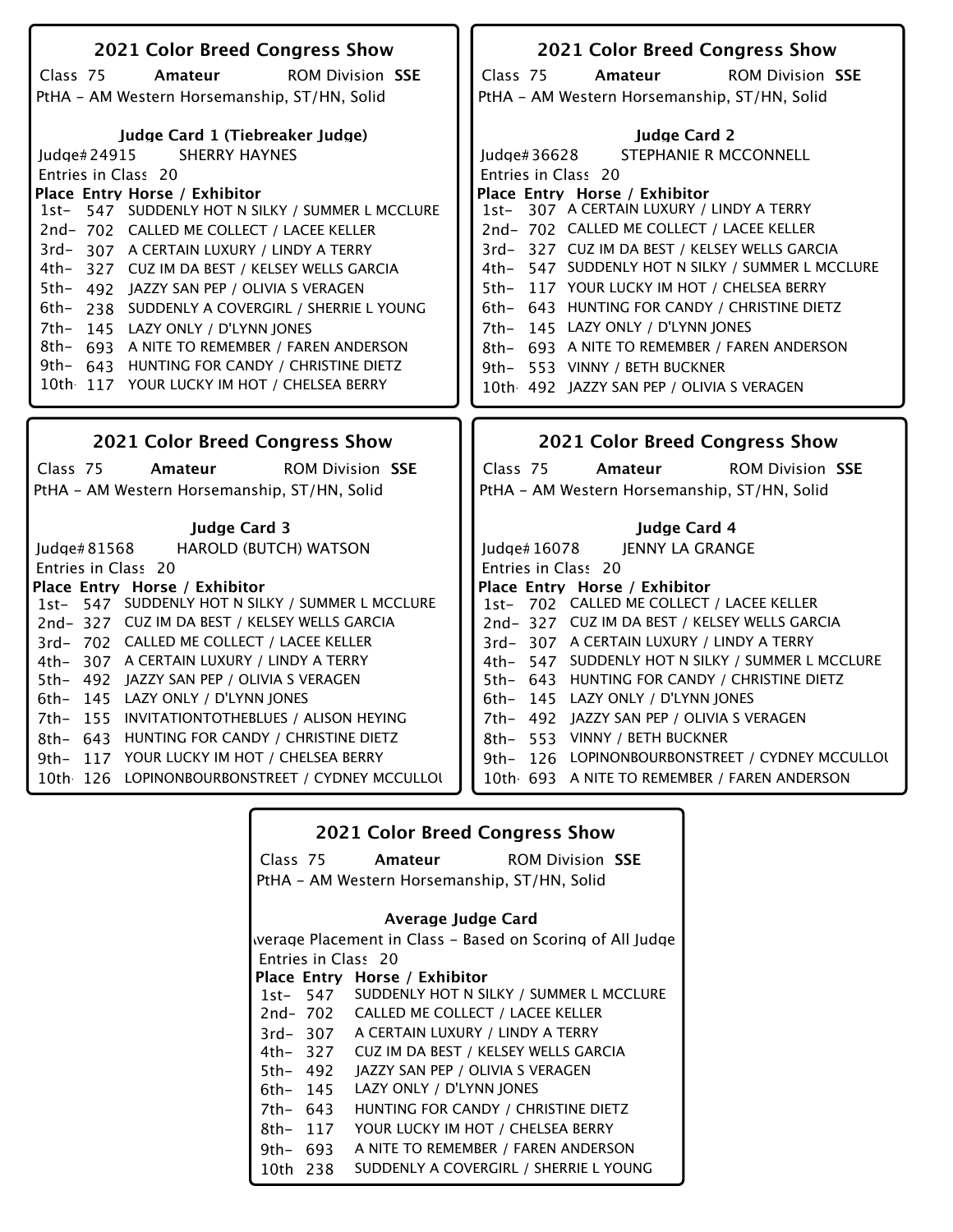| 2021 Color Breed Congress Show                  | 2021 Color Breed Congress Show                |
|-------------------------------------------------|-----------------------------------------------|
| Youth<br>Class 76<br><b>ROM Division IST</b>    | Youth<br><b>ROM Division IST</b><br>Class 76  |
| PtHA - YA Jr Ideal Pinto Western, ST/HN         | PtHA - YA Jr Ideal Pinto Western, ST/HN       |
|                                                 |                                               |
| Judge Card 1 (Tiebreaker Judge)                 | <b>Judge Card 2</b>                           |
| STEPHANIE R MCCONNELL<br>ludge# $36628$         | <b>HAROLD (BUTCH) WATSON</b><br>Judge#81568   |
| Entries in Class<br>8                           | Entries in Class<br>8                         |
| Place Entry Horse / Exhibitor                   | Place Entry Horse / Exhibitor                 |
| 1st- 509 HOT RESERVATION / MORGAN E BROWN       | 1st- 509 HOT RESERVATION / MORGAN E BROWN     |
| 2nd-165 CR GOOD IMPULSE / CAROLINE L HERMAN     | 2nd- 508 BILL SIMON / MALLEY M TERRYN         |
| 3rd- 414 INVITE LUCY / JEANETTE TAULKER         | 3rd-251 HOT CHIPS ONLY / BROOKE D LASKOWSKI   |
| 4th- 508 BILL SIMON / MALLEY M TERRYN           | 4th- 414 INVITE LUCY / JEANETTE TAULKER       |
| 5th-<br>251 HOT CHIPS ONLY / BROOKE D LASKOWSKI | 5th- 357 ASK HER TO DANCE / NATALEE FOWLKES   |
| 6th-<br>303 IACKSON DAILY NEWS / ADDYSON WEST   | 6th- 165 CR GOOD IMPULSE / CAROLINE L HERMAN  |
| 7th- 357 ASK HER TO DANCE / NATALEE FOWLKES     | 7th- 303 JACKSON DAILY NEWS / ADDYSON WEST    |
| 8th- 655 THE AMERICAN GIGOLO / ANGELICA ZIZZA   | 8th- 655 THE AMERICAN GIGOLO / ANGELICA ZIZZA |
| $9th-$                                          | $9th-$                                        |
| 10th                                            | 10th                                          |
|                                                 |                                               |
|                                                 |                                               |
| 2021 Color Breed Congress Show                  | 2021 Color Breed Congress Show                |
| Class 76<br>Youth<br><b>ROM Division IST</b>    | Class 76<br>Youth<br><b>ROM Division IST</b>  |
|                                                 |                                               |
| PtHA - YA Jr Ideal Pinto Western, ST/HN         | PtHA - YA Jr Ideal Pinto Western, ST/HN       |
| <b>Judge Card 3</b>                             | Judge Card 4                                  |
| Judge# 16078<br><b>IENNY LA GRANGE</b>          | <b>SHERRY HAYNES</b><br>Judge#24915           |
| <b>Entries in Class</b><br>8                    | Entries in Class<br>8                         |
| Place Entry Horse / Exhibitor                   | Place Entry Horse / Exhibitor                 |
| 1st- 655 THE AMERICAN GIGOLO / ANGELICA ZIZZA   | 1st- 509 HOT RESERVATION / MORGAN E BROWN     |
| 2nd-509 HOT RESERVATION / MORGAN E BROWN        | 2nd-508 BILL SIMON / MALLEY M TERRYN          |
| 3rd- 414 INVITE LUCY / JEANETTE TAULKER         | 3rd- 165 CR GOOD IMPULSE / CAROLINE L HERMAN  |
| 4th- 251 HOT CHIPS ONLY / BROOKE D LASKOWSKI    | 4th- 414 INVITE LUCY / JEANETTE TAULKER       |
| 5th- 508 BILL SIMON / MALLEY M TERRYN           | 5th- 251 HOT CHIPS ONLY / BROOKE D LASKOWSKI  |
| 6th- 165 CR GOOD IMPULSE / CAROLINE L HERMAN    | 6th- 303 JACKSON DAILY NEWS / ADDYSON WEST    |
| 7th- 357 ASK HER TO DANCE / NATALEE FOWLKES     | 7th- 357 ASK HER TO DANCE / NATALEE FOWLKES   |
| 8th- 303 JACKSON DAILY NEWS / ADDYSON WEST      | 8th- 655 THE AMERICAN GIGOLO / ANGELICA ZIZZA |
| $9th-$                                          | $9th-$                                        |
| 10th                                            | 10th                                          |

|      |                         | <b>2021 Color Breed Congress Show</b>     |                                                           |
|------|-------------------------|-------------------------------------------|-----------------------------------------------------------|
|      |                         | Class 76 Youth                            | <b>ROM Division IST</b>                                   |
|      |                         | PtHA - YA Jr Ideal Pinto Western, ST/HN   |                                                           |
|      |                         | Average Judge Card                        |                                                           |
|      |                         |                                           | werage Placement in Class – Based on Scoring of All Judge |
|      | <b>Entries in Class</b> | - 8                                       |                                                           |
|      |                         | Place Entry Horse / Exhibitor             |                                                           |
|      |                         | 1st- 509 HOT RESERVATION / MORGAN E BROWN |                                                           |
|      | 2nd- 508                | BILL SIMON / MALLEY M TERRYN              |                                                           |
|      | $3rd - 414$             | <b>INVITE LUCY / IEANETTE TAULKER</b>     |                                                           |
|      | 4th- 165                | CR GOOD IMPULSE / CAROLINE L HERMAN       |                                                           |
|      | 5th- 251                | HOT CHIPS ONLY / BROOKE D LASKOWSKI       |                                                           |
|      | 6th– 655                | THE AMERICAN GIGOLO / ANGELICA ZIZZA      |                                                           |
|      | 7th– 303                | JACKSON DAILY NEWS / ADDYSON WEST         |                                                           |
|      | 8th-357                 | ASK HER TO DANCE / NATALEE FOWLKES        |                                                           |
| 9th- |                         |                                           |                                                           |
| 10th |                         |                                           |                                                           |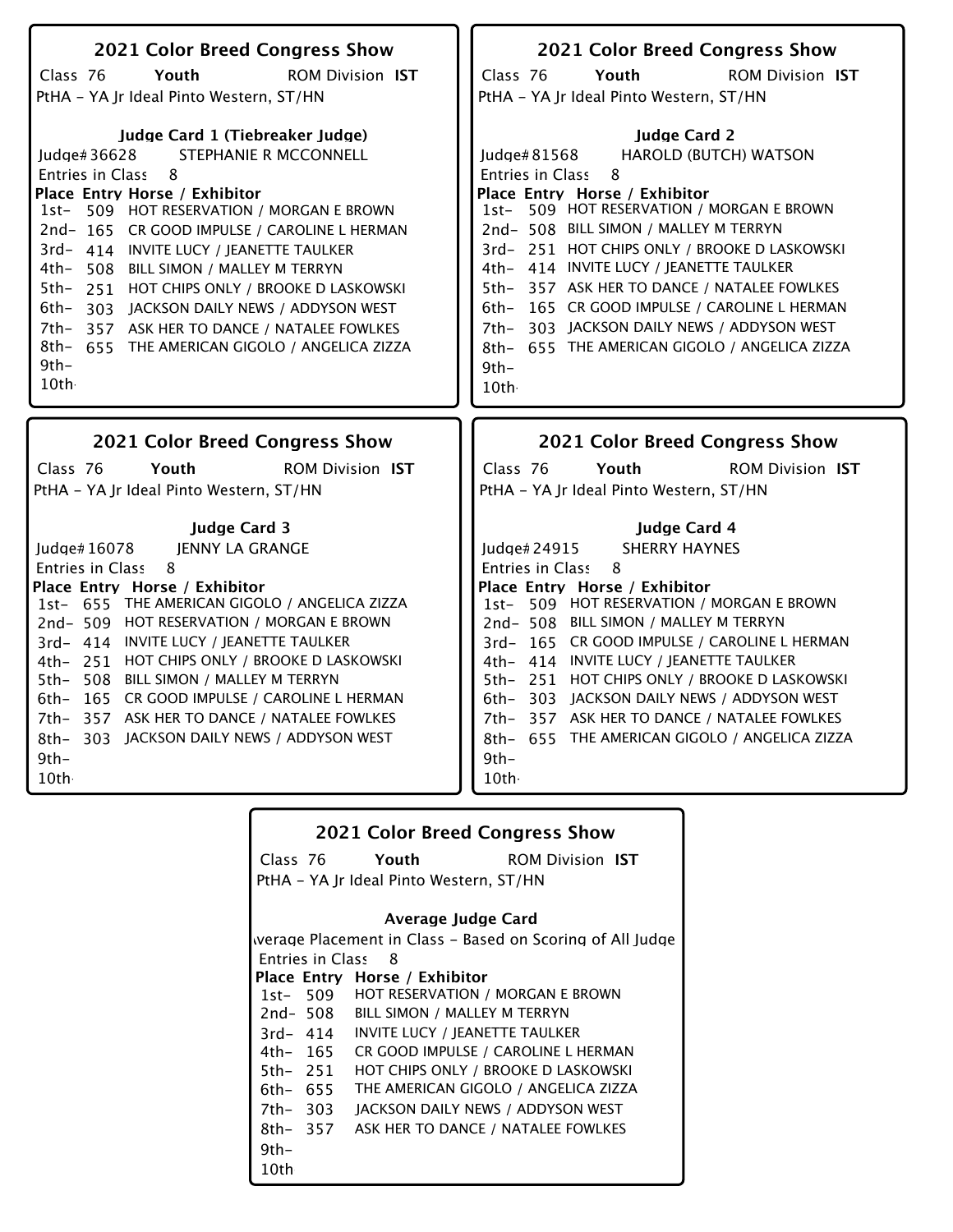| 2021 Color Breed Congress Show                                                                                                                                                                                                                                                                                                                                                                                                                                                                                                                                    | 2021 Color Breed Congress Show                                                                                                                                                                                                                                                                                                                                                                                                                                                                                                                |
|-------------------------------------------------------------------------------------------------------------------------------------------------------------------------------------------------------------------------------------------------------------------------------------------------------------------------------------------------------------------------------------------------------------------------------------------------------------------------------------------------------------------------------------------------------------------|-----------------------------------------------------------------------------------------------------------------------------------------------------------------------------------------------------------------------------------------------------------------------------------------------------------------------------------------------------------------------------------------------------------------------------------------------------------------------------------------------------------------------------------------------|
| Class 77<br>Youth<br><b>ROM Division IST</b>                                                                                                                                                                                                                                                                                                                                                                                                                                                                                                                      | Class 77<br>Youth<br><b>ROM Division IST</b>                                                                                                                                                                                                                                                                                                                                                                                                                                                                                                  |
| PtHA - YA Sr Ideal Pinto Western, ST/HN                                                                                                                                                                                                                                                                                                                                                                                                                                                                                                                           | PtHA - YA Sr Ideal Pinto Western, ST/HN                                                                                                                                                                                                                                                                                                                                                                                                                                                                                                       |
| Judge Card 1 (Tiebreaker Judge)<br>Judge#81568<br><b>HAROLD (BUTCH) WATSON</b><br>Entries in Class 8<br>Place Entry Horse / Exhibitor<br>1st- 682 IMPRINTED BY GENTLMEN / ALLISON R WALL<br>2nd-343 CNC HEZ HIGH PROFILE / GABRIELLA JOHNSON<br>3rd-298 THE COLLUSIONIST / NOAH HANRAHAN<br>4th-<br>136 CHROMED OUT SENSATION / JULIA L WOULDS<br>$5th-$<br>175 LOOK AT MY HOT CHIPS / HAILEY L SMITH<br>6th- 505 TRUE STORY / TYSON D ANDERSON<br>7th- 481 RIOS HOT BELLE / JACKSON E FOSS<br>8th- 480 SHES A ROCKN KRYMSUN / ALYSSA M CVIKOTA<br>$9th-$<br>10th | <b>Judge Card 2</b><br>Judge#16078<br>IENNY LA GRANGE<br><b>Entries in Class</b><br>8<br>Place Entry Horse / Exhibitor<br>1st- 298 THE COLLUSIONIST / NOAH HANRAHAN<br>2nd-136 CHROMED OUT SENSATION / JULIA L WOULDS<br>3rd-343 CNC HEZ HIGH PROFILE / GABRIELLA JOHNSON<br>4th- 481 RIOS HOT BELLE / JACKSON E FOSS<br>5th- 175 LOOK AT MY HOT CHIPS / HAILEY L SMITH<br>6th- 682 IMPRINTED BY GENTLMEN / ALLISON R WALL<br>505 TRUE STORY / TYSON D ANDERSON<br>7th–<br>8th- 480 SHES A ROCKN KRYMSUN / ALYSSA M CVIKOTA<br>$9th-$<br>10th |
|                                                                                                                                                                                                                                                                                                                                                                                                                                                                                                                                                                   |                                                                                                                                                                                                                                                                                                                                                                                                                                                                                                                                               |
| 2021 Color Breed Congress Show                                                                                                                                                                                                                                                                                                                                                                                                                                                                                                                                    | 2021 Color Breed Congress Show                                                                                                                                                                                                                                                                                                                                                                                                                                                                                                                |
| Class 77<br>Youth<br><b>ROM Division IST</b><br>PtHA - YA Sr Ideal Pinto Western, ST/HN                                                                                                                                                                                                                                                                                                                                                                                                                                                                           | Class 77<br>Youth<br><b>ROM Division IST</b><br>PtHA - YA Sr Ideal Pinto Western, ST/HN                                                                                                                                                                                                                                                                                                                                                                                                                                                       |
| <b>Judge Card 3</b><br><b>SHERRY HAYNES</b><br>Judge# 24915<br><b>Entries in Class</b><br>8<br>Place Entry Horse / Exhibitor<br>1st- 343 CNC HEZ HIGH PROFILE / GABRIELLA JOHNSON<br>2nd-136 CHROMED OUT SENSATION / JULIA L WOULDS<br>3rd-175 LOOK AT MY HOT CHIPS / HAILEY L SMITH<br>4th- 298 THE COLLUSIONIST / NOAH HANRAHAN<br>5th- 682 IMPRINTED BY GENTLMEN / ALLISON R WALL<br>6th- 481 RIOS HOT BELLE / JACKSON E FOSS<br>7th- 480 SHES A ROCKN KRYMSUN / ALYSSA M CVIKOTA<br>8th- 505 TRUE STORY / TYSON D ANDERSON<br>$9th-$<br>10th                  | Judge Card 4<br>STEPHANIE R MCCONNELL<br>Judge# $36628$<br>Entries in Class<br>8<br>Place Entry Horse / Exhibitor<br>1st- 136 CHROMED OUT SENSATION / JULIA L WOULDS<br>2nd-480 SHES A ROCKN KRYMSUN / ALYSSA M CVIKOTA<br>3rd- 298 THE COLLUSIONIST / NOAH HANRAHAN<br>4th- 343 CNC HEZ HIGH PROFILE / GABRIELLA JOHNSON<br>5th- 175 LOOK AT MY HOT CHIPS / HAILEY L SMITH<br>6th- 481 RIOS HOT BELLE / JACKSON E FOSS<br>7th- 505 TRUE STORY / TYSON D ANDERSON<br>8th- 682 IMPRINTED BY GENTLMEN / ALLISON R WALL<br>$9th-$<br>10th.       |

|          |                         | <b>2021 Color Breed Congress Show</b>   |                                                           |
|----------|-------------------------|-----------------------------------------|-----------------------------------------------------------|
|          |                         | Class 77 Youth                          | <b>ROM Division IST</b>                                   |
|          |                         | PtHA - YA Sr Ideal Pinto Western, ST/HN |                                                           |
|          |                         | Average Judge Card                      |                                                           |
|          |                         |                                         | werage Placement in Class - Based on Scoring of All Judge |
|          | <b>Entries in Class</b> | - 8                                     |                                                           |
|          |                         | Place Entry Horse / Exhibitor           |                                                           |
|          |                         |                                         | 1st- 136 CHROMED OUT SENSATION / JULIA L WOULDS           |
|          |                         |                                         | 2nd-343 CNC HEZ HIGH PROFILE / GABRIELLA JOHNSON          |
|          | 3rd-298                 | THE COLLUSIONIST / NOAH HANRAHAN        |                                                           |
|          | 4th– 682                |                                         | <b>IMPRINTED BY GENTLMEN / ALLISON R WALL</b>             |
|          | 5th- 175                | LOOK AT MY HOT CHIPS / HAILEY L SMITH   |                                                           |
| 6th- 481 |                         | RIOS HOT BELLE / JACKSON E FOSS         |                                                           |
| 7th- 480 |                         |                                         | SHES A ROCKN KRYMSUN / ALYSSA M CVIKOTA                   |
| 8th- 505 |                         | TRUE STORY / TYSON D ANDERSON           |                                                           |
|          | 9th- 211                | Scratch                                 |                                                           |
| 10th -   | 617                     | Scratch                                 |                                                           |